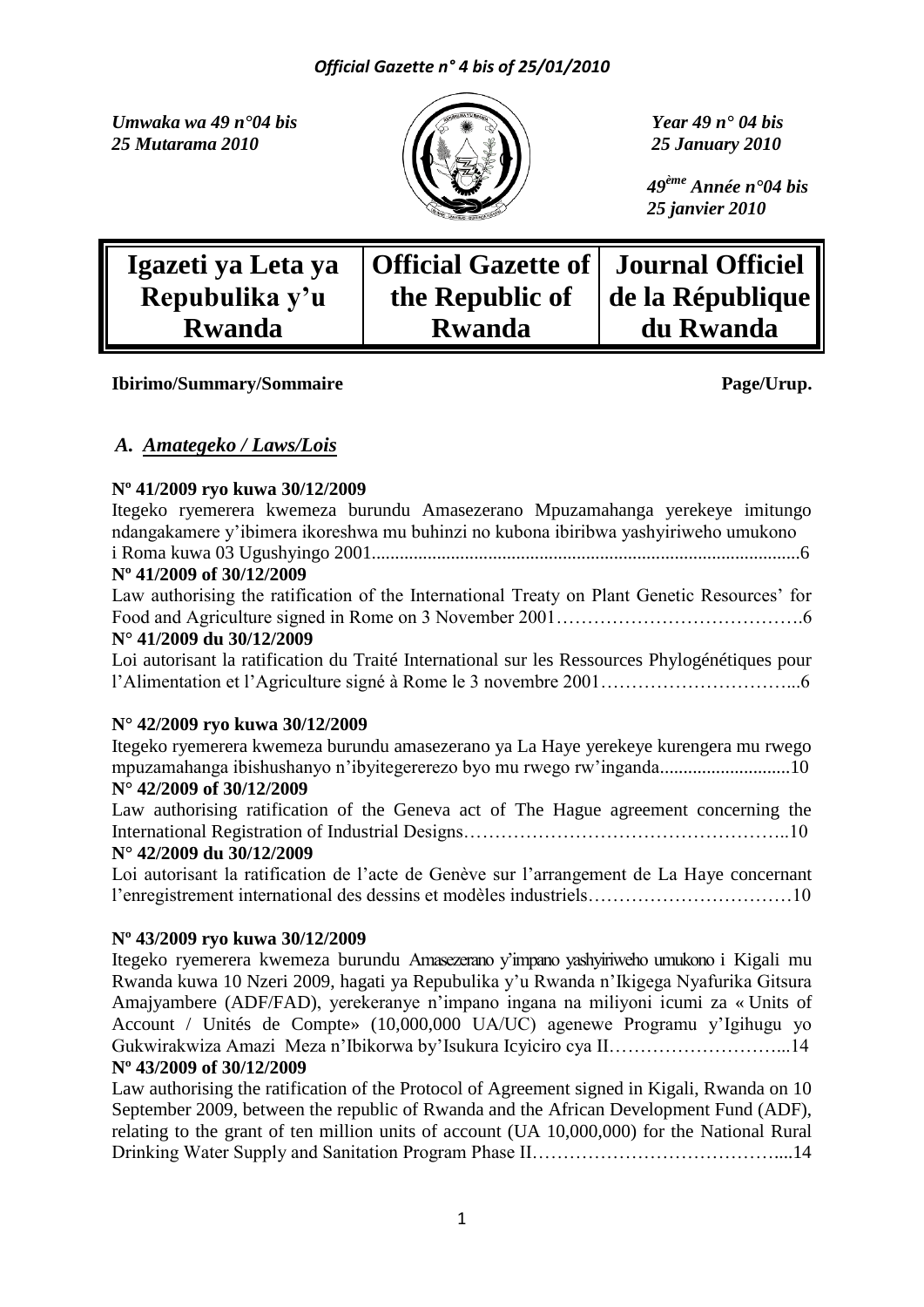# **N° 43/2009 du 30/12/2009**

loi autorisant la ratification du protocole d'accord signe A Kigali, au Rwanda le 10 septembre 2009 entre la République du Rwanda et le Fonds Africain de Développement (FAD), relatif au don de dix millions d'Unités de Compte (10.000.000 UC) pour le Programme National d'Approvisionnement en Eau Potable et d'Assainissement en Milieu Rural Phase II………14

# **Nº44/2009 ryo kuwa 30/12/2009**

Itegeko ryemerera kwemeza burundu Amasezerano y'impano yashyiriweho umukono i Kigali mu Rwanda kuwa 10 Nzeri 2009, hagati ya Repubulika y'u Rwanda n'Ikigega Nyafurika Gitsura Amajyambere (FAD/ADF) na Banki Nyafurika Itsura Amajyambere (ADB/BAD), yerekeranye n'impano ingana na miliyoni esheshatu za « Unites de Compte / Units of Account» (6,000,000 UC/UA) agenewe Programu y'Igihugu yo Gukwirakwiza Amazi Meza n'Ibikorwa by'Isukura Icyiciro cya II………………………………………………………..19

# **Nº44/2009 ryo kuwa 30/12/2009**

Law authorising the ratification of the Protocol of agreement signed in Kigali, Rwanda on 10 September 2009, between the republic of Rwanda and the African Development Fund (ADF) and the African Development Bank (ADB), relating to the grant of six million Units of Account (UA 6,000,000) for the National Rural Drinking Water Supply and Sanitation Program Phase II……………………………………………………………………………..19

# **Nº44/2009 ryo kuwa 30/12/2009**

Loi autorisant la ratification du protocole d'accord signé à Kigali, au Rwanda le 10 septembre 2009 entre la République du Rwanda et le Fonds Africain de Développement (FAD) et la Banque Africaine de Développement (BAD), relatif au don de six millions d'Unités de Compte (6.000.000 UC) pour le Programme National d'Approvisionnement en Eau Potable et d'Assainissement en Milieu Rural Phase II………………………………………………..19

# **Nº 45/2009 ryo kuwa 30/12/2009**

Itegeko ryemerera kwemeza burundu Amasezerano ashyiraho Ikigo Mpuzamahanga cy'Ubuhinzi gihuriweho n'ibihugu bikoresha ururimi rw'icyongereza yashyizweho umukono muri Australia kuwa 8 Nyakanga 1986 kandi akemezwa na Loni nk'amasezerano mpuzamahanga yo kuwa 11 Mutarama 1988 ..........................................................................24

# **N° 45/2009 of 30/12/2009**

Law authorising the ratification of the Agreement on Commonwealth Agricultural Bureaux (CAB International), signed in Australia on 8 July 1986 and registered with the United Nations as an International Treaty on 11th January 1988 ……………………………………24 **N° 45/2009 du 30/12/2009**

Loi autorisant la ratification de l'Accord relatif au Bureau International pour l'Agriculture du Commonwealth signé en Australie en date du 8 juillet 1986 et reconnu par les Nations Unies comme Convention Internationale en date du 11 janvier 1988………………………………24

# **Nº 46/2009 ryo kuwa 30/12/2009**

Itegeko ryemerera kwemeza burundu Umugereka ku masezerano ya OAU/OUA agamije gukumira no kurwanya iterabwoba washyiriweho umukono Addis Ababa (Ethiopia) kuwa 8 Nyakanga 2004......................................................................................................................29

# **Nº 46/2009 of 30/12/2009**

Law authorising the ratification of the Protocol to the OAU/OUA Convention on the prevention and combating of terrorism, adopted in Addis Ababa (Ethiopia) on 8 July 2004 .29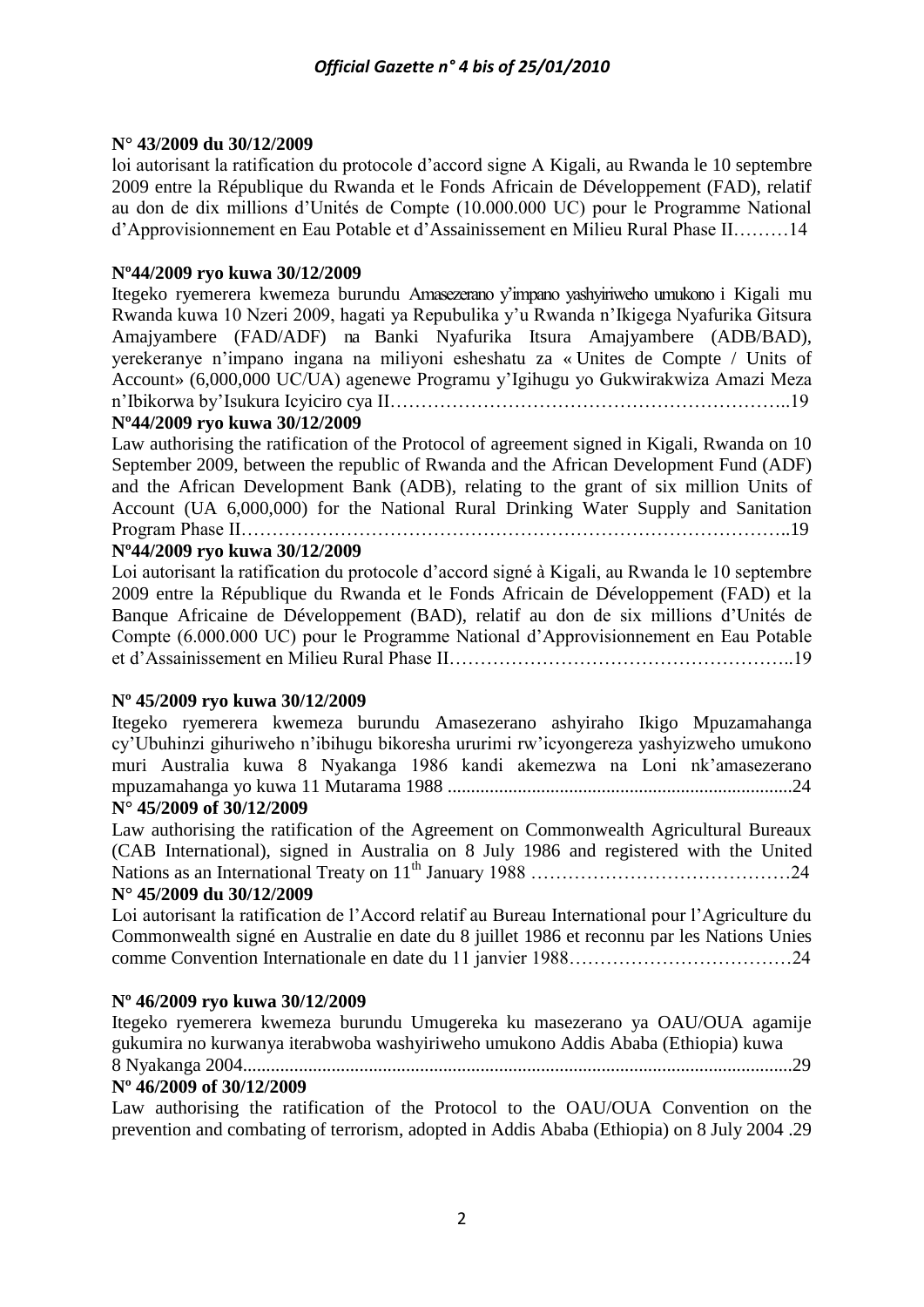# **Nº 46/2009 du 30/12/2009**

Loi autorisant la ratification du Protocole à la Convention de l'OUA/OUA sur la prévention et la lutte contre le terrorisme, adopté à Addis Abeba (Ethiopie) en date du 8 juillet 2004…29 **Nº 47/2009 ryo kuwa 30/12/2009**

Itegeko ryemerera kwemeza burundu Amasezerano Nyafurika kuri Demokarasi, Amatora n'Imiyoborere yemejwe n'Inama Rusange ya munani y'Umuryango w'Afurika Yunze Ubumwe yabereye i Addis Ababa muri Ethiopia kuwa 30 Mutarama 2007............................33 **Nº 47/2009 of 30/12/2009**

Law authorising the ratification of the African Charter on democracy, elections and governance, adopted by the eighth ordinary assembly of the African Union, held in Addis-Ababa, Ethiopia on 30 January 2007…………………………………………………………33

# **Nº 47/2009 du 30/12/2009**

Loi autorisant la ratification de la Charte Africaine de la démocratie, des élections et de la gouvernance adoptée lors de la huitième session ordinaire de l'Assemblée de l'Union Africaine, tenue à Addis-Abeba, Ethiopie le 30 janvier 2007………………………………..33

# *B. Amateka ya Perezida/Presidential Orders/Arrêtés Présidentiels*

# **N°70/01 ryo kuwa 28/10/2009**

| Iteka rya Perezida rishyiraho umukozi wo mu rwego rw'ububanyi n'amahanga ukorera mu        |
|--------------------------------------------------------------------------------------------|
|                                                                                            |
| N°70/01 of 28/10/2009                                                                      |
| Presidential Order appointing a civil servant of the external service of foreign affairs37 |
| N°70/01 du 28/10/2009                                                                      |
| Arrêté Présidentiel portant nomination d'un agent de l'Administration Centrale dans les    |
|                                                                                            |
| N°73/01 rvo kuwa 28/10/2009                                                                |

# **N°73/01 ryo kuwa 28/10/2009**

| Iteka rya Perezida rishyiraho umukozi wo mu rwego rw'ububanyi n'amahanga ukorera mu        |  |
|--------------------------------------------------------------------------------------------|--|
|                                                                                            |  |
| N°73/01 of 28/10/2009                                                                      |  |
| Presidential Order appointing a civil servant of the external service of foreign affairs41 |  |
| N°73/01 du 28/10/2009                                                                      |  |
| Arrêté Présidentiel portant nomination d'un agent de l'Administration Centrale dans les    |  |
|                                                                                            |  |

# **Nº76/01 ryo kuwa 30/12/2009**

Iteka rya Perezida ryemeza burundu Amasezerano y'inguzanyo yashyiriweho umukono Istanbul muri Turukiya kuwa 04 Ukwakira 2009 hagati ya Repubulika y'u Rwanda n'Ikigega cy'Iterambere Mpuzamahanga cy'Umuryango Opec (Opec Fund for International Development: OFID), yerekeranye n'inguzanyo ingana na miliyoni icumi z'Amadolari y'Amanyamerika (10.000.000 USD) agenewe umushinga «Electricity Access Scale-Up Project» ………………………………………………………………………………………45

# **Nº76/01 of 30/12/2009**

Presidential Order on the ratification of the Protocol of agreement signed in Istanbul, Turkey, on 04 October 2009, between the Republic of Rwanda and the Opec Fund For International Development: OFID, relating to the loan of ten million Us Dollars (USD 10,000,000) for the Electricity Access Scale-Up Project………………………………………………………….45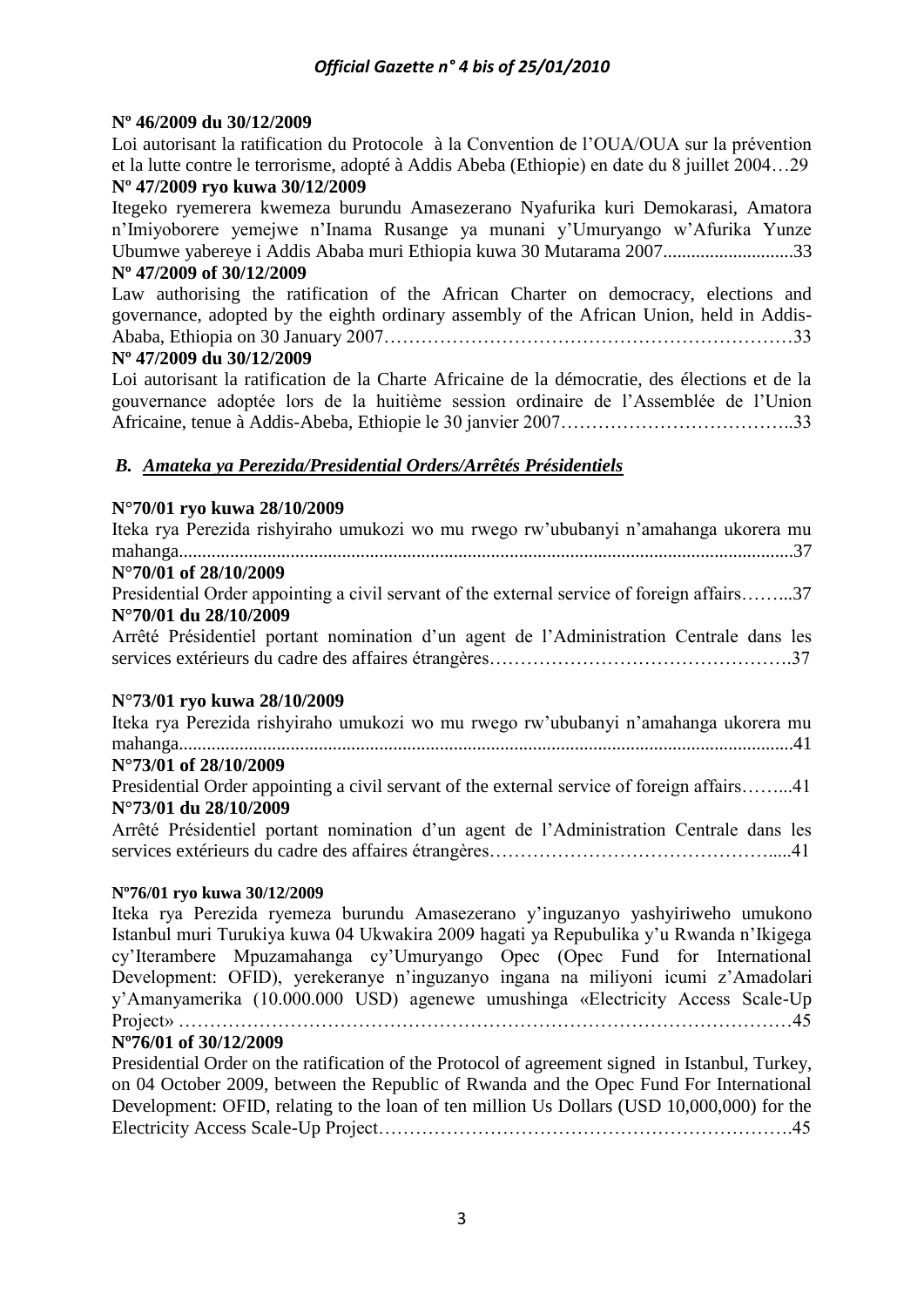# **Nº76/01 du 30/12/2009**

Arrêté Présidentiel portant ratification du protocole d'accord signé à Istanbul, en Turquie, le 04 octobre 2009, entre la République du Rwanda et le Fonds de l'OPEC pour le Développement International (OFID), relatif au prêt de dix millions de Dollards Américains (10.000.000 USD) pour le projet «Electricity Access Scale-Up»……………………………45

# **Nº77/01 ryo kuwa 30/12/2009**

Iteka rya Perezida ryemeza burundu Amasezerano y'inguzanyo yashyiriweho umukono i Kigali mu Rwanda kuwa 06 Ugushyingo 2009 hagati ya Repubulika y'u Rwanda na Banki y'Abarabu Itsura Amajyambere mu by'Ubukungu muri Afurika (BADEA), yerekeranye n'inguzanyo ingana na miliyoni icumi z'Amadolari y'Amanyamerika (10.000.000 USD) agenewe umushinga ugamije kongera ikoreshwa ry'ingufu z'amashanyarazi mu duce dutatu tw'u Rwanda……………………………………………………………………………….…51

# **Nº77/01 of 30/12/2009**

Presidential Order on the ratification of the Loan agreement signed in Kigali, Rwanda, on 06 November 2009, between the Republic of Rwanda and the Arab Bank for Economic Development in Africa (BADEA), relating to the Loan of ten million American Dollars (USD 10,000,000) for the increase of electricity access in three areas in Rwanda project ………...51

# **Nº77/01 du 30/12/2009**

Arrêté Présidentiel portant ratification de l'accord de prêt signé à Kigali, au Rwanda, le 06 Novembre 2009, entre la République du Rwanda et la Banque Arabe pour le Développement Economique en Afrique (BADEA), relatif au prêt de dix millions de Dollars Américains (10.000.000 USD) pour le projet d'augmentation de l'accès à l'électricité dans trois régions du Rwanda …………………………………………………………………………………...51

# **Nº 78//01 ryo kuwa 30/12/2009**

Iteka rya Perezida ryemeza burundu amasezerano y'impano yashyiriweho umukono i Kigali mu Rwanda ku wa 10 Nzeri 2009, hagati ya Repubulika y'u Rwanda n'Ikigega Nyafurika Gitsura Amajyambere (ADF/FAD), yerekeranye n'impano ingana na miliyoni icumi za « Units of Account / Unités de Compte» (10,000,000 UA/UC) agenewe programu y'igihugu yo gukwirakwiza amazi meza n'ibikorwa by'isukura mu Icyiciro cya II.....................................57 **Nº 78/01 of 30/12/2009**

Presidential Order authorising the ratification of the protocol of agreement signed in Kigali, Rwanda on 10 September 2009, between the Republic of Rwanda and the African Development Fund (ADF), relating to the grant of ten million Units of Account (UA 10,000,000) for the national rural drinking water supply and sanitation program Phase II….57 **N° 78/01 du 30/12/2009**

# Arrêté Présidentiel portant ratification du protocole d'accord signé à Kigali, au Rwanda le 10 septembre 2009 entre la République du Rwanda et le Fonds Africain de Développement (FAD), relatif au don de dix millions d'Unités de Compte (10.000.000 UC) pour le programme national d'approvisionnement en eau potable et d'assainissement en milieu rural Phase II……………………………………………………………………………………….57

# **Nº 80/01 ryo kuwa 30/12/2009**

Iteka rya Perezida ryemeza burundu amasezerano y'impano yashyiriweho umukono i Kigali mu Rwanda kuwa 10 Nzeri 2009, hagati ya Repubulika y'u Rwanda n'Ikigega Nyafurika Gitsura Amajyambere (FAD/ADF) na Banki Nyafurika Itsura Amajyambere (BAD/ADB), yerekeranye n'impano ingana na miliyoni esheshatu za « Unités de Compte / Units of Account» (6,000,000 UC/UA) agenewe porogaramu y'igihugu yo gukwirakwiza amazi meza n'ibikorwa by'isukura mu cyaro Icyiciro cya II.......................................................................63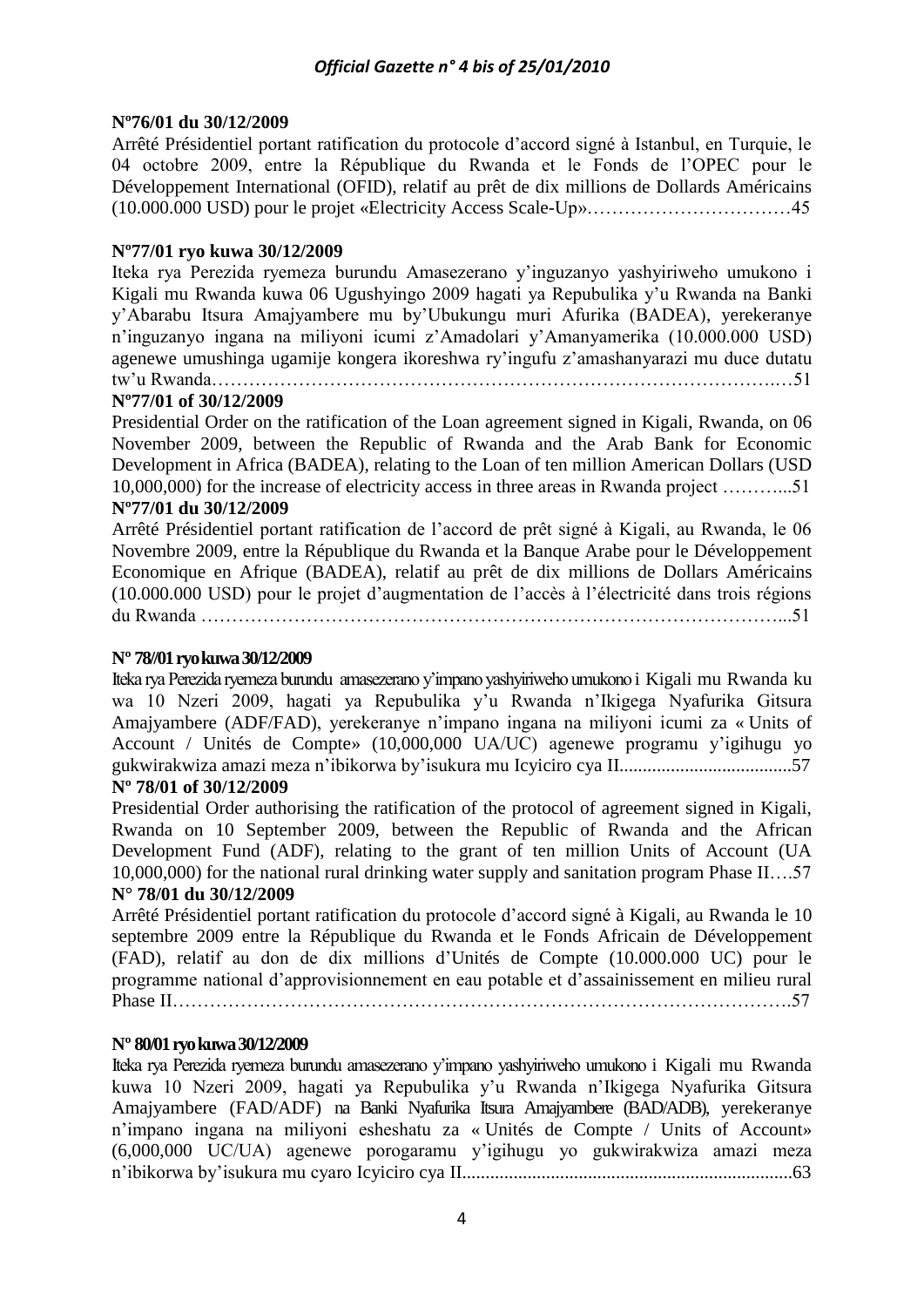# **Nº 80/01 of 30/12/2009**

Presidential Order on the ratification of the protocol of agreement signed in Kigali, Rwanda on 10 September 2009, between the republic of Rwanda and the African development fund (ADF) and the African Development Bank (ADB), relating to the grant of six million Units of Account (UA 6,000,000) for the national rural drinking water supply and sanitation program Phase II……………………………………………………………………………..63

# **Nº 80/01 du 30/12/2009**

Arrêté Présidentiel portant ratification du protocole d'accord signé à Kigali, au Rwanda le 10 septembre 2009 entre la République du Rwanda et le Fonds Africain de Développement (FAD) et la Banque Africaine de Développement (BAD), relatif au don de six millions d'Unités de Compte (6.000.000 UC) pour le programme national d'approvisionnement en eau potable et d'assainissement en milieu rural Phase II…………………………………………63

# **Nº81/01 ryo kuwa 30/12/2009**

Iteka rya Perezida ryemeza burundu amasezerano y'impano yashyiriweho umukono i Dakar muri Senegal kuwa 13 Gicurasi 2009, hagati ya Repubulika y'u Rwanda n'Ikigega Nyafurika Gitsura Amajyambere (FAD/ADF), yerekeranye n'impano ingana na miliyoni cumi n'esheshatu za « Unités de Compté/Units of Account» (16.000.000 UC/UA) agenewe umushinga w'umuhanda Butare-Kitabi-Ntendezi……………………………………………69

# **Nº81/01 of 30/12/2009**

Presidential Order on the ratification of the protocol of agreement signed in Dakar, Senegal on 13 May 2009, between the Republic of Rwanda and the African Development Fund (ADF), relating to the grant of sixteen million Units of Account (UA 16,000,000) for the Butare-Kitabi-Ntendezi road project…………………………………………………………69

# **Nº81/01 du 30/12/2009**

Arrêté Présidentiel portant ratification du protocole d'accord signé à Dakar, au Sénégal le 13 mai 2009 entre la République du Rwanda et le Fonds Africain de Développement (FAD), relatif au don de seize millions d'Unités de Compte (16.000.000 UC) pour le projet de route Butare-Kitabi-Ntendezi ……………………………………………………………………...69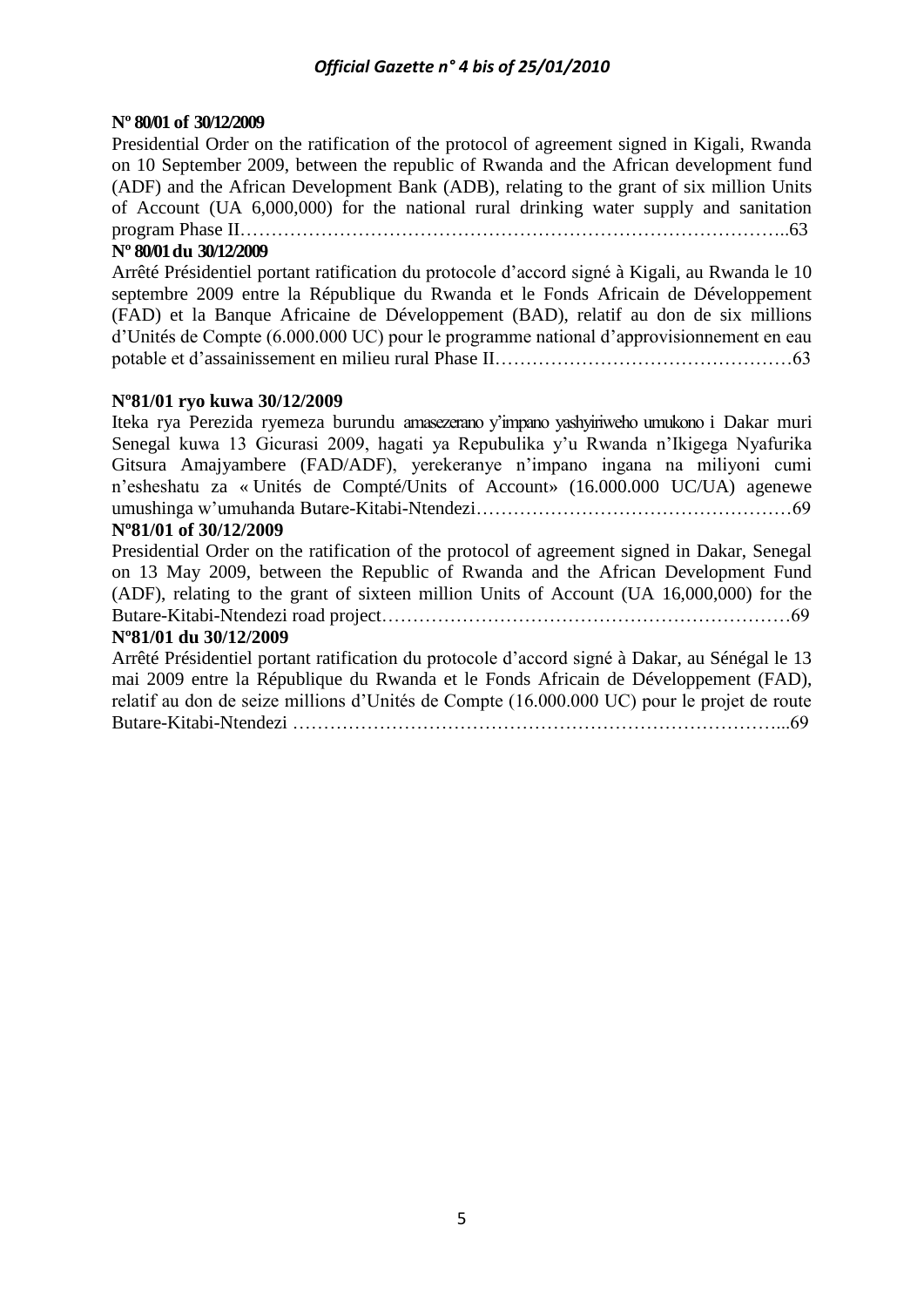**ITEGEKO Nº 41/2009 RYO KUWA LAW Nº 41/2009 OF 30/12/2009**  31/12/2009 RYEMERERA KWEMEZA AUTHORISING THE RATIFICATION AUTORISANT LA RATIFICATION DU **BURUNDU AMASEZERANO OF THE INTERNATIONAL TREATY TRAITE INTERNATIONAL SUR LES MPUZAMAHANGA IMITUNGO NDANGAKAMERE FOR FOOD AND AGRICULTURE**  Y'IBIMERA IKORESHWA MU BUHINZI SIGNED IN ROME ON 3 NOVEMBER L'AGRICULTURE SIGNE A ROME LE 3 **NO KUBONA IBIRIBWA 2001 YASHYIRIWEHO UMUKONO I ROMA KUWA 03 UGUSHYINGO 2001 ON PLANT GENETIC RESSOURCES RESSOURCES PHYTOGENETIQUES LOI N° 41/2009 DU 30/12/2009 POUR L'ALIMENTATION ET NOVEMBRE 2001**

| Ingingo ya mbere: Uruhushya rwo kwemeza<br>burundu         | <b>Article One: Authorisation for ratification</b>                    | Autorisation<br><b>Article</b><br>de<br>premier:<br>ratification |
|------------------------------------------------------------|-----------------------------------------------------------------------|------------------------------------------------------------------|
| Ingingo ya 2: Itegurwa, isuzumwa n'itorwa<br>ry'iri tegeko | <b>Article 2: Drafting, consideration and</b><br>adoption of this law | Article 2: Initiation, examen et adoption de<br>la présente loi  |
| Ingingo ya 3: Igihe iri tegeko ritangira<br>gukurikizwa    | <b>Article 3: Commencement</b>                                        | Article 3: Entrée en vigueur                                     |

**TABLE OF CONTENTS**

**TABLE DES MATIERES**

**ISHAKIRO**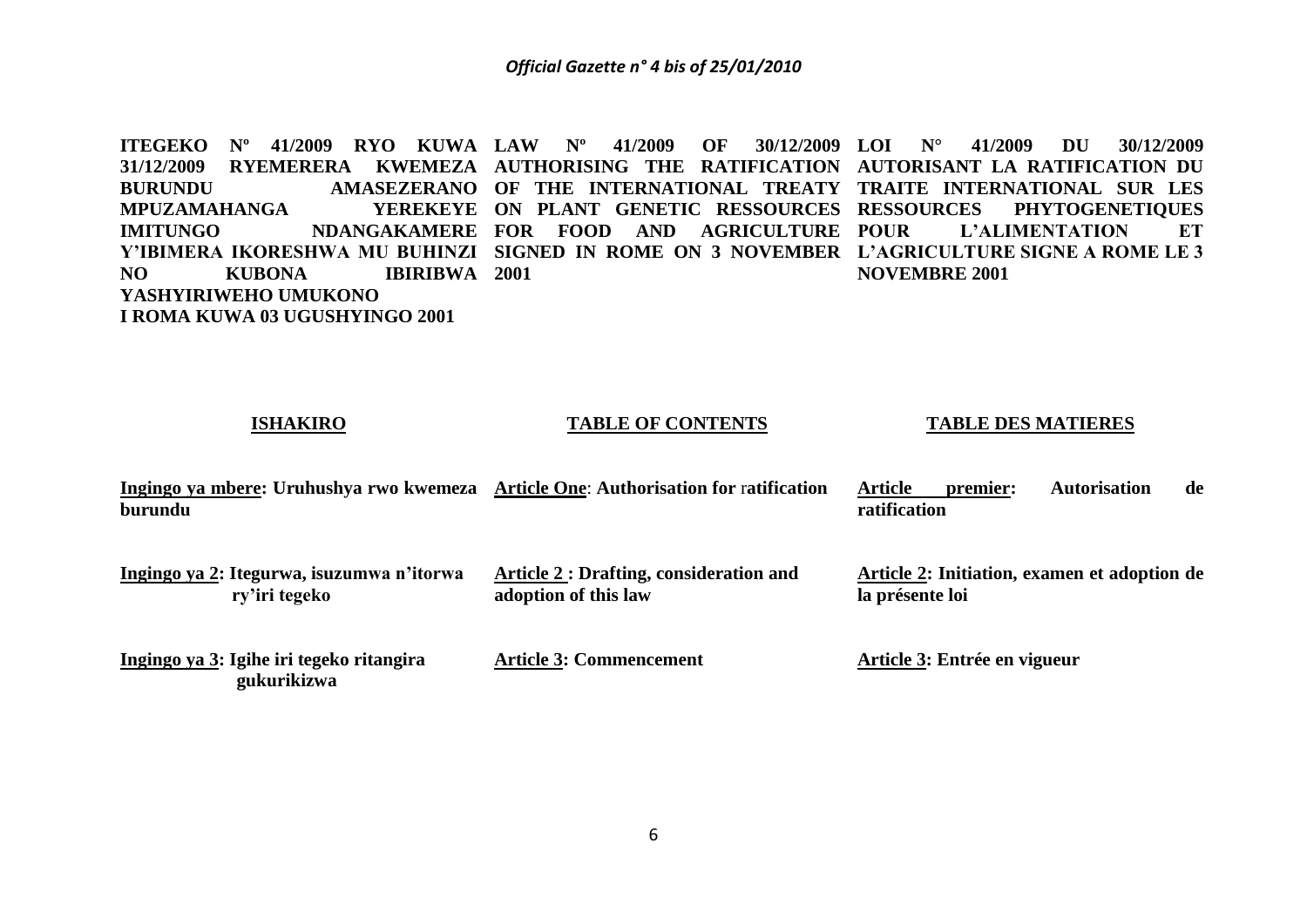**ITEGEKO Nº 41/2009 RYO KUWA**  30/12/2009 RYEMERERA KWEMEZA AUTHORISING THE RATIFICATION AUTORISANT LA-RATIFICATION DU **BURUNDU AMASEZERANO OF THE INTERNATIONAL TREATY TRAITE INTERNATIONAL SUR LES MPUZAMAHANGA IMITUNGO NDANGAKAMERE FOR FOOD AND AGRICULTURE**  Y'IBIMERA IKORESHWA MU BUHINZI SIGNED IN ROME ON 3 NOVEMBER L'AGRICULTURE SIGNE A ROME LE 3 **NO KUBONA IBIRIBWA 2001 YASHYIRIWEHO UMUKONO I ROMA KUWA 03 UGUSHYINGO 2001 LAW Nº 41/2009 OF 31/12/2009**  YEREKEYE ON PLANT GENETIC RESSOURCES RESSOURCES **LOI N° 41/2009 DU 31/12/2009 PHYTOGENETIQUES L'ALIMENTATION ET NOVEMBRE 2001**

**Twebwe, KAGAME Paul,** Perezida wa Repubulika;

**We, KAGAME Paul,** President of the Republic; **Nous, KAGAME Paul,** Président de la République;

**INTEKO** ISHINGA AMATEGEKO THE PARLIAMENT HAS ADOPTED LE-PARLEMENT A ADOPTE ET NOUS **YEMEJE, NONE NATWE DUHAMIJE, AND WE SANCTION, PROMULGATE SANCTIONNONS, PROMULGUONS LA**  DUTANGAJE ITEGEKO RITEYE RITYA THE FOLLOWING LAW AND ORDER LOI DONT LA TENEUR SUIT ET **KANDI DUTEGETSE KO RYANDIKWA IT BE PUBLISHED IN THE OFFICIAL ORDONNONS QU'ELLE SOIT PUBLIEE MU IGAZETI YA LETA YA REPUBULIKA Y'U RWANDA GAZETTE OF THE REPUBLIC OF AU JOURNAL OFFICIEL DE LA RWANDA REPUBLIQUE DU RWANDA**

#### **INTEKO ISHINGA AMATEGEKO:**  Umutwe w'Abadepite, mu nama yawo yo kuwa The Chamber of Deputies, in its session of 4 Ukuboza 2009; **THE PARLIAMENT**: 4 December 2009; **LE PARLEMENT :** La Chambre des Députés, en sa séance du 4 décembre 2009;

Umutwe wa Sena, mu nama yawo yo kuwa 18 The Senate, in its session of 18 December Le Sénat, en sa séance du 18 décembre 2009; Ukuboza 2009; 2009;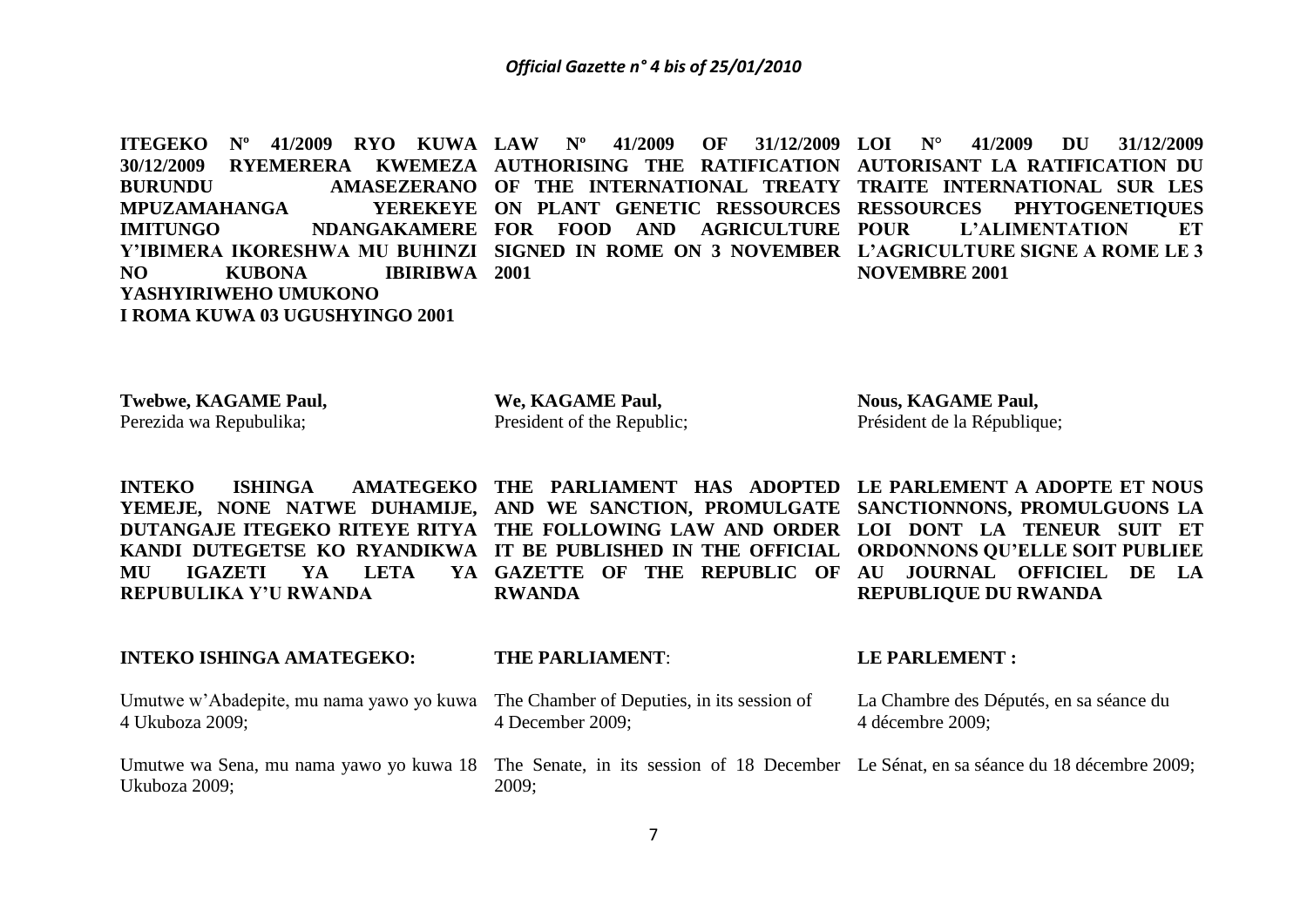Ishingiye ku Itegeko Nshinga rya Repubulika Pursuant to the Constitution of the Republic Vu la Constitution de la République du y'u Rwanda ryo kuwa 4 Kamena 2003, nk'uko ryavuguruwe kugeza ubu, cyane cyane mu ngingo zaryo iya 62, iya 66, iya 67, iya 88, iya 90, 92, 93,94; 95, 108, 189, 190 and 201; 89, iya 90, iya 92, iya 93,iya 94; iya 95, iya 108, iya 189, iya 190 n'iya 201;

yerekeye imitungo ndangakamere y'ibimera on Plant Genetic Resources for Food and ikoreshwa mu buhinzi no kubona ibiribwa Agriculture signed in Rome on 3 November l'Alimentation et l'Agriculture signé à Rome yashyiriweho umukono i Roma kuwa 3 2001; Ugushyingo 2001;

#### **YEMEJE:**

of Rwanda of June 4, 2003, as amended to date, especially in Articles 62, 66, 67, 88, 89,

Imaze gusuzuma Amasezerano Mpuzamahanga After consideration of the International Treaty

**ADOPTS:**

# Rwanda du 04 juin 2003, telle que révisée à ce jour, spécialement en ses articles 62, 66, 67, 88, 89, 90, 92, 93, 94, 95, 108, 189, 190 et 201 ;

Après examen du Traité International sur les Phytogénétiques pour le 3 Novembre 2001 ;

Phylogénétiques pour l'Alimentation et

2001 est autorisé à être ratifié.

#### **ADOPTE:**

#### **Ingingo ya mbere: Uruhushya rwo kwemeza Article One**: **Authorisation for** r**atification burundu Article premier: Autorisation de ratification**

Amasezerano Mpuzamahanga imitungo ndangakamere y'ibimera ikoreshwa Resources' for Food and Agriculture signed mu buhinzi no kubona ibiribwa yashyiriweho in Rome on 3 November 2001 is hereby l'Agriculture signé à Rome le 3 novembre umukono i Roma kuwa 3 Ugushyingo 2001 authorized for ratification. yemerewe kwemezwa burundu. The International Treaty on Plant Genetic Le Traité International sur les Ressources

#### Ingingo ya 2 : Itegurwa, isuzumwa n'itorwa Article 2: Drafting, consideration and Article 2 : Initiation, examen et adoption **ry'iri tegeko adoption of this Law de la présente loi**

Iri tegeko ryateguwe mu rurimi rw'Icyongereza This Law was drafted in English, considered La présente loi a été initiée en Anglais et a été risuzumwa kandi ritorwa mu rw'Ikinyarwanda. and adopted in Kinyarwanda. examinée et adoptée en Kinyarwanda.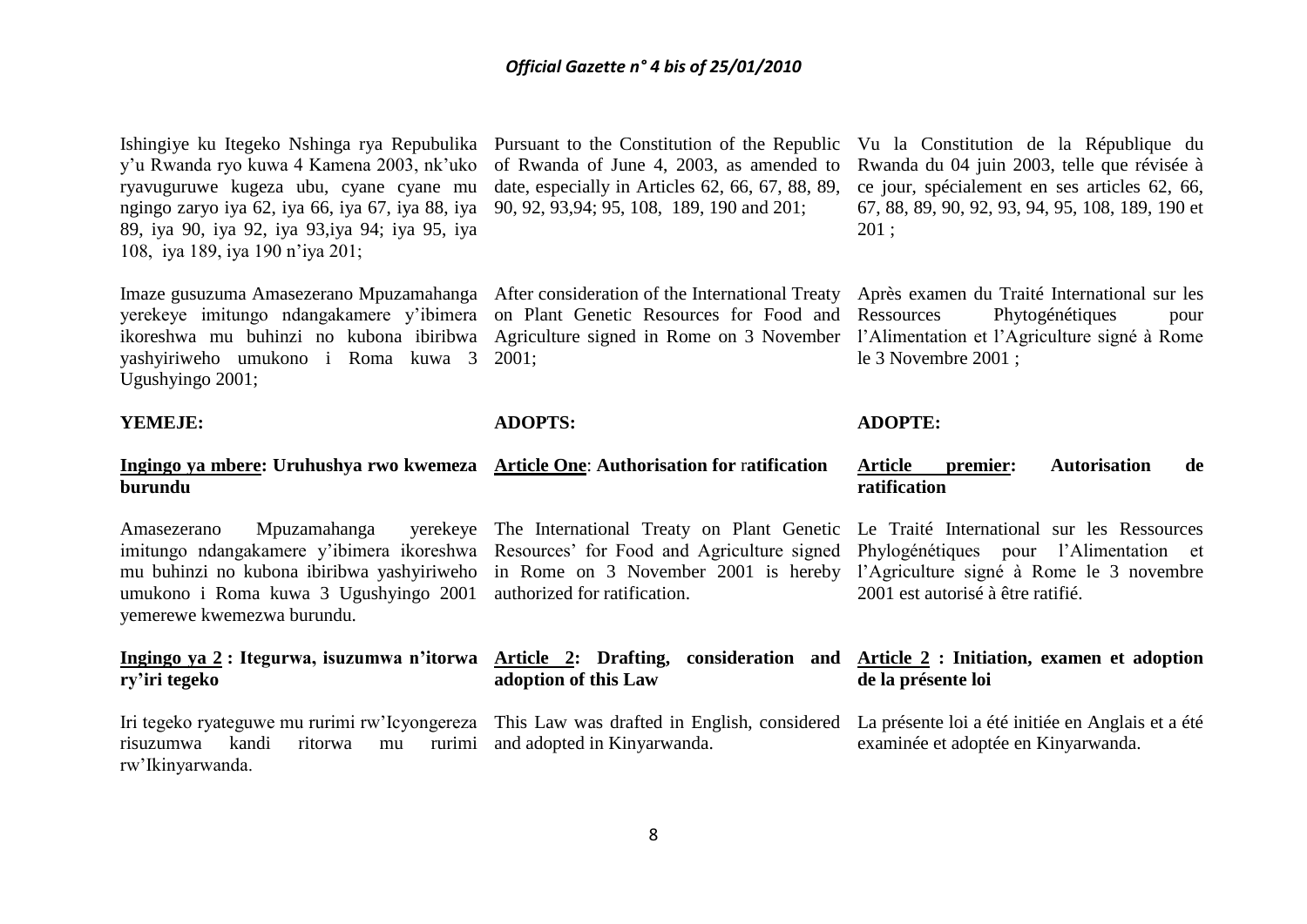| Ingingo ya 3 : Igihe iri tegeko ritangira<br>gukurikizwa                                                                                                                                                    | <b>Article 3 : Commencement</b>                                                        | Article 3 : Entrée en vigueur                                                              |
|-------------------------------------------------------------------------------------------------------------------------------------------------------------------------------------------------------------|----------------------------------------------------------------------------------------|--------------------------------------------------------------------------------------------|
| Iri tegeko ritangira gukurikizwa ku munsi This Law shall come into force on the date of La présente loi entre en vigueur le jour de sa<br>ritangarijweho mu Igazeti ya Leta<br>ya<br>Repubulika y'u Rwanda. | its publication in the Official Gazette of the<br>Republic of Rwanda.                  | publication au Journal Officiel de la<br>République du Rwanda.                             |
| Kigali, kuwa 30/12/2009                                                                                                                                                                                     | Kigali, on 30/12/2009                                                                  | Kigali, le 30/12/2009                                                                      |
| $(s\acute{e})$<br><b>KAGAME Paul</b><br>Perezida wa Repubulika                                                                                                                                              | $(s\acute{e})$<br><b>KAGAME Paul</b><br>President of the Republic                      | $(s\acute{e})$<br><b>KAGAME Paul</b><br>Président de la République                         |
|                                                                                                                                                                                                             | $(s\acute{e})$                                                                         | $(s\acute{e})$                                                                             |
| $(s\acute{e})$                                                                                                                                                                                              | <b>MAKUZA Bernard</b>                                                                  | <b>MAKUZA Bernard</b>                                                                      |
| <b>MAKUZA Bernard</b><br>Minisitiri w'Intebe                                                                                                                                                                | <b>Prime Minister</b>                                                                  | <b>Premier Ministre</b>                                                                    |
| Bibonywe kandi bishyizweho Ikirango cya<br>Repubulika:                                                                                                                                                      | Seen and sealed with the Seal of the<br><b>Republic:</b>                               | Vu et scellé du Sceau de la République :                                                   |
| $(s\acute{e})$<br><b>KARUGARAMA Tharcisse</b><br>Minisitiri w'Ubutabera/ Intumwa Nkuru ya<br>Leta                                                                                                           | $(s\acute{e})$<br><b>KARUGARAMA Tharcisse</b><br>Minister of Justice/ Attorney General | $(s\acute{e})$<br><b>KARUGARAMA Tharcisse</b><br>Ministre de la Justice / Garde des Sceaux |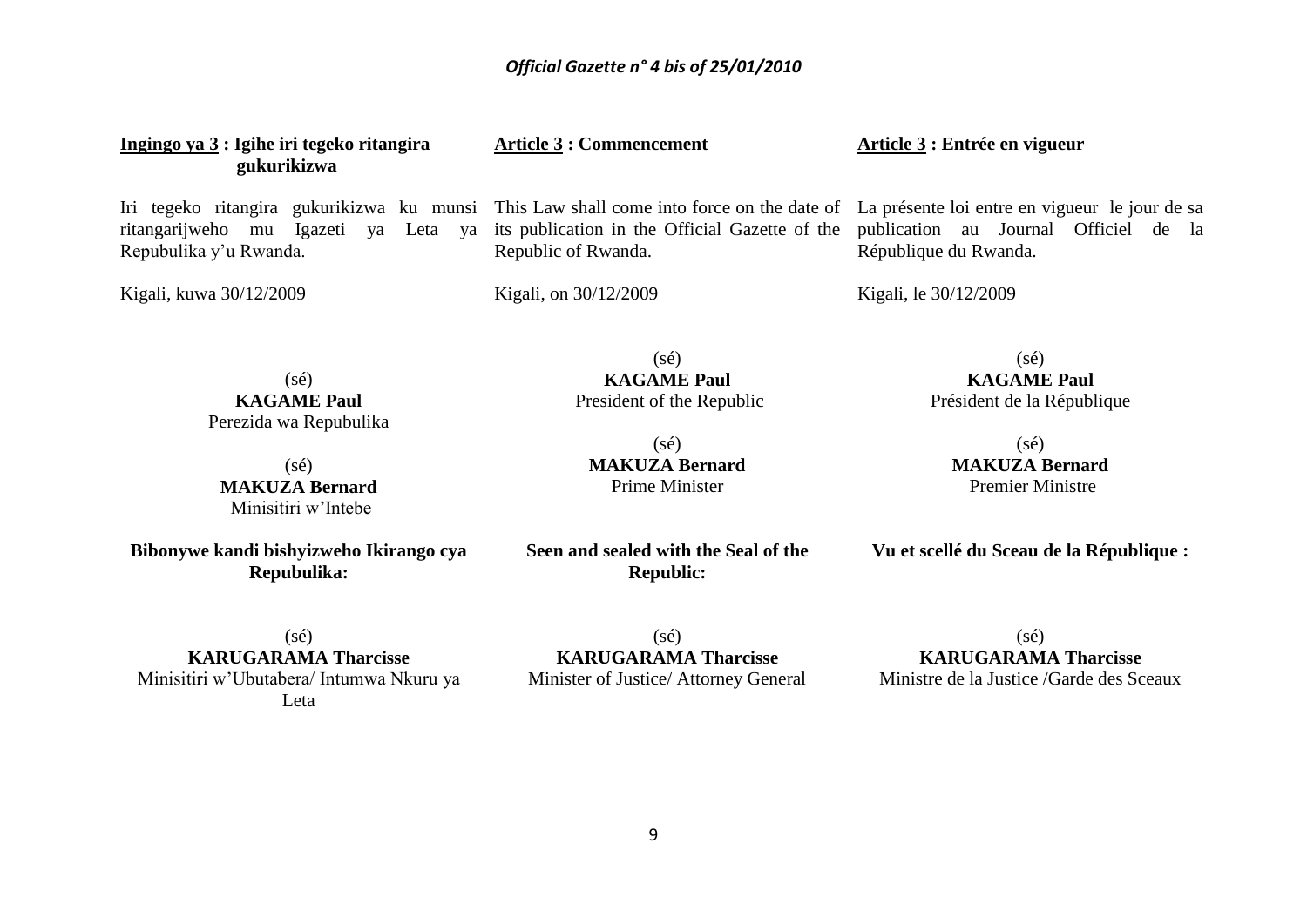**ITEGEKO N° 42/2009 RYO KUWA LAW N° 42/2009 OF 30/12/2009 30/12/2009 RYEMERERA KWEMEZA BURUNDU AMASEZERANO YA LA HAYE YEREKEYE KURENGERA MU AGREEMENT CONCERNING THE RWEGO MPUZAMAHANGA INTERNATIONAL REGISTRATION OF IBISHUSHANYO N'IBYITEGEREREZO BYO MU RWEGO RW'INGANDA AUTHORISING RATIFICATION OF THE GENEVA ACT OF THE HAGUE INDUSTRIAL DESIGN LOI N° 42/2009 DU 30/12/2009 AUTORISANT LA RATIFICATION DE L'ACTE DE GENEVE SUR L'ARRANGEMENT DE LA HAYE CONCERNANT L'ENREGISTREMENT INTERNATIONAL DES DESSINS ET MODELES INDUSTRIELS**

#### **ISHAKIRO**

#### **TABLE OF CONTENTS**

#### **TABLE DES MATIERES**

**Ingingo ya mbere : Uruhushya rwo Article One : Authorization for ratification kwemeza burundu Article premier** : **Autorisation de ratification**

**Ingingo ya 2** : **Itegurwa, isuzumwa Article 2** : **Drafting, consideration and n'itorwa ry'iri tegeko adoption of this law Article 2 : Initiation, examen et adoption de la présente loi**

**Ingingo ya 3** : **Igihe iri tegeko ritangira Article 3** : **Commencement gukurikizwa Article 3** : **Entrée en vigueur**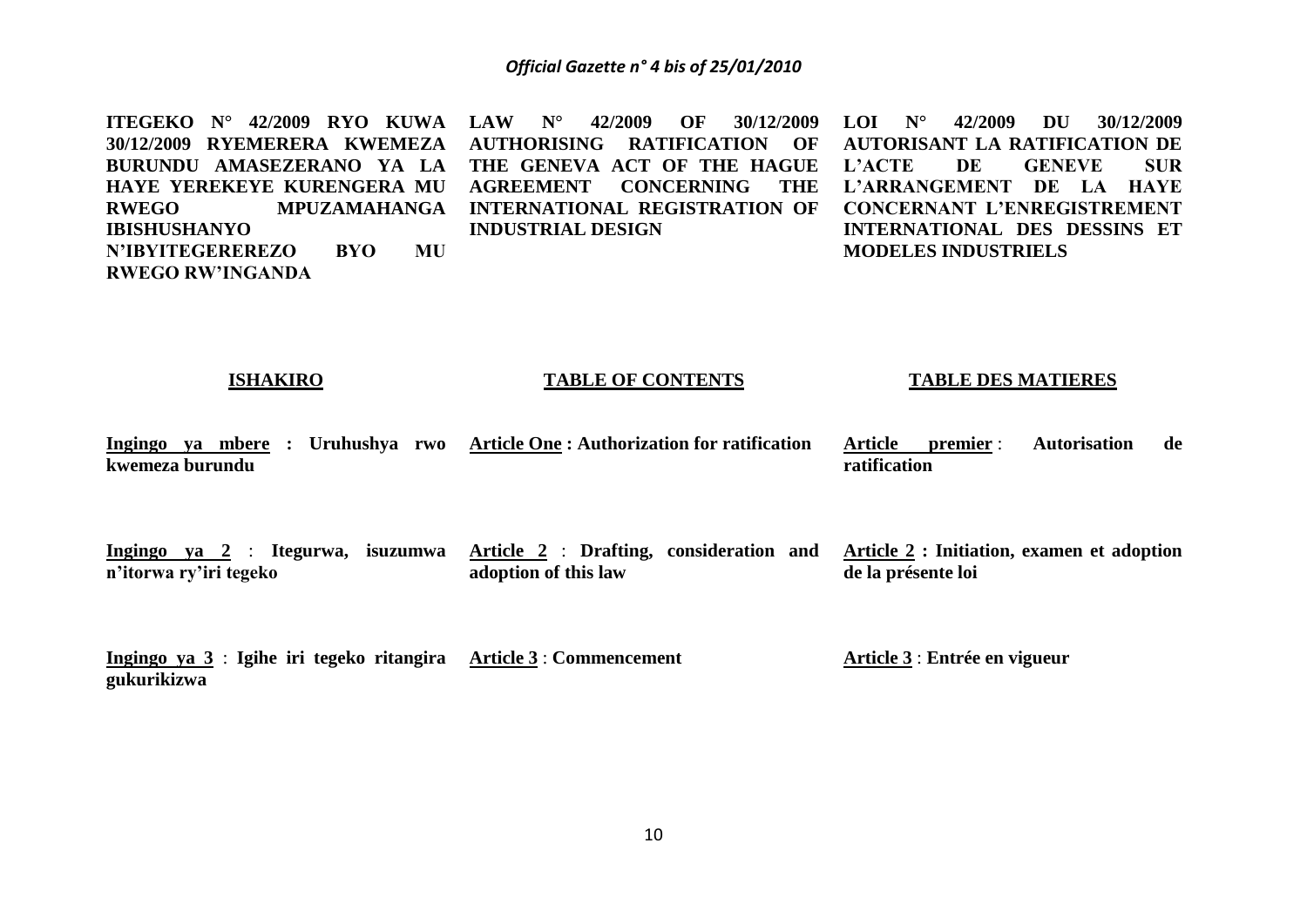**ITEGEKO N° 42/2009 RYO KUWA 30/12/2009 RYEMERERA KWEMEZA BURUNDU AMASEZERANO YA LA HAYE YEREKEYE KURENGERA MU RWEGO MPUZAMAHANGA IBISHUSHANYO N'IBYITEGEREREZO BYO MU RWEGO RW'INGANDA**

**Twebwe, KAGAME Paul,** Perezida wa Repubulika;

**INTEKO ISHINGA AMATEGEKO YEMEJE, NONE NATWE DUHAMIJE, DUTANGAJE ITEGEKO RITEYE RITYA KANDI DUTEGETSE KO RYANDIKWA MU IGAZETI YA LETA YA REPUBULIKA Y'U RWANDA**

#### **INTEKO ISHINGA AMATEGEKO:**

Umutwe w'Abadepite, mu nama yawo yo kuwa 18 Ugushyingo 2009;

Umutwe wa Sena, mu nama yawo yo kuwa 17 Ukuboza 2009.;

Ishingiye ku Itegeko Nshinga rya Repubulika y'u Rwanda ryo kuwa 4 Kamena 2003 nkuko ryavuguruwe kugeza ubu, cyane cyane mu ngingo zaryo iya 29, iya 62, iya 66, iya 67,

**LAW N° 42/2009 OF 30/12/2009 AUTHORISING RATIFICATION OF THE GENEVA ACT OF THE HAGUE AGREEMENT CONCERNING THE INTERNATIONAL REGISTRATION OF INDUSTRIAL DESIGN**

**We, KAGAME Paul,** President of the Republic;

**THE PARLIAMENT HAS ADOPTED AND WE SANCTION, PROMULGATE THE FOLLOWING LAW AND ORDER IT BE PUBLISHED IN THE OFFICIAL GAZETTE OF THE REPUBLIC OF RWANDA**

#### **THE PARLIAMENT:**

The Chamber of Deputies, in its session of 18 November 2009;

The Senate, in its session of 17 December 2009;

Pursuant to the Constitution of the Republic of Rwanda of 4 June 2003, as amended to date especially in its articles 29, 62, 66, 67, 88, 89, 90, 92, 93, 95, 98, 108, 189, 190 and 201;

**LOI N° 42/2009 DU 30/12/2009 AUTORISANT LA RATIFICATION DE L'ACTE DE GENEVE SUR L'ARRANGEMENT DE LA HAYE CONCERNANT L'ENREGISTREMENT INTERNATIONAL DES DESSINS ET MODELES INDUSTRIELS**

**Nous, KAGAME Paul,** Président de la République ;

**LE PARLEMENT A ADOPTE ET NOUS SANCTIONNONS, PROMULGUONS LA LOI DONT LA TENEUR SUIT ET ORDONNONS QU'ELLE SOIT PUBLIEE AU JOURNAL OFFICIEL DE LA REPUBLIQUE DU RWANDA**

#### **LE PARLEMENT :**

La Chambre des Députés, en sa séance du 18 novembre 2009 ;

Le Sénat, en sa séance du 17 décembre 2009 ;

Vu la Constitution de la République du Rwanda du 4 juin 2003, telle que révisée à ce jour, spécialement en ses articles 29, 62, 66, 67, 88, 89, 90, 92, 93, 95, 98, 108, 189, 190 et 201;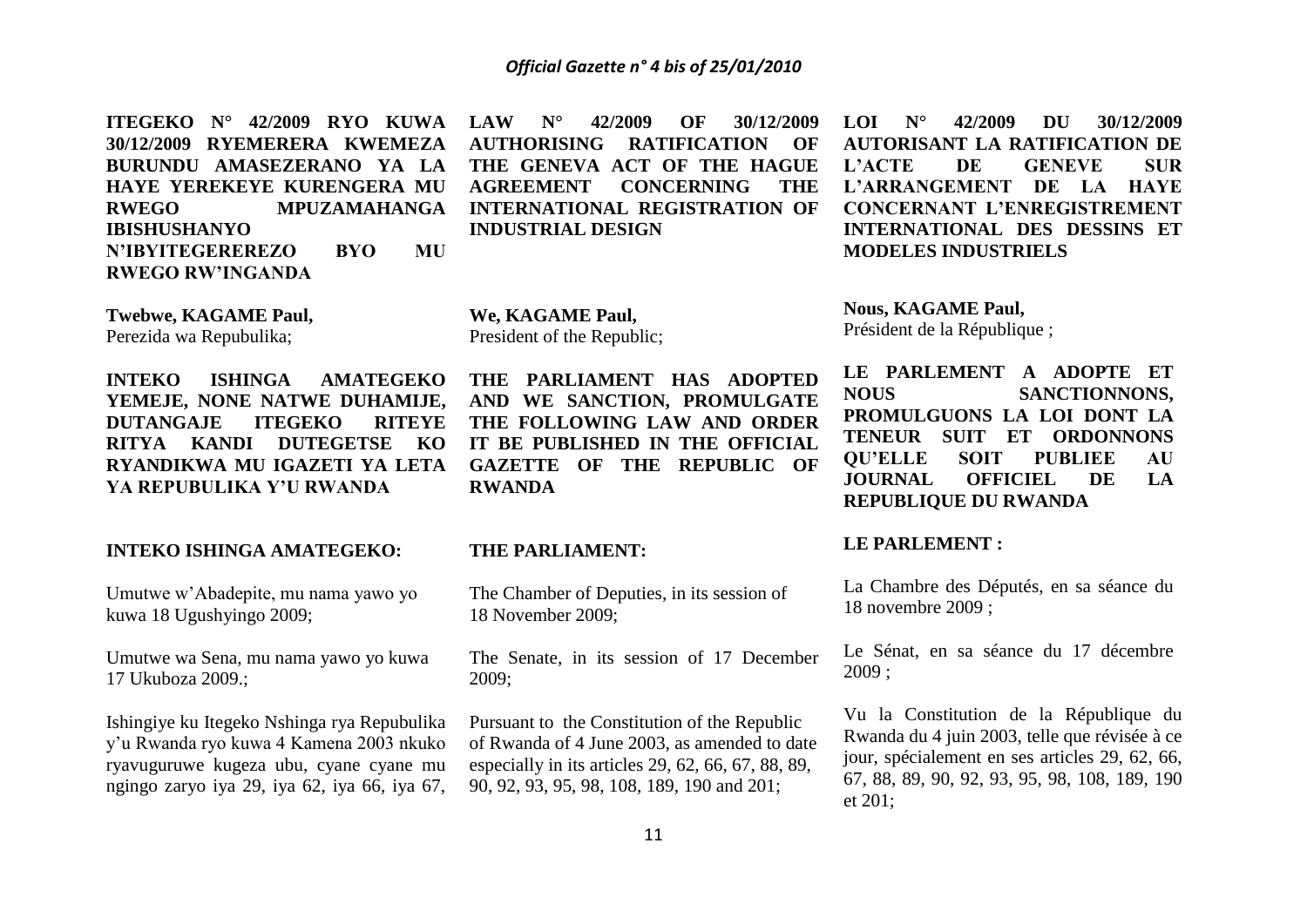iya 88, iya 89, iya 90, iya 92, iya 93, iya 95, iya 98, iya 108, iya 189, iya 190 n' iya 201;

Imaze gusuzuma amasezerano ya LA HAYE yerekeye kurengera mu rwego mpuzamahanga ibishushanyo n'ibyitegererezo byo mu rwego rw'inganda yemejwe muri 1925 agashyirwa mu bikorwa muri 1928, yasubiwemo i Londres muri 1934, asubirwamo i La Haye muri 1960, agahindurwa i Genève muri 1999 hamwe n'amabwiriza-Nyubahirizamasezerano;

#### **YEMEJE:**

# **Ingingo ya mbere**: **Uruhushya rwo kwemeza Burundu**

Amasezerano ya LA HAYE yerekeye kurengera mu rwego mpuzamahanga ibishushanyo n'ibyitegererezo byo mu rwego rw'inganda yemejwe muri 1925 agashyirwa mu bikorwa muri 1928, yasubiwemo i Londres muri 1934, asubirwamo i La Haye muri 1960, agahindurwa i Genève muri 1999 yemerewe kwemezwa burundu.

|                        |  | Ingingo ya 2: Itegurwa, isuzumwa |  |
|------------------------|--|----------------------------------|--|
| n'itorwa ry'iri tegeko |  |                                  |  |

After consideration of the THE HAGUE Agreement concerning the International Registration of Industrial Designs adopted in 1925 and entered into force in 1928, revised on three occasions, on each of which a new Act was adopted, namely in London (1934 Act), The Hague (1960 Act) and Geneva (1999 Act) and its regulation;

# **ADOPTS:**

# **Article One**: **Authorization for ratification**

THE HAGUE Agreement concerning the International Registration of Industrial Designs adopted in 1925 and entered into force in 1928, revised on three occasions, on each of which a new Act was adopted, namely in London (1934 Act), The Hague (1960 Act) and Geneva (1999 Act) is hereby authorised for ratification.

|                      | Article 2: Drafting, consideration and |  |
|----------------------|----------------------------------------|--|
| adoption of this law |                                        |  |

Iri tegeko ryateguwe mu rurimi This law was prepared in English, considered

Après examen de l'Arrangement de LA HAYE concernant l'enregistrement international des dessins et modèles industriels adopté en 1925 et entré en vigueur en 1928, et a fait objet de trois révisions qui ont chacune abouti à l'adoption d'un nouvel acte: à Londres en 1934 (Acte de 1934), à La Haye en 1960 (Acte de 1960) et à Genève en 1999 (Acte de 1999) et son Réglement d'exécution;

# **ADOPTE:**

#### **Article premier**: **Autorisation de ratification**

L'Arrangement de LA HAYE concernant l'enregistrement international des dessins et modèles industriels adopté en 1925 et entré en vigueur en 1928, et a fait objet de trois révisions qui ont chacune abouti à l'adoption d'un nouvel acte: à Londres en 1934 (Acte de 1934), à La Haye en 1960 (Acte de 1960) et à Genève en 1999 (Acte de 1999) est autorisé à être ratifié.

## **Article 2**: **Initiation, examen et adoption de la présente loi**

La présente loi a été initiée en Anglais et a

12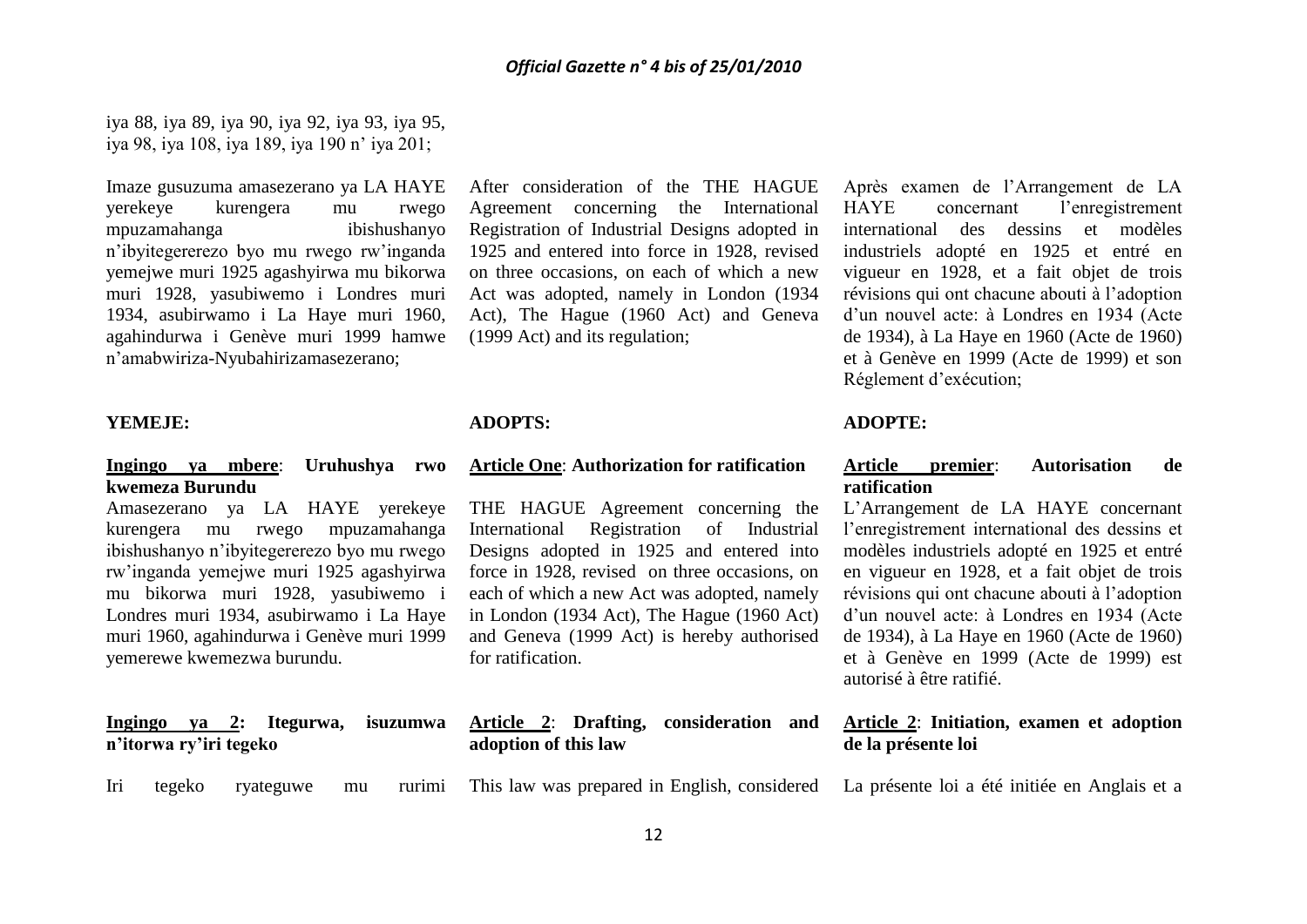rw'Icyongereza risuzumwa kandi ritorwa mu rurimi rw'Ikinyarwanda.

# **Ingingo ya 3: Igihe iri tegeko ritangira gukurikizwa**

Iri tegeko ritangira gukurikizwa ku munsi ritangarijweho mu Igazeti ya Leta ya Repubulika y'u Rwanda.

Kigali, kuwa 30/12/2009

 $(sé)$ **KAGAME Paul** Perezida wa Repubulika

 $(sé)$ **MAKUZA Bernard** Minisitiri w'Intebe

**Bibonywe kandi bishyizweho Ikirango cya Repubulika:**

(sé) **KARUGARAMA Tharcisse** Minisitiri w'Ubutabera/ Intumwa Nkuru ya Leta

and adopted in Kinyarwanda.

# **Article 3: Commencement**

This law shall come into force on the date of its publication in the Official Gazette of the Republic of Rwanda.

Kigali, on 30/12/2009

 $(s\acute{e})$ **KAGAME Paul** President of the Republic

(sé) **MAKUZA Bernard** Prime Ministe

**Seen and sealed with the Seal of the Republic:**

(sé) **KARUGARAMA Tharcisse** Minister of Justice/Attorney General été examinée et adoptée en Kinyarwanda.

#### **Article 3: Entrée en vigueur de la loi**

La présente loi entre en vigueur le jour de sa publication au Journal Officiel de la République du Rwanda.

Kigali, le 30/12/2009

 $(sé)$ **KAGAME Paul** Président de la République

> (sé) **MAKUZA Bernard** Premier Ministre

**Vu et scellé du Sceau de la République:**

(sé) **KARUGARAMA Tharcisse** Ministre de la Justice/ Garde des Sceaux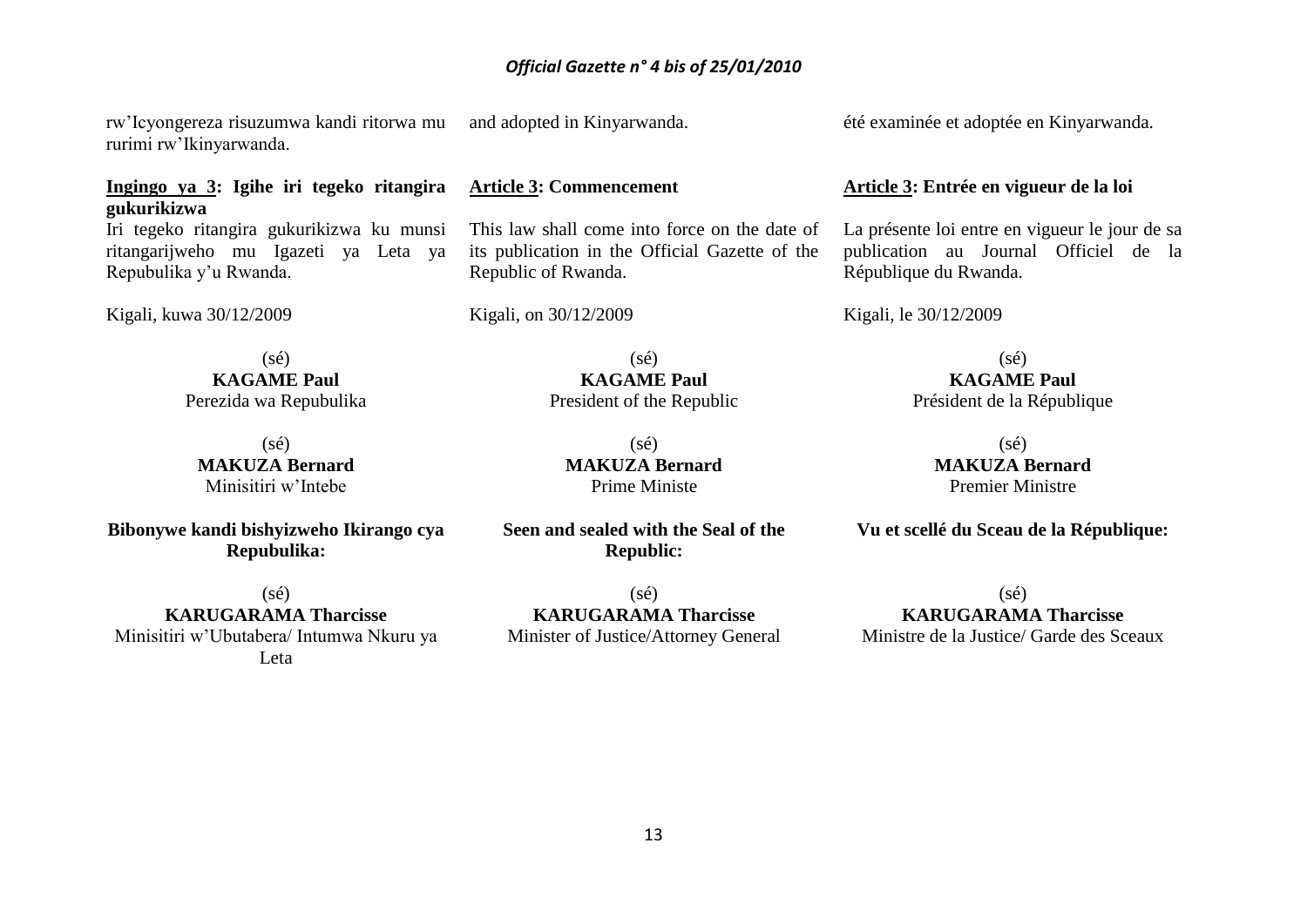**ITEGEKO Nº 43/2009 RYO KUWA LAW Nº 43/2009 OF 30/12/2009**  30/12/2009 RYEMERERA KWEMEZA AUTHORISING THE RATIFICATION OF AUTORISANT LA RATIFICATION DU **BURUNDU AMASEZERANO THE PROTOCOL OF AGREEMENT PROTOCOLE D'ACCORD SIGNE A Y'IMPANO YASHYIRIWEHO SIGNED IN KIGALI, RWANDA ON 10 KIGALI, AU RWANDA LE 10 UMUKONO I KIGALI MU RWANDA KU SEPTEMBER 2009, BETWEEN THE WA 10 NZERI 2009, HAGATI YA REPUBLIC OF RWANDA AND THE REPUBLIQUE DU RWANDA ET LE REPUBULIKA** Y'U **N'IKIGEGA NYAFURIKA GITSURA RELATING TO THE GRANT OF TEN DEVELOPPEMENT (FAD), RELATIF AMAJYAMBERE YEREKERANYE N'IMPANO INGANA 10,000,000) FOR THE NATIONAL RURAL UNITES DE COMPTE (10.000.000 UC) NA MILIYONI ICUMI ZA « UNITS OF DRINKING WATER SUPPLY AND POUR LE PROGRAMME NATIONAL ACCOUNT / UNITES DE COMPTE» SANITATION PROGRAM PHASE II (10,000,000 UA/UC) AGENEWE PROGRAMU Y'IGIHUGU YO GUKWIRAKWIZA AMAZI MEZA N'IBIKORWA BY'ISUKURA ICYICIRO CYA II** RWANDA AFRICAN Development Fund (ADF), FONDS **MILLION UNITS OF ACCOUNT (UA AU DON DE DIX MILLIONS D' LOI N° 43/2009 DU 30/12/2009 SEPTEMBRE 2009 ENTRE LA FONDS AFRICAIN DE D'APPROVISIONNEMENT EN EAU POTABLE ET D'ASSAINISSEMENT EN MILIEU RURAL PHASE II**

#### **ISHAKIRO**

 **gukurikizwa**

#### **TABLE OF CONTENTS**

#### **TABLE DES MATIERES**

| Ingingo ya mbere: Uruhushya rwo<br>kwemeza burundu              | <b>Article One: Authorisation for ratification</b>                               | Article premier : Autorisation de<br><b>Ratification</b>         |  |
|-----------------------------------------------------------------|----------------------------------------------------------------------------------|------------------------------------------------------------------|--|
| Ingingo<br>Itegurwa,<br>$va \quad 2:$<br>n'itorwa ry'iri tegeko | isuzumwa, $\Delta$ rticle 2: Drafting, consideration and<br>adoption of this law | Article 2 : Initiation, examen et adoption<br>de la présente loi |  |
| Ingingo ya 3 : Igihe iri tegeko ritangira                       | <b>Article 3 : Commencement</b>                                                  | Article 3 : Entrée en vigueur                                    |  |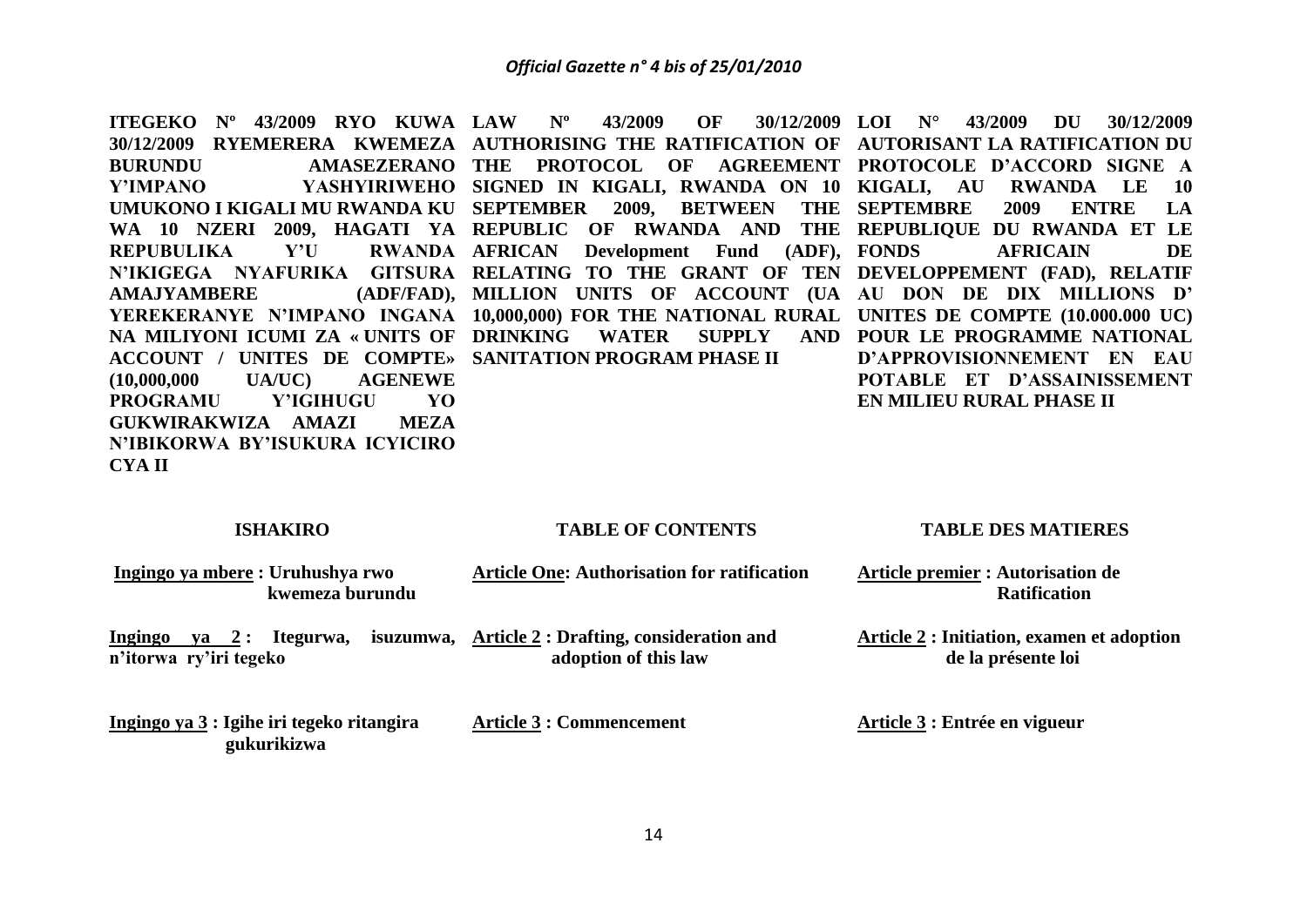**ITEGEKO Nº 43/2009 RYO KUWA LAW Nº 43/2009 OF 30/12/2009** 30/12/2009 RYEMERERA KWEMEZA AUTHORISING THE RATIFICATION OF AUTORISANT LA RATIFICATION DU **BURUNDU AMASEZERANO THE PROTOCOL OF AGREEMENT PROTOCOLE D'ACCORD SIGNE A Y'IMPANO YASHYIRIWEHO SIGNED IN KIGALI, RWANDA ON 10 KIGALI, AU RWANDA LE 10 UMUKONO I KIGALI MU RWANDA KU SEPTEMBER 2009, BETWEEN THE WA 10 NZERI 2009, HAGATI YA REPUBLIC OF RWANDA AND THE REPUBLIQUE DU RWANDA ET LE REPUBULIKA** Y'U **N'IKIGEGA NYAFURIKA GITSURA RELATING TO THE GRANT OF TEN DEVELOPPEMENT (FAD), RELATIF AMAJYAMBERE YEREKERANYE N'IMPANO INGANA 10,000,000) FOR THE NATIONAL RURAL UNITES DE COMPTE (10.000.000 UC) NA MILIYONI ICUMI ZA « UNITS OF DRINKING WATER SUPPLY AND POUR LE PROGRAMME NATIONAL ACCOUNT / UNITES DE COMPTE» SANITATION PROGRAM PHASE II (10,000,000 UA/UC) AGENEWE PROGRAMU Y'IGIHUGU YO GUKWIRAKWIZA AMAZI MEZA N'IBIKORWA BY'ISUKURA ICYICIRO**  RWANDA AFRICAN Development Fund (ADF), FONDS **MILLION UNITS OF ACCOUNT (UA AU DON DE DIX MILLIONS D' LOI N° 43/2009 DU 30/12/2009 SEPTEMBRE 2009 ENTRE LA AFRICAIN DE D'APPROVISIONNEMENT EN EAU POTABLE ET D'ASSAINISSEMENT EN MILIEU RURAL PHASE II**

**Twebwe, KAGAME Paul, Perezida wa Repubulika;**

**CYA II**

**We, KAGAME Paul, President of the Republic;** **Nous, KAGAME Paul, Président de la République;** 

**INTEKO** ISHINGA AMATEGEKO THE PARLIAMENT HAS ADOPTED AND LE PARLEMENT A ADOPTE ET NOUS **YEMEJE, NONE NATWE DUHAMIJE, WE SANCTION, PROMULGATE THE SANCTIONNONS, PROMULGUONS DUTANGAJE ITEGEKO RITYA KANDI DUTEGETSE KO PUBLISHED IN THE OFFICIAL GAZETTE ORDONNONS QU'ELLE SOIT RYANDIKWA MU IGAZETI YA LETA OF THE REPUBLIC OF RWANDA. YA REPUBULIKA Y'U RWANDA. FOLLOWING LAW AND ORDER IT BE LA LOI DONT LA TENEUR SUIT ET PUBLIEE AU JOURNAL OFFICIEL DE LA REPUBLIQUE DU RWANDA.**

**INTEKO ISHINGA AMATEGEKO:** 

**THE PARLIAMENT:**

**LE PARLEMENT :**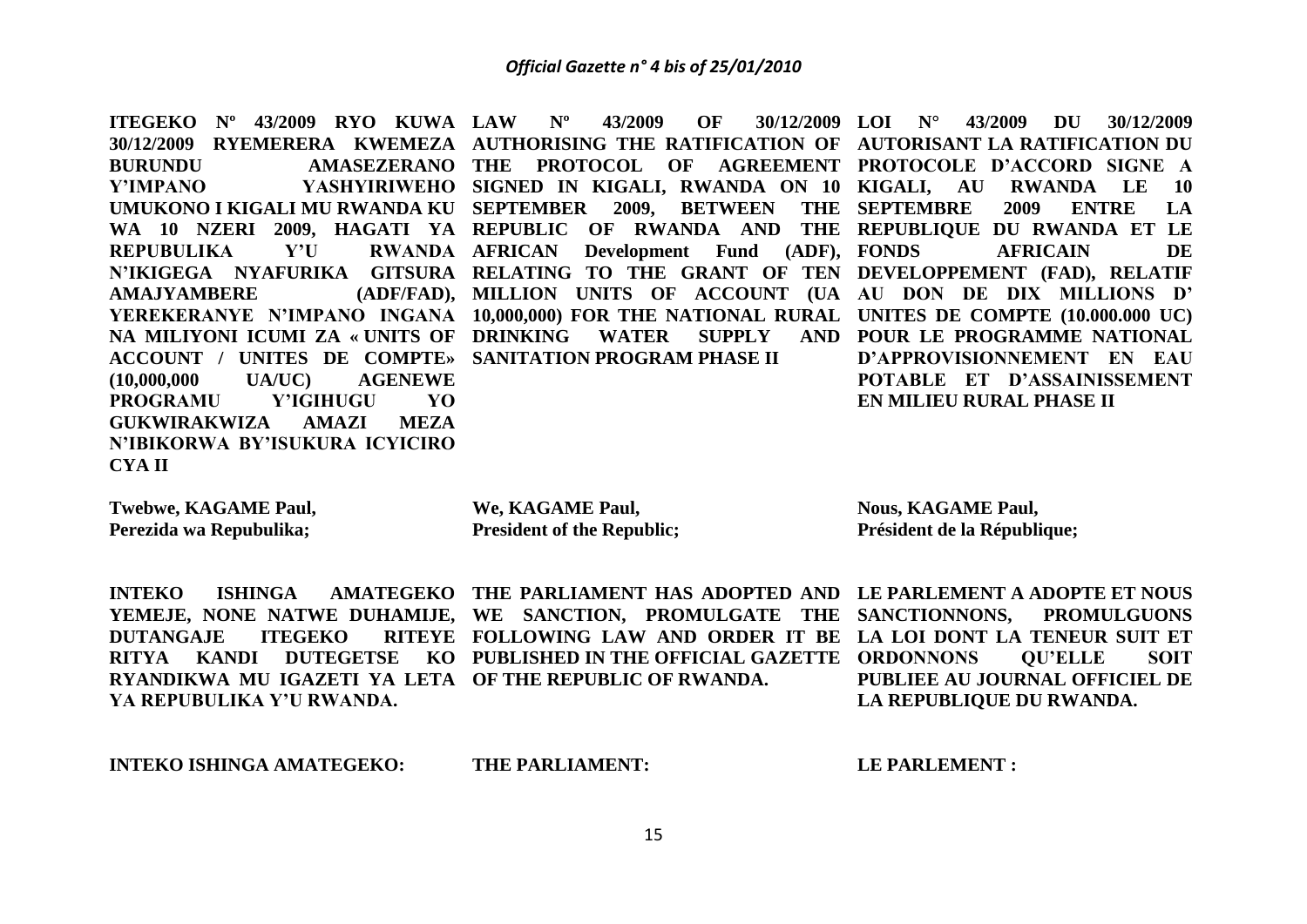kuwa 14 Ukuboza 2009 ;

Umutwe wa Sena, mu nama yawo yo kuwa 17 Ukuboza 2009;

Ishingiye ku Itegeko Nshinga rya Repubulika y'u Rwanda ryo kuwa 4 Kamena 2003, nk'uko ryavuguruwe kugeza ubu, cyane cyane mu ngingo zaryo iya 62, iya 66, iya 67, iya 88, iya 89, iya 90, iya 92, iya 93, iya 94, iya 95, iya 108, iya 189, iya 190 n'iya 201;

Imaze gusuzuma amasezerano y'impano yashyiriweho umukono i Kigali mu Rwanda ku wa 10 Nzeri 2009 hagati ya Repubulika y'u Rwanda n'Ikigega Nyafurika Gitsura Amajyambere (ADF/FAD), yerekeranye n'impano ingana na miliyoni icumi za « Units of Account / Unités de Compte » (10.000.000 UA/UC) agenewe Programu y'Igihugu yo Gukwirakwiza Amazi Meza n'Ibikorwa by'Isukura mu Cyaro Icyiciro cya II;

**YEMEJE:**

#### **ADOPTS:**

#### **Ingingo ya mbere: Uruhushya rwo Article One: Authorization for kwemeza burundu ratification**

Amasezerano y'impano yashyiriweho The Protocol of Agreement signed in Kigali, Le Protocole d'Accord signé à Kigali, au umukono i Kigali mu Rwanda ku wa 10 Nzeri Rwanda on 10 September 2009, between the Rwanda le 10 septembre 2009 entre la 2009 hagati ya Repubulika y'u Rwanda Republic of Rwanda and the African République du Rwanda et le Fonds Africain

Umutwe w'Abadepite, mu nama yawo yo The Chamber of Deputies, in its session of 14 La Chambre des Députés, en sa séance du December 2009 ; 14 décembre 2009 ;

The Senate, in its session of 17 December 2009;

Pursuant to the Constitution of the Republic of Rwanda of June 4, 2003, as amended to date, especially in its articles 62, 66, 67, 88, 89, 90, ce jour, spécialement en ses articles 62, 66, 92, 93, 94, 95, 108, 189, 190 and 201;

After consideration of the Protocol of Agreement signed in Kigali, Rwanda on 10 September 2009, between the Republic of Rwanda and the African Development Fund (ADF), relating to the grant of ten million Units of Account (UA 10,000,000) for the National Rural Drinking Water Supply and Sanitation Program Phase II;

Le Sénat, en sa séance du 17 décembre 2009;

Vu la Constitution de la République du Rwanda du 04 juin 2003, telle que révisée à 67, 88, 89, 90, 92, 93, 94, 95,108, 189, 190 et 201 ;

Après examen du Protocole d'Accord signé à Kigali, au Rwanda le 10 septembre 2009 entre la République du Rwanda et le Fonds Africain de Développement (FAD), relatif au don de dix millions d' Unités de Compte (10.000.000 UC) pour le Programme National d'Approvisionnement en Eau Potable et d'Assainissement en milieu rural Phase II;

#### **ADOPTE:**

## **Article premier: Autorisation de ratification**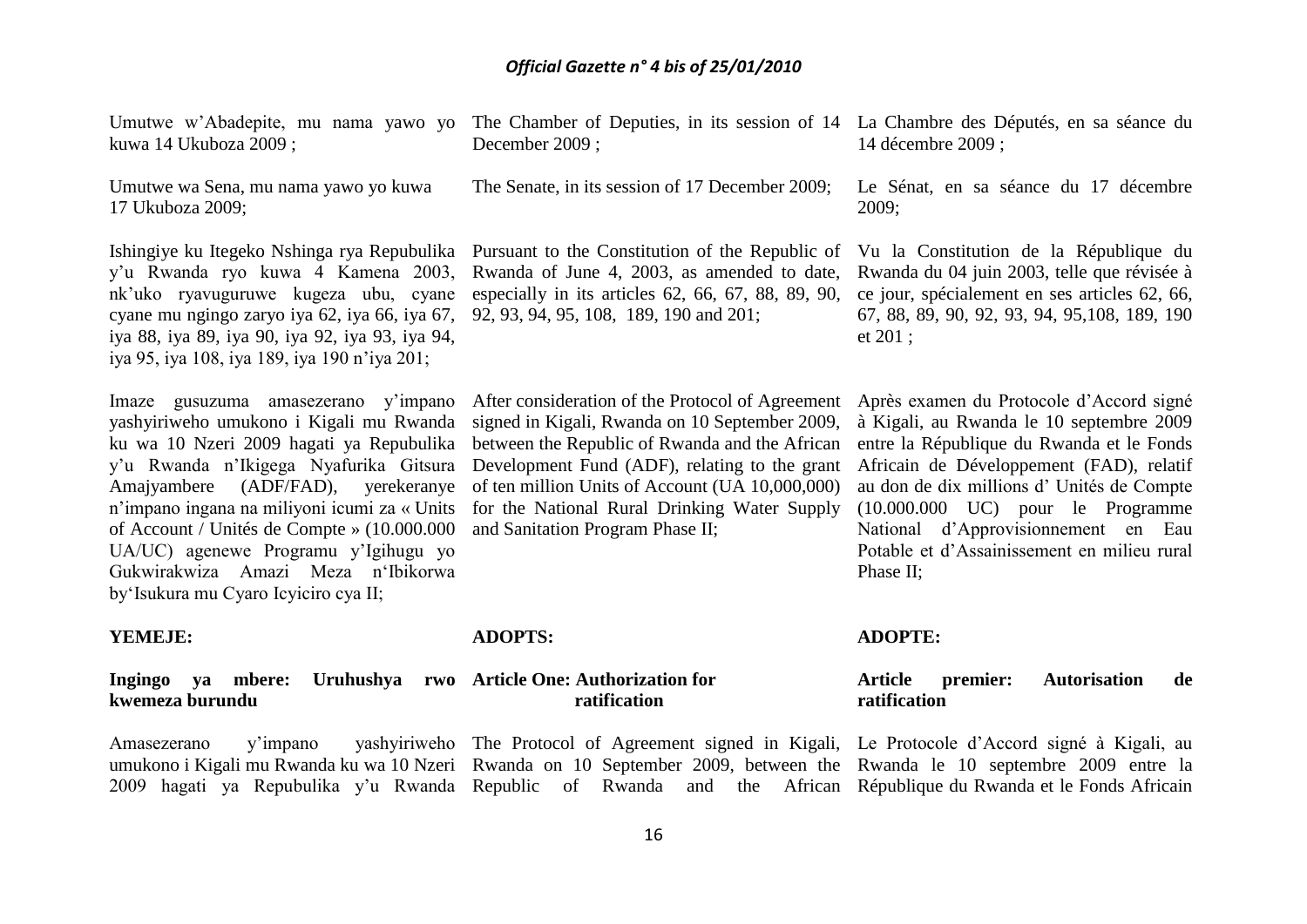n'Ikigega Nyafurika Gitsura Amajyambere (ADF/FAD), yerekeranye n'impano ingana na miliyoni icumi za « Units of Account / Unités de Compte» (10.000.000 UA/UC) agenewe Programu y'Igihugu yo Gukwirakwiza Amazi Meza n'Ibikorwa by'Isukura mu Cyaro Icyiciro cya II, yemerewe kwemezwa burundu.

of ten million Units of Account (UA 10,000,000) for the National Rural Drinking Water Supply (10.000.000 UC) pour le Programme and Sanitation Program Phase II, is hereby National d'Approvisionnement en Eau authorised for ratification.

Development Fund (ADF), relating to the grant de Développement (FAD), relatif au don de dix millions d' Unités de Compte Potable et d'Assainissement en milieu rural Phase II, est autorisé à être ratifié.

> **Article 2 : Initiation, examen et adoption de la présente loi**

#### **Ingingo ya 2 :Itegurwa, isuzumwa n'itorwa Article 2 : Drafting, consideration and ry'iri tegeko adoption of this law**

Iri tegeko ryateguwe mu rw'Icyongereza, risuzumwa kandi ritorwa mu adopted in Kinyarwanda. rurimi rw'Ikinyarwanda. This Law was drafted in English, considered and La présente loi a été initiée en Anglais et a été examinée et adoptée en Kinyarwanda.

| Ingingo ya 3 : Igihe iri tegeko ritangira<br>gukurikizwa | <b>Article 3 : Commencement</b>                                                                                                            | Article 3 : Entrée en vigueur |
|----------------------------------------------------------|--------------------------------------------------------------------------------------------------------------------------------------------|-------------------------------|
|                                                          | Iri tegeko ritangira gukurikizwa ku munsi This law shall come into force on the date of its La présente loi entre en vigueur le jour de sa |                               |
|                                                          | ritangarijweho mu Igazeti ya Leta ya publication in the Official Gazette of the publication au Journal Officiel de la                      |                               |
| Repubulika y'u Rwanda.                                   | Republic of Rwanda.                                                                                                                        | République du Rwanda.         |

Kigali, kuwa 30/12/2009

Kigali, on 30/12/2009

**(sé) KAGAME Paul**

# **(sé) KAGAME Paul**

# **(sé) KAGAME Paul**

Kigali, le 30/12/2009

Perezida wa Repubulika

President of the Republic

Président de la République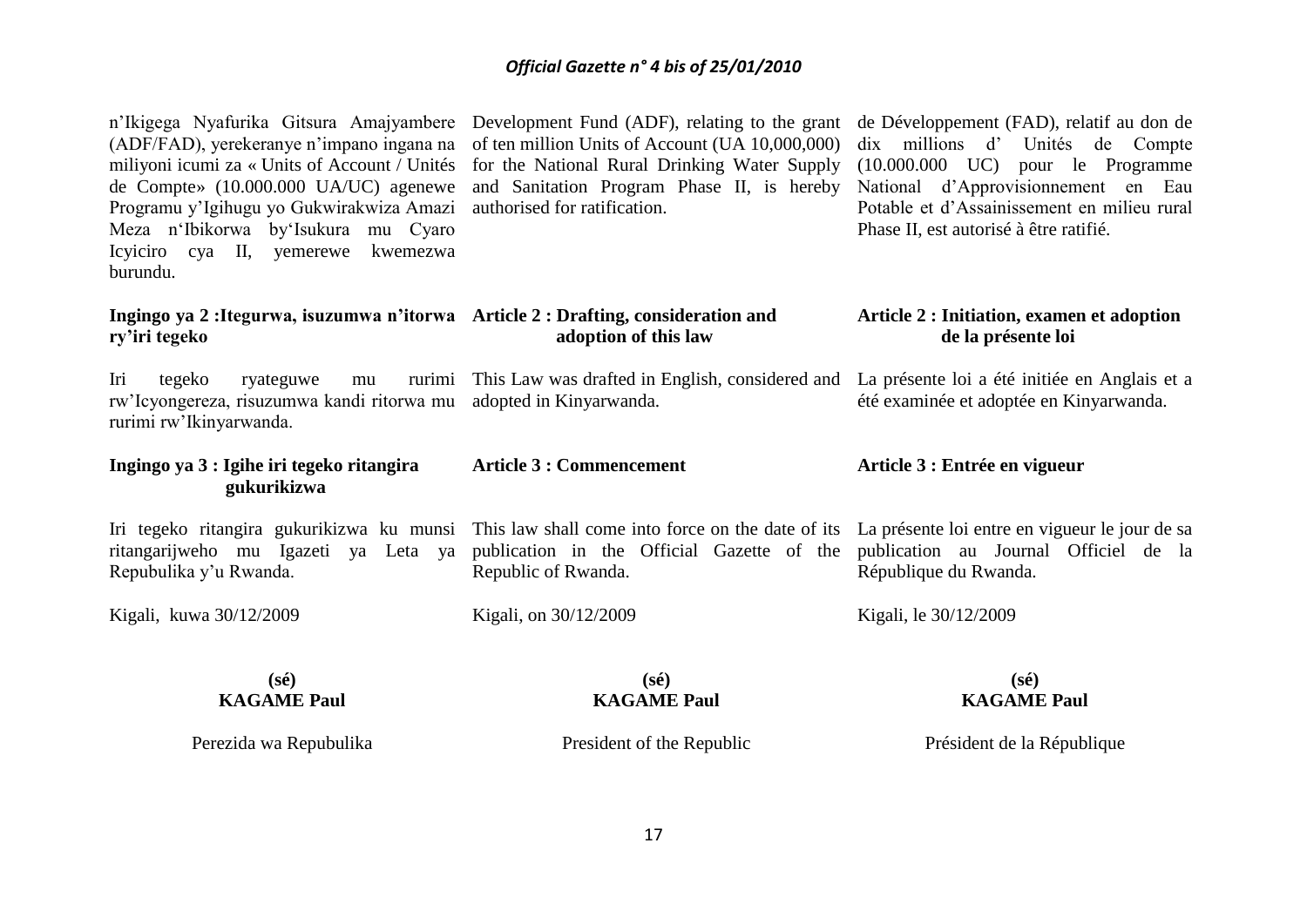| $(s\acute{e})$                                         | $(s\acute{e})$                                 | $(s\acute{e})$                                   |
|--------------------------------------------------------|------------------------------------------------|--------------------------------------------------|
| <b>MAKUZA Bernard</b>                                  | <b>MAKUZA Bernard</b>                          | <b>MAKUZA Bernard</b><br><b>Premier Ministre</b> |
| Minisitiri w'Intebe                                    | Prime Minister                                 |                                                  |
| Bibonywe kandi bishyizweho Ikirango cya<br>Repubulika: | Seen and sealed with the Seal of the Republic: | Vu et scellé du Sceau de la République :         |
| $(s\acute{e})$                                         | $(s\acute{e})$                                 | $(s\acute{e})$                                   |
| <b>KARUGARAMA Tharcisse</b>                            | <b>KARUGARAMA Tharcisse</b>                    | <b>KARUGARAMA Tharcisse</b>                      |
| Minisitiri w'Ubutabera/ Intumwa Nkuru ya<br>Leta       | Minister of Justice / Attorney General         | Ministre de la Justice /Garde des Sceaux         |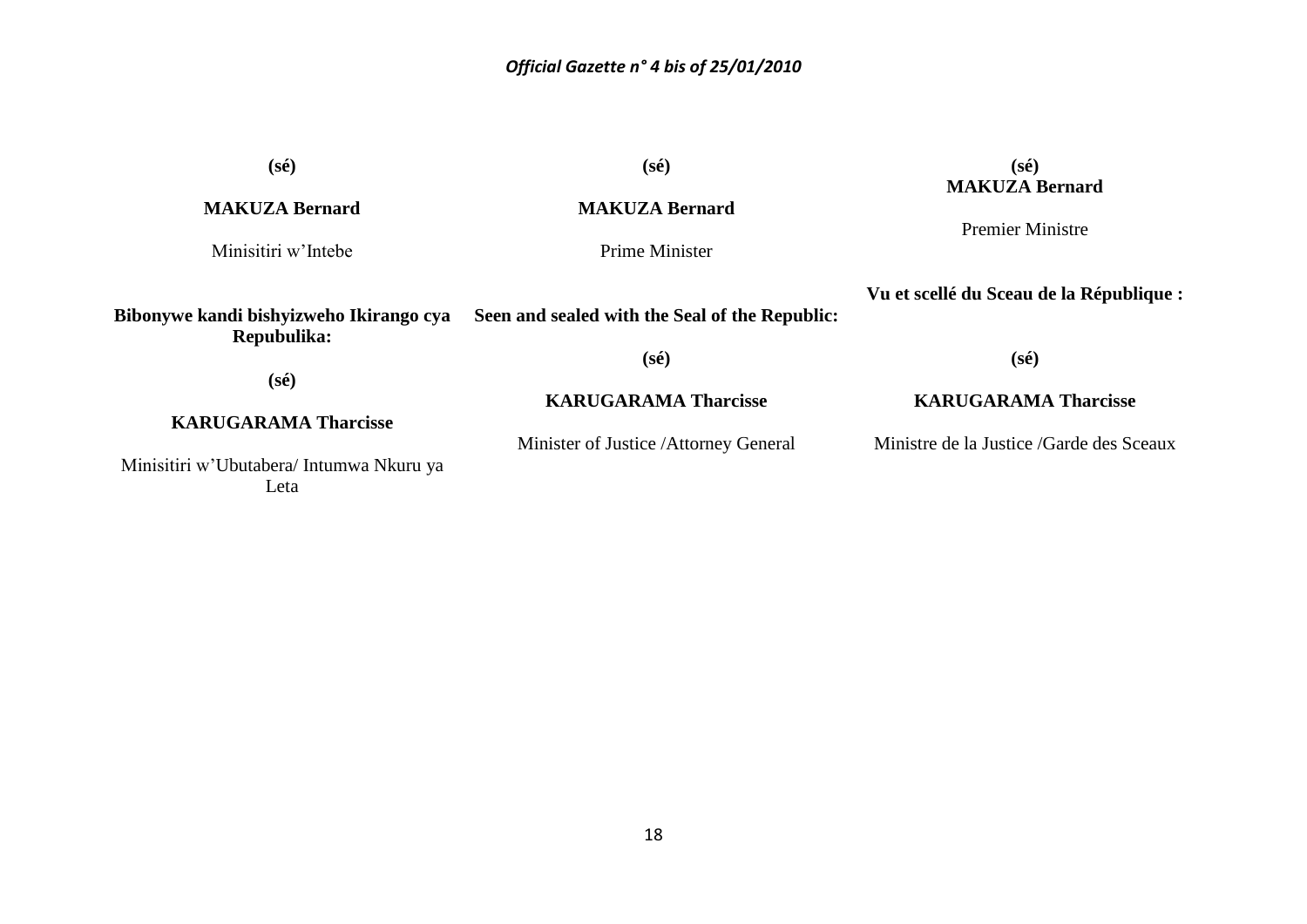**ITEGEKO Nº 44/2009 RYO KUWA LAW Nº 44/2009 OF 30/12/2009 AMA.IYAMBERE « UNITES DE COMPTE / UNITS OF SANITATION PROGRAM PHASE II ACCOUNT» (6,000,000 UC/UA) AGENEWE PROGRAMU Y'IGIHUGU YO GUKWIRAKWIZA AMAZI MEZA N'IBIKORWA BY'ISUKURA ICYICIRO CYA II**

30/12/2009 RYEMERERA KWEMEZA AUTHORISING THE RATIFICATION OF AUTORISANT LA RATIFICATION DU **BURUNDU AMASEZERANO Y'IMPANO THE PROTOCOL OF AGREEMENT PROTOCOLE D'ACCORD SIGNE A YASHYIRIWEHO UMUKONO I KIGALI SIGNED IN KIGALI, RWANDA ON 10 KIGALI, AU RWANDA LE 10 MU RWANDA KU WA 10 NZERI 2009, SEPTEMBER 2009, BETWEEN THE SEPTEMBRE 2009 ENTRE LA HAGATI YA REPUBULIKA Y'U REPUBLIC OF RWANDA AND THE REPUBLIQUE DU RWANDA ET LE RWANDA N'IKIGEGA NYAFURIKA AFRICAN DEVELOPMENT FUND (ADF) GITSURA AMAJYAMBERE (FAD/ADF) AND THE AFRICAN DEVELOPMENT DEVELOPPEMENT (FAD) ET LA NA BANKI NYAFURIKA ITSURA BANK (ADB), RELATING TO THE GRANT YEREKERANYE N'IMPANO INGANA (UA 6,000,000) FOR THE NATIONAL AU DON DE SIX MILLIONS D' NA MILIYONI ESHESHATU ZA RURAL DRINKING WATER SUPPLY AND UNITES DE COMPTE (6.000.000 UC) OF SIX MILLION UNITS OF ACCOUNT DEVELOPPEMENT (BAD), RELATIF** 

**LOI Nº 44/2009 DU 30/12/2009 FRICAIN** DE **BANQUE AFRICAINE DE POUR LE PROGRAMME NATIONAL D'APPROVISIONNEMENT EN EAU POTABLE ET D'ASSAINISSEMENT EN MILIEU RURAL PHASE II**

#### **ISHAKIRO**

#### **TABLE OF CONTENTS**

#### **TABLE DES MATIERES**

| Ingingo ya mbere: Uruhushya rwo<br>kwemeza burundu                     | <b>Article One: Authorisation for ratification</b>                               | <b>Article premier : Autorisation de</b><br>ratification               |
|------------------------------------------------------------------------|----------------------------------------------------------------------------------|------------------------------------------------------------------------|
| Itegurwa,<br><b>Ingingo</b><br>$ya \quad 2:$<br>n'itorwa ry'iri tegeko | isuzumwa, $\Delta$ rticle 2: Drafting, consideration and<br>adoption of this law | <b>Article 2: Initiation, examen et adoption</b><br>de la présente loi |
| Ingingo ya 3 : Igihe iri tegeko ritangira<br>gukurikizwa               | <b>Article 3 : Commencement</b>                                                  | Article 3 : Entrée en vigueur                                          |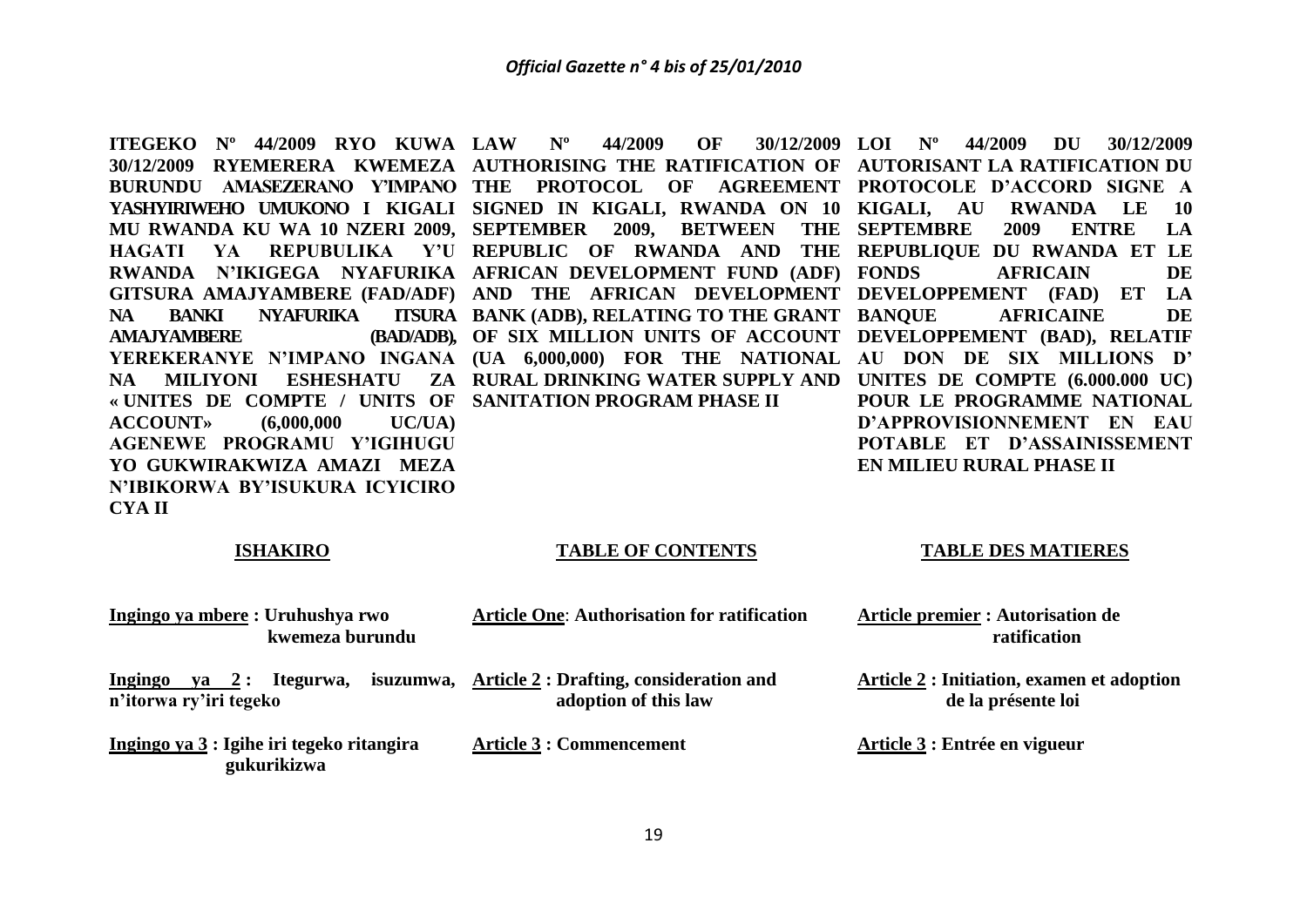**ITEGEKO Nº 44/2009 RYO KUWA LAW Nº 44/2009 OF 30/12/2009 NA BANKI NYAFURIKA AMA.IYAMBERE « UNITES DE COMPTE / UNITS OF SANITATION PROGRAM PHASE II ACCOUNT» (6,000,000 UC/UA) AGENEWE PROGRAMU Y'IGIHUGU YO GUKWIRAKWIZA AMAZI MEZA N'IBIKORWA BY'ISUKURA ICYICIRO CYA II**

30/12/2009 RYEMERERA KWEMEZA AUTHORISING THE RATIFICATION OF AUTORISANT LA RATIFICATION DU **BURUNDU AMASEZERANO Y'IMPANO THE PROTOCOL OF AGREEMENT PROTOCOLE D'ACCORD SIGNE A YASHYIRIWEHO UMUKONO I KIGALI SIGNED IN KIGALI, RWANDA ON 10 KIGALI, AU RWANDA LE 10 MU RWANDA KUWA 10 NZERI 2009, SEPTEMBER 2009, BETWEEN THE SEPTEMBRE 2009 ENTRE LA HAGATI YA REPUBULIKA Y'U REPUBLIC OF RWANDA AND THE REPUBLIQUE DU RWANDA ET LE RWANDA N'IKIGEGA NYAFURIKA AFRICAN DEVELOPMENT FUND (ADF) GITSURA AMAJYAMBERE (FAD/ADF) AND THE AFRICAN DEVELOPMENT DEVELOPPEMENT (FAD) ET LA YEREKERANYE N'IMPANO INGANA (UA 6,000,000) FOR THE NATIONAL AU DON DE SIX MILLIONS D' NA MILIYONI ESHESHATU ZA RURAL DRINKING WATER SUPPLY AND UNITES DE COMPTE (6.000.000 UC) ITSURA BANK (ADB), RELATING TO THE GRANT BANQUE OF SIX MILLION UNITS OF ACCOUNT DEVELOPPEMENT (BAD), RELATIF** 

**LOI Nº 44/2009 DU 30/12/2009 FOUNDE BANQUE AFRICAINE DE POUR LE PROGRAMME NATIONAL D'APPROVISIONNEMENT EN EAU POTABLE ET D'ASSAINISSEMENT EN MILIEU RURAL PHASE II**

**Twebwe, KAGAME Paul,**

Perezida wa Repubulika;

**We, KAGAME Paul,** President of the Republic; **Nous, KAGAME Paul,** Président de la République;

**DUTANGAJE ITEGEKO RYANDIKWA MU IGAZETI YA LETA OF THE REPUBLIC OF RWANDA YA REPUBULIKA Y'U RWANDA**

**INTEKO** ISHINGA AMATEGEKO THE PARLIAMENT HAS ADOPTED AND LE PARLEMENT A ADOPTE ET NOUS **YEMEJE, NONE NATWE DUHAMIJE, WE SANCTION, PROMULGATE THE SANCTIONNONS, PROMULGUONS RITYA KANDI DUTEGETSE KO PUBLISHED IN THE OFFICIAL GAZETTE ORDONNONS QU'ELLE SOIT FOLLOWING LAW AND ORDER IT BE LA LOI DONT LA TENEUR SUIT ET** 

**PUBLIEE AU JOURNAL OFFICIEL DE LA REPUBLIQUE DU RWANDA**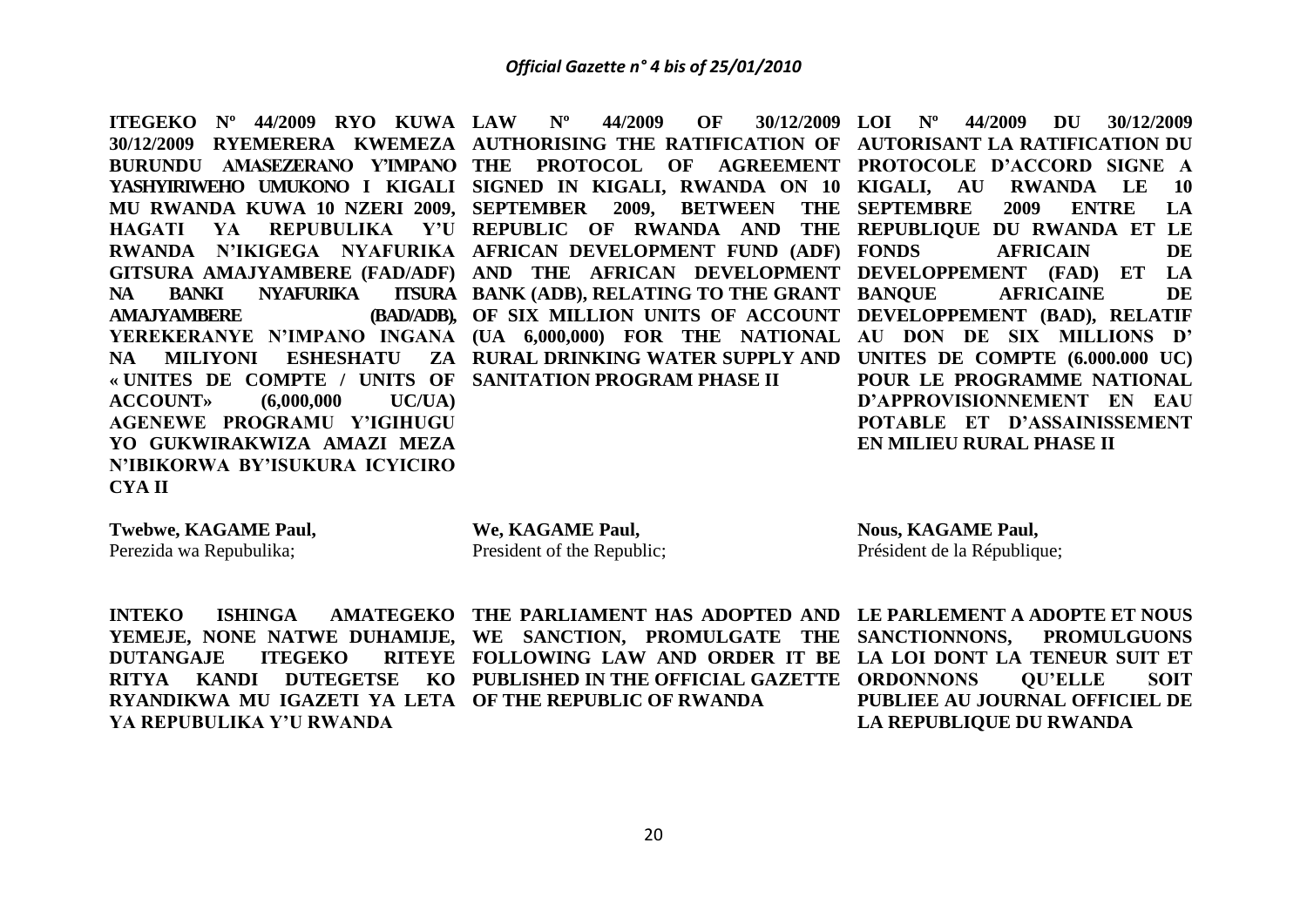#### **INTEKO ISHINGA AMATEGEKO:**  Umutwe w'Abadepite, mu nama ya wo yo The Chamber of Deputies, in its session of 14 La Chambre des Députés, en sa séance du kuwa 14 Ukuboza 2009; Umutwe wa Sena, mu nama yawo yo kuwa The Senate, in its session of 17 December 2009; .17 Ukuboza 2009; Ishingiye ku Itegeko Nshinga rya Repubulika Pursuant to the Constitution of the Republic of y'u Rwanda ryo kuwa 4 Kamena 2003, nk'uko ryavuguruwe kugeza ubu, cyane cyane mu ngingo zaryo iya 62, iya 66, iya 67, iya 88, iya 89, iya 90, iya 92, iya 93, iya 94, iya 95, iya 108, iya 118, iya 189, iya 190 n'iya 201; Imaze gusuzuma amasezerano y'impano yashyiriweho umukono i Kigali mu Rwanda ku wa 10 Nzeri 2009 hagati ya Repubulika y'u Rwanda n'Ikigega Nyafurika Gitsura Amajyambere (ADF/FAD) na Banki Nyafurika Itsura Amajyambere (ADB/BAD), yerekeranye n'impano ingana na miliyoni esheshatu za « Unités de Compte / Units of and Sanitation Program Phase II; **THE PARLIAMENT**: December 20009 ; Rwanda of June 4, 2003, as amended to date, especially in its articles 62, 66, 67, 88, 89, 90, 92, 93, 94, 95, 108, 118, 189, 190 and 201; After consideration of the Protocol of Agreement signed in Kigali, Rwanda on 10 September 2009, between the Republic of Rwanda and the African Development Fund (ADF) and the African Development Bank (ADB), relating to the grant of six million Units of Account (UA 6,000,000) for the National Rural Drinking Water Supply **LE PARLEMENT :** 14 décembre 2009 ; Le Sénat, en sa séance du 17 décembre 2009; Vu la Constitution de la République du Rwanda du 04 juin 2003, telle que révisée à ce jour, spécialement en ses articles 62, 66, 67, 88, 89, 90, 92, 93, 94, 95,108, 118, 189, 190 et 201 ; Après examen du Protocole d'Accord signé à Kigali, au Rwanda le 10 septembre 2009 entre la République du Rwanda et le Fonds Africain de Développement (FAD) et la Banque Africaine de Développement (BAD), relatif au don de six millions d'Unités de Compte (6.000.000 UC) pour le Programme National d'Approvisionnement

Account» (6.000.000 UC / UA) agenewe Programu y'Igihugu yo Gukwirakwiza Amazi Meza n'Ibikorwa by'Isukura mu Cyaro Icyiciro cya II;

en Eau Potable et d'Assainissement en milieu rural Phase II;

**YEMEJE:**

**ADOPTS:**

**ADOPTE:**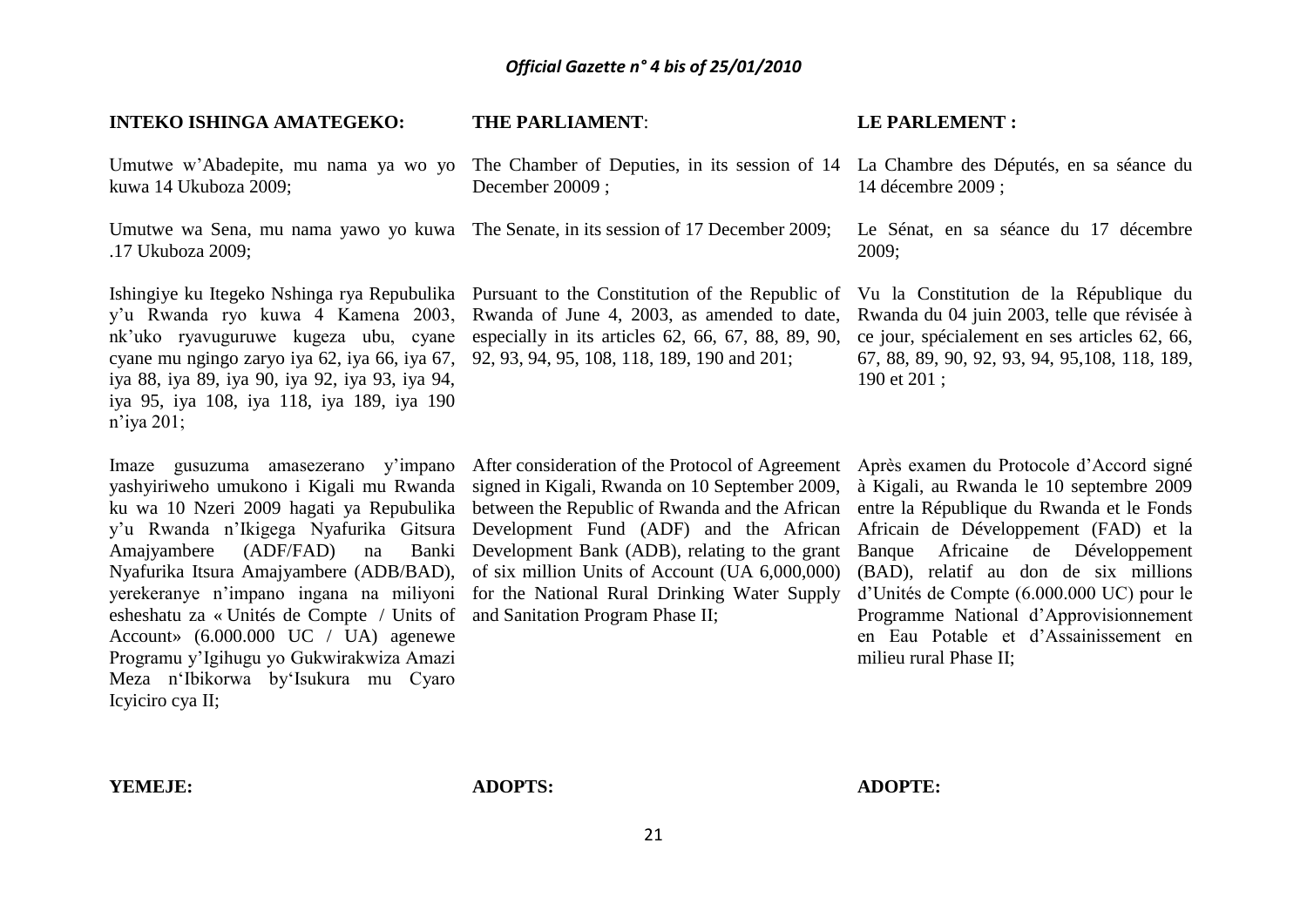#### **Ingingo** ya mbere: **kwemeza burundu Article One**: **Authorisation for ratification ratification**

« Unités de Compte / Units of Account» (6.000.000 UC / UA ) agenewe Programu y'Igihugu yo Gukwirakwiza Amazi Meza n'Ibikorwa by'Isukura mu Cyaro Icyiciro cya II, yemerewe kwemezwa burundu.

Amasezerano y'impano yashyiriweho The Protocol of Agreement signed in Kigali, Le Protocole d'Accord signé à Kigali, au umukono i Kigali mu Rwanda kuwa 10 Nzeri Rwanda on 10 September 2009, between the Rwanda le 10 septembre 2009 entre la 2009 hagati ya Repubulika y'u Rwanda Republic of Rwanda and the African République du Rwanda et le Fonds-Africain n'Ikigega Nyafurika Gitsura Amajyambere Development Fund (ADF) and the African (ADF/FAD) na Banki Nyafurika Itsura Development Bank (ADB), relating to the grant Africaine de Développement (BAD), relatif Amajyambere (BAD/ADB), yerekeranye of six million Units of Account (UA 6,000,000) n'impano ingana na miliyoni esheshatu za for the National Rural Drinking Water Supply and Sanitation Program Phase II, is hereby d'Approvisionnement en Eau Potable et authorised for ratification.

# **Article premier: Autorisation de**

de Développement (FAD) et la Banque au don de six millions d'Unités de Compte (6.000.000 UC) pour le Programme National d'Assainissement en milieu rural Phase II, est autorisé à être ratifié.

# **Ingingo ya 2 :Itegurwa, isuzumwa n'itorwa ry'iri tegeko**

Iri tegeko ryateguwe mu rurimi rw' Icyongereza, risuzumwa kandi ritorwa mu rurimi rw'Ikinyarwanda.

## **Ingingo ya 3 : Igihe iri tegeko ritangira gukurikizwa**

ritangarijweho mu Igazeti ya Leta ya Repubulika y'u Rwanda.

Kigali, kuwa 30/12/2009

adopted in Kinyarwanda.

**Article 2 : Drafting, consideration and adoption of this Law** 

# **Article 3 : Commencement**

Iri tegeko ritangira gukurikizwa ku munsi This Law shall come into force on the date of its La présente loi entre en vigueur le jour de publication in the Official Gazette of the sa publication au Journal Officiel de la Republic of Rwanda.

Kigali, on 30/12/2009

# **Article 2 : Initiation, examen et adoption de la présente loi**

This Law was drafted in English, considered and La présente loi a été initiée en Anglais et a été examinée et adoptée en Kinyarwanda.

#### **Article 3 : Entrée en vigueur**

République du Rwanda.

Kigali, le 30/12/2009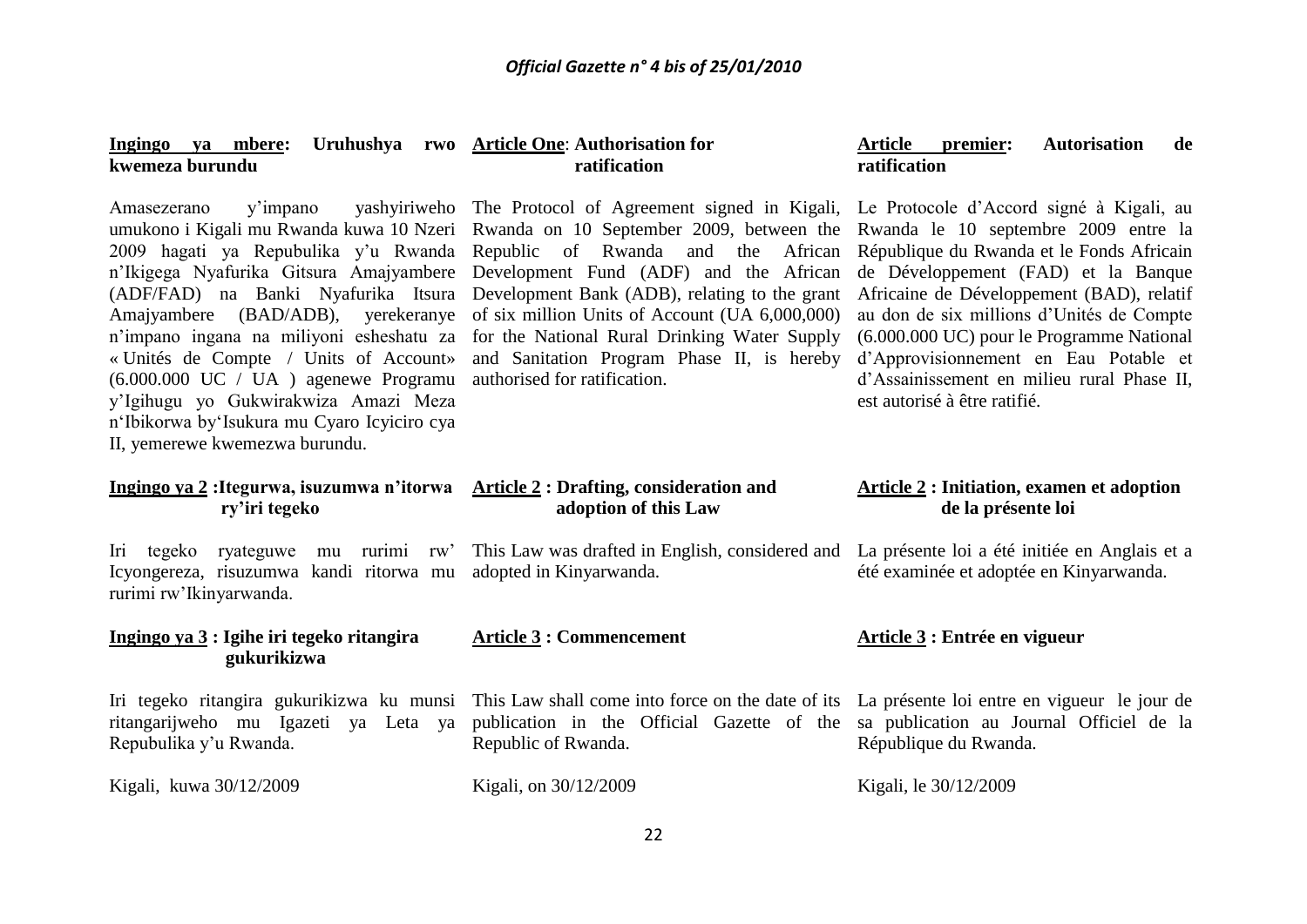$(s\acute{e})$ **KAGAME Paul** Perezida wa Repubulika

 $(s\acute{e})$ **KAGAME Paul** President of the Republic

 $(sé)$ **KAGAME Paul** Président de la République

 $(s\acute{e})$ **MAKUZA Bernard**

Minisitiri w'Intebe

 $(s\acute{e})$ **MAKUZA Bernard**

Prime Minister

 $(s\acute{e})$ **MAKUZA Bernard**

Premier Ministre

**Bibonywe kandi bishyizweho Ikirango cya Seen and sealed with the Seal of the Republic: Repubulika: Vu et scellé du Sceau de la République :**

 $(sé)$ **KARUGARAMA Tharcisse**

 $(sé)$ **KARUGARAMA Tharcisse**

# (sé) **KARUGARAMA Tharcisse**

Minisitiri w'Ubutabera /Intumwa Nkuru ya Leta

Minister of Justice /Attorney General

Ministre de la Justice /Garde des Sceaux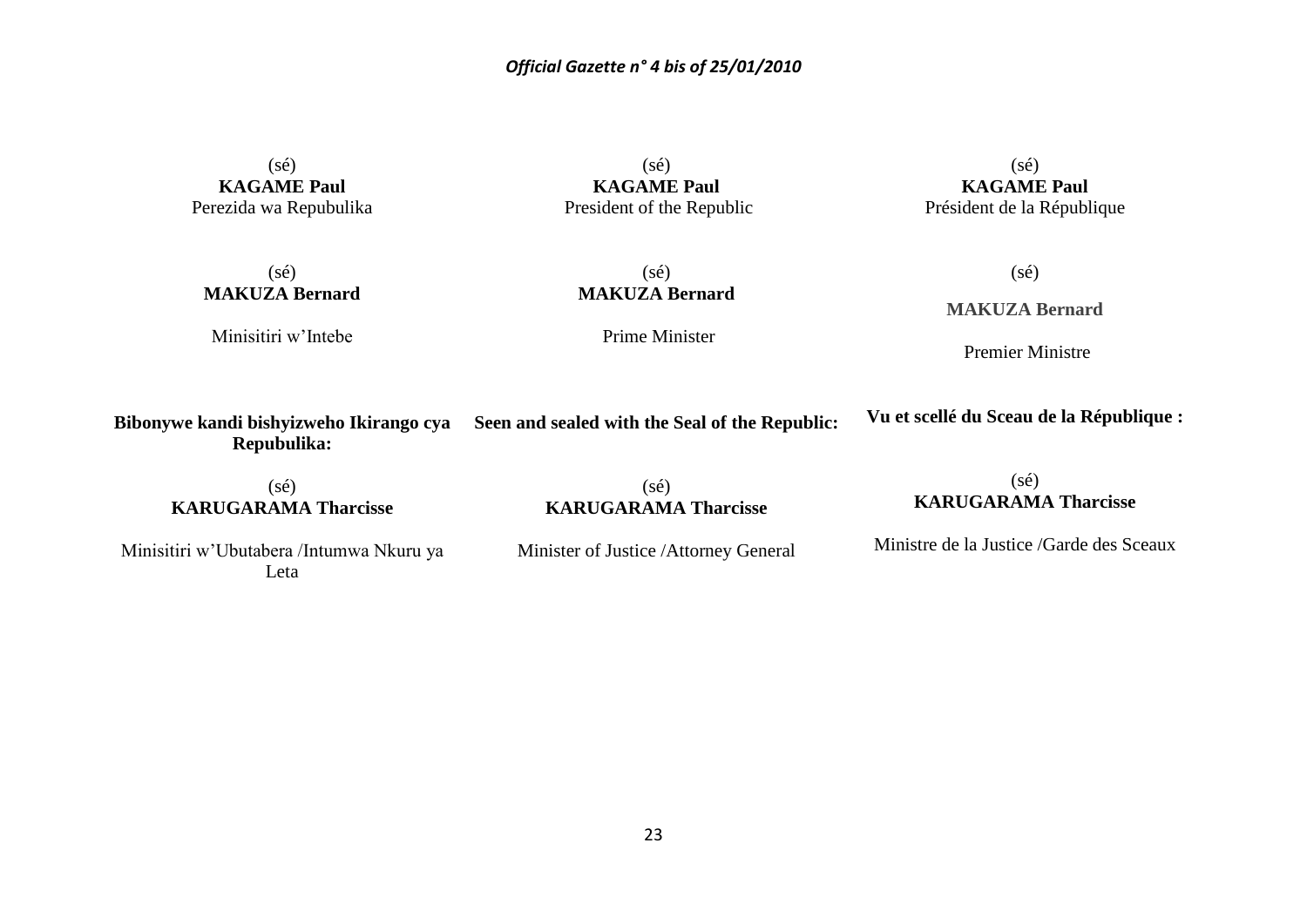| <b>ITEGEKO</b> N°<br>45/2009<br>RYO KUWA    | <b>LAW</b><br>$N^{\circ}$<br>45/2009<br>30/12/2009<br>OF | 45/2009<br>$N^{\circ}$<br>DU<br><b>LOI</b><br>30/12/2009 |
|---------------------------------------------|----------------------------------------------------------|----------------------------------------------------------|
| 30/12/2009 RYEMERERA KWEMEZA                | AUTHORISING THE RATIFICATION OF                          | <b>AUTORISANT LA RATIFICATION DE</b>                     |
| <b>BURUNDU</b><br><b>AMASEZERANO</b>        | THE AGREEMENT ON COMMONWEALTH                            | L'ACCORD RELATIF<br><b>AU BUREAU</b>                     |
| <b>ASHYIRAHO</b><br><b>IKIGO</b>            | (CAB)<br><b>AGRICULTURAL</b><br><b>BUREAUX</b>           | <b>POUR</b><br><b>INTERNATIONAL</b>                      |
| MPUZAMAHANGA<br><b>CY'UBUHINZI</b>          | INTERNATIONAL), SIGNED<br><b>IN</b>                      | DU<br>L'AGRICULTURE                                      |
| <b>GIHURIWEHO</b><br>N'IBIHUGU              | ON 8 JULY 1986 AND<br><b>AUSTRALIA</b>                   | EN<br><b>SIGNE</b><br><b>COMMONWEALTH</b>                |
| <b>BIKORESHA</b><br><b>URURIMI</b>          | <b>UNITED</b><br><b>REGISTERED</b><br>WITH<br>THE        | <b>AUSTRALIA EN DATE DU 8 JUILLET</b>                    |
| RW'ICYONGEREZA YASHYIZWEHO                  | <b>NATIONS</b><br><b>INTERNATIONAL</b><br>AS AN          | <b>1986 ET RECONNU PAR LES NATIONS</b>                   |
| <b>UMUKONO</b><br><b>MURI</b>               | AUSTRALIA TREATY ON 11TH JANUARY 1988                    | <b>UNIES</b><br><b>COMME</b><br><b>CONVENTION</b>        |
| KUWA 8 NYAKANGA 1986 KANDI                  |                                                          | INTERNATIONALE EN DATE DU 11                             |
| <b>NA</b><br><b>LONI</b><br><b>AKEMEZWA</b> |                                                          | <b>JANVIER 1988</b>                                      |
| NK'AMASEZERANO                              |                                                          |                                                          |
| MPUZAMAHANGA YO<br>KUWA 11                  |                                                          |                                                          |
| <b>MUTARAMA 1988</b>                        |                                                          |                                                          |

# **ISHAKIRO**

## **TABLE OF CONTENTS**

#### **TABLE DES MATIERES**

| <b>Ingingo</b>  | va | mbere: | Uruhushva | rwo | <b>Article One: Authorization for ratification</b> | Article      | premier: | <b>Autorisation</b> | de |
|-----------------|----|--------|-----------|-----|----------------------------------------------------|--------------|----------|---------------------|----|
| kwemeza burundu |    |        |           |     |                                                    | ratification |          |                     |    |

**n'itorwa ry'iri tegeko** 

**Ingingo ya 2: Itegurwa, isuzumwa Article 2 : Drafting, consideration and adoption of this Law**

**Article 2: Initiation, examen et adoption de la présente loi**

**Ingingo ya 3: Igihe itegeko ritangira Article 3: Commencement gukurikizwa**

**Article 3: Entrée en vigueur**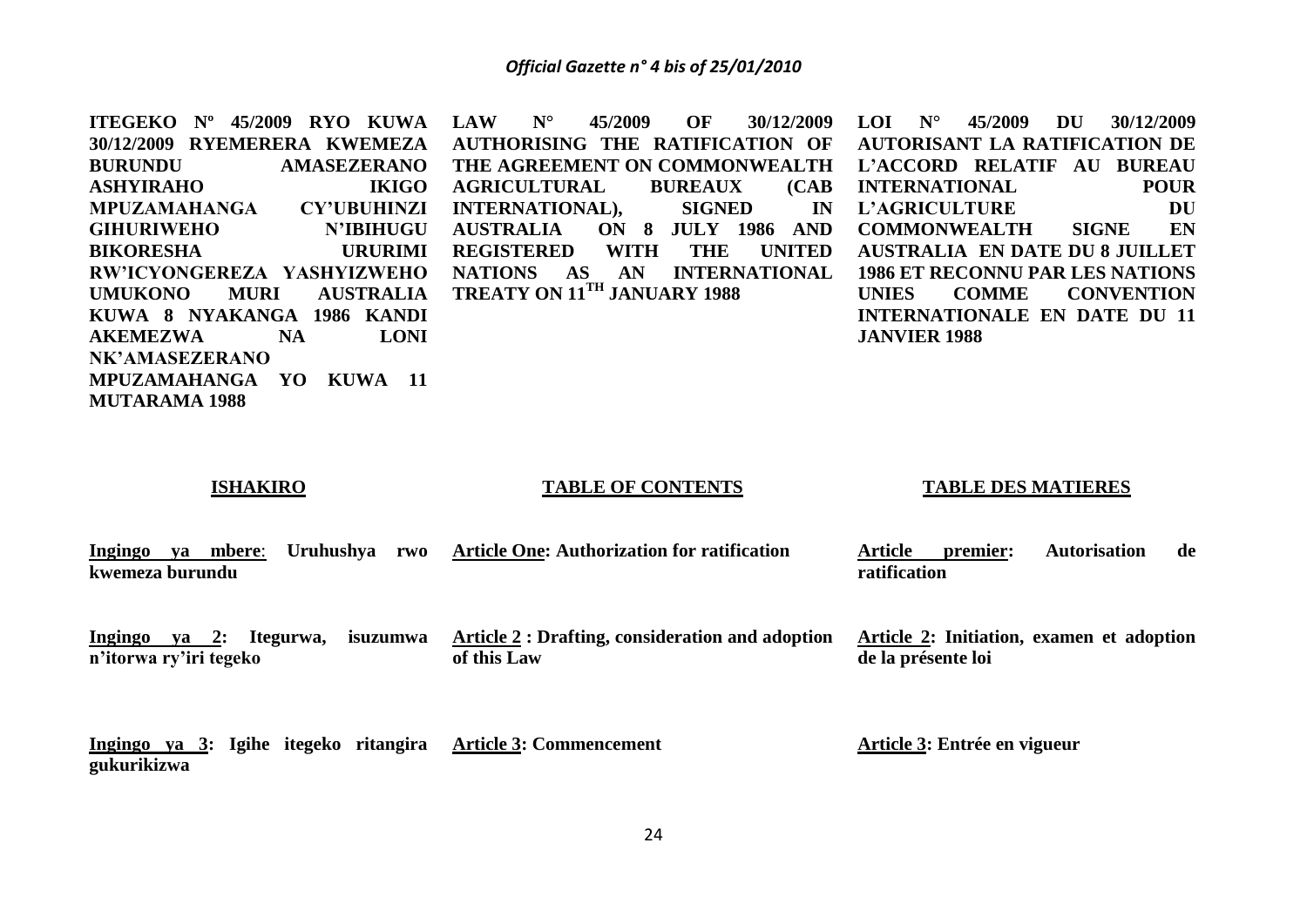**ITEGEKO Nº 45/2009 RYO KUWA 30/12/2009 RYEMERERA KWEMEZA BURUNDU AMASEZERANO ASHYIRAHO IKIGO MPUZAMAHANGA CY'UBUHINZI GIHURIWEHO N'IBIHUGU BIKORESHA URURIMI RW'ICYONGEREZA YASHYIZWEHO UMUKONO MURI AUSTRALIA KUWA 8 NYAKANGA 1986 KANDI AKEMEZWA NA LONI NK'AMASEZERANO MPUZAMAHANGA YO KUWA 11 MUTARAMA 1988 LAW N° 45/2009 OF 30/12/2009 AUTHORISING THE RATIFICATION OF THE AGREEMENT ON COMMONWEALTH AGRICULTURAL BUREAUX (CAB INTERNATIONAL), SIGNED IN AUSTRALIA ON 8 JULY 1986 AND REGISTERED WITH THE UNITED NATIONS AS AN INTERNATIONAL TREATY ON 11TH JANUARY 1988 LOI N° 45/2009 DU 30/12/2009 AUTORISANT LA RATIFICATION DE L'ACCORD RELATIF AU BUREAU INTERNATIONAL POUR L'AGRICULTURE DU COMMONWEALTH SIGNE EN AUSTRALIA EN DATE DU 8 JUILLET 1986 ET RECONNU PAR LES NATIONS UNIES COMME CONVENTION INTERNATIONALE EN DATE DU 11 JANVIER 1988**

**Twebwe, KAGAME Paul,** Perezida wa Repubulika;

**INTEKO ISHINGA AMATEGEKO YEMEJE, NONE NATWE DUHAMIJE, DUTANGAJE ITEGEKO RITEYE RITYA KANDI DUTEGETSE KO RYANDIKWA MU IGAZETI YA LETA YA REPUBULIKA Y'U RWANDA**

**INTEKO ISHINGA AMATEGEKO**:

Umutwe w'Abadepite, mu nama yawo yo kuwa 18 Ugushyingo 2009;

**We, KAGAME Paul,** President of the Republic;

**THE PARLIAMENT HAS ADOPTED AND WE SANCTION, PROMULGATE THE FOLLOWING LAW AND ORDER IT BE PUBLISHED IN THE OFFICIAL GAZETTE OF THE REPUBLIC OF RWANDA**

**Nous, KAGAME Paul,** Président de la République ;

**LE PARLEMENT A ADOPTE, ET NOUS SANCTIONNONS, PROMULGUONS LA LOI DONT LA TENEUR SUIT ET ORDONNONS QU'ELLE SOIT PUBLIEE AU JOURNAL OFFICIEL DE LA REPUBLIQUE DU RWANDA**

#### **THE PARLIAMENT:**

The Chamber of Deputies, in its session of 18 November 2009;

## **LE PARLEMENT:**

La Chambre des Députés en sa séance du 18 novembre 2009; Le Sénat, en sa séance du 18 décembre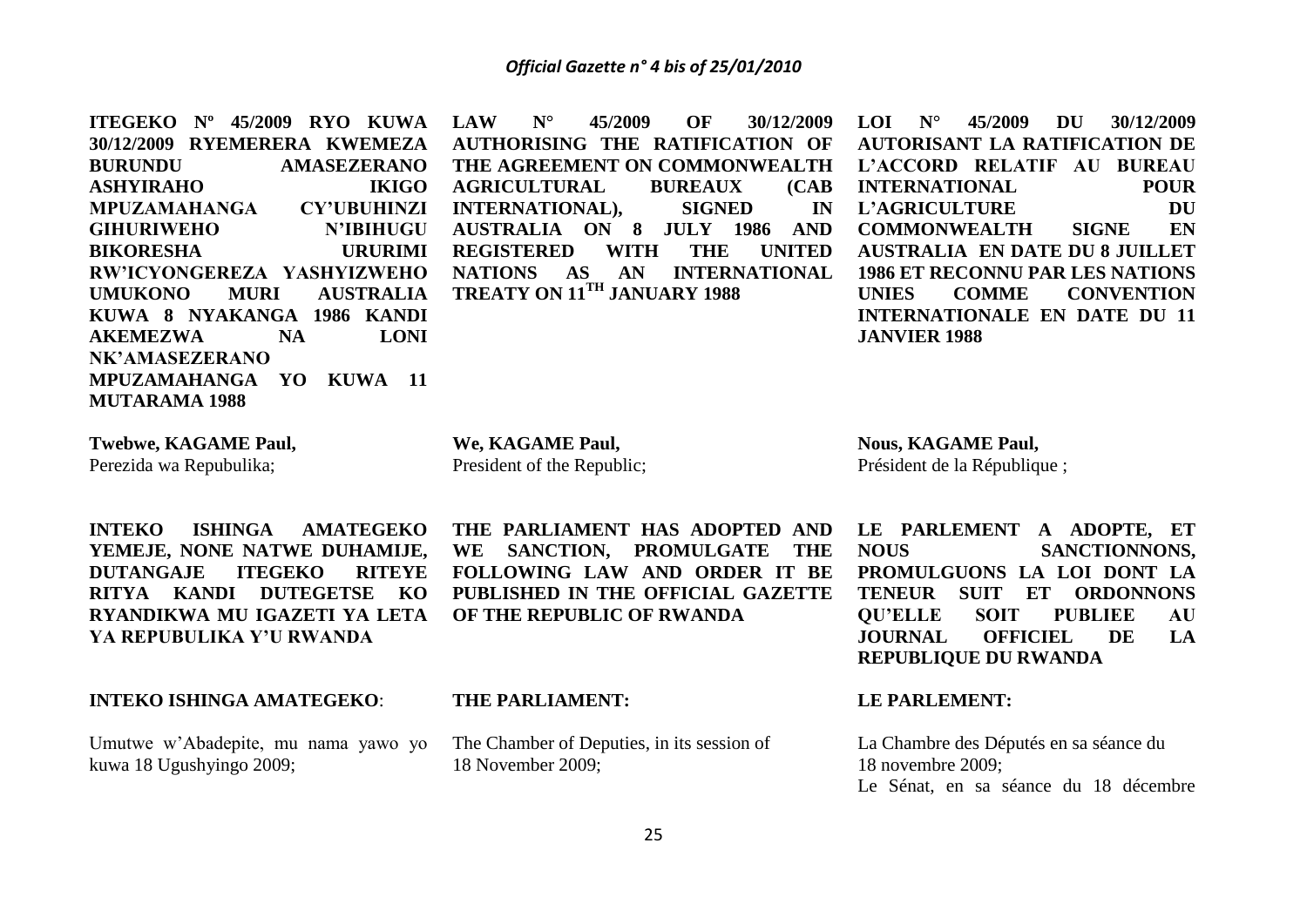Umutwe wa Sena, mu nama yawo yo ku wa 18 Ukuboza 2009;

Ishingiye ku Itegeko Nshinga rya Repubulika y'u Rwanda ryo kuwa 04 Kamena 2003, nk'uko ryavuguruwe kugeza ubu, cyane cyane mu ngingo zaryo, iya 62, iya 66, iya 67, iya 88, iya 89, iya 90,iya 92, iya 93, iya 95, iya 98, iya 108, iya 189 n'iya 201;

Imaze gusuzuma Amasezerano ashyiraho Ikigo Mpuzamahanga cy'ubuhinzi gihuriweho n'ibihugu bikoresha ururimi rw'icyongereza yashyizweho umukono muri Australia kuwa 8 Nyakanga 1986 kandi akemezwa na Loni nk'amasezerano mpuzamahanga kuwa 11 Mutarama 1988;

#### **YEMEJE:**

# **Ingingo ya mbere**: **Uruhushya rwo kwemeza burundu**

Amasezerano ashyiraho Ikigo Mpuzamahanga cy'Ubuhinzi gihuriweho n'ibihugu bikoresha ururimi rw'icyongereza yashyizweho umukono muri Australia kuwa 8 Nyakanga 1986 kandi akemezwa na Loni nk'amasezerano mpuzamahanga kuwa 11 Mutarama 1988 yemerewe kwemezwa burundu.

The Senate, in its session of 18 December 2009 ; 2009 ;

Pursuant to the Constitution of the Republic of Rwanda of 4 June 2003, as amended to date, especially in its articles 62, 66, 67, 88, 89, 90, 92, 93, 95, 98, 108, 189 and 201;

After consideration of the Agreement on Commonwealth Agricultural Bureaux (CAB International) signed in Australia on  $8<sup>th</sup>$  July 1986 and registered with the United Nations as an International treaty on  $11<sup>th</sup>$  January 1988;

**ADOPTS:**

#### **Article One: Authorisation for ratification**

The Agreement on Commonwealth Agricultural Bureaux (CAB International), signed in Australia on  $8<sup>th</sup>$  July 1986 and registered with the United Nations as an International Treaty on  $11<sup>th</sup>$  January 1988 is hereby authorized for ratification.

Vu la Constitution de la République du Rwanda du 04 juin 2003, telle que révisée à ce jour, spécialement en ses articles 62, 66, 67, 88, 89, 90, 92,93, 95, 98, 108, 189 et 201;

Après examen de l'Accord relatif au Bureau International pour l'Agriculture du Commonwealth signé en Australie en date du 8 juillet 1986 et reconnu par les Nations Unies comme convention internationale en date du 11 janvier 1988 ;

#### **ADOPTE:**

# **Article premier: Autorisation de ratification**

L'Accord relatif au Bureau international pour l'agriculture du Commonwealth signé en Australie en date du 8 juillet 1986 et reconnu par les Nations Unies comme Convention Internationale en date du 11 janvier 1988, est autorisé à être ratifié.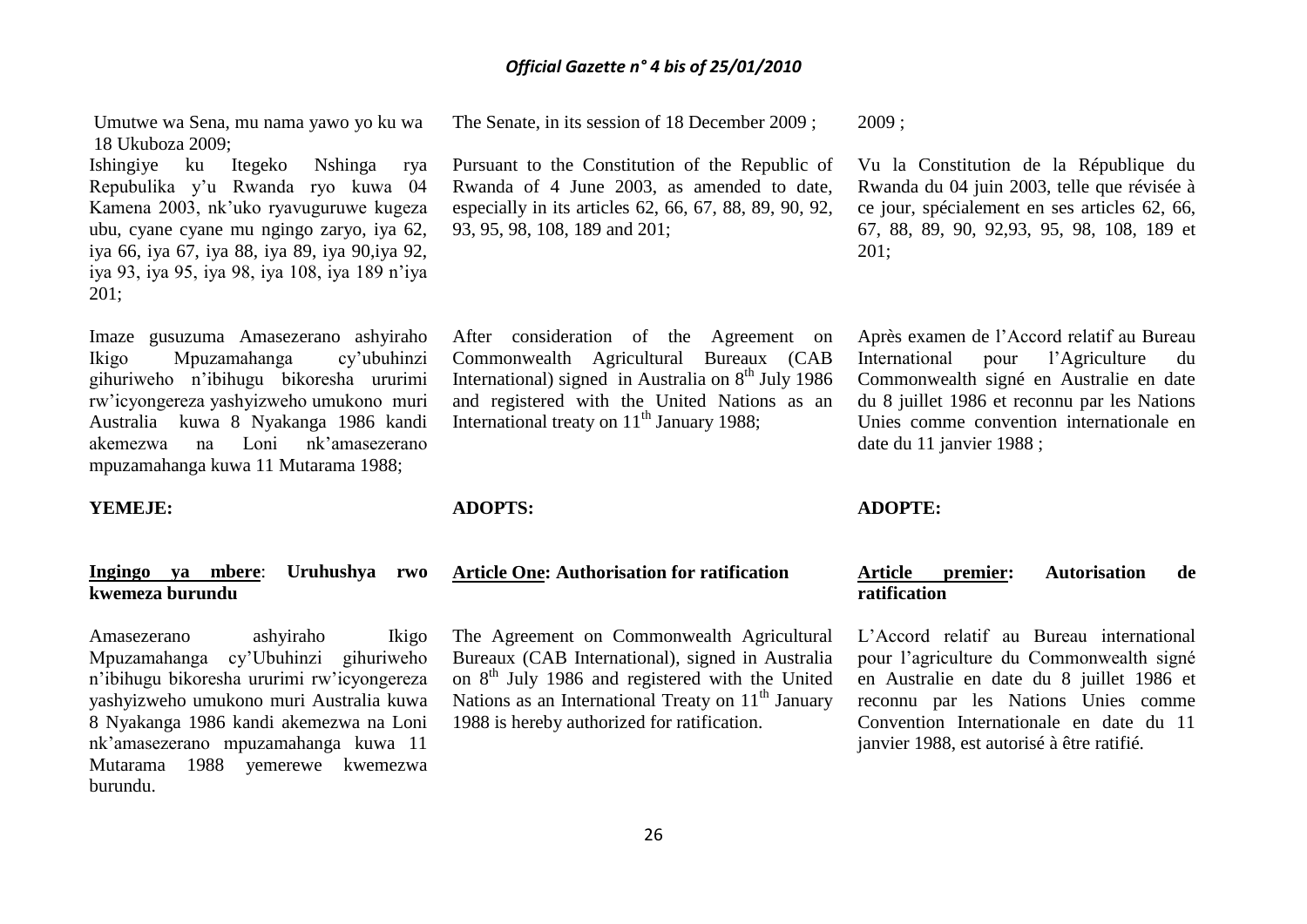| Ingingo ya 2: Itegurwa, isuzumwa<br>n'itorwa ry'iri tegeko                                                         | <b>Article 2: Drafting, consideration and adoption</b><br>of this Law                                                  | Article 2: Initiation, examen et adoption<br>de la présente loi                                                  |
|--------------------------------------------------------------------------------------------------------------------|------------------------------------------------------------------------------------------------------------------------|------------------------------------------------------------------------------------------------------------------|
| Iri<br>tegeko<br>rurimi<br>ryateguwe<br>mu<br>rw'Icyongereza risuzumwa kandi ritorwa mu<br>rurimi rw'Ikinyarwanda. | This Law was drafted in English, considered and<br>adopted in Kinyarwanda.                                             | La présente loi a été initiée en Anglais et a<br>été examinée et adoptée en kinyarwanda.                         |
| Ingingo ya 3: Igihe itegeko ritangira<br>gukurikizwa                                                               | <b>Article 3 : Commencement</b>                                                                                        | Article 3: Entrée en vigueur de la loi                                                                           |
| Iri tegeko ritangira gukurikizwa ku munsi<br>ritangarijweho mu Igazeti ya Leta ya<br>Repubulika y'u Rwanda.        | This Law shall come into force on the date of its<br>publication in the Official Gazette of the Republic<br>of Rwanda. | La présente loi entre en vigueur le jour de sa<br>publication au Journal Officiel de la<br>République du Rwanda. |
| Kigali, kuwa 30/12/2009                                                                                            | Kigali, on 30/12/2009                                                                                                  | Kigali, le 30/12/2009                                                                                            |
| $(s\acute{e})$                                                                                                     |                                                                                                                        |                                                                                                                  |
| <b>KAGAME Paul</b>                                                                                                 | $(s\acute{e})$                                                                                                         | $(s\acute{e})$                                                                                                   |
|                                                                                                                    | <b>KAGAME Paul</b>                                                                                                     | <b>KAGAME Paul</b>                                                                                               |
| Perezida wa Repubulika                                                                                             | President of the Republic                                                                                              | Président de la République                                                                                       |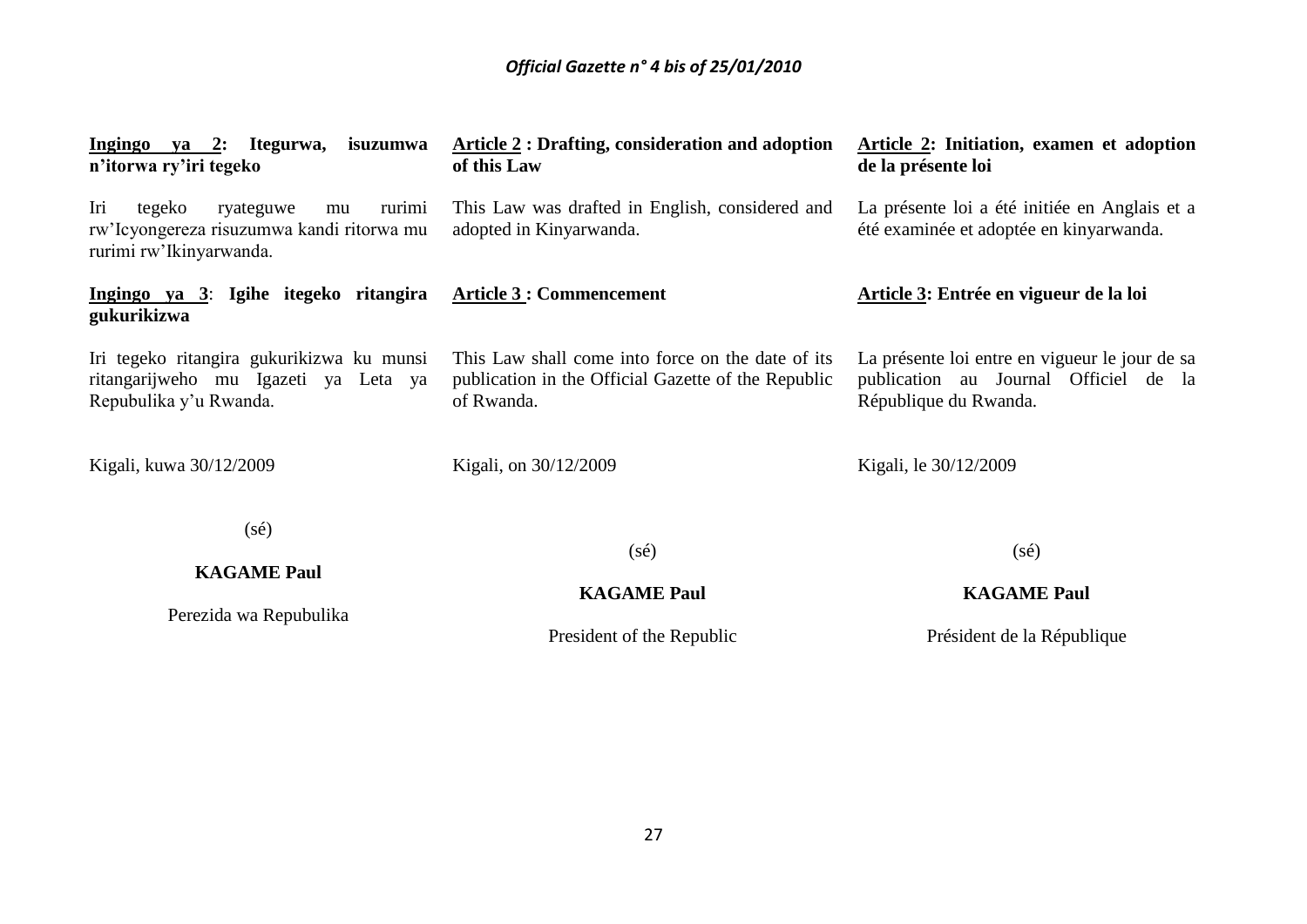| $(s\acute{e})$                                         | $(s\acute{e})$                                 | $(s\acute{e})$                            |
|--------------------------------------------------------|------------------------------------------------|-------------------------------------------|
| <b>MAKUZA Bernard</b>                                  | <b>MAKUZA Bernard</b>                          | <b>MAKUZA Bernard</b>                     |
| Minisitiri w'Intebe                                    | Prime Minister<br><b>Premier Ministre</b>      |                                           |
| Bibonywe kandi bishyizweho Ikirango cya<br>Repubulika: | Seen and sealed with the Seal of the Republic: | Vu et scellé du Sceau de la République :  |
| $(s\acute{e})$                                         | $(s\acute{e})$                                 | $(s\acute{e})$                            |
| <b>KARUGARAMA Tharcisse</b>                            | <b>KARUGARAMA Tharcisse</b>                    | <b>KARUGARAMA Tharcisse</b>               |
| Minisitiri w'Ubutabera/<br>Intumwa Nkuru ya Leta       | Minister of Justice /Attorney General          | Ministre de la Justice / Garde des Sceaux |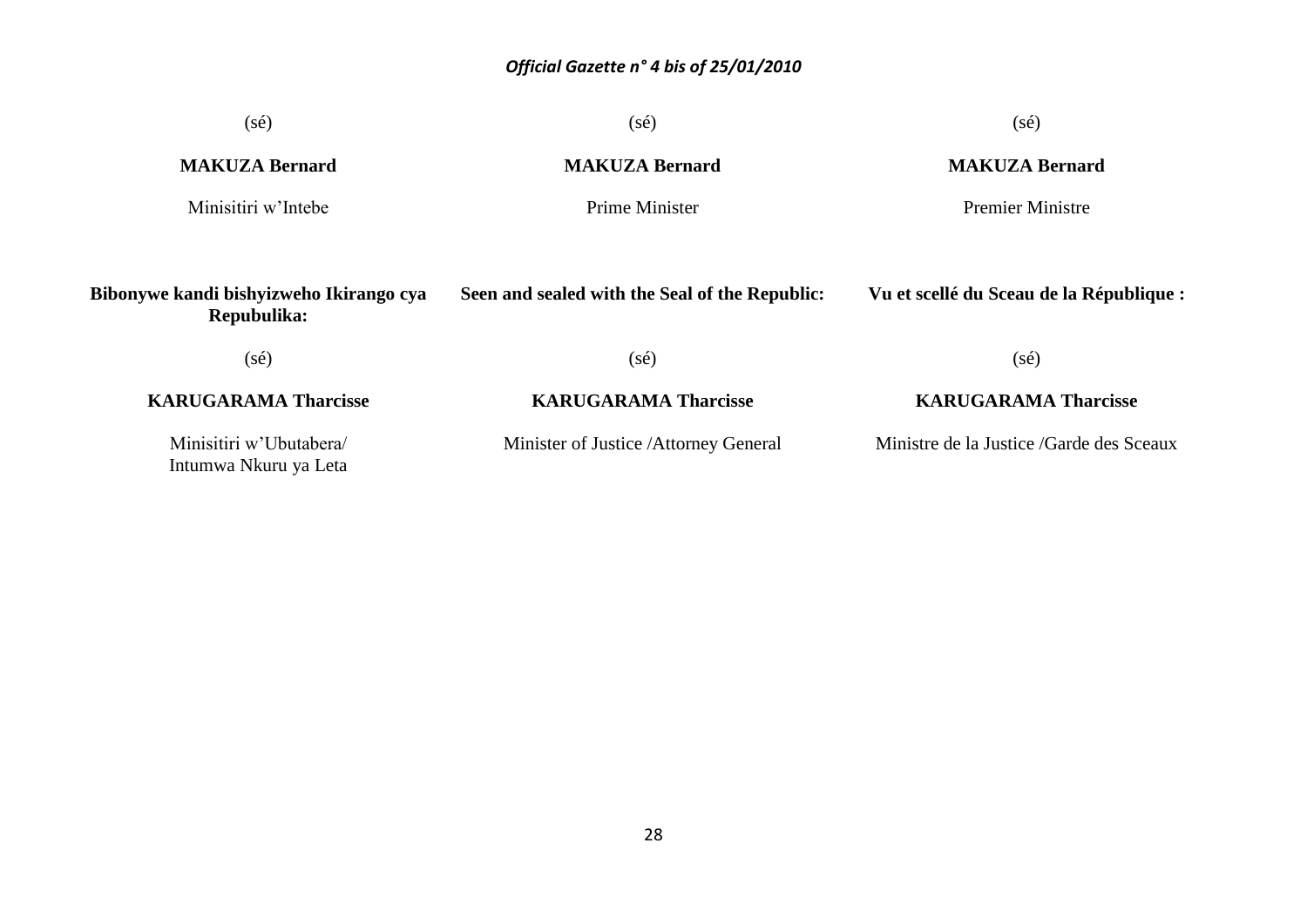**ITEGEKO Nº 46/2009 RYO KUWA 30/12/2009 RYEMERERA KWEMEZA BURUNDU UMUGEREKA KU MASEZERANO YA OAU/OUA AGAMIJE GUKUMIRA NO KURWANYA ITERABWOBA WASHYIRIWEHO UMUKONO ADDIS ABABA (ETHIOPIA) KUWA 8 NYAKANGA 2004 LAW Nº 46/2009 OF 30/12/2009 AUTHORISING THE RATIFICATION OF THE PROTOCOL TO THE OAU/OUA CONVENTION ON THE PREVENTION AND COMBATING OF TERRORISM, ADOPTED IN ADDIS ABABA (ETHIOPIA) ON 8 JULY 2004 LOI Nº 46/2009 DU 30/12/2009 AUTORISANT LA RATIFICATION DU PROTOCOLE A LA CONVENTION DE L'OUA/OUA SUR LA PREVENTION ET LA LUTTE CONTRE LE TERRORISME, ADOPTE A ADDIS ABEBA (ETHIOPIE) EN DATE DU 8 JUILLET 2004**

#### **ISHAKIRO**

#### **TABLE OF CONTENTS**

#### **TABLE DES MATIERES**

**Ingingo ya mbere**: **Uruhushya rwo Article one: Authorization for ratification kwemeza burundu Article premier: Autorisation de ratification**

**Ingingo ya 2: Itegurwa, isuzumwa n'itorwa ry'iri tegeko Article 2 : Drafting, consideration and adoption of this Law Article 2: Initiation, examen et adoption de la présente Loi**

**Ingingo ya 3**: **Igihe iri tegeko ritangira Article 3: Commencement gukurikizwa**

**Article 3: Entrée en vigueur**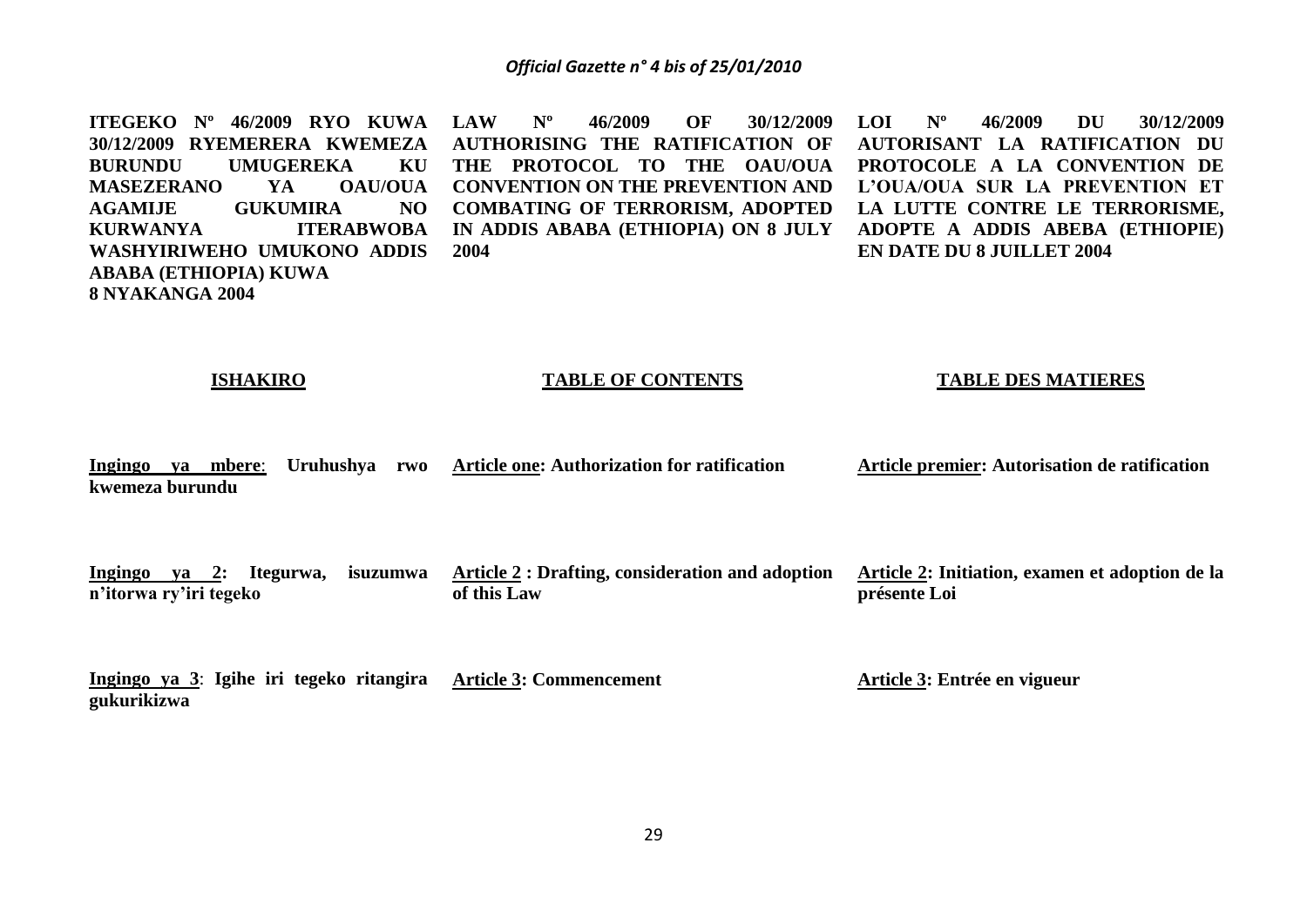**ITEGEKO Nº 46/2009 RYO KUWA 30/12/2009 RYEMERERA KWEMEZA BURUNDU UMUGEREKA KU MASEZERANO YA OAU/OUA AGAMIJE GUKUMIRA NO KURWANYA ITERABWOBA WASHYIRIWEHO UMUKONO ADDIS ABABA (ETHIOPIA) KUWA 8 NYAKANGA 2004**

**LAW Nº 46/2009 OF 30/12/2009 AUTHORISING THE RATIFICATION OF THE PROTOCOL TO THE OAU/OUA CONVENTION ON THE PREVENTION AND COMBATING OF TERRORISM, ADOPTED IN ADDIS ABABA (ETHIOPIA) ON 8 JULY 2004** 

**LOI Nº 46/2009 DU 30/12/2009 AUTORISANT LA RATIFICATION DU PROTOCOLE A LA CONVENTION DE L'OUA/OUA SUR LA PREVENTION ET LA LUTTE CONTRE LE TERRORISME, ADOPTE A ADDIS ABEBA (ETHIOPIE) EN DATE DU 8 JUILLET 2004**

**Twebwe, KAGAME Paul,** Perezida wa Repubulika;

**INTEKO ISHINGA AMATEGEKO YEMEJE, NONE NATWE DUHAMIJE, DUTANGAJE ITEGEKO RITEYE RITYA KANDI DUTEGETSE KO RYANDIKWA MU IGAZETI YA LETA YA REPUBULIKA Y'U RWANDA**

**We, KAGAME Paul,** President of the Republic;

**THE PARLIAMENT HAS ADOPTED AND WE SANCTION, PROMULGATE THE FOLLOWING LAW AND ORDER IT TO BE PUBLISHED IN THE OFFICIAL GAZETTE OF THE REPUBLIC OF RWANDA**

**Nous, KAGAME Paul,** Président de la République ;

**LE PARLEMENT A ADOPTE, ET NOUS SANCTIONNONS, PROMULGUONS LA LOI DONT LA TENEUR SUIT ET ORDONNONS QU'ELLE SOIT PUBLIEE AU JOURNAL OFFICIEL DE LA REPUBLIQUE DU RWANDA**

| <b>INTEKO ISHINGA AMATEGEKO:</b>                                | <b>THE PARLIAMENT:</b>                                                               | <b>LE PARLEMENT:</b>                          |
|-----------------------------------------------------------------|--------------------------------------------------------------------------------------|-----------------------------------------------|
| Umutwe w'Abadepite, mu nama yawo yo<br>kuwa 18 Ugushyingo 2009; | The Chamber of Deputies, in its session of<br>18 November 2009;<br>18 novembre 2009; | La Chambre des Députés en sa séance du        |
| Umutwe wa Sena, mu nama yawo yo ku wa<br>18 Ukuboza 2009;       | The Senate, in its session of 18 December 2009;                                      | Le Sénat, en sa séance du 18 décembre 2009 ;  |
| Ishingiye<br>Nshinga<br>Itegeko<br>ku                           | rya Pursuant to the Constitution of the Republic of                                  | Vu la Constitution de la République du Rwanda |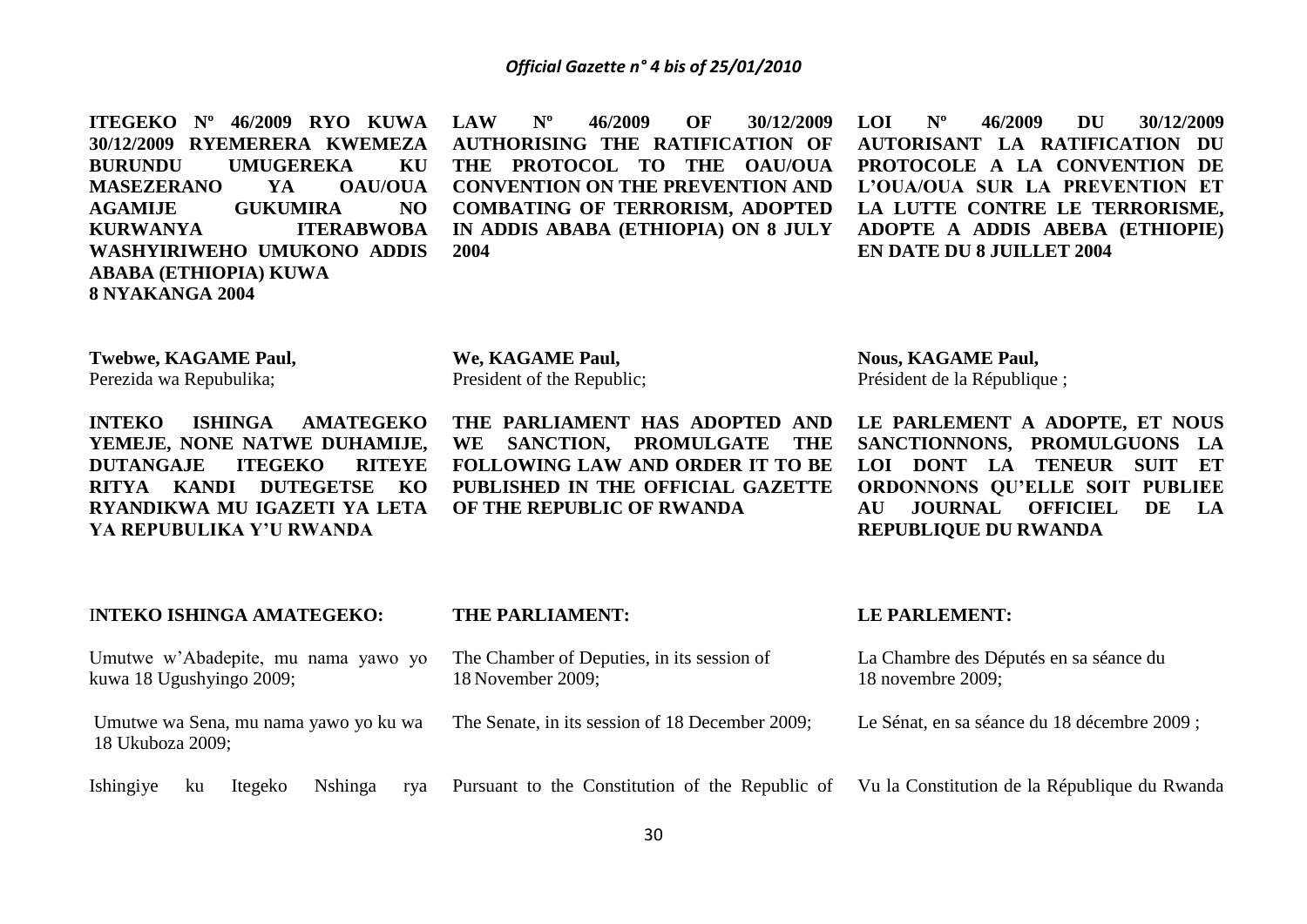Repubulika y'u Rwanda ryo ku wa 04 Kamena 2003, nk'uko ryavuguruwe kugeza ubu, cyane cyane mu ngingo zaryo, iya 62, iya 66, iya 67, iya 88, iya 89, iya 90, iya 92, iya 93, iya 95, iya 98, iya 108, iya 189 n'iya 201;

Imaze gusuzuma Umugereka ku masezerano ya OAU/OUA agamije gukumira no kurwanya iterabwoba, washyiriweho umukono Addis Ababa (Ethiopia) kuwa 8 Nyakanga 2004;

#### **YEMEJE:**

### **Ingingo ya mbere**: **Uruhushya rwo kwemeza burundu**

Umugereka ku masezerano ya OAU/OUA agamije gukumira no kurwanya iterabwoba, washyiriweho umukono Addis Ababa (Ethiopia) kuwa 8 Nyakanga 2004, wemerewe kwemezwa burundu.

#### **Ingingo ya 2: Itegurwa, isuzumwa n'itorwa ry'iri tegeko**

Iri tegeko ryateguwe mu rurimi rw'Icyongereza risuzumwa kandi ritorwa mu rurimi rw'Ikinyarwanda.

Rwanda of 4 June 2003, as amended to date, especially in its articles 62, 66, 67, 88, 89, 90, 92, 93, 95, 98, 108, 189 and 201;

on the prevention and combating of terrorism, adopted in Addis Ababa (Ethiopia) on July 2004;

#### **ADOPTS:**

After consideration of the OAU/OUA Convention

**ADOPTE:**

en date du 8 juillet 2004 ;

**Article One: Authorisation for ratification Article premier**: **Autorisation de ratification**

The Protocol to the OAU/OUA Convention on the prevention and combating of terrorism, adopted in Addis Ababa (Ethiopia) on 8 July 2004, is hereby authorized for ratification.

#### **Article 2 : Drafting, consideration and adoption of this Law**

This Law was drafted in English, considered and adopted in Kinyarwanda.

Le Protocole à la Convention de l'OAU**/**OUA sur la prévention et la lutte contre le terrorisme, adopté à Addis Abéba (Ethiopie) en date du 8 juillet 2004, est autorisé à être ratifié.

## **Article 2: Initiation, examen et adoption de la présente Loi**

La présente loi a été initiée en Anglais et a été examinée et adoptée en kinyarwanda.

du 04 juin 2003, telle que révisée à ce jour, spécialement en ses articles 62, 66, 67, 88, 89, 90, 92, 93, 95, 98, 108, 189 et 201;

Après examen du Protocole à la Convention de l'OAU/OUA sur la prévention et la lutte contre le terrorisme, adopté à Addis Abéba (Ethiopie)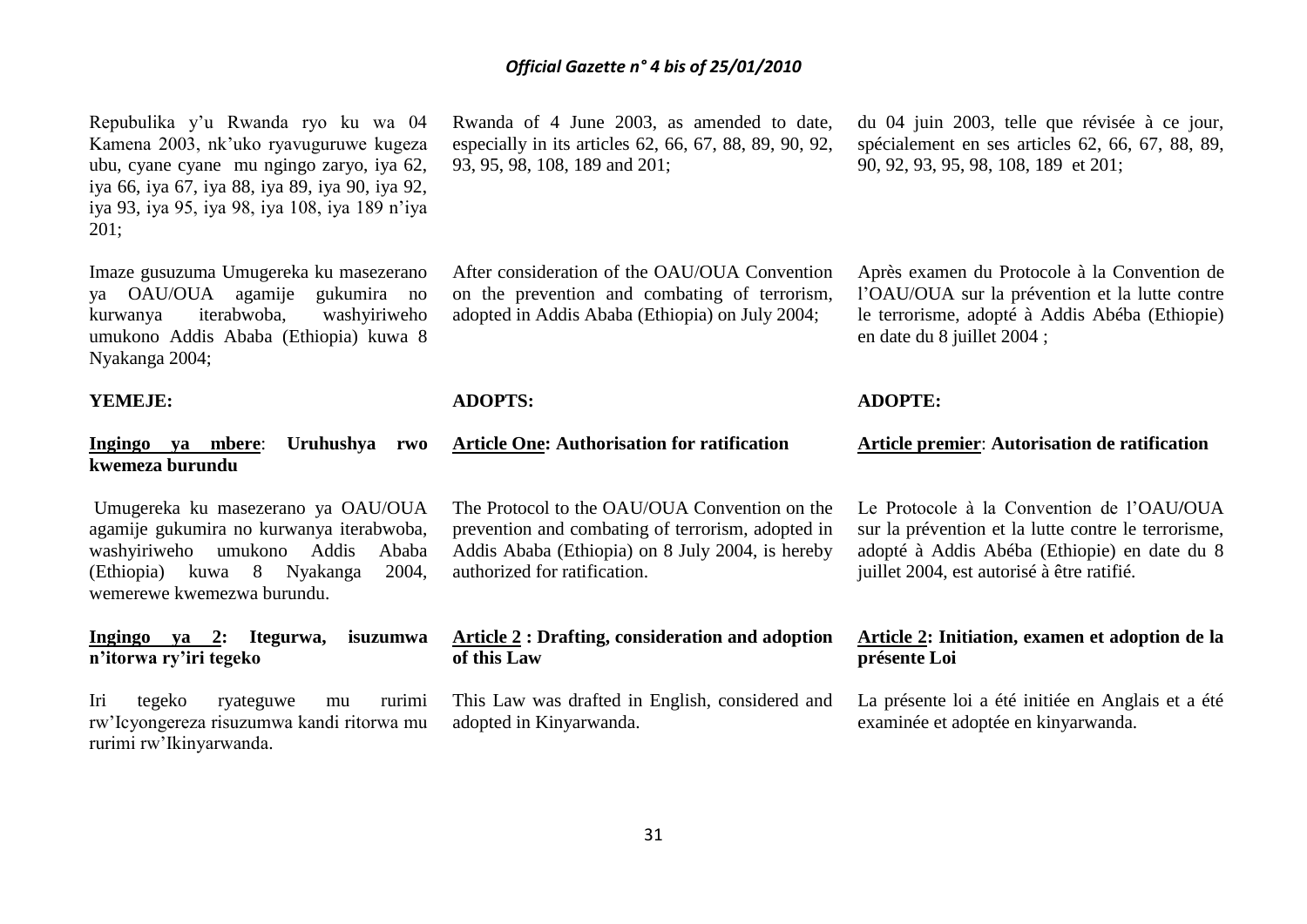| Ingingo ya 3: Igihe iri tegeko ritangira<br>gukurikizwa                                                     | <b>Article 3: Commencement</b>                                                                                         | Article 3: Entrée en vigueur de la loi                                                                           |
|-------------------------------------------------------------------------------------------------------------|------------------------------------------------------------------------------------------------------------------------|------------------------------------------------------------------------------------------------------------------|
| Iri tegeko ritangira gukurikizwa ku munsi<br>ritangarijweho mu Igazeti ya Leta ya<br>Repubulika y'u Rwanda. | This Law shall come into force on the date of its<br>publication in the Official Gazette of the Republic<br>of Rwanda. | La présente loi entre en vigueur le jour de sa<br>publication au Journal Officiel de la République<br>du Rwanda. |
| Kigali, kuwa 30/12/2009                                                                                     | Kigali, on 30/12/2009                                                                                                  | Kigali, le 30/12/2009                                                                                            |
| $(s\acute{e})$                                                                                              | $(s\acute{e})$                                                                                                         | $(s\acute{e})$                                                                                                   |
| <b>KAGAME Paul</b>                                                                                          | <b>KAGAME Paul</b>                                                                                                     | <b>KAGAME Paul</b>                                                                                               |
| Perezida wa Repubulika                                                                                      | President of the Republic                                                                                              | Président de la République                                                                                       |
| $(s\acute{e})$                                                                                              | $(s\acute{e})$                                                                                                         | $(s\acute{e})$                                                                                                   |
| <b>MAKUZA Bernard</b>                                                                                       | <b>MAKUZA Bernard</b>                                                                                                  | <b>MAKUZA Bernard</b>                                                                                            |
| Minisitiri w'Intebe                                                                                         | <b>Prime Minister</b>                                                                                                  | <b>Premier Ministre</b>                                                                                          |
| Bibonywe kandi bishyizweho Ikirango cya<br>Repubulika:                                                      | Seen and sealed with the Seal of the Republic:                                                                         | Vu et scellé du Sceau de la République :                                                                         |
| $(s\acute{e})$                                                                                              | $(s\acute{e})$                                                                                                         | $(s\acute{e})$                                                                                                   |
| <b>KARUGARAMA Tharcisse</b><br>Minisitiri w'Ubutabera/<br>Intumwa Nkuru ya Leta                             | <b>KARUGARAMA Tharcisse</b><br>Minister of Justice / Attorney General                                                  | <b>KARUGARAMA Tharcisse</b><br>Ministre de la Justice / Garde des Sceaux                                         |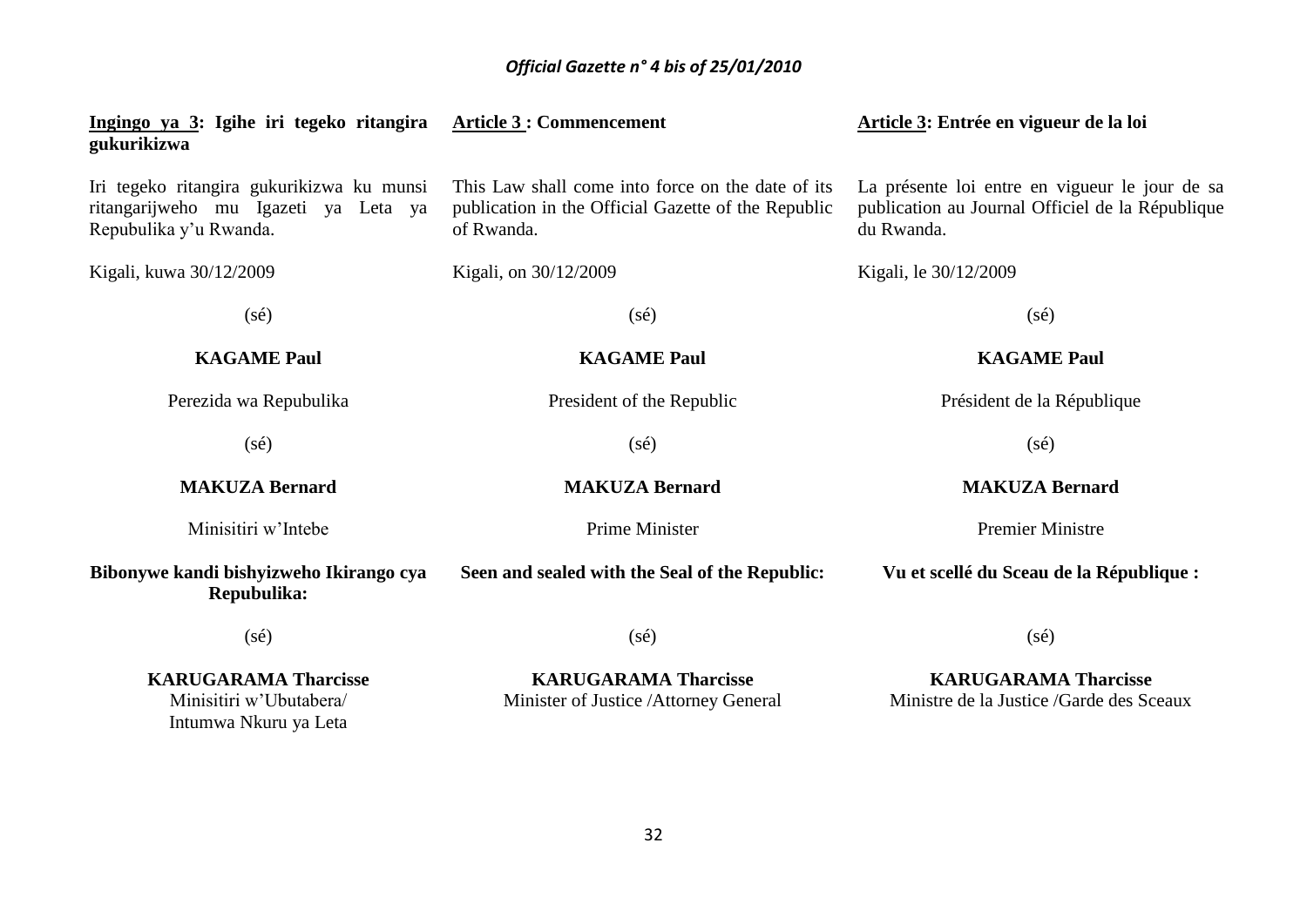**ITEGEKO Nº 47/2009 RYO KUWA LAW Nº 47/2009 OF 30/12/2009 30/12/2009 RYEMERERA KWEMEZA BURUNDU AMASEZERANO NYAFURIKA KURI DEMOKARASI, AMATORA N'IMIYOBORERE YEMEJWE N'INAMA RUSANGE YA MUNANI Y'UMURYANGO W'AFURIKA YUNZE UBUMWE YABEREYE I ADDIS ABABA MURI ETHIOPIA KUWA 30 MUTARAMA 2007 AUTHORISING THE RATIFICATION OF THE AFRICAN CHARTER ON DEMOCRACY, ELECTIONS AND GOVERNANCE, ADOPTED BY THE EIGHTH ORDINARY ASSEMBLY OF THE AFRICAN UNION, HELD IN ADDIS-ABABA, ETHIOPIA ON 30 JANUARY 2007 LOI Nº 47/2009 DU 30/12/2009 30 JANVIER 2007**

**AUTORISANT LA RATIFICATION DE LA CHARTE AFRICAINE DE LA DEMOCRATIE, DES ELECTIONS ET DE LA GOUVERNANCE ADOPTEE LORS DE LA HUITIEME SESSION ORDINAIRE DE L'ASSEMBLEE DE L'UNION AFRICAINE, TENUE A ADDIS-ABEBA, ETHIOPIE LE** 

#### **ISHAKIRO**

#### **TABLE OF CONTENTS**

#### **TABLE DES MATIERES**

| Ingingo ya mbere: Uruhushya rwo kwemeza<br>burundu         | Article one: Authorizing for ratification                            | Article premier: Autorisation de ratification                   |
|------------------------------------------------------------|----------------------------------------------------------------------|-----------------------------------------------------------------|
| Ingingo ya 2: Itegurwa, isuzumwa n'itorwa<br>ry'iri tegeko | Article 2: Drafting,<br>and<br>consideration<br>adoption of this Law | Article 2: Initiation, examen et adoption de la<br>présente Loi |

**Ingingo ya 3: Igihe iri tegeko ritangira Article 3: Commencement gukurikizwa**

**Article 3: Entrée en vigueur**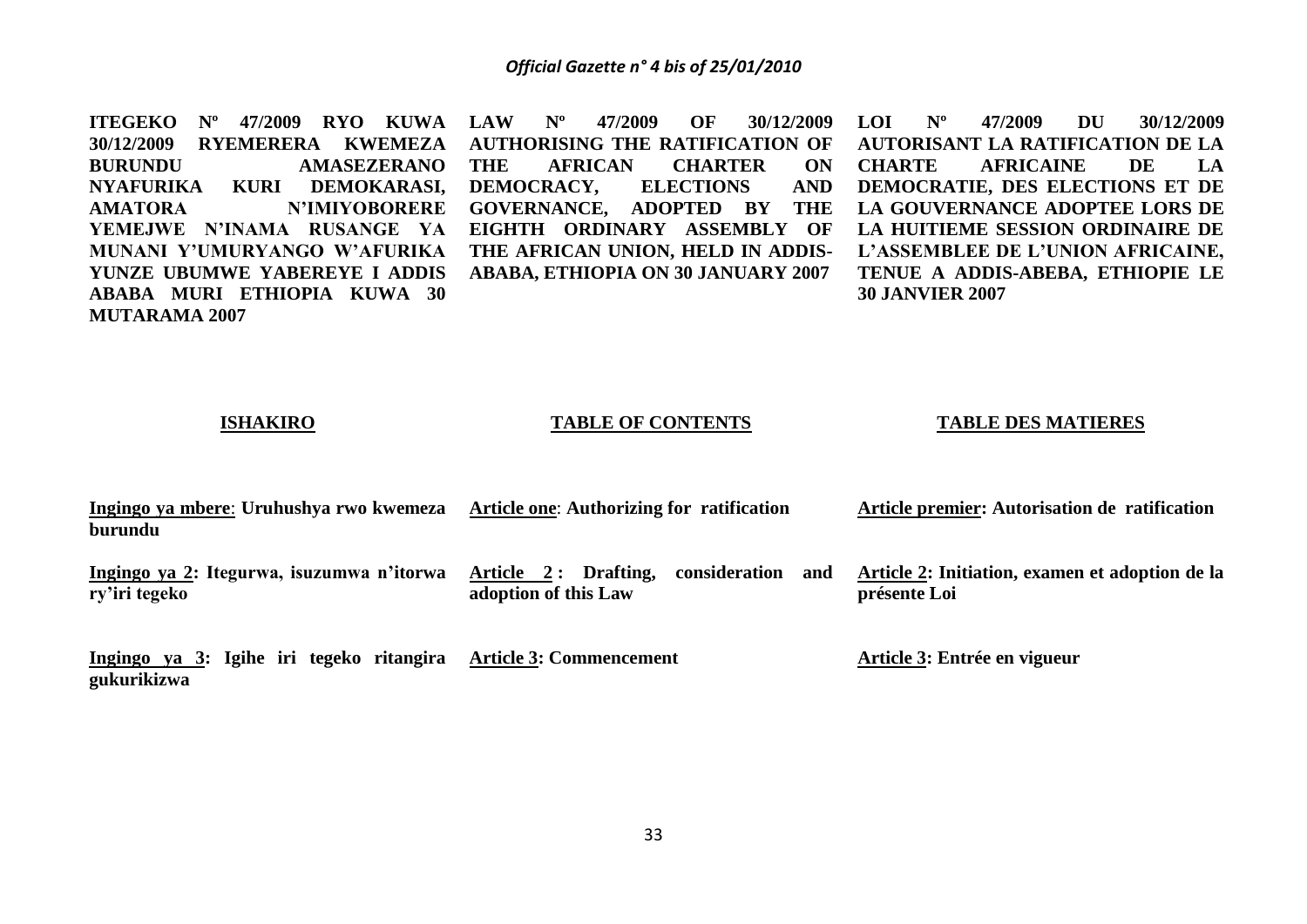**ITEGEKO Nº 47/2009 RYO KUWA 30/12/2009 RYEMERERA KWEMEZA BURUNDU AMASEZERANO NYAFURIKA KURI DEMOKARASI, AMATORA N'IMIYOBORERE YEMEJWE N'INAMA RUSANGE YA MUNANI Y'UMURYANGO W'AFURIKA YUNZE UBUMWE YABEREYE I ADDIS ABABA MURI ETHIOPIA KUWA 30 MUTARAMA 2007** 

**LAW Nº 47/2009 OF 30/12/2009 AUTHORISING THE RATIFICATION OF THE AFRICAN CHARTER ON DEMOCRACY, ELECTIONS AND GOVERNANCE, ADOPTED BY THE EIGHTH ORDINARY ASSEMBLY OF THE AFRICAN UNION, HELD IN ADDIS-ABABA, ETHIOPIA ON 30 JANUARY 2007** 

**LOI Nº 47/2009 DU 30/12/2009 AUTORISANT LA RATIFICATION DE LA CHARTE AFRICAINE DE LA DEMOCRATIE, DES ELECTIONS ET DE LA GOUVERNANCE ADOPTEE LORS DE LA HUITIEME SESSION ORDINAIRE DE L'ASSEMBLEE DE L'UNION AFRICAINE, TENUE A ADDIS-ABEBA, ETHIOPIE LE 30 JANVIER 2007**

**Twebwe, KAGAME Paul,**

Perezida wa Repubulika;

**INTEKO ISHINGA AMATEGEKO YEMEJE, NONE NATWE DUHAMIJE, DUTANGAJE ITEGEKO RITEYE RITYA KANDI DUTEGETSE KO RYANDIKWA MU IGAZETI YA LETA YA REPUBULIKA Y'U RWANDA**

**We, KAGAME Paul,** President of the Republic;

**THE PARLIAMENT HAS ADOPTED AND WE SANCTION, PROMULGATE THE FOLLOWING LAW AND ORDER IT BE PUBLISHED IN THE OFFICIAL GAZETTE OF THE REPUBLIC OF RWANDA**

**Nous, KAGAME Paul,** Président de la République ;

**LE PARLEMENT A ADOPTE ET NOUS SANCTIONNONS, PROMULGUONS LA LOI DONT LA TENEUR SUIT ET ORDONNONS QU'ELLE SOIT PUBLIEE AU JOURNAL OFFICIEL DE LA REPUBLIQUE DU RWANDA**

#### **INTEKO ISHINGA AMATEGEKO:**

Umutwe w'Abadepite, mu nama yawo yo kuwa 18 Ugushyingo 2009;

Umutwe wa Sena, mu nama yawo yo Kuwa 18 Ukuboza 2009;

**THE PARLIAMENT:**

The Chamber of Deputies, in its session of 18 November 2009;

The Senate, in its session of 18 December 2009;

#### **LE PARLEMENT:**

La Chambre des Députés en sa séance du 18 novembre 2009;

Le Sénat, en sa séance du 18 décembre 2009 ;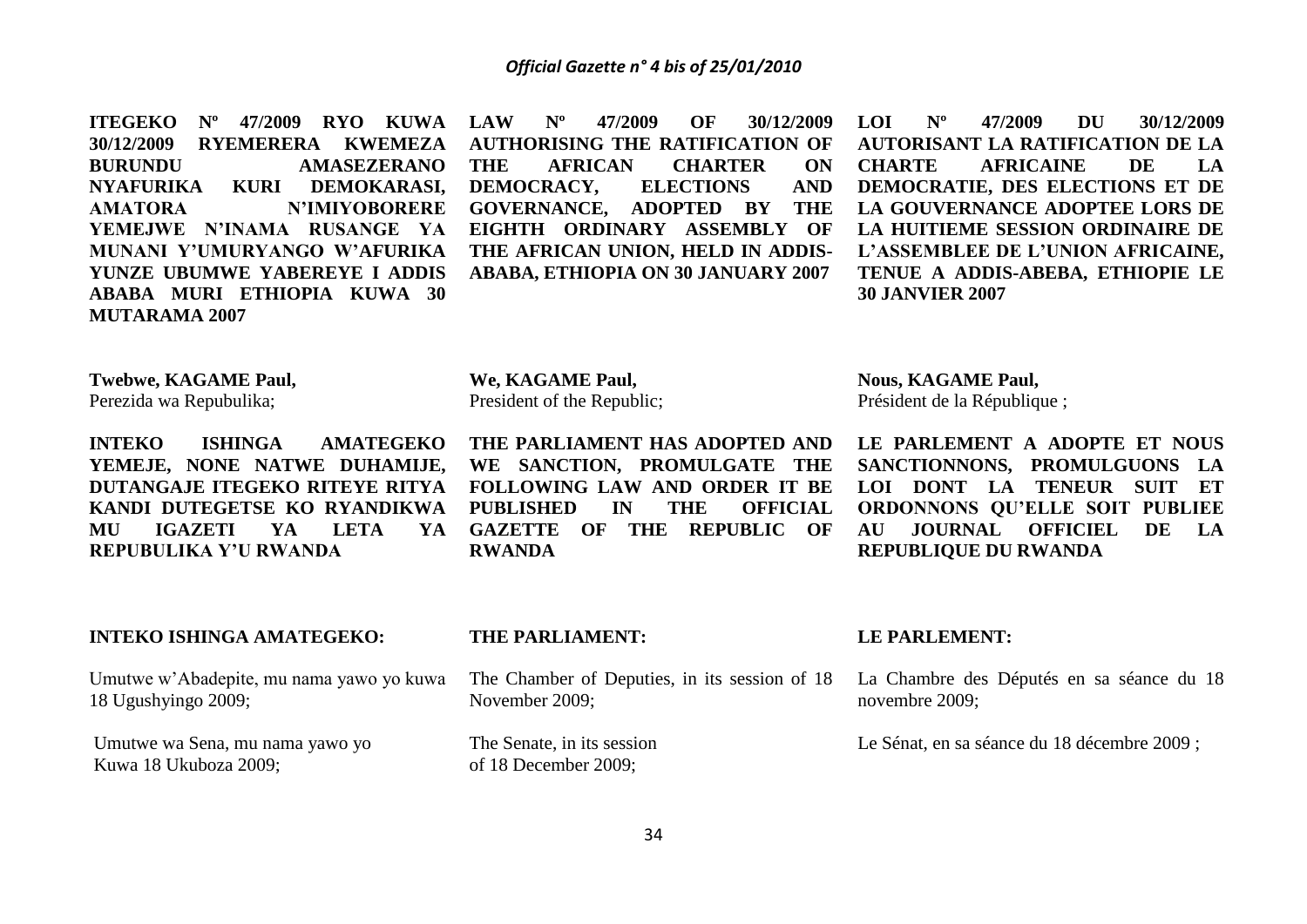Ishingiye ku Itegeko Nshinga rya Repubulika y'u Rwanda ryo kuwa 04 Kamena 2003, nk'uko ryavuguruwe kugeza ubu, cyane cyane mu ngingo zaryo, iya 62, iya 66, iya 67, iya 88, iya 89, iya 90, iya 92, iya 93, iya 95, iya 98, iya, iya 108, 189 n'iya 201;

Ishingiye ku Itegeko n° 23/2001 ryo kuwa 18 Mata 2001 ryemeza kandi rihamya burundu amasezerano ashyiraho Umuryango w'Afurika Yunze Ubumwe;

#### **YEMEJE:**

# **Ingingo ya mbere**: **Uruhushya rwo kwemeza burundu**

Amasezerano Nyafurika kuri Demokarasi, Amatora n'Imiyoborere yemejwe n'inama rusange ya munani y'Umuryango w'Afurika yunze ubumwe yabereye i Addis Ababa muri Ethiopia kuwa 30 Mutarama 2007 yemerewe kwemezwa burundu.

## **Ingingo ya 2: Itegurwa, isuzumwa n'itorwa ry'iri tegeko**

Iri tegeko ryateguwe mu rurimi rw'Icyongereza risuzumwa kandi ritorwa mu rurimi rw'Ikinyarwanda.

Pursuant to the Constitution of the Republic of Rwanda of 4 June 2003, as amended to date, especially in articles 62, 66, 67, 88, 89, 90, 92, 93, 95, 98, 108, 189 and 201;

Pursuant to the law n° 23/2001 18 April 2001 on approval and ratification of the Constitutive Act of the African Union;

# **ADOPTS:**

# **Article one: Authorisation for ratification**

The African Charter on democracy, elections and governance, adopted by the eighth ordinary assembly of the African Union, held in Addis Ababa, Ethiopia on 30 January 2007 is hereby authorized for ratification.

# **Article 2 : Drafting, consideration and adoption of this Law**

This Law was drafted in English, considered and adopted in Kinyarwanda.

Vu la Constitution de la République du Rwanda du 04 juin 2003, telle que révisée à ce jour, spécialement en ses articles 62, 66, 67, 88, 89, 90, 92, 93, 95, 98, 108, 189 et 201;

Vu la loi n° 23/2001 du 18 avril 2001 portant approbation et ratification de l'acte Constitutif de l'Union Africaine;

## **ADOPTE:**

#### **Article premier: Autorisation de ratification**

La Charte Africaine de la Démocratie, des Elections et de la Gouvernance adoptée lors de la huitième session ordinaire de l'Assemblée de l'Union Africaine, tenue à Addis Abéba, Ethiopie le 30 janvier 2007 est autorisée à être ratifiée.

# **Article 2: Initiation, examen et adoption de la présente Loi**

La présente loi a été initiée en Anglais et a été examinée et adoptée en Kinyarwanda.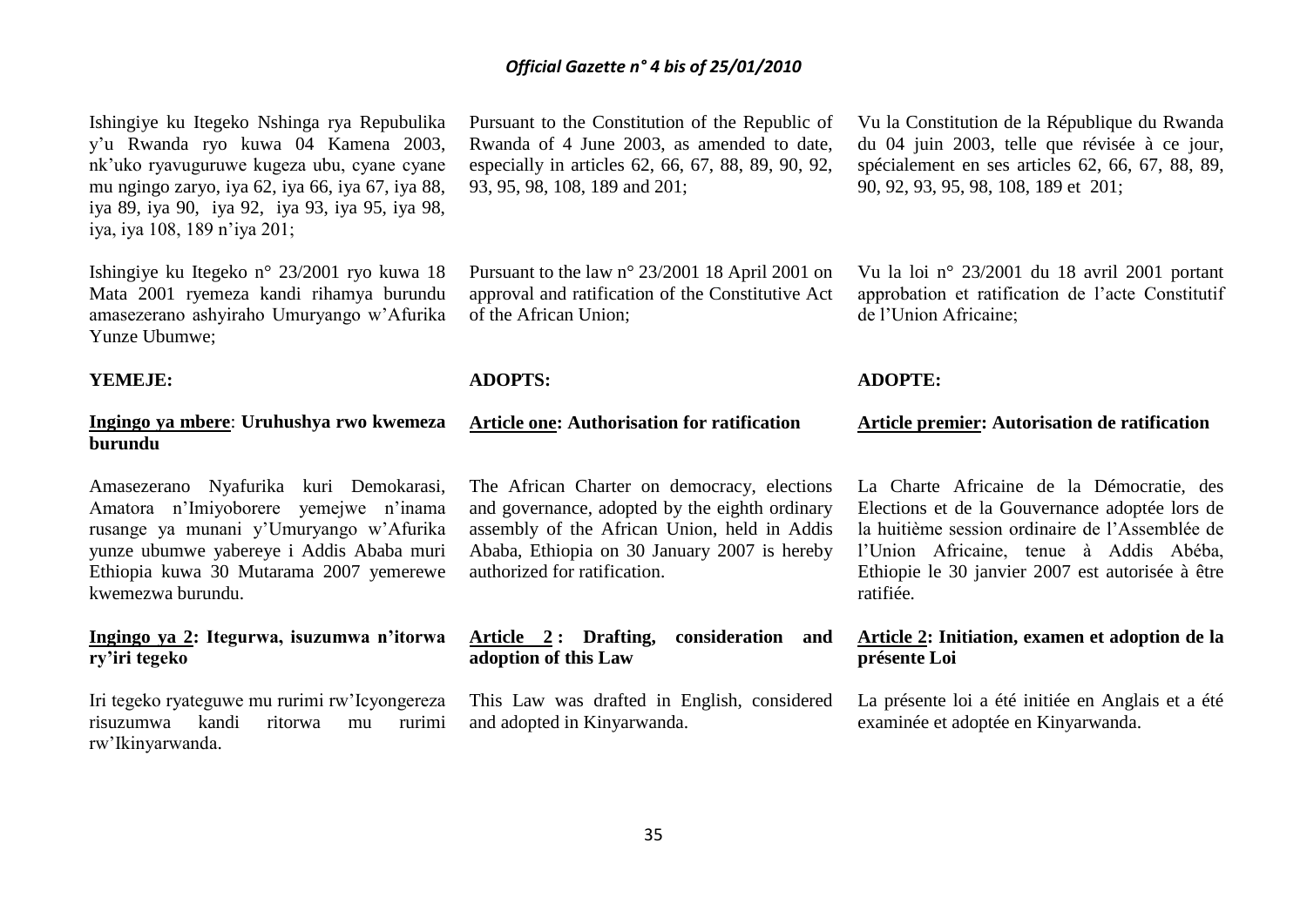| Ingingo ya 3: Igihe iri tegeko ritangira Article 3: Commencement<br>gukurikizwa                             |                                                                                                                        | Article 3: Entrée en vigueur                                                                                     |
|-------------------------------------------------------------------------------------------------------------|------------------------------------------------------------------------------------------------------------------------|------------------------------------------------------------------------------------------------------------------|
| Iri tegeko ritangira gukurikizwa ku munsi<br>ritangarijweho mu Igazeti ya Leta ya<br>Repubulika y'u Rwanda. | This Law shall come into force on the date of its<br>publication in the Official Gazette of the<br>Republic of Rwanda. | La présente loi entre en vigueur le jour de sa<br>publication au Journal Officiel de la République<br>du Rwanda. |
| Kigali, kuwa 30/12/2009                                                                                     | Kigali, on 30/12/2009                                                                                                  | Kigali, le 30/12/2009                                                                                            |
| $(s\acute{e})$<br><b>KAGAME Paul</b><br>Perezida wa Repubulika                                              | $(s\acute{e})$<br><b>KAGAME Paul</b><br>President of the Republic                                                      | $(s\acute{e})$<br><b>KAGAME Paul</b><br>Président de la République                                               |
| $(s\acute{e})$                                                                                              | $(s\acute{e})$                                                                                                         | $(s\acute{e})$                                                                                                   |

**Bibonywe kandi bishyizweho Ikirango cya Repubulika:**

**MAKUZA Bernard** Minisitiri w'Intebe

(sé) **KARUGARAMA Tharcisse** Minisitiri w'Ubutabera/ Intumwa Nkuru ya Leta

**Seen and sealed with the Seal of the Republic:**

**MAKUZA Bernard** Prime Minister

(sé) **KARUGARAMA Tharcisse** Minister of Justice /Attorney General Premier Ministre

**MAKUZA Bernard**

**Vu et scellé du Sceau de la République :**

(sé)

**KARUGARAMA Tharcisse** Ministre de la Justice/Garde des Sceaux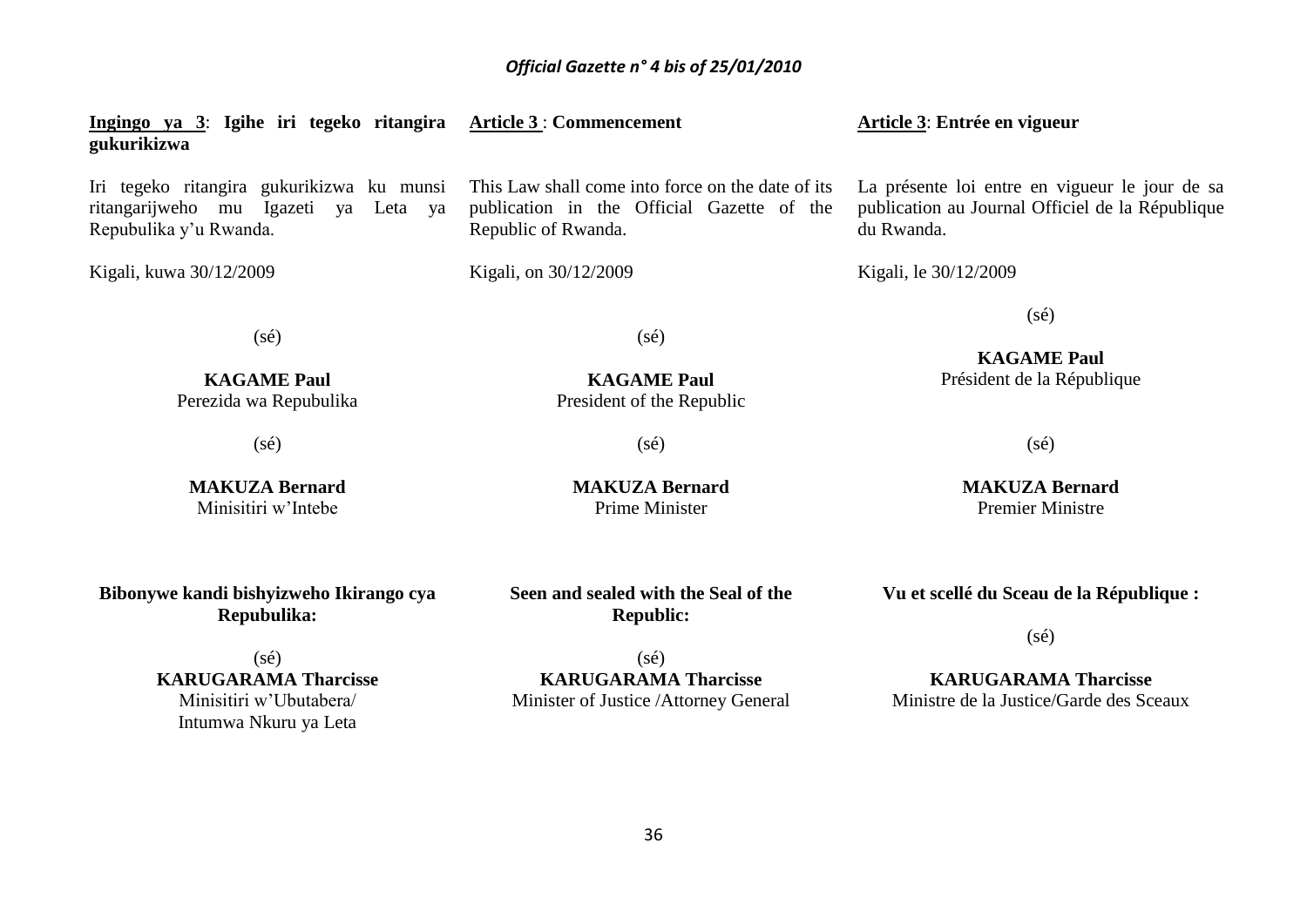**ITEKA RYA PEREZIDA N° 70/01 RYO PRESIDENTIAL ORDER N° 70/01 OF ARRETE PRESIDENTIEL N° 70/01 DU KUWA 28/10/2009 RISHYIRAHO**  UMUKOZI WO MU **RW'UBUBANYI UKORERA MU MAHANGA 28/10/2009 APPOINTING A CIVIL 28/10/2009 PORTANT NOMINATION SERVANT OF THE EXTERNAL SERVICE D'UN AGENT DE L'ADMINISTRATION N'AMAHANGA OF FOREIGN AFFAIRS CENTRALE DANS LES SERVICES EXTERIEURS DU CADRE DES AFFAIRES ETRANGERES**

#### **ISHAKIRO**

#### **TABLE OF CONTENTS**

#### **TABLE DES MATIERES**

| Ingingo    | va | mbere : | Ishyirwaho rya Article One :               |                              |  | Appointment of an Article |  |             | premier :         | <b>Nomination</b>                                                                        | d'un |
|------------|----|---------|--------------------------------------------|------------------------------|--|---------------------------|--|-------------|-------------------|------------------------------------------------------------------------------------------|------|
| Ambasaderi |    |         |                                            | <b>Ambassador</b>            |  |                           |  | Ambassadeur |                   |                                                                                          |      |
|            |    |         | Ingingo 2: Abashyinzwe kubahiriza iri teka | implementation of this Order |  |                           |  |             | du présent Arrêté | Article 2: Authorities responsible for the Article 2 : Autorités chargées de l'exécution |      |

**Ingingo ya 3: Ivanwaho ry'ingingo Article 3: Repealing provision zinyuranyije n'iri teka Article 3 : Disposition abrogatoire**

**Ingingo ya 4: Igihe iteka ritangira Article 4 : Commencement gukurikizwa Article 4 : Entrée en vigueur**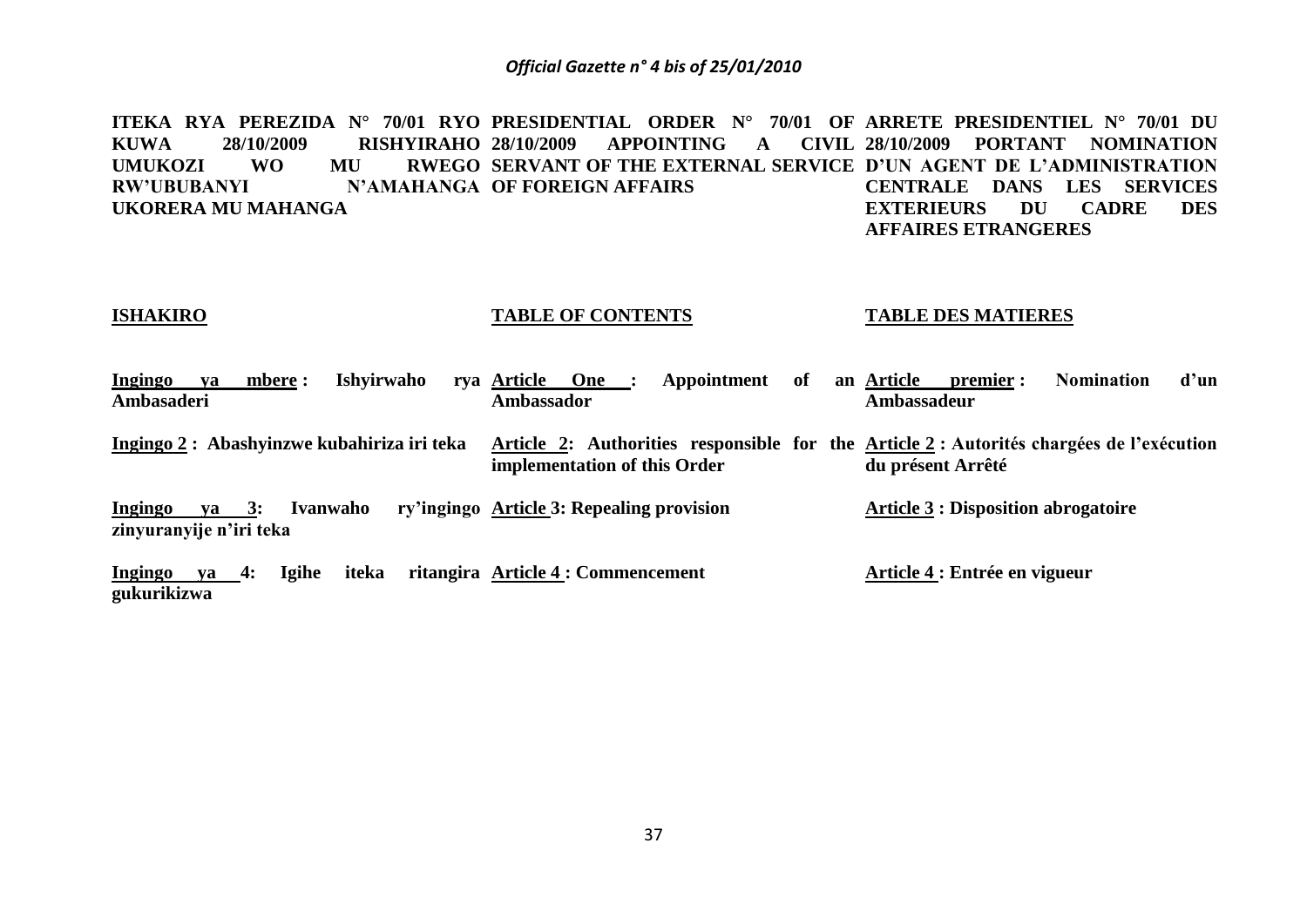**ITEKA RYA PEREZIDA N° 70/01 RYO PRESIDENTIAL ORDER N° 70/01 OF ARRETE PRESIDENTIEL N° 70/01 DU KUWA 28/10/2009 RISHYIRAHO**  UMUKOZI WO MU **RW'UBUBANYI N'AMAHANGA OF FOREIGN AFFAIRS UKORERA MU MAHANGA 28 APPOINTING A SERVANT OF THE EXTERNAL SERVICE D'UN AGENT DE L'ADMINISTRATION 28/10/2009 PORTANT NOMINATION CENTRALE DANS LES SERVICES EXTERIEURS DU CADRE DES AFFAIRES ETRANGERES**

#### **Twebwe, KAGAME Paul, Perezida wa Repubulika;**

#### **We, KAGAME Paul, President of the Republic;**

Dushingiye ku Itegeko Nshinga rya Repubulika Pursuant to the Constitution of the Republic of Vu la Constitution de la République du **Président de la République ;**

**Nous, KAGAME Paul**

y'u Rwanda ryo kuwa 4 Kamena 2003 nk'uko Rwanda of 4th June 2003, as amended to date, Rwanda du 4 Juin 2003 telle que révisée à ce ryavuguruwe kugeza ubu, cyane cyane mu especially in its Articles 88, 112, 113, 121 and jour, spécialement en ses articles 88, 112, ngingo zaryo iya 88, iya 112, iya 113, iya 121 201; n'iya 201; 113, 121 et 201;

Dushingiye ku Itegeko n° 22/2002 ryo kuwa Pursuant to Law n° 22/2002 of 09/07/2002 on Vu la Loi n° 22/2002 du 09/07/2002 portant 09/07/2002 rishyiraho Sitati Rusange igenga General Statutes for Rwanda Public service, Statut Général de la Fonction Publique abakozi ba Leta n'inzego z'imirimo ya Leta, especially in its Articles 24 and 35; cyane cyane mu ngingo zaryo iya 24, n'iya 35; Rwandaise, spécialement en ses articles 24, 30 et 35;

Bisabwe na Minisitiri w'Ububanyi n'Amahanga On Proposal by the Minister of Foreign Affairs Sur proposition du Ministre des Affaires n'Ubutwererane; and Cooperation; Etrangères et de la Coopération;

Inama y'Abaminisitiri yo kuwa 26/06/2009, imaze kubisuzuma no kubyemeza; After consideration and approval by Cabinet in Après examen et adoption par le Conseil des its session of 26/06/2009; Ministres en sa séance du 26/06/2009;

Bimaze kwemezwa na Sena mu nama y'Inteko After approval by the Senate in its Plenary Après adoption par le Sénat en sa séance Rusange yayo yo kuwa 16/07/2009; Session of 16/07/2009; plénière du 16/07/2009 ;

**TWATEGETSE KANDI DUTEGETSE : HAVE ODERED AND HEREBY ORDER: AVONS ARRETE ET ARRETONS:**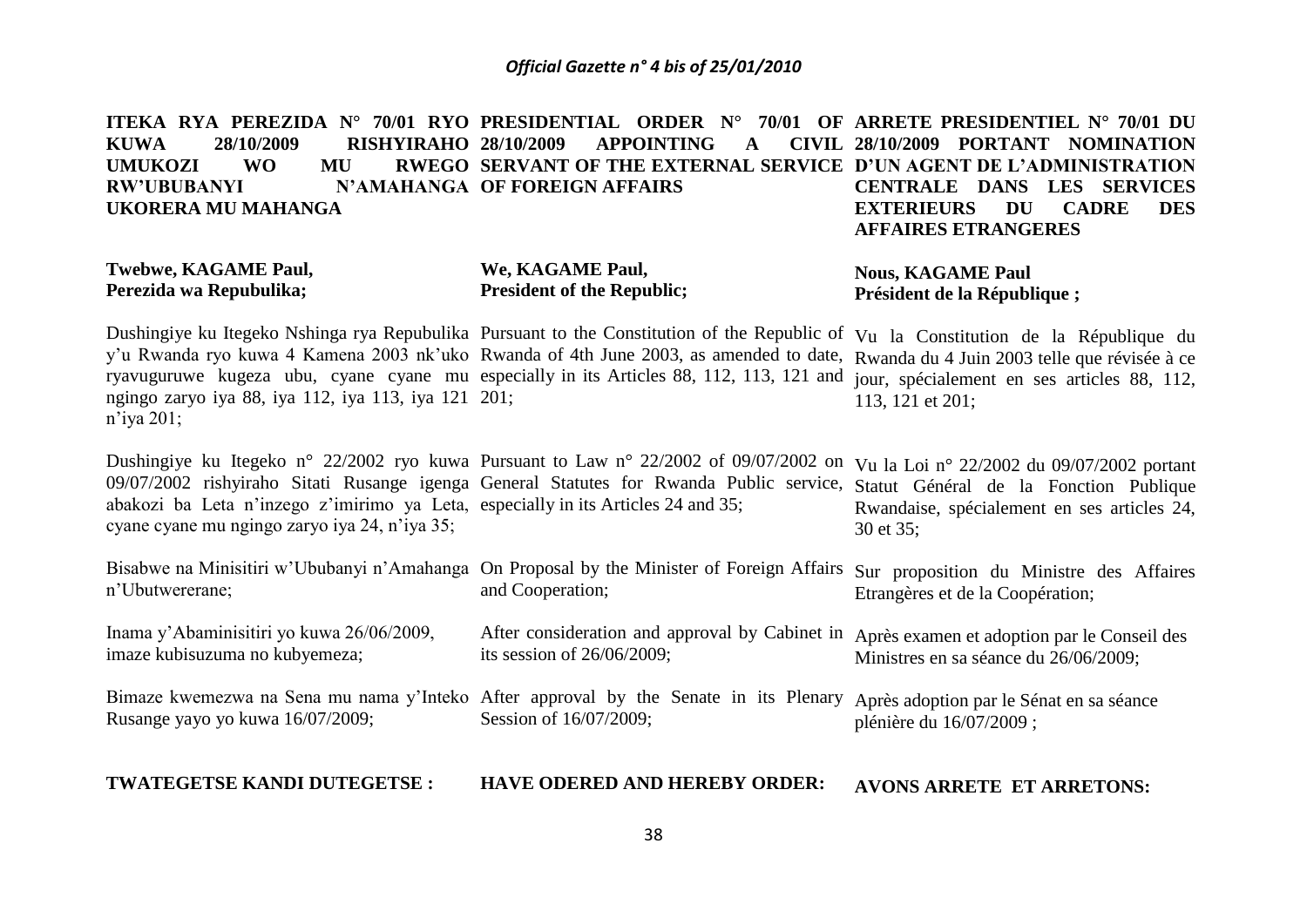| Ingingo ya mbere: Ishyirwaho rya                                                                                                | Article One: Appointment of an Ambassador Article premier: Nomination d'un                                                                                                                                                                                                                                                                                                                                                                                                                                                                                        |                                                                                                               |  |  |
|---------------------------------------------------------------------------------------------------------------------------------|-------------------------------------------------------------------------------------------------------------------------------------------------------------------------------------------------------------------------------------------------------------------------------------------------------------------------------------------------------------------------------------------------------------------------------------------------------------------------------------------------------------------------------------------------------------------|---------------------------------------------------------------------------------------------------------------|--|--|
| <b>Ambasaderi</b><br>Madamu<br>NDANGIZA<br>Fatuma<br>Tanzaniya, afite icyicaro i Dar es Salaam.                                 | agizwe Madam NDANGIZA Fatuma is hereby Madame NDANGIZA Fatuma est nommée<br>Ambasaderi w'u Rwanda muri Repubulika ya appointed Rwanda's Ambassador to Uganda, Ambassadeur du Rwanda en République de<br>resident in Dar es Salaam.                                                                                                                                                                                                                                                                                                                                | <b>Ambassadeur</b><br>l'Ouganda, avec résidence à Dar es Salaam.                                              |  |  |
|                                                                                                                                 | Ingingo ya 2: Abashinzwe kubahiriza iri teka Article 2: Authorities responsible for the Article 2:<br>implementation of this Order                                                                                                                                                                                                                                                                                                                                                                                                                                | <b>Autorités</b><br>chargées<br>de<br>l'exécution du présent Arrêté                                           |  |  |
| n'Ubutwererane,<br>n'Amahanga<br>iri teka.                                                                                      | Minisitiri w'Intebe, Minisitiri w'Ububanyi The Prime Minister, the Minister of Foreign Le Premier Ministre, le Ministre des Affaires<br>Minisitiri Affairs and Cooperation, the Minister of Public Etrangères et de la Coopération, le Ministre<br>w'Abakozi ba Leta n'Umurimo na Minisitiri Service and Labour and the Minister of Finance de la Fonction Publique et du Travail et le<br>w'Imari n'Igenamigambi bashinzwe kubahiriza and Economic Planning are entrusted with the Ministre des Finances et de la Planification<br>implementation of this Order. | Economique sont chargés de l'exécution du<br>présent Arrêté.                                                  |  |  |
| Ingingo<br>va 3:<br>Ivanwaho<br>zinyuranyije n'iri teka                                                                         | ry'ingingo Article 3: Repealing provision                                                                                                                                                                                                                                                                                                                                                                                                                                                                                                                         | <b>Article 3: Disposition abrogatoire</b>                                                                     |  |  |
| Ingingo zose z'amateka abanziriza iri kandi All prior legal provisions contrary to this Order<br>zinyuranyije naryo zivanyweho. | are hereby repealed.                                                                                                                                                                                                                                                                                                                                                                                                                                                                                                                                              | dispositions réglementaires<br>Toutes<br>les<br>antérieures et contraires au présent Arrêté<br>sont abrogées. |  |  |
| Ingingo ya 4: Igihe iteka ritangira<br>gukurikizwa                                                                              | <b>Article 4: Commencement</b>                                                                                                                                                                                                                                                                                                                                                                                                                                                                                                                                    | Article 4: Entrée en vigueur                                                                                  |  |  |
| ritangarijweho mu Igazeti ya Leta<br>kuwa 26/06/2009.                                                                           | Iri teka ritangira gukurikizwa ku munsi This Order shall come into force on the date of Le présent Arrêté entre en vigueur le jour de<br>ya its publication in the Official Gazette of the sa publication au Journal Officiel de la<br>Repubulika y'u Rwanda. Agaciro karyo gahera Republic of Rwanda. It takes effect as of République du Rwanda. Il sort ses effets à<br>26/06/2009.                                                                                                                                                                            | partir du 26/06/2009.                                                                                         |  |  |
| Kigali, kuwa 28/10/2009                                                                                                         | Kigali, on 28/10/2009                                                                                                                                                                                                                                                                                                                                                                                                                                                                                                                                             | Kigali, le 28/10/2009                                                                                         |  |  |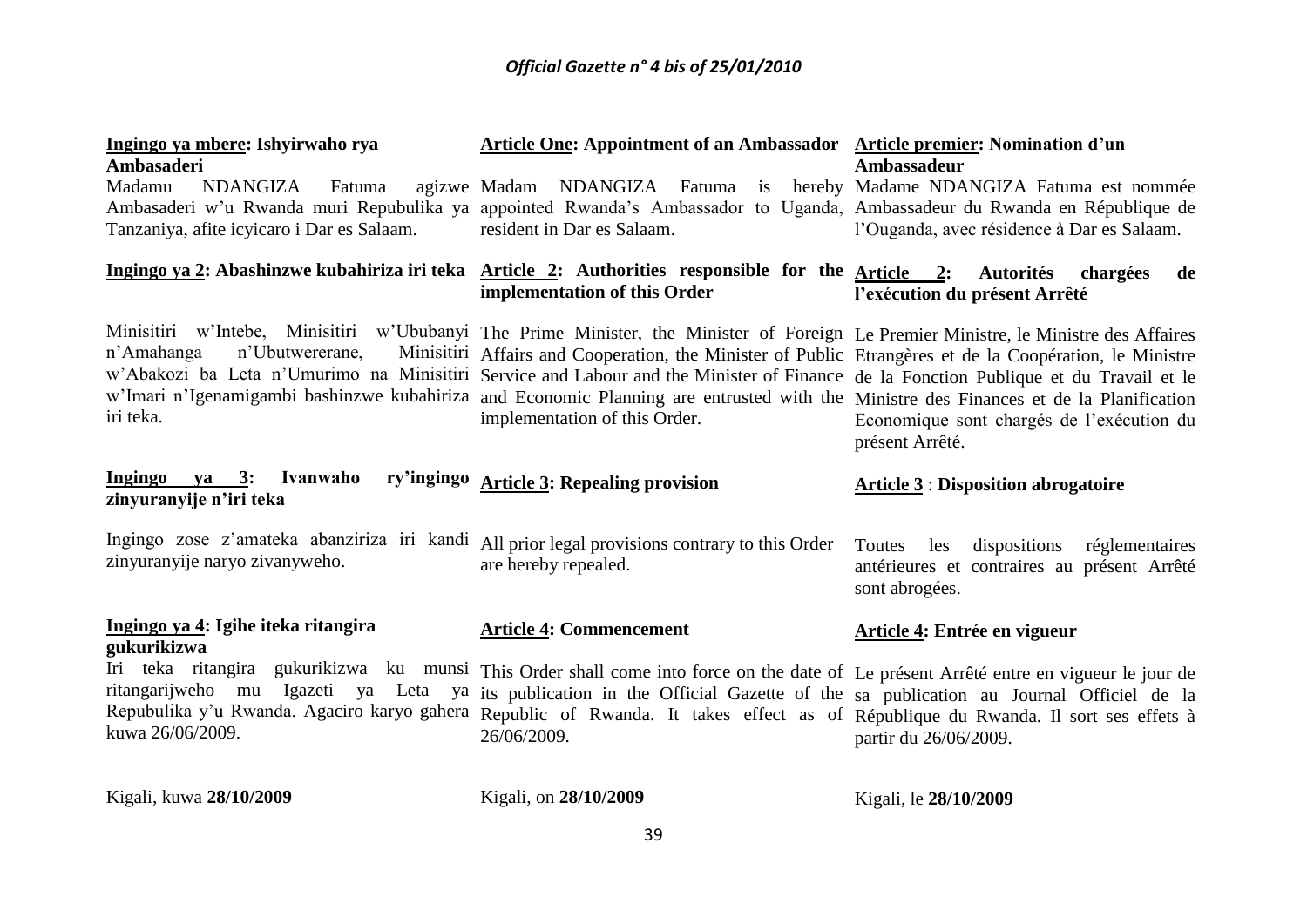$(s\acute{e})$ **KAGAME Paul** Perezida wa Repubulika

 $(sé)$ **MAKUZA Bernard** Minisitiri w'Intebe

 $(s\acute{e})$ **MUSEMINALI Rosemary** Minisitiri w'Ububanyi n'Amahanga n'Ubutwererane

> (sé) **MUREKEZI Anastase** Minisitiri w'Abakozi ba Leta n'Umurimo

 $(sé)$ **MUSONI James** Minisitiri w'Imari n'Igenamigambi

**Bibonywe kandi bishyizweho Ikirango cya Repubulika:**

 $(sé)$ **KARUGARAMA Tharcisse** Minisitiri w'Ubutabera / Intumwa Nkuru ya Leta

 $(s\acute{e})$ **KAGAME Paul** President of the Republic

(sé) **MAKUZA Bernard** Prime Minister

(sé) **MUSEMINALI Rosemary** Minister of Foreign Affairs and Cooperation

(sé) **MUREKEZI Anastase** Minister of Public Service and Labour

(sé) **MUSONI James** Minister of Finance and Economic Planning

**Seen and sealed with the Seal of the Republic:**

 $(sé)$ **KARUGARAMA Tharcisse** The Minister of Justice / Attorney General

 $(s\acute{e})$ **KAGAME Paul** Président de la République

> (sé) **MAKUZA Bernard** Premier Ministre

(sé) **MUSEMINALI Rosemary** Ministre des Affaires Etrangères et de la Coopération

(sé) **MUREKEZI Anastase** Ministre de la Fonction Publique et du Travail

(sé) **MUSONI James** Ministre des Finances et de la Planification Economique

**Vu et scellé du Sceau de la République :**

 $(s\acute{e})$ **KARUGARAMA Tharcisse** Le Ministre de la Justice / Garde des Sceaux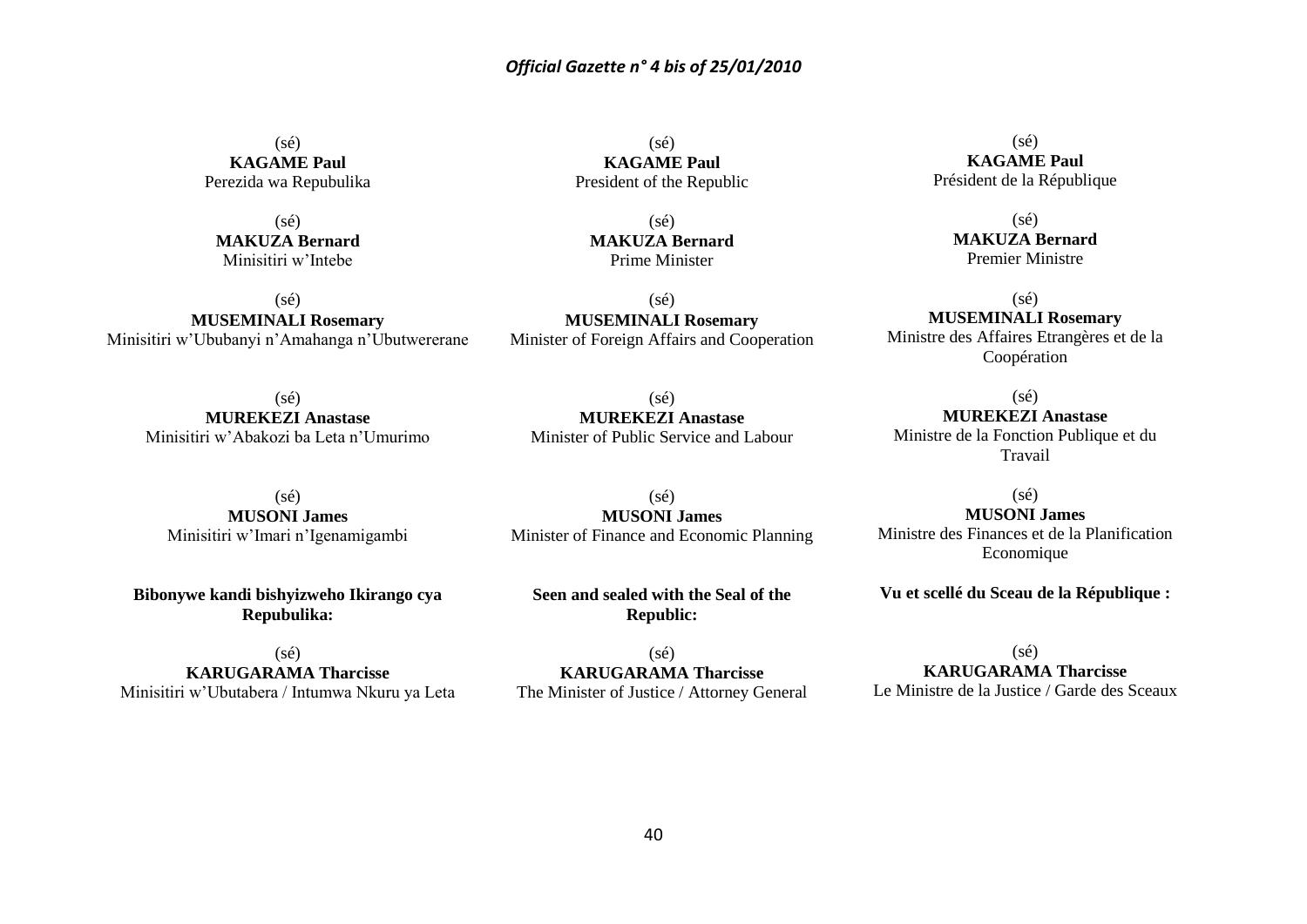**ITEKA RYA PEREZIDA N° 73/01 RYO PRESIDENTIAL ORDER N° 73/01 OF ARRETE PRESIDENTIEL N° 73/01 DU**  KUWA 28/10/2009 RISHYIRAHO 28/10/2009 UMUKOZI WO MU **RW'UBUBANYI N'AMAHANGA OF FOREIGN AFFAIRS UKORERA MU MAHANGA 28 APPOINTING SERVANT OF THE EXTERNAL SERVICE D'UN AGENT DE L'ADMINISTRATION 28/10/2009 PORTANT NOMINATION CENTRALE DANS LES SERVICES EXTERIEURS DU CADRE DES AFFAIRES ETRANGERES**

#### **ISHAKIRO**

#### **TABLE OF CONTENTS**

#### **TABLE DES MATIERES**

| <b>Ingingo</b> | va | mbere : | Ishvirwaho | Article<br>rva | One | Appointment | of | an Article  | premier : | Nomination | d'un |
|----------------|----|---------|------------|----------------|-----|-------------|----|-------------|-----------|------------|------|
| Ambasaderi     |    |         |            | Ambassador     |     |             |    | \mbassadeur |           |            |      |

**Ingingo 2 : Abashinzwe kubahiriza iri teka Article 2: Authorities responsible for the Article 2 : Autorités chargées de l'exécution implementation of this Order du présent Arrêté**

**Ingingo va 3: Ivanwaho zinyuranyije n'iri teka Article 3: Repealing provision Article 3 : Disposition abrogatoire**

**Ingingo ya 4: Igihe iteka ritangira Article 4 : Commencement gukurikizwa Article 4 : Entrée en vigueur**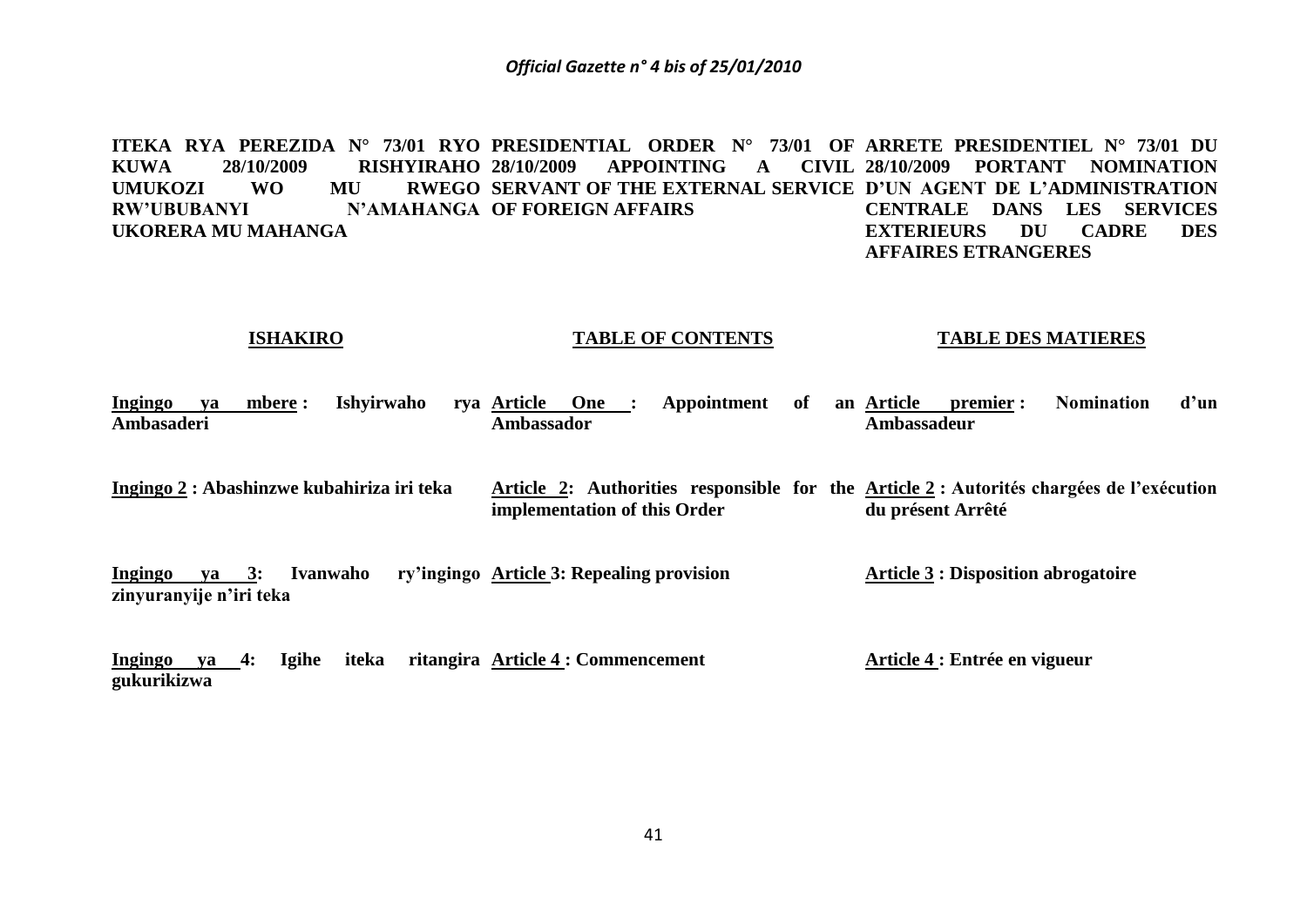| ITEKA RYA PEREZIDA N°73/01 RYO PRESIDENTIAL<br>28/10/2009<br><b>KUWA</b><br><b>RISHYIRAHO 28/10/2009</b><br><b>UMUKOZI</b><br><b>WO</b><br>MU<br><b>RW'UBUBANYI</b><br><b>UKORERA MU MAHANGA</b>                      | $N^{\circ}73/01$<br><b>ORDER</b><br><b>APPOINTING</b><br>A<br>RWEGO SERVANT OF THE EXTERNAL SERVICE D'UN AGENT DE L'ADMINISTRATION<br>N'AMAHANGA OF FOREIGN AFFAIRS                                                                    | OF ARRETE PRESIDENTIEL N°73/01 DU<br>CIVIL 28/10/2009<br><b>PORTANT</b><br><b>NOMINATION</b><br><b>CENTRALE</b><br><b>DANS</b><br><b>LES</b><br><b>SERVICES</b><br><b>EXTERIEURS</b><br><b>DU</b><br><b>DES</b><br><b>CADRE</b><br><b>AFFAIRES ETRANGERES</b> |
|-----------------------------------------------------------------------------------------------------------------------------------------------------------------------------------------------------------------------|----------------------------------------------------------------------------------------------------------------------------------------------------------------------------------------------------------------------------------------|---------------------------------------------------------------------------------------------------------------------------------------------------------------------------------------------------------------------------------------------------------------|
| <b>Twebwe, KAGAME Paul,</b><br>Perezida wa Repubulika;                                                                                                                                                                | We, KAGAME Paul,<br><b>President of the Republic;</b>                                                                                                                                                                                  | <b>Nous, KAGAME Paul,</b><br>Président de la République;                                                                                                                                                                                                      |
| ryavuguruwe kugeza ubu, cyane cyane mu ngingo especially in its Articles 88, 112, 113, 121 and 201;<br>zaryo iya 88, iya 112, iya 113, iya 121 n'iya 201;                                                             | Dushingiye ku Itegeko Nshinga rya Repubulika y'u Pursuant to the Constitution of the Republic of Vu la Constitution de la République du Rwanda du<br>Rwanda ryo kuwa 4 Kamena 2003 nk'uko Rwanda of 4th June 2003, as amended to date, | 4 Juin 2003 telle que révisée à ce jour,<br>spécialement en ses articles 88, 112,113, 121 et<br>201;                                                                                                                                                          |
| 09/07/2002 rishyiraho Sitati Rusange igenga Statutes for Rwanda Public service, especially in its<br>abakozi ba Leta n'inzego z'imirimo ya Leta, cyane Articles 24 and 35;<br>cyane mu ngingo zaryo iya 24, n'iya 35; | Dushingiye ku Itegeko n° 22/2002 ryo kuwa Pursuant to Law n° 22/2002 of 09/07/2002 on General                                                                                                                                          | Vu la Loi nº 22/2002 du 09/07/2002 portant Statut<br>Général de la Fonction Publique Rwandaise,<br>spécialement en ses articles 24, 30 et 35;                                                                                                                 |
| n'Ubutwererane;                                                                                                                                                                                                       | Bisabwe na Minisitiri w'Ububanyi n'Amahanga On Proposal by the Minister of Foreign Affairs Sur proposition du Ministre<br>and Cooperation;                                                                                             | Affaires<br>des<br>Etrangères et de la Coopération;                                                                                                                                                                                                           |
| Inama y'Abaminisitiri yo kuwa 26/06/2009, imaze<br>kubisuzuma no kubyemeza;                                                                                                                                           | After consideration and approval by Cabinet in its<br>session of 26/06/2009;                                                                                                                                                           | Après examen et adoption par le Conseil des<br>Ministres en sa séance du 26/06/2009;                                                                                                                                                                          |
| Bimaze kwemezwa na Sena mu nama y'Inteko<br>Rusange yayo yo kuwa 16/07/2009;                                                                                                                                          | After approval by the Senate in its Plenary Session of<br>16/07/2009;                                                                                                                                                                  | Après adoption par le Sénat en sa séance plénière<br>du 16/07/2009;                                                                                                                                                                                           |
| TWATEGETSE KANDI DUTEGETSE:                                                                                                                                                                                           | <b>HAVE ODERED AND HEREBY ORDER:</b>                                                                                                                                                                                                   | <b>AVONS ARRETE ET ARRETONS:</b>                                                                                                                                                                                                                              |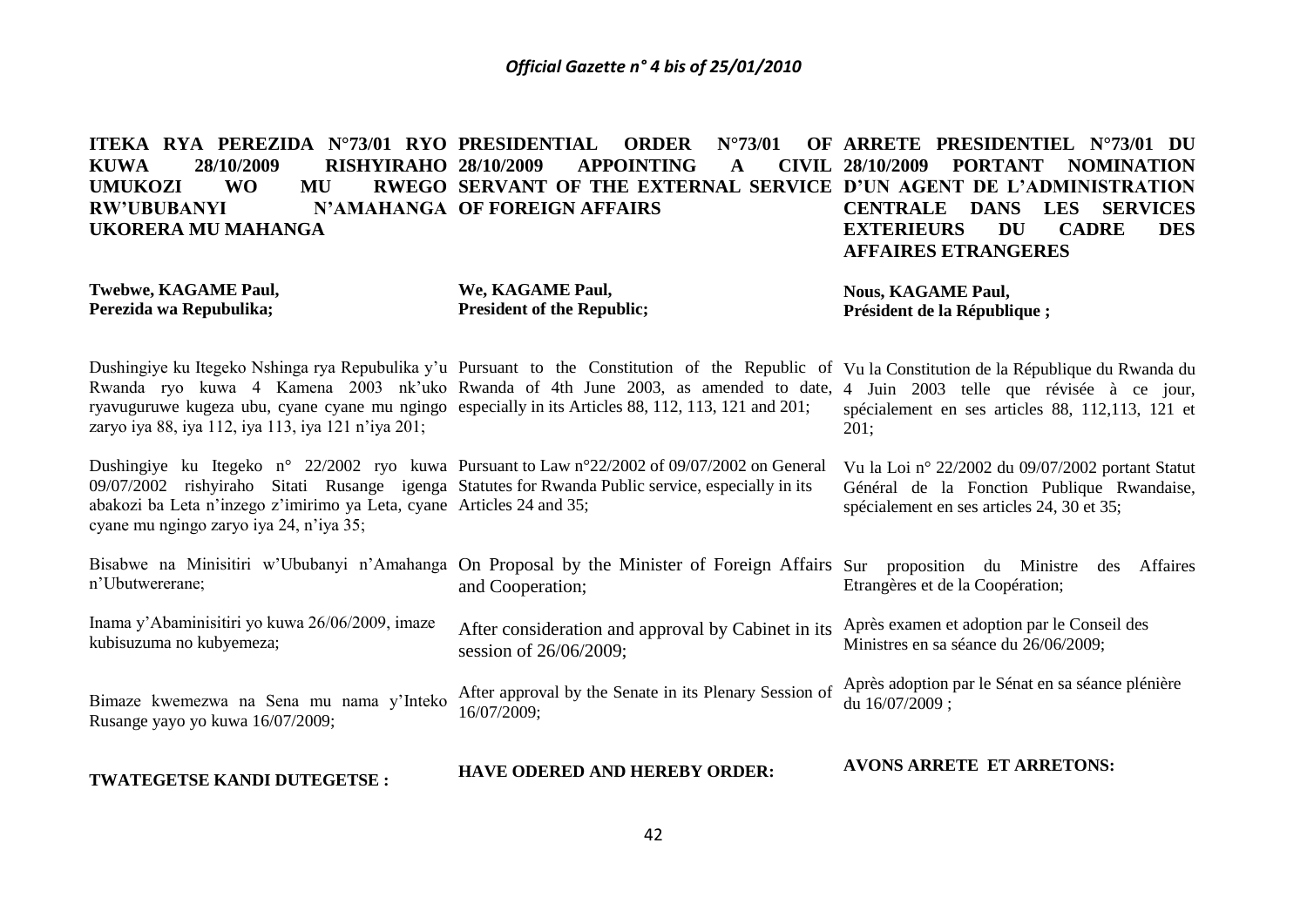| Ingingo ya mbere: Ishyirwaho rya Ambasaderi                                                                                     | <b>Article One: Appointment of an Ambassador</b>                                                                                                                                                                                                                                                                                                                              | <b>Article premier: Nomination d'un</b><br>Ambassadeur                                                                                                                                                                                                       |
|---------------------------------------------------------------------------------------------------------------------------------|-------------------------------------------------------------------------------------------------------------------------------------------------------------------------------------------------------------------------------------------------------------------------------------------------------------------------------------------------------------------------------|--------------------------------------------------------------------------------------------------------------------------------------------------------------------------------------------------------------------------------------------------------------|
| Uganda, atite icyicaro i Kampala.                                                                                               | Gen. Major MUGAMBAGE Frank agizwe Major Gen. MUGAMBAGE Frank is hereby<br>Ambasaderi w'u Rwanda muri Repubulika ya appointed Rwanda's Ambassador to Uganda, resident<br>in Kampala.                                                                                                                                                                                           | Gen. Major MUGAMBAGE Frank est<br>Ambassadeur<br>nommé<br>du Rwanda<br>en<br>République de l'Ouganda, avec résidence à<br>Kampala.                                                                                                                           |
| Ingingo ya 2: Abashinzwe kubahiriza iri<br>teka                                                                                 | Article 2: Authorities responsible for the Article 2: Autorités chargées de l'exécution<br>implementation of this Order                                                                                                                                                                                                                                                       | du présent Arrêté                                                                                                                                                                                                                                            |
| n'Ubutwererane,<br>n'Amahanga<br>iri teka.                                                                                      | Minisitiri w'Intebe, Minisitiri w'Ububanyi The Prime Minister, the Minister of Foreign<br>Minisitiri Affairs and Cooperation, the Minister of Public<br>w'Abakozi ba Leta n'Umurimo na Minisitiri Service and Labour and the Minister of Finance<br>w'Imari n'Igenamigambi bashinzwe kubahiriza and Economic Planning are entrusted with the<br>implementation of this Order. | Le Premier Ministre, le Ministre des Affaires<br>Etrangères et de la Coopération, le Ministre de<br>la Fonction Publique et du Travail et le<br>Ministre des Finances et de la Planification<br>Economique sont chargés de l'exécution du<br>présent Arrêté. |
| Ingingo ya 3: Ivanwaho<br>zinyuranyije n'iri teka                                                                               | ry'ingingo Article 3: Repealing provision                                                                                                                                                                                                                                                                                                                                     | <b>Article 3: Disposition abrogatoire</b>                                                                                                                                                                                                                    |
| Ingingo zose z'amateka abanziriza iri kandi All prior legal provisions contrary to this Order<br>zinyuranyije naryo zivanyweho. | are hereby repealed.                                                                                                                                                                                                                                                                                                                                                          | dispositions<br>réglementaires<br>Toutes<br>les<br>antérieures et contraires au présent Arrêté sont<br>abrogées.                                                                                                                                             |
| Ingingo ya 4: Igihe iteka ritangira                                                                                             | <b>Article 4: Commencement</b>                                                                                                                                                                                                                                                                                                                                                | Article 4: Entrée en vigueur                                                                                                                                                                                                                                 |
| gukurikizwa<br>Repubulika y'u Rwanda. Agaciro karyo gahera of Rwanda. It takes effect as of 26/06/2009.<br>kuwa 26/06/2009.     | Iri teka ritangira gukurikizwa ku munsi This Order shall come into force on the date of its<br>ritangarijweho mu Igazeti ya Leta ya publication in the Official Gazette of the Republic                                                                                                                                                                                       | Le présent Arrêté entre en vigueur le jour de sa<br>publication au Journal Officiel de la<br>République du Rwanda. Il sort ses effets à<br>partir du 26/06/2009.                                                                                             |
|                                                                                                                                 |                                                                                                                                                                                                                                                                                                                                                                               |                                                                                                                                                                                                                                                              |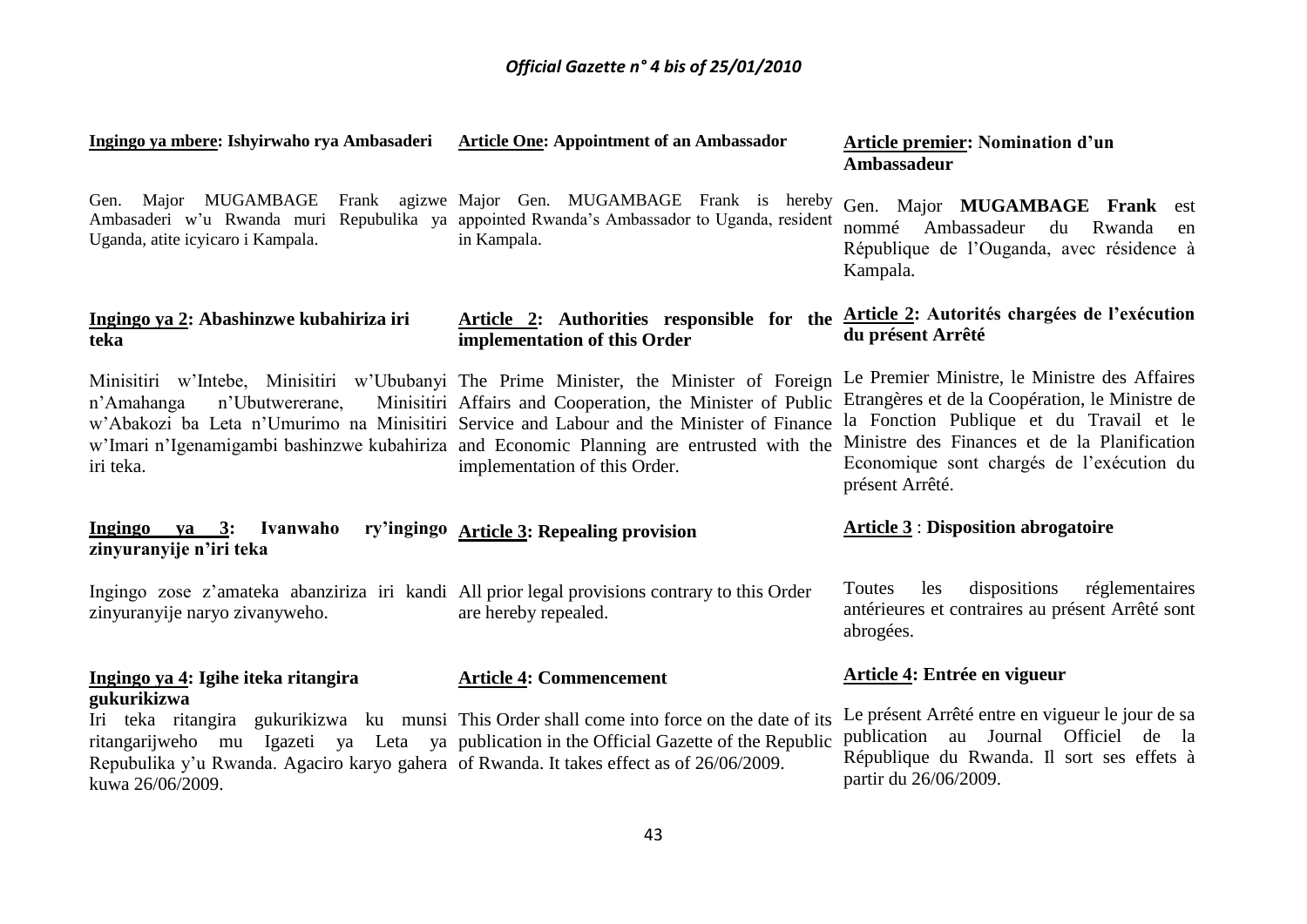Kigali kuwa 28/10/2009

(sé) **KAGAME Paul** Perezida wa Repubulika

(sé) **MAKUZA Bernard** Minisitiri w'Intebe

(sé) **MUSEMINALI Rosemary** Minisitiri w'Ububanyi n'Amahanga n'Ubutwererane

(sé) **MUREKEZI Anastase** Minisitiri w'Abakozi ba Leta n'Umurimo

Kigali, on 28/10/2009

(sé) **KAGAME Paul** President of the Republic

> $(sé)$ **MAKUZA Bernard** Prime Minister

(sé) **MUSEMINALI Rosemary** Minister of Foreign Affairs and Cooperation

 $(sé)$ **MUREKEZI Anastase** Minister of Public Service and Labour

(sé) **MUSONI James** Minisitiri w'Imari n'Igenamigambi

**Bibonywe kandi bishyizweho Ikirango cya Repubulika:**

(sé) **KARUGARAMA Tharcisse** Minisitiri w'Ubutabera / Intumwa Nkuru ya Leta

 $(s<sub>é</sub>)$ **MUSONI James** Minister of Finance and Economic Planning

**Seen and sealed with the Seal of the Republic:**

 $(s\acute{e})$ **KARUGARAMA Tharcisse** The Minister of Justice / Attorney General Kigali, le 28/10/2009

 $(s\acute{e})$ **KAGAME Paul** Président de la République

> (sé) **MAKUZA Bernard** Premier Ministre

(sé) **MUSEMINALI Rosemary** Ministre des Affaires Etrangères et de la Coopération

(sé) **MUREKEZI Anastase** Ministre de la Fonction Publique et du Travail

(sé) **MUSONI James** Ministre des Finances et de la Planification Economique

**Vu et scellé du Sceau de la République :**

(sé) **KARUGARAMA Tharcisse** Le Ministre de la Justice / Garde des Sceaux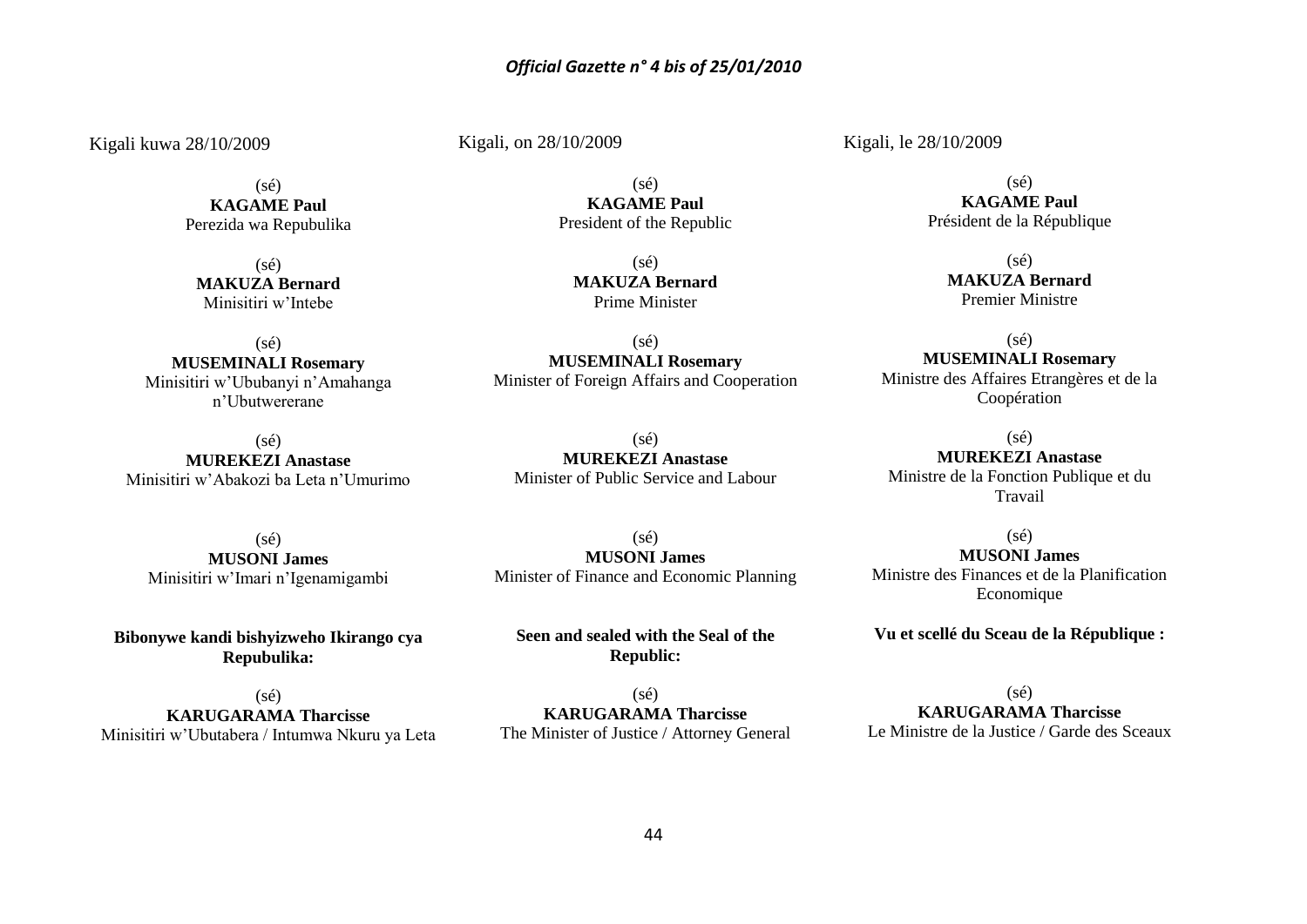**KUWA 30/12/2009 RYEMEZA BURUNDU AMASEZERANO Y'INGUZANYO RATIFICATION OF THE PROTOCOL OF RATIFICATION DU PROTOCOLE YASHYIRIWEHO UMUKONO ISTANBUL AGREEMENT SIGNED IN ISTANBUL, D'ACCORD SIGNE A ISTANBUL, EN**  MURI TURUKIYA KUWA 04 UKWAKIRA TURKEY, ON 04 OCTOBER 2009, TURQUIE, LE 04 OCTOBRE 2009, **2009 HAGATI YA REPUBULIKA Y'U BETWEEN THE REPUBLIC OF RWANDA ENTRE LA REPUBLIQUE DU RWANDA RWANDA N'IKIGEGA CY'ITERAMBERE MPUZAMAHANGA CY'UMURYANGO INTERNATIONAL DEVELOPMENT**: **OPEC OPEC** FUND **INTERNATIONAL DEVELOPMENT: MILLION US DOLLARS (USD 10,000,000) OFID), YEREKERANYE N'INGUZANYO FOR THE ELECTRICITY ACCESS AMERICAINS (10.000.000 USD) POUR INGANA NA MILIYONI Z'AMADOLARI Y'AMANYAMERIKA (10.000.000 USD) AGENEWE UMUSHINGA «ELECTRICITY ACCESS SCALE-UP PROJECT»** 

**30/12/2009 AUTHORISING THE**  THE OPEC FUND **OFID, RELATING TO THE LOAN OF TEN (OFID), RELATIF AU PRET DE DIX SCALE-UP PROJECT** 

**ITEKA RYA PEREZIDA Nº 76/01 RYO PRESIDENTIAL ORDER Nº 76/01 OF ARRETE PRESIDENTIEL Nº 76/01 DU 30/12/2009 AUTORISANT LA ET LE FONDS DE L'OPEC POUR LE DEVELOPMENT: DEVELOPPEMENT INTERNATIONAL** DE DOLLARDS **LE PROJET «ELECTRICITY ACCESS SCALE-UP»**

#### **ISHAKIRO**

#### **TABLE OF CONTENTS**

#### **TABLE DES MATIERES**

| Ingingo ya mbere: Kwemeza burundu                                    | <b>Article One: Ratification</b>                                           | <b>Article premier: Ratification</b>                                        |  |
|----------------------------------------------------------------------|----------------------------------------------------------------------------|-----------------------------------------------------------------------------|--|
| Ingingo ya 2: Abashinzwe kubahiriza iri teka                         | Article 2: Authorities responsible for the<br>implementation of this order | Article 2 : Autorités chargées de la mise<br>en exécution du présent arrêté |  |
| $ya \quad 3:$<br>Ivanwaho<br><b>Ingingo</b><br>zinyuranye n'iri teka | ry'ingingo Article 3: Repealing provision                                  | <b>Article 3: Disposition abrogatoire</b>                                   |  |
| iteka<br>$ya$ 4:<br><b>Igihe</b><br><b>Ingingo</b><br>gukurikizwa    | ritangira Article 4: Commencement                                          | Article 4: Entrée en vigueur                                                |  |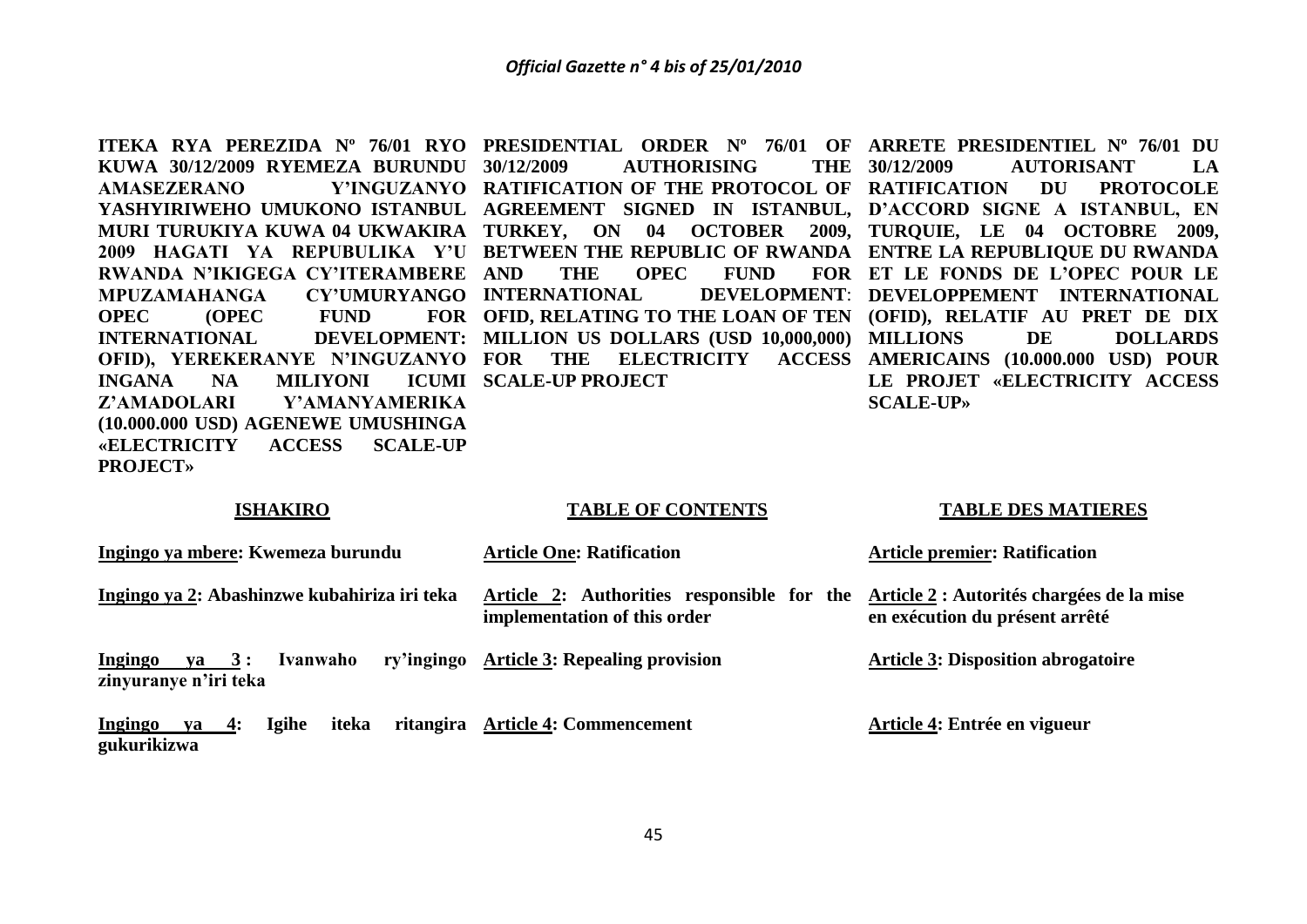**ITEKA RYA PEREZIDA Nº 76/01 RYO PRESIDENTIAL ORDER Nº 76/01 OF ARRETE PRESIDENTIEL Nº 76/01 DU KUWA 30/12/2009 RYEMEZA BURUNDU 30/12/2009 ON THE RATIFICATION OF 30/12/2009 PORTANT RATIFICATION**  AMASEZERANO YASHYIRIWEHO **UMUKONO ISTANBUL MURI TURUKIYA KUWA 04**  UKWAKIRA 2009 HAGATI **REPUBULIKA Y'U RWANDA N'IKIGEGA CY'ITERAMBERE MPUZAMAHANGA DEVELOPMENT**: **OFID, RELATING TO DEVELOPPEMENT INTERNATIONAL CY'UMURYANGO OPEC (OPEC FUND THE LOAN OF TEN MILLION US (OFID), RELATIF AU PRET DE DIX FOR INTERNATIONAL DEVELOPMENT: DOLLARS (USD 10,000,000) FOR THE OFID), YEREKERANYE N'INGUZANYO ELECTRICITY ACCESS SCALE-UP INGANA NA MILIYONI Z'AMADOLALI Y'AMANYAMERIKA (10.000.000 USD) AGENEWE UMUSHINGA «ELECTRICITY ACCESS SCALE-UP THE PROTOCOL OF AGREEMENT DU PROTOCOLE D'ACCORD SIGNE A SIGNED IN ISTANBUL, TURKEY, ON 04 ISTANBUL, EN TURQUIE, LE 04 2009. BETWEEN REPUBLIC OF RWANDA AND THE OPEC REPUBLIQUE DU RWANDA ET LE FUND FOR INTERNATIONAL FONDS DE L'OPEC POUR LE ICUMI PROJECT** THE OCTOBRE 2009, ENTRE LA DE DOLLARDS **SCALE-UP AMERICAINS (10.000.000 USD) POUR LE PROJET «ELECTRICITY ACCESS SCALE-UP»**

## **Twebwe, KAGAME Paul,**

**PROJECT»** 

Perezida wa Repubulika;

y'u Rwanda ryo kuwa 04 Kamena 2003, nk'uko Rwanda of 4 June 2003, as amended to date, Rwanda du 4 juin 2003 telle que révisée à ce ryavuguruwe kugeza ubu, cyane cyane mu especially in Articles 89, 98 paragraph 3, 112, jour, spécialement en ses articles 89, 98 alinéa ngingo zaryo, iya 89, iya 98 igika cya 3, iya 112, 121, 189, 190 and 201; iya 121, iya 189, iya 190 n'iya 201;

Dushingiye ku Itegeko n°35/2009 ryo kuwa Pursuant to Law n°35/2009 of 17/12/2009 Vu la Loi n°34/2009 du 17/12/2009 portant 17/12/2009 ryemerera kwemeza burundu authorising the ratification of the Protocol of ratification du Protocole d'Accord signé à Amasezerano y'inguzanyo yashyiriweho umukono Agreement signed in Istanbul, Turkey, on 04 Istanbul, en Turquie, le 04 Octobre 2009, entre i Istanbul muri Turukiya kuwa 04 Ukwakira October 2009, between the Republic of Rwanda la République du Rwanda et le Fonds de

#### **We, KAGAME Paul,**

President of the Republic;

#### **Nous, KAGAME Paul,**

Président de la République;

Dushingiye ku Itegeko Nshinga rya Repubulika Pursuant to the Constitution of the Republic of Vu la Constitution de la République du 3, 112, 121, 189, 190 and 201;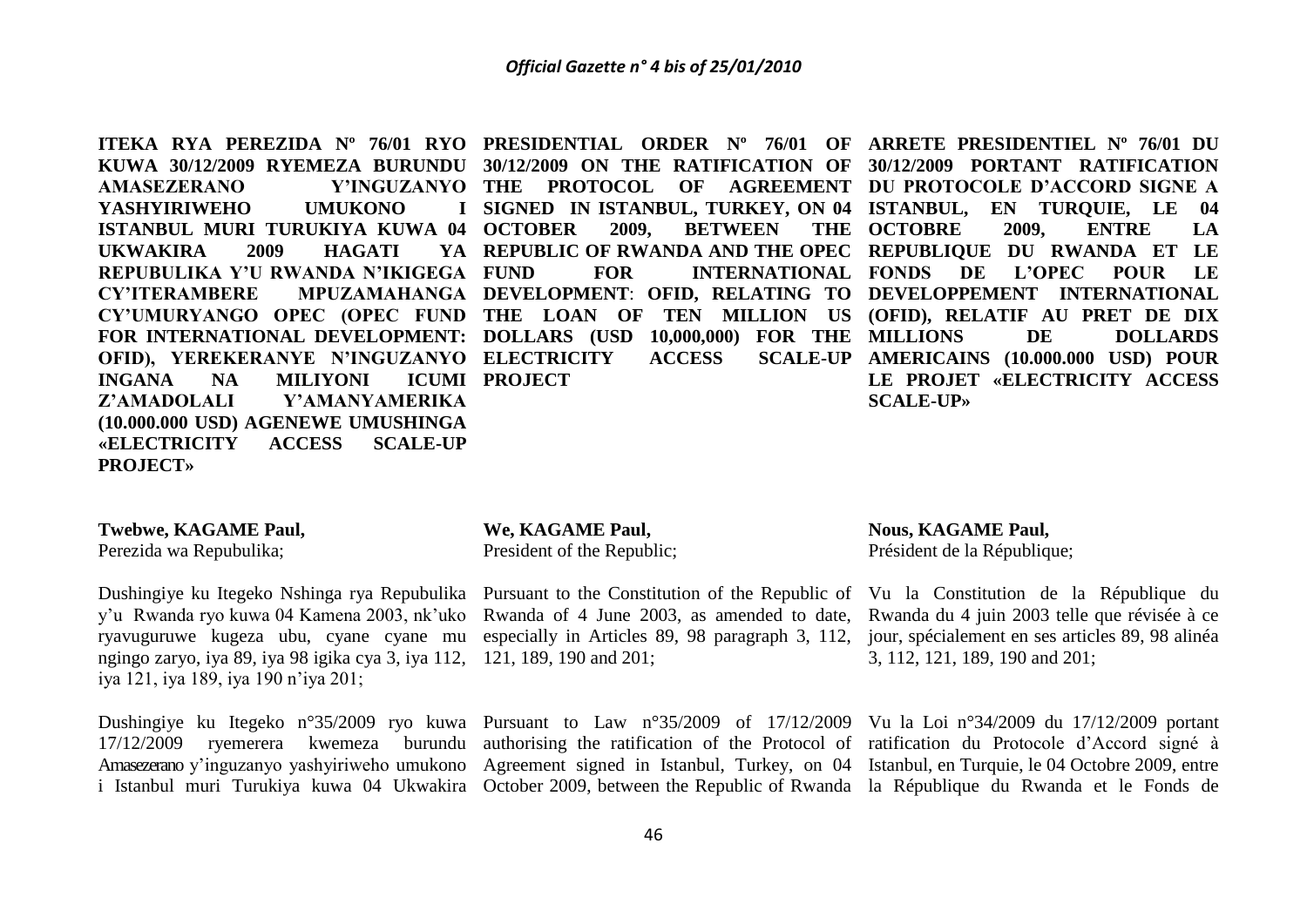2009 hagati ya Repubulika y'u Rwanda and the OPEC Fund for International l'OPEC pour le Développement International n'Ikigega cy'Iterambere Mpuzamahanga Development: OFID, relating to the loan of Ten (OFID), relatif au prêt de dix millions de cy'Umuryango OPEC International Development: OFID), ingana na Electricity Access Scale-up Project; miliyoni icumi z'Amadolari y'Amanyamerika (10.000.000 USD) agenewe Umushinga «Electricity Access Scale-up Project»;

yashyiriweho umukono i Istanbul muri Turukiya Istanbul, Turkey, on 04 October 2009, between Istanbul, en Turquie, le 04 Octobre 2009, entre kuwa 04 Ukwakira 2009 hagati ya Repubulika the Republic of Rwanda and the OPEC Fund for y'u Rwanda n'Ikigega cy'Iterambere International Development: OFID, relating to the l'OPEC pour le Développement International Mpuzamahanga cy'Umuryango OPEC (OPEC loan of Ten Million US Dollars (USD (OFID), relatif au prêt de dix millions de Fund for International Development: OFID), 10,000,000) for the Electricity Access Scale-up ingana na miliyoni icumi z'Amadolari Project; y'Amanyamerika (10.000.000 USD) agenewe Umushinga «Electricity Access Scale-up Project»;

(OPEC Fund for Million US Dollars  $(USD 10,000,000)$  for the

Dollars Américains (10.000.000 USD) pour le projet « Electricity Access Scale-up»;

Tumaze kubona Amasezerano y'inguzanyo Considering the Protocol of Agreement signed in Considérant le Protocole d'Accord signé à

la République du Rwanda et le Fonds de Dollars Américains (10.000.000 USD) pour le projet « Electricity Access Scale-up»;

| Bisabwe na Minisitiri w'Imari n'Igenamigambi;                               | On proposal by the Minister of Finance and<br>Economic Planning;                    | Sur proposition du Ministre des Finances et de<br>la Planification Economique;        |
|-----------------------------------------------------------------------------|-------------------------------------------------------------------------------------|---------------------------------------------------------------------------------------|
| Inama y'Abaminisitiri yo kuwa 28/10/2009,<br>imaze kubisuzuma no kubyemeza; | After consideration and approval by the Cabinet<br>in its session of $28/10/2009$ ; | Après examen et adoption par le Conseil des<br>Ministres, en sa séance du 28/10/2009; |
| <b>TWATEGETSE KANDI DUTEGETSE:</b>                                          | <b>HAVE ORDERED AND HEREBY ORDER:</b>                                               | <b>AVONS ARRETE ET ARRETONS:</b>                                                      |
| Ingingo ya mbere: Kwemeza burundu                                           | <b>Article One: Ratification</b>                                                    | <b>Article premier: Ratification</b>                                                  |

Amasezerano y'inguzanyo yashyiriweho The Protocol of Agreement signed in Istanbul, Le Protocole d'Accord signé à Istanbul, en umukono i Istanbul muri Turukiya kuwa 04 Turkey, on 04 October 2009, between the Turquie, le 04 Octobre 2009, entre la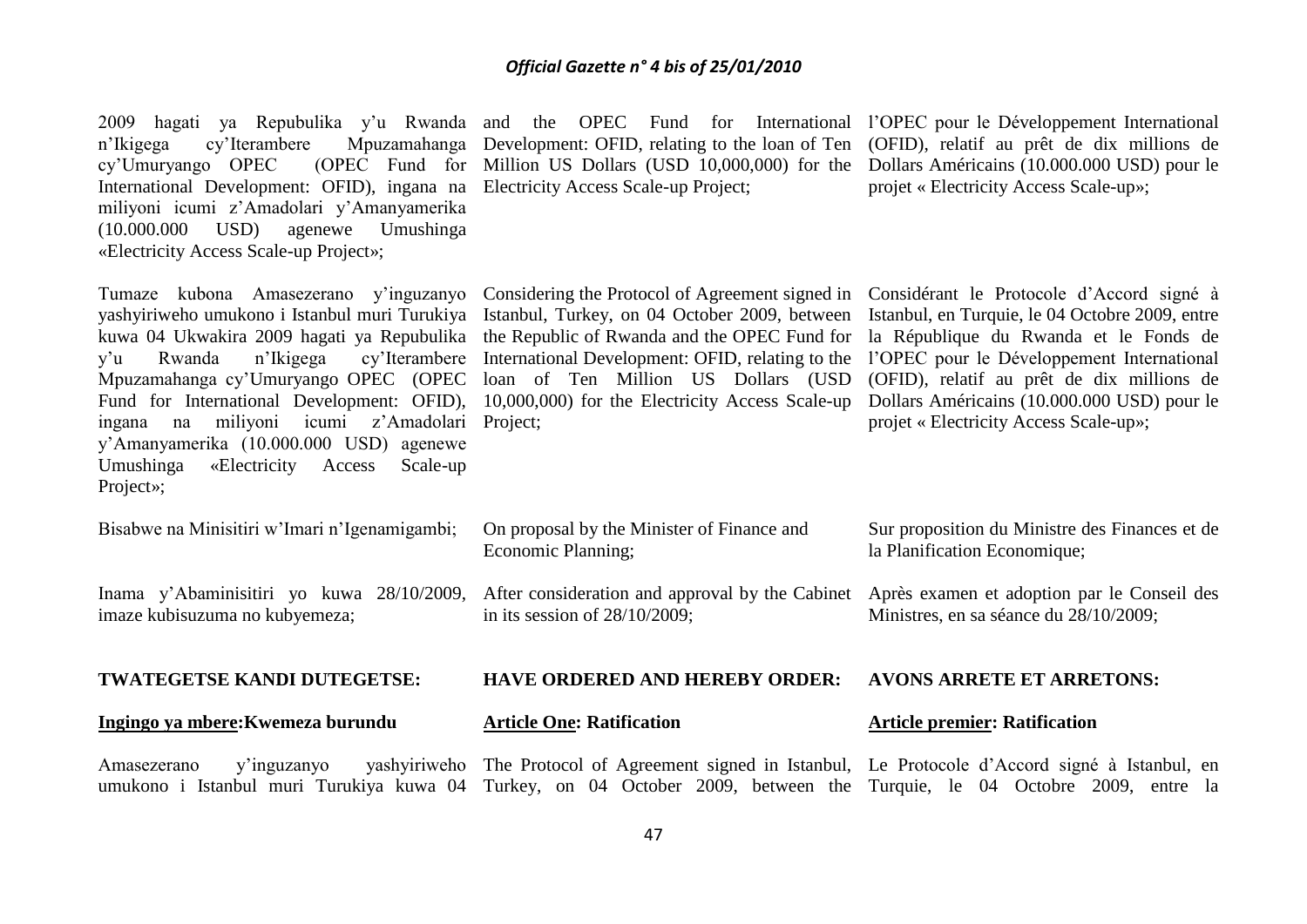Ukwakira 2009 hagati ya Repubulika y'u Republic of Rwanda and the OPEC Fund for République du Rwanda et le Fonds de l'OPEC Rwanda n'Ikigega cy'Iterambere International Development: OFID, relating to the Mpuzamahanga cy'Umuryango OPEC (OPEC loan of Ten Million US Dollars (USD Fund for International Development: OFID), 10,000,000) for the Electricity Access Scale-up yerekeranye n'inguzanyo ingana na miliyoni Project, is hereby ratified and becomes fully icumi z'Amadolari y'Amanyamerika effective. (10.000.000 USD) agenewe Umushinga «Electricity Access Scale-up Project» yemejwe burundu kandi atangiye gukurikizwa mu ngingo zayo zose.

#### **Ingingo ya 2: Abashinzwe kubahiriza iri teka**

Minisitiri w'Intebe. Minisitiri n'Igenamigambi, Minisitiri n'Amahanga n'Ubutwererane,Minisitiri Affairs and Cooperation, the Minister of w'Ibikorwa Remezo n'Umunyamabanga wa Leta Infrastructure and the Minister of State in charge Ushinzwe Ingufu n'Amazi basabwe kubahiriza of Energy and Water are entrusted with the iri teka.

#### **Ingingo ya 3: Ivanwaho ry'ingingo Article 3: Repealing provision zinyuranye n'iri teka**

Ingingo zose z'amateka abanziriza iri kandi All prior provisions contrary to this Order are zinyuranye na ryo zivanyweho.

#### **Ingingo ya 4: Igihe iteka ritangira Article 4: Commencement gukurikizwa**

ritangarijweho mu Igazeti ya Leta ya Repubulika its publication in the Official Gazette of the y'u Rwanda.

pour Développement International (OFID), relatif au prêt de dix millions de Dollars Américains (10.000.000 USD) pour le projet «Electricity Access Scale-up», est ratifié et sort son plein et entier effet.

#### **Article 2: Authorities responsible for the Article 2: Autorités chargées de la mise implementation of this Order**

Economic Planning, the Minister of Foreign et de la Planification Economique, le Ministre implementation of this Order.

hereby repealed.

Iri teka ritangira gukurikizwa ku munsi This Order shall come into force on the date of Republic of Rwanda.

# **en exécution du présent arrêté**

The Prime Minister, the Minister of Finance and Le Premier Ministre, le Ministre des Finances des Affaires Etrangères et de la Coopération, le Ministre des Infrastructures et le Secrétaire d'Etat chargé de l'Energie et de l'Eau sont chargés de l'exécution du présent arrêté.

#### **Article 3: Disposition abrogatoire**

Toutes les dispositions antérieures contraires au présent arrêté sont abrogées.

#### **Article 4: Entrée en vigueur**

Le présent arrêté entre en vigueur le jour de sa publication au Journal Officiel de la République du Rwanda.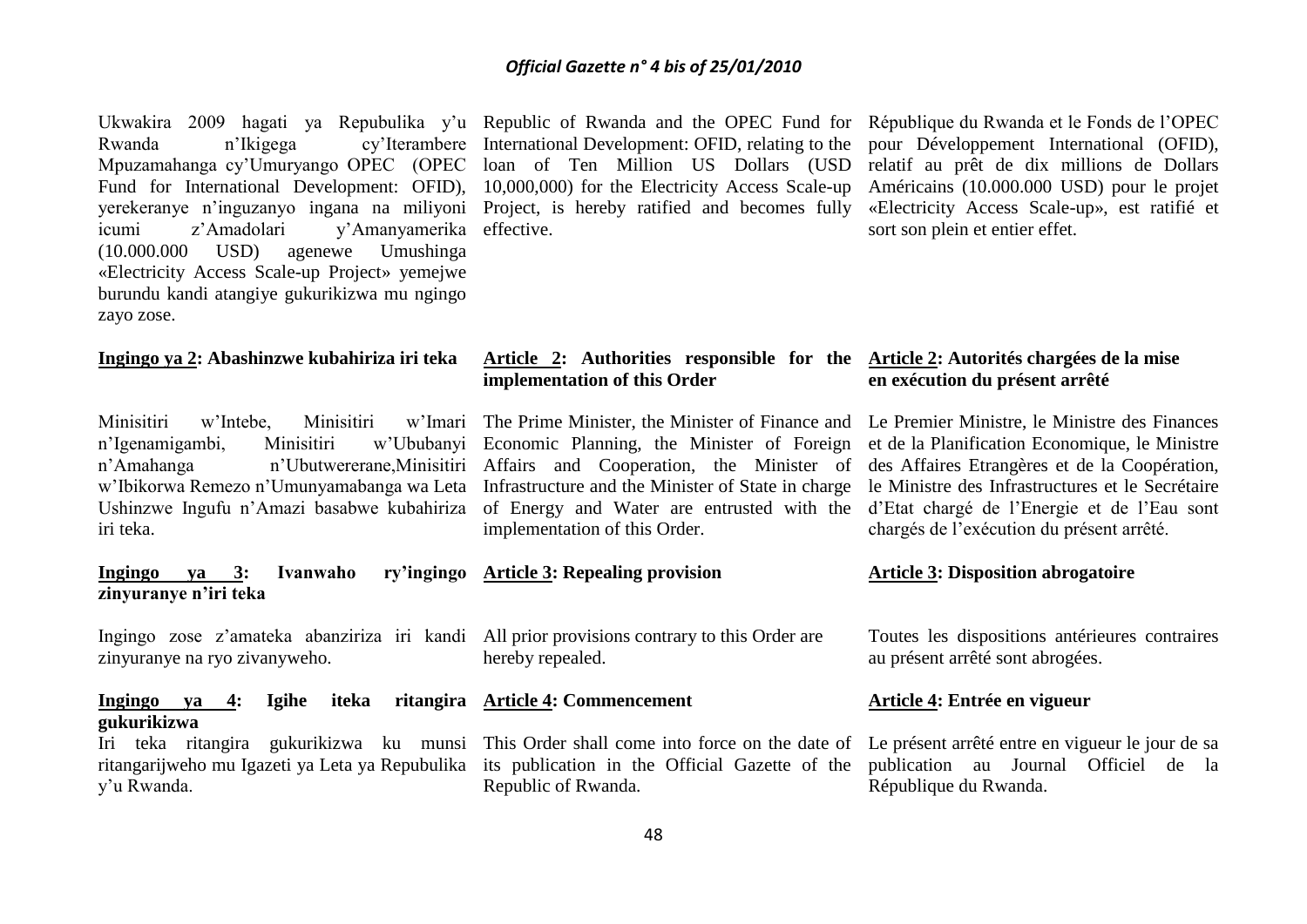Kigali, kuwa 30/12/2009

(sé) **KAGAME Paul** Perezida wa Repubulika

(sé) **MAKUZA Bernard** Minisitiri w'Intebe

 $(sé)$ **RWANGOMBWA John** Minisitiri w'Imari n'Igenamigambi

 $(s<sub>é</sub>)$ **MUSHIKIWABO Louise** Minisitiri w'Ububanyi n'Amahanga n'Ubutwererane

 $(sé)$ **KAREGA Vincent** Minisitiri w'Ibikorwa Remezo

 $(s\acute{e})$ 

**UWINEZA RUHAMYA Colette** Umunyamabanga wa Leta Ushinzwe Ingufu n'Amazi

Kigali, on 30/12/2009

 $(sé)$ **KAGAME Paul** The President of the Republic

> $(sé)$ **MAKUZA Bernard** The Prime Minister

 $(s<sub>é</sub>)$ **RWANGOMBWA John** Minister of Finance and Economic Planning

 $(sé)$ **MUSHIKIWABO Louise** Minister of Foreign Affairs and Cooperation

> $(sé)$ **KAREGA Vincent** Minister of Infrastructure

 $(sé)$ **UWINEZA RUHAMYA Colette** Minister of State in charge of Energy and Water Kigali, le 30/12/2009

 $(s<sub>ef</sub>)$ **KAGAME Paul** Président de la République

> $(sé)$ **MAKUZA Bernard** Premier Ministre

 $(s<sub>é</sub>)$ **RWANGOMBWA John** Ministre des Finances et de la Planification Economique

(sé) **MUSHIKIWABO Louise** Ministre des Affaires Etrangères et de la

Coopération

 $(sé)$ **KAREGA Vincent** Ministre des Infrastructures

(sé) **UWINEZA RUHAMYA Colette** Secrétaire d'Etat chargé de l'Energie et de l'Eau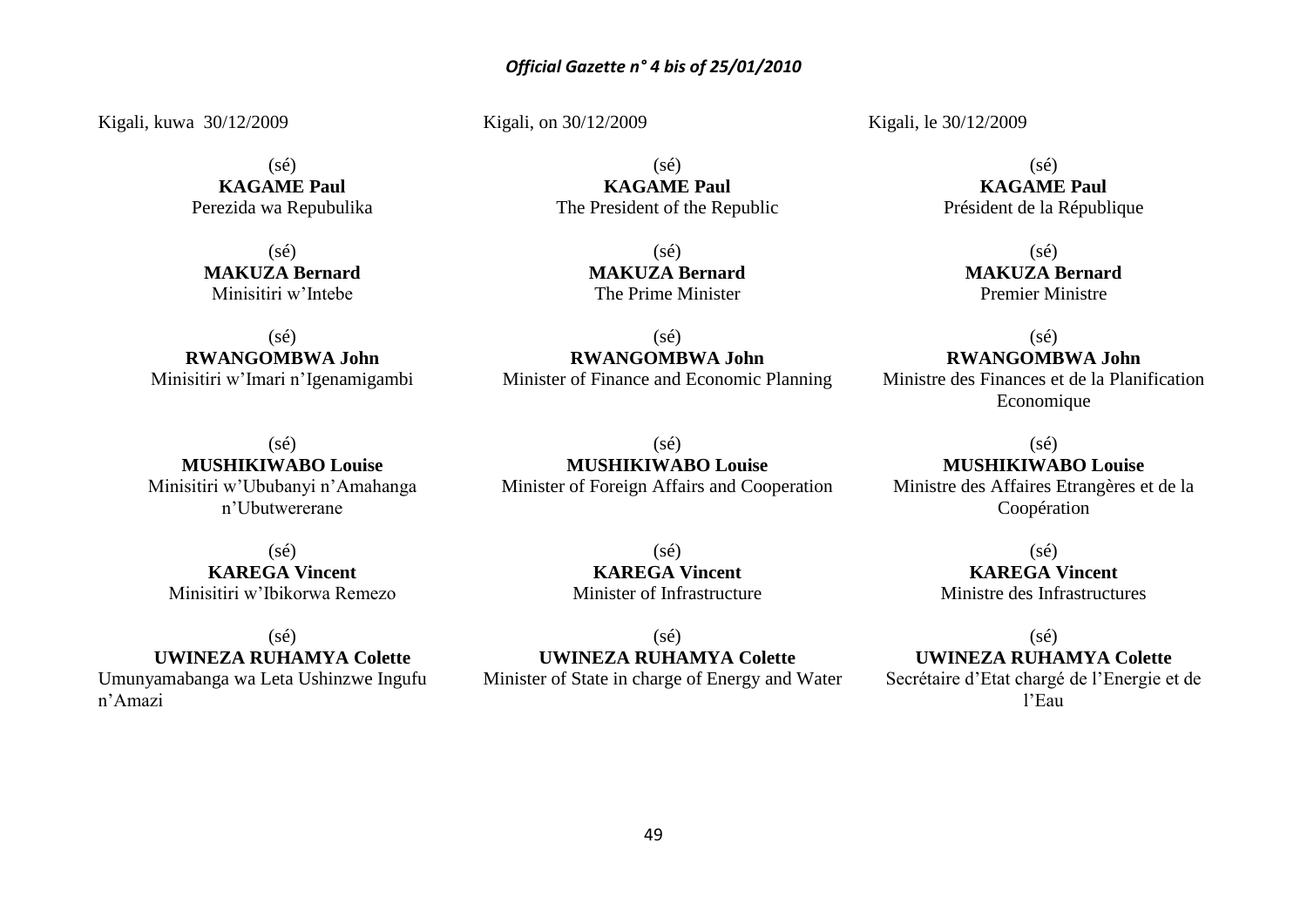**Seen and sealed with the Seal of the Republic:**

**Bibonywe kandi bishyizweho Ikirango cya Repubulika:**

(sé) **KARUGARAMA Tharcisse** Minisitiri w'Ubutabera/Intumwa Nkuru ya Leta

(sé) **KARUGARAMA Tharcisse** Minister of Justice/Attorney General

**Vu et scellé du Sceau de la République:**

(sé) **KARUGARAMA Tharcisse** Ministre de la Justice/Garde des Sceaux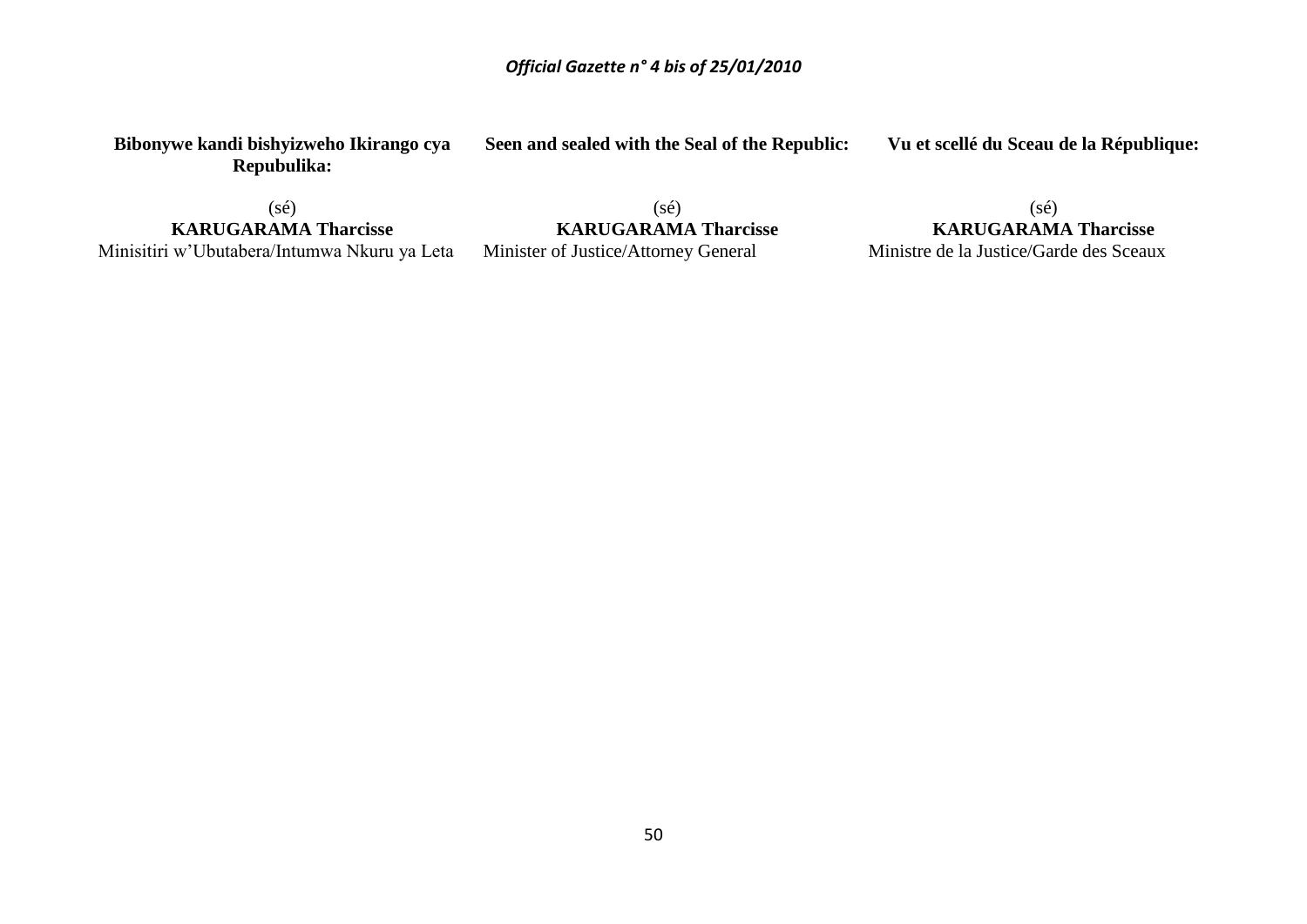**ITEKA RYA PEREZIDA Nº77/01 RYO PRESIDENTIAL ORDER Nº77/01 YASHYIRIWEHO UMUKONO I KIGALI RWANDA NA BANKI Y'ABARABU ITSURA AMAJYAMBERE BY'UBUKUNGU MURI Y'AMANYAMERIK***A* **(10.000.000 USD) AREAS IN RWANDA PROJECT AGENEWE UMUSHINGA UGAMIJE KONGERA IKORESHWA RY'INGUFU Z'AMASHANYARAZI MU DUCE DUTATU TW'U RWANDA**

**KUWA 30/12/2009 RYEMEZA BURUNDU OF30/12/2009 ON THE RATIFICATION 30/12/2009 PORTANT RATIFICATION AMASEZERANO Y'INGUZANYO OF THE LOAN AGREEMENT SIGNED DE L'ACCORD DE PRET SIGNE A MU RWANDA KUWA 06 UGUSHYINGO NOVEMBER 2009, BETWEEN THE NOVEMBRE 2009, ENTRE LA 2009 HAGATI YA REPUBULIKA Y'U REPUBLIC OF RWANDA AND THE REPUBLIQUE DU RWANDA ET LA (BADEA), YEREKERANYE MILLION AMERICAN DOLLARS (USD DE DIX MILLIONS DE DOLLARS N'INGUZANYO INGANA NA MILIYONI 10,000,000) FOR THE INCREASE OF AMERICAINS (10.000.000 USD) POUR ICUMI Z'AMADOLARI ELECTRICITY ACCESS IN THREE LE PROJET D'AUGMENTATION DE**  KIGALI, RWANDA, ON 06 KIGALI, AU **ARAB BANK FOR ECONOMIC BANQUE ARABE POUR LE DEVELOPMENT IN AFRICA (BADEA), DEVELOPPEMENT ECONOMIQUE EN RELATING TO THE LOAN OF TEN AFRIQUE (BADEA), RELATIF AU PRET** 

**ARRETE PRESIDENTIEL Nº77/01 DU RWANDA, LE 06 L'ACCES A L'ELECTRICITE DANS TROIS REGIONS DU RWANDA**

#### **ISHAKIRO**

#### **TABLE OF CONTENTS**

#### **TABLE DES MATIERES**

**Ingingo ya mbere: Kwemeza burundu** Ingingo ya 2: Abashinzwe kubahiriza iri Article 2: Authorities responsible for the **teka Ingingo va 3 : Ivanwaho zinyuranye n'iri teka Ingingo ya 4: Igihe iteka ritangira Article 4: Commencement gukurikizwa Article One: Ratification implementation of this order Article 3: Repealing provision Article premier: Ratification Article 2 : Autorités chargées de la mise en exécution du présent arrêté Article 3: Disposition abrogatoire Article 4: Entrée en vigueur**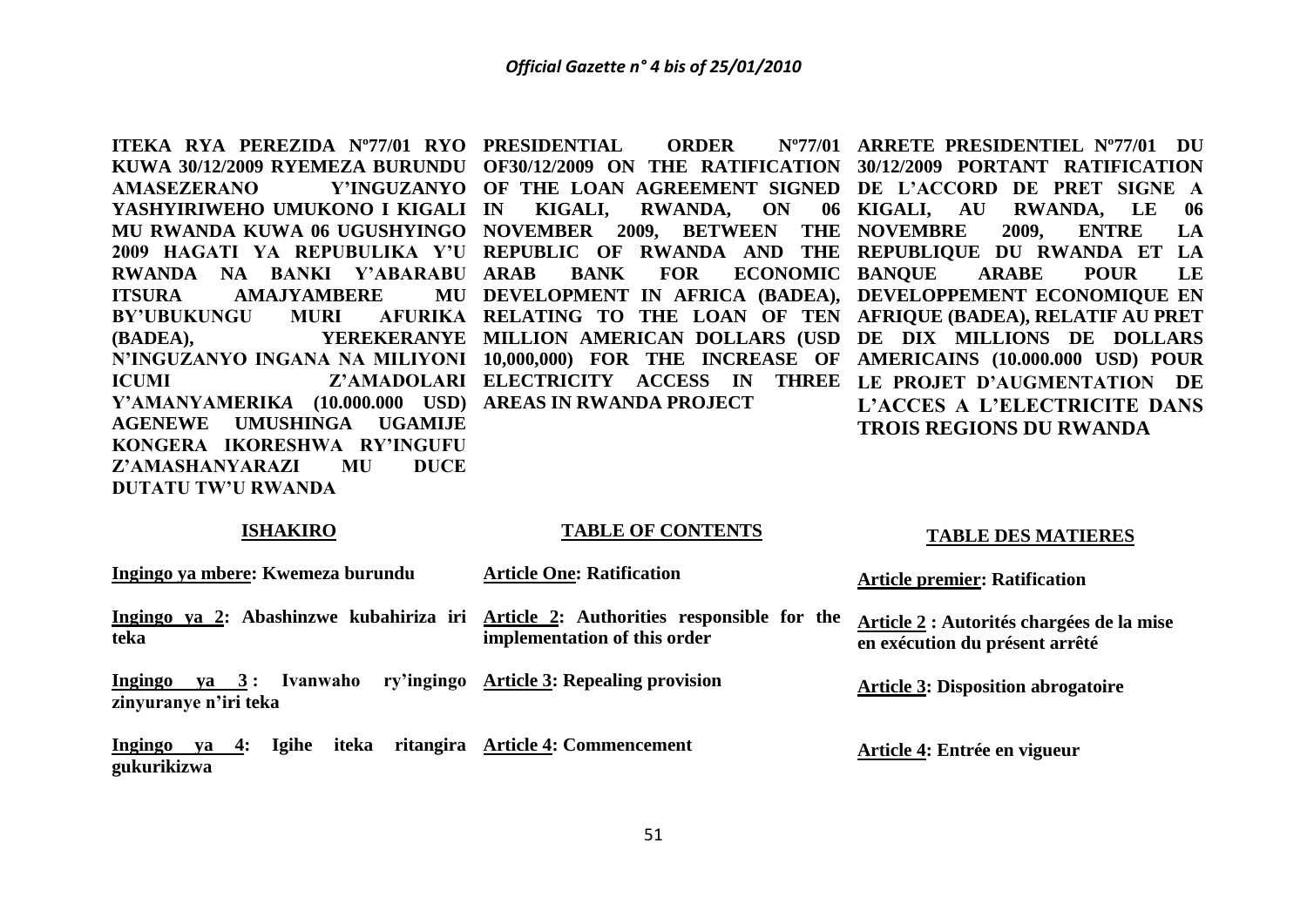**ITEKA RYA PEREZIDA Nº77/01 RYO PRESIDENTIAL ORDER Nº77/01 OF ARRETE PRESIDENTIEL Nº77/01 DU KUWA 30/12/2009 RYEMEZA BURUNDU 30/12/2009 ON THE RATIFICATION OF 30/12/2009 PORTANT RATIFICATION AMASEZERANO Y'INGUZANYO THE LOAN AGREEMENT SIGNED IN DE L'ACCORD DE PRET SIGNE A YASHYIRIWEHO UMUKONO I KIGALI KIGALI, RWANDA, ON 06 NOVEMBER KIGALI, AU RWANDA, LE 06 MU RWANDA KUWA 06 UGUSHYINGO 2009, BETWEEN THE REPUBLIC OF NOVEMBRE 2009, ENTRE LA**  2009 HAGATI YA REPUBULIKA Y'U RWANDA AND THE ARAB BANK FOR REPUBLIQUE DU RWANDA ET LA **RWANDA NA BANKI Y'ABARABU ITSURA AMAJYAMBERE BY'UBUKUNGU MURI (BADEA), YEREKERANYE DOLLARS (USD 10,000,000) FOR THE DE DIX MILLIONS DE DOLLARS N'INGUZANYO INGANA NA MILIYONI INCREASE OF ELECTRICITY ACCESS AMERICAINS (10.000.000 USD) POUR ICUMI Z'AMADOLARI IN THREE AREAS IN RWANDA LE PROJET D'AUGMENTATION DE Y'AMANYAMERIK***A* **(10.000.000 USD) PROJECT AGENEWE UMUSHINGA UGAMIJE KONGERA IKORESHWA RY'INGUFU Z'AMASHANYARAZI MU DUCE DEVELOPMENT AFRICA (BADEA), RELATING TO THE DEVELOPPEMENT ECONOMIQUE EN LOAN OF TEN MILLION AMERICAN AFRIQUE (BADEA), RELATIF AU PRET BANQUE ARABE POUR LE L'ACCES A L'ELECTRICITE DANS TROIS REGIONS DU RWANDA**

#### **Twebwe, KAGAME Paul,**

**DUTATU TW'U RWANDA**

Perezida wa Repubulika;

#### **We, KAGAME Paul,**

President of the Republic;

Dushingiye ku Itegeko Nshinga cyane mu ngingo zaryo, iya 89, iya 98 igika 121, 189, 190 and 201; cya 3, iya 112, iya 121, iya 189, iya 190 n'iya 201;

Repubulika y'u Rwanda ryo kuwa 04 Kamena Rwanda of 4 June 2003, as amended to date, 2003, nk'uko ryavuguruwe kugeza ubu, cyane especially in Articles 89, 98 paragraph 3, 112, Pursuant to the Constitution of the Republic of

**Nous, KAGAME Paul,** Président de la République;

Vu la Constitution de la République du Rwanda du 4 juin 2003 telle que révisée à ce jour, spécialement en ses articles 89, 98 alinéa 3, 112, 121, 189, 190 and 201;

Dushingiye ku Itegeko n°36/2009 ryo kuwa Pursuant to Law n°36/2009 of 17/12/2009 17/12/2009 ryemerera kwemeza burundu authorising the ratification of the Loan Vu la Loi n°36/2009 du 17/12/2009 portant autorisation de ratification de l'Accord de prêt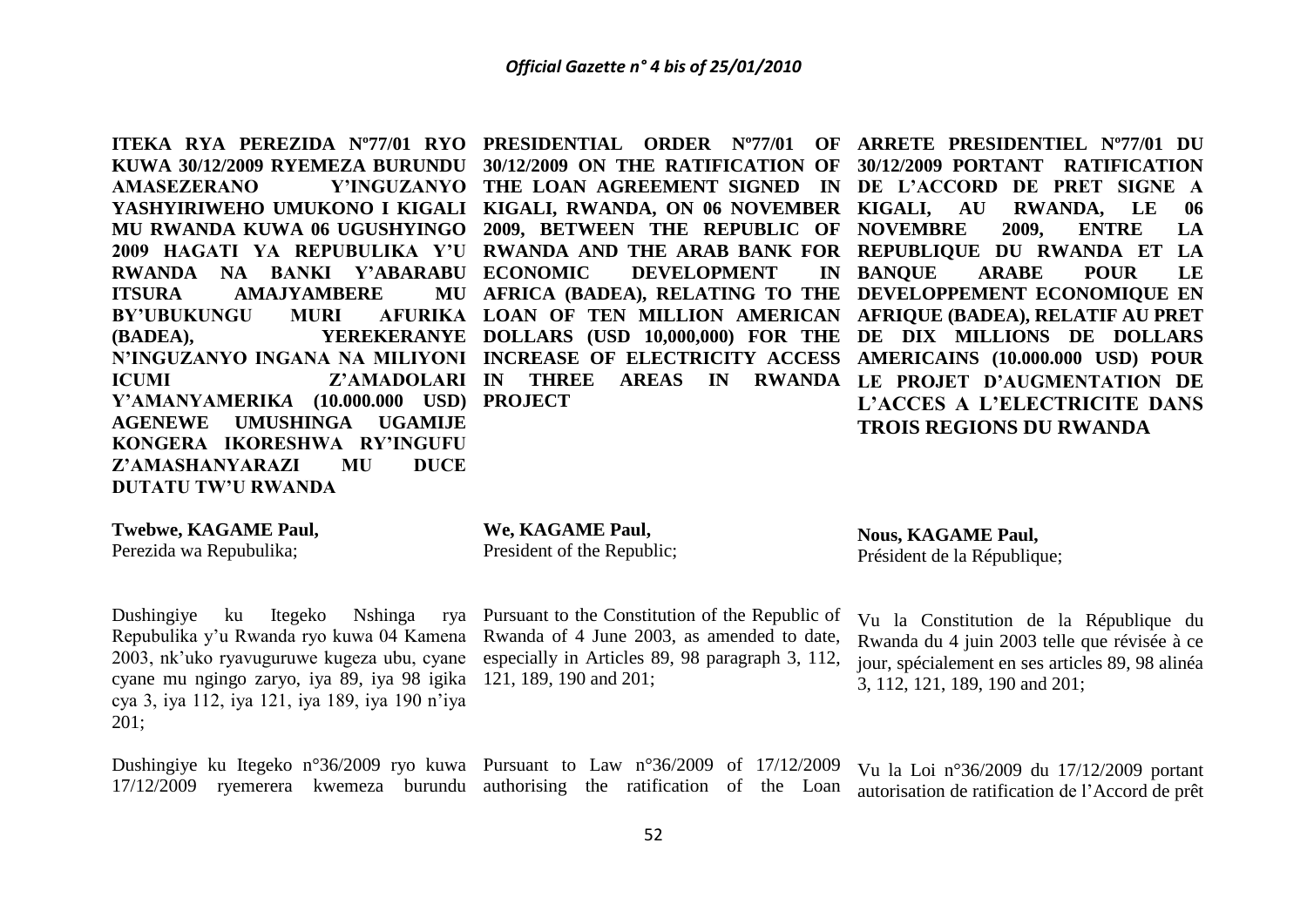Amasezerano y'inguzanyo yashyiriweho Agreement signed in Kigali, Rwanda, on 06 signé à Kigali, au Rwanda, le 06 novembre umukono i Kigali mu Rwanda ku wa 06 November 2009, between the Republic of 2009, entre la République du Rwanda et la Ugushyingo 2009 hagati ya Repubulika y'u Rwanda and the Arab Bank for Economic Rwanda na Banki y' Abarabu Itsura Development in Africa (BADEA), relating to Amajyambere mu by' Ubukungu muri Afurika the loan of ten million American dollars (USD (BADEA), yerekeranye n' inguzanyo ingana 10,000,000) for the increase of electricity na miliyoni icumi z'Amadolari access in three areas in Rwanda Project; y'Amanyamerika (10.000.000 USD) agenewe Umushinga ugamije kongera ikoreshwa ry'ingufu z'amashanyarazi mu duce dutatu tw'u Rwanda;

yashyiriweho umukono i Kigali mu Rwanda Kigali, Rwanda, on 06 November 2009, kuwa 06 Ugushyingo 2009 hagati ya between the Republic of Rwanda and the Arab Repubulika y'u Rwanda na Banki y'Abarabu Bank for Economic Development in Africa Itsura Amajyambere mu by'Ubukungu muri (BADEA), relating to the loan of ten million Afrique (BADEA), relatif au prêt de dix Afurika (BADEA), yerekeranye n'inguzanyo American dollars (USD 10,000,000) for the ingana na miliyoni icumi z'amadolari increase of electricity access in three areas in y'Amanyamerika (10.000.000 USD) agenewe Rwanda Project; Umushinga ugamije kongera ikoreshwa ry'ingufu z'amashanyarazi mu duce dutatu tw'u Rwanda;

n'Igenamigambi;

Banque Arabe pour le Développement Economique en Afrique (BADEA), relatif au prêt de dix millions de dollars Américains (10.000.000 USD) pour le Projet d'Augmentation de l'accès à l'électricité dans trois régions du Rwanda;

Tumaze kubona Amasezerano y'inguzanyo Considering the Loan Agreement signed in Considérant l'Accord de prêt signé à Kigali, au Rwanda, le 06 novembre 2009, entre la République du Rwanda et la Banque Arabe pour le Développement Economique en millions de Dollars Américains (10.000.000 USD) pour le Projet d'Augmentation de l'accès à l'électricité dans trois régions du Rwanda;

Bisabwe na Minisitiri w'Imari On proposal by the Minister of Finance and Economic Planning;

Sur proposition du Ministre des Finances et de la Planification Economique;

Inama y'Abaminisitiri yateranye 11/11/2009, imaze kubisuzuma no kubyemeza; Cabinet in its session of 11/11/2009; After consideration and adoptionl by the Après examen et adoption par le Conseil des Ministres, en sa séance du 11/11/2009;

**TWATEGETSE KANDI DUTEGETSE:**

**HAVE ORDERED AND AVONS ARRETE ET ARRETONS:**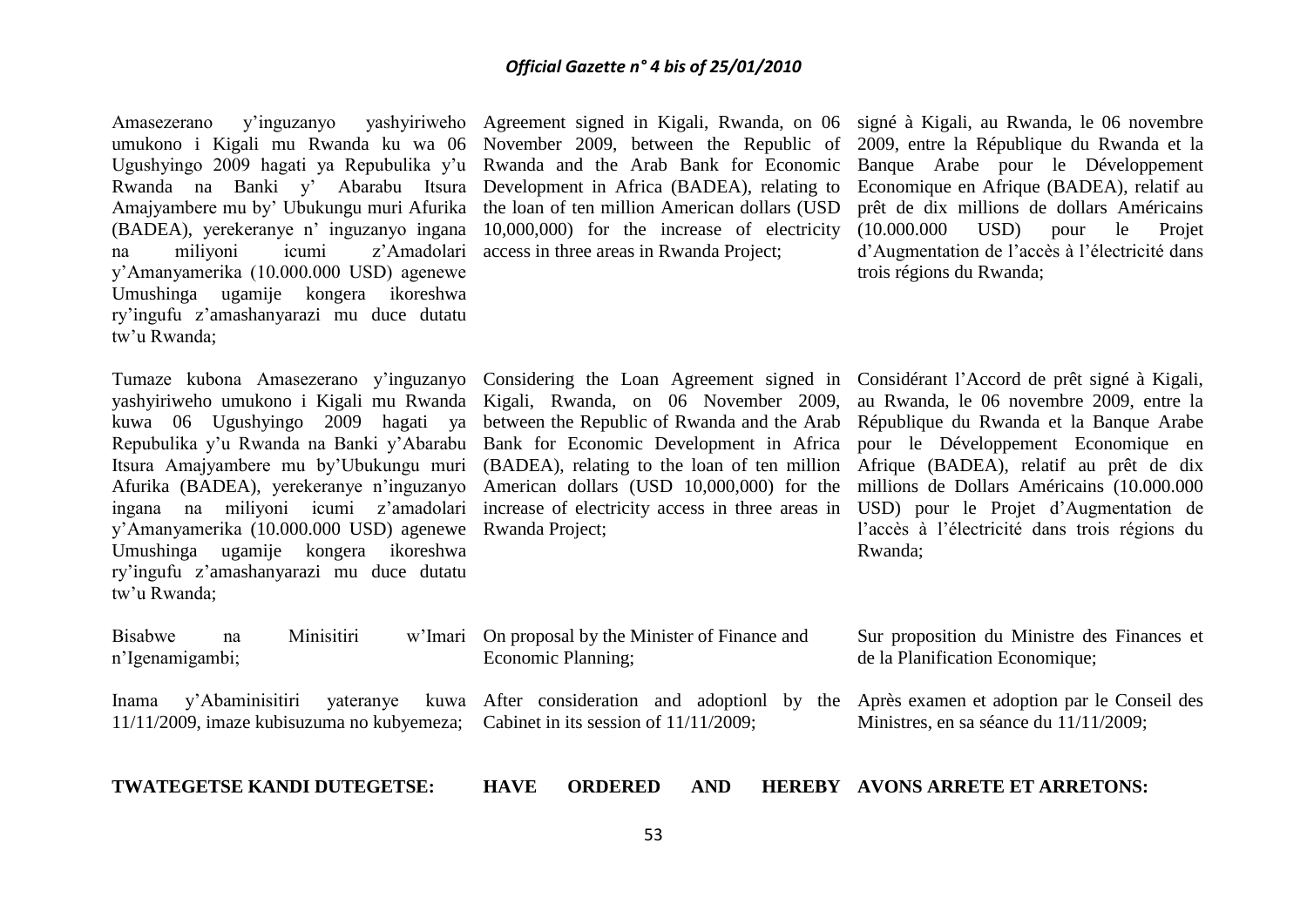#### **ORDER:**

#### **Ingingo ya mbere:Kwemeza burundu**

Amasezerano y'inguzanyo yashyiriweho The Loan Agreement signed in Kigali, L'Accord de prêt signé à Kigali, au Rwanda, umukono i Kigali mu Rwanda kuwa 06 Rwanda, on November 06, 2009, between the le 06 novembre 2009, entre la République du Ugushyingo 2009 hagati ya Repubulika y'u Republic of Rwanda and the Arab Bank for Rwanda et la Banque Arabe pour le Rwanda na Banki y'Abarabu Itsura Economic-Development-in-Africa-(BADEA), Développement Economique en Afrique Amajyambere mu by'Ubukungu muri Afurika relating to the loan of ten million American (BADEA), relatif au prêt de dix millions de (BADEA), yerekeranye n'inguzanyo ingana na dollars (USD 10,000,000) for the Increase of dollars Américains (10.000.000 USD) pour le miliyoni icumi z'amadolari y'Amanyamerika electricity access in three areas in Rwanda Projet d'Augmentation de l'accès à (10.000.000 USD) agenewe Umushinga Project, is hereby ratified and becomes fully l'électricité dans trois régions du Rwanda, est ugamije kongera ikoreshwa ry'ingufu effective. z'amashanyarazi mu duce dutatu tw'u Rwanda, yemejwe burundu kandi atangiye gukurikizwa mu ngingo zayo zose.

#### **Ingingo ya 2: Abashinzwe kubahiriza iri Article 2: Authorities responsible for the Article 2: Autorités chargées de la mise teka**

Minisitiri w'Intebe, Minisitiri n'Igenamigambi, Minisitiri w'Ububanyi n'Amahanga n'Ubutwererane, kubahiriza iri teka.

**Ingingo va 3: Ivanwaho zinyuranye n'iri teka**

Ingingo zose z'amateka abanziriza iri kandi All prior provisions contrary to this Order are zinyuranye na ryo zivanyweho.

#### **Article One: Ratification**

#### **Article premier: Ratification**

ratifié et sort son plein et entier effet.

## **implementation of this Order**

w'Ibikorwa Remezo n'Umunyamabanga wa of Infrastructure and the Minister of State in le Ministre des Infrastructures et le Secrétaire Leta Ushinzwe Ingufu n'Amazi basabwe charge of Energy and Water are entrusted with d'Etat chargé de l'Energie et de l'Eau sont and Economic Planning, the Minister of et de la Planification Economique, le Ministre Foreign Affairs and Cooperation, the Minister des Affaires Etrangères et de la Coopération, the implementation of this Order.

## **Article 3: Repealing provision**

hereby repealed.

# **en exécution du présent arrêté**

The Prime Minister, the Minister of Finance Le Premier Ministre, le Ministre des Finances chargés de l'exécution du présent arrêté.

#### **Article 3: Disposition abrogatoire**

Toutes les dispositions antérieures contraires au présent arrêté sont abrogées.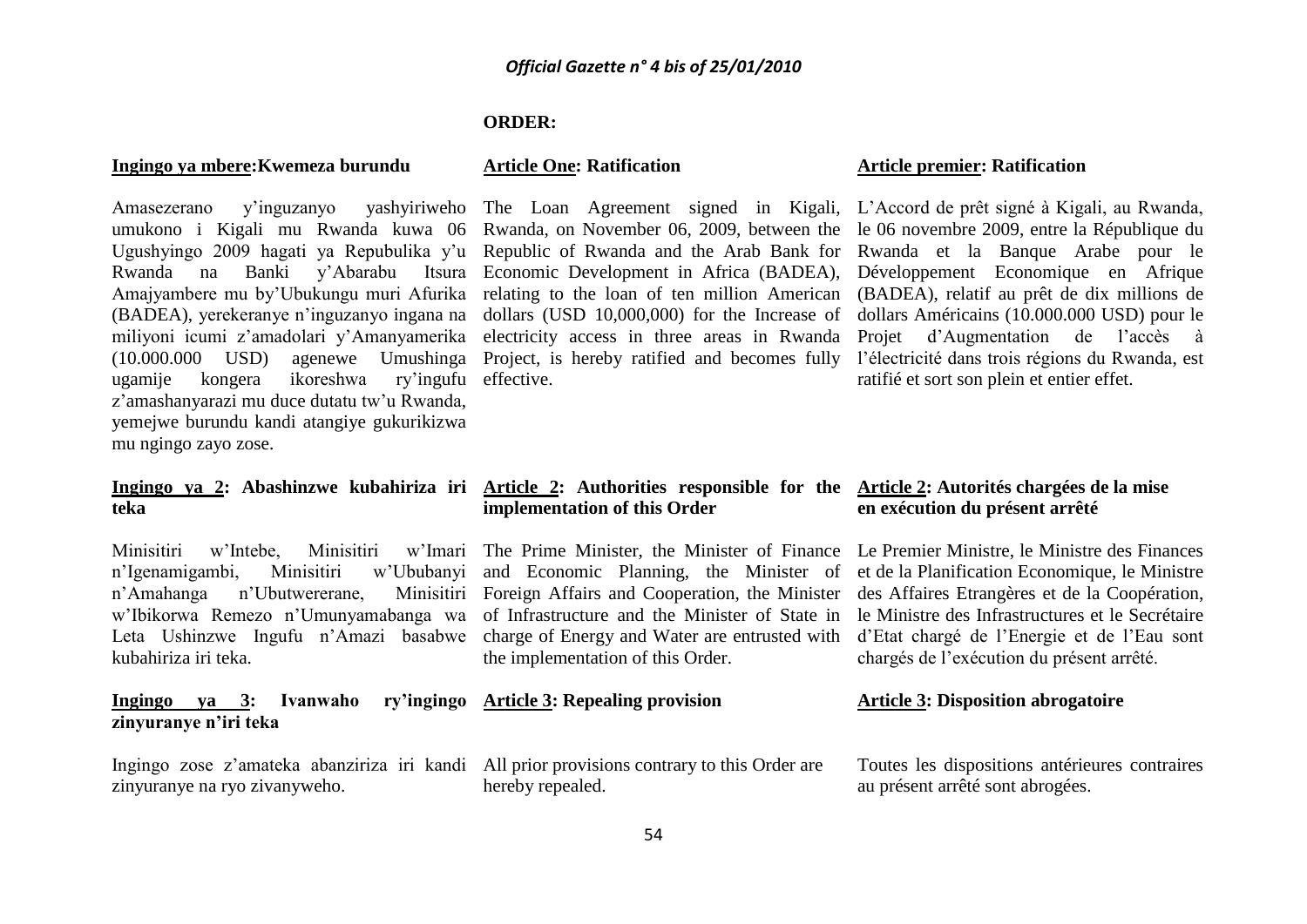**Ingingo ya 4: Igihe iteka ritangira Article 4: Commencement gukurikizwa** Iri teka ritangira gukurikizwa ku munsi This Order shall come into force on the date of Le présent arrêté entre en vigueur le jour de sa ritangarijweho mu Igazeti ya Leta ya its publication in the Official Gazette of the publication au Journal Officiel de la Repubulika y'u Rwanda. Kigali, kuwa 30/12/2009  $(sé)$ **KAGAME Paul** Perezida wa Repubulika  $(sé)$ **MAKUZA Bernard** Minisitiri w'Intebe  $(s<sub>é</sub>)$ Republic of Rwanda. Kigali, on 30/12/2009  $(sé)$ **KAGAME Paul** The President of the Republic (sé) **MAKUZA Bernard** The Prime Minister **Article 4: Entrée en vigueur** République du Rwanda. Kigali, le 30/12/2009  $(sé)$ **KAGAME Paul** Président de la République (sé) **MAKUZA Bernard** Premier Ministre

**RWANGOMBWA John** Minisitiri w'Imari n'Igenamigambi

 $(sé)$ **MUSHIKIWABO Louise** Minisitiri w'Ububanyi n'Amahanga n'Ubutwererane

 $(sé)$ **KAREGA Vincent** Minisitiri w'Ibikorwa Remezo

(sé) **RWANGOMBWA John** Minister of Finance and Economic Planning

 $(sé)$ **RWANGOMBWA John** Ministre des Finances et de la Planification Economique

 $(sé)$ **MUSHIKIWABO Louise** Ministre des Affaires Etrangères et de la Coopération

(sé) **MUSHIKIWABO Louise** Minister of Foreign Affairs and Cooperation

> (sé) **KAREGA Vincent** Minister of Infrastructure

(sé) **KAREGA Vincent** Ministre des Infrastructures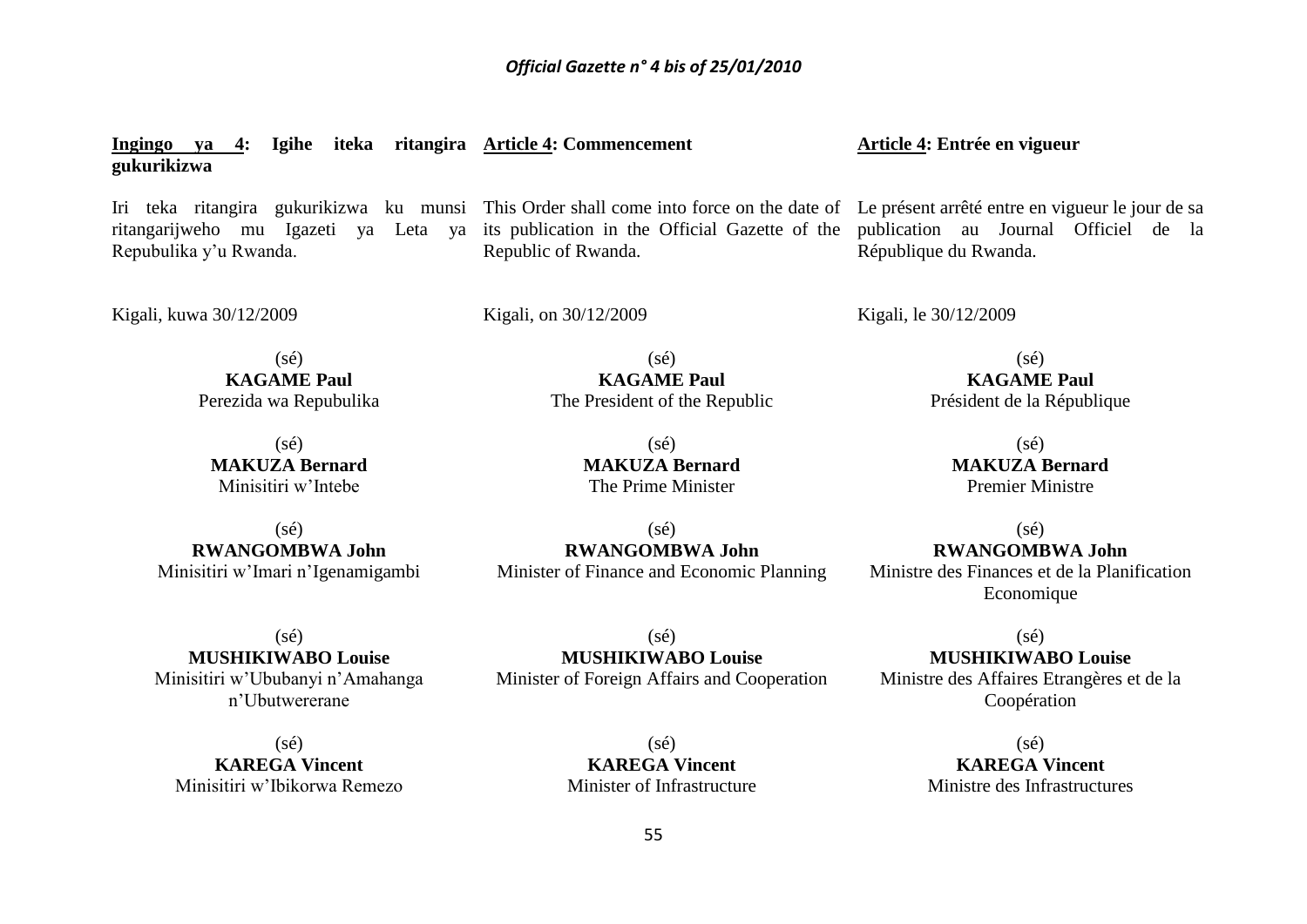(sé) **UWINEZA RUHAMYA Colette** Umunyamabanga wa Leta Ushinzwe Ingufu n'Amazi

**Bibonywe kandi bishyizweho Ikirango cya Repubulika:**

(sé) **UWINEZA RUHAMYA Colette** Minister of State in charge of Energy and Water

**Seen and sealed with the Seal of the Republic:**

(sé) **KARUGARAMA Tharcisse** Minisitiri w'Ubutabera/Intumwa Nkuru ya

Leta

(sé) **KARUGARAMA Tharcisse** Minister of Justice/Attorney General

 $(s\acute{e})$ **UWINEZA RUHAMYA Colette** Secrétaire d'Etat chargé de l'Energie et de l'Eau

**Vu et scellé du Sceau de la République:**

 $(s\acute{e})$ 

#### **KARUGARAMA Tharcisse** Ministre de la Justice/Garde des Sceaux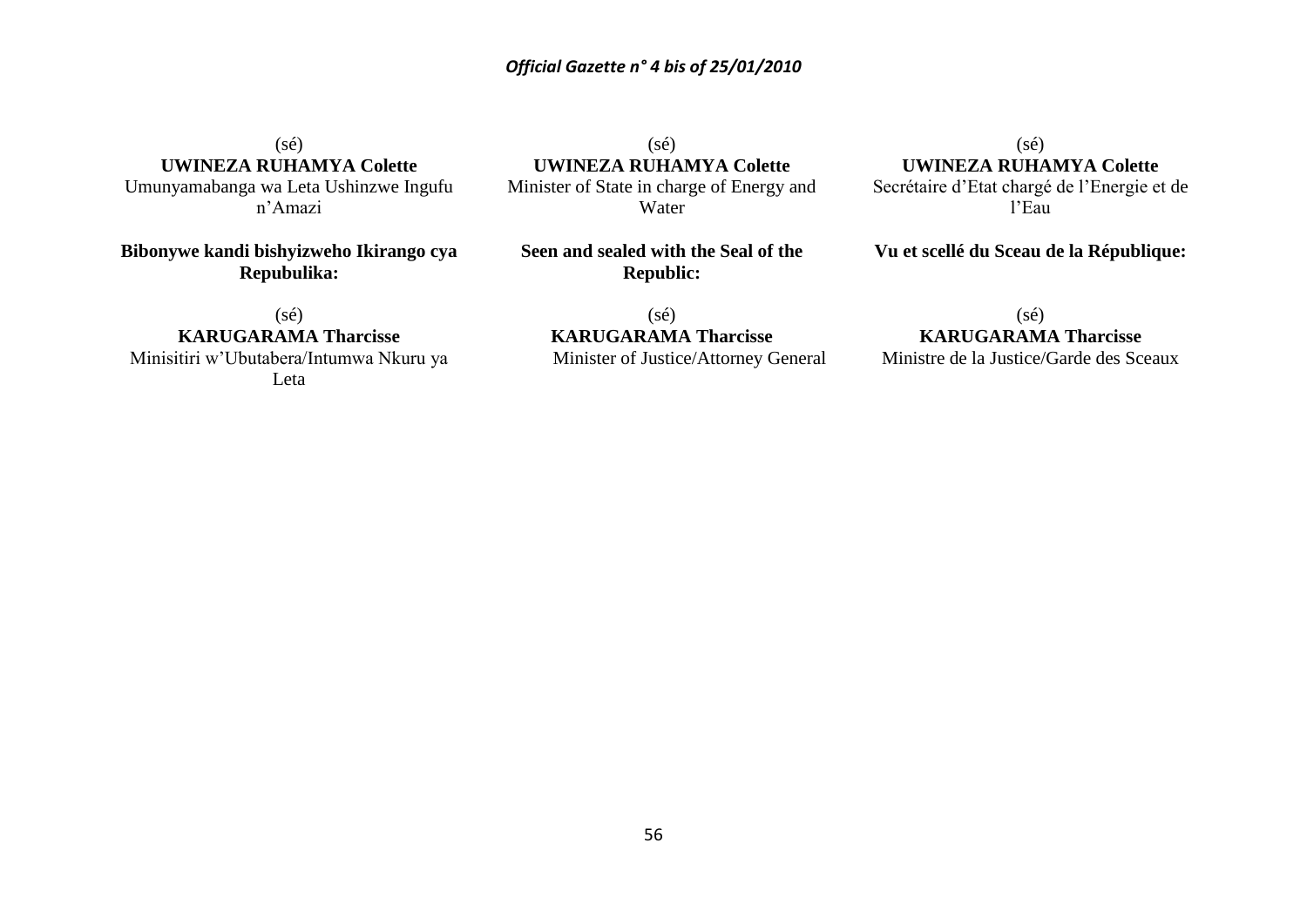**KUWA 30/12/2009 RYEMEZA 30/12/2009 ON THE RATIFICATION OF 30/12/2009 PORTANT RATIFICATION BURUNDU AMASEZERANO Y'IMPANO THE PROTOCOL OF AGREEMENT DU PROTOCOLE D'ACCORD SIGNE A YASHYIRIWEHO UMUKONO I KIGALI SIGNED IN KIGALI, RWANDA ON 10 KIGALI, AU RWANDA LE 10 MU RWANDA KU WA 10 NZERI 2009, SEPTEMBER 2009, BETWEEN THE SEPTEMBRE 2009 ENTRE LA HAGATI YA REPUBULIKA Y'U REPUBLIC OF RWANDA AND THE REPUBLIQUE DU RWANDA ET LE RWANDA N'IKIGEGA NYAFURIKA AFRICAN DEVELOPMENT FUND GITSURA AMAJYAMBERE (ADF/FAD), (ADF), RELATING TO THE GRANT OF DEVELOPPEMENT (FAD), RELATIF AU YEREKERANYE N'IMPANO INGANA TEN MILLION UNITS OF ACCOUNT DON DE DIX MILLIONS D' UNITES DE NA MILIYONI ICUMI ZA « UNITS OF (UA 10,000,000) FOR THE NATIONAL COMPTE (10.000.000 UC) POUR LE ACCOUNT / UNITES DE COMPTE» RURAL DRINKING WATER SUPPLY PROGRAMME NATIONAL (10,000,000 UA/UC) AGENEWE AND SANITATION PROGRAM PHASE D'APPROVISIONNEMENT EN EAU PROGRAMU Y'IGIHUGU GUKWIRAKWIZA AMAZI MEZA N'IBIKORWA BY'ISUKURA ICYICIRO CYA II II**

**ITEKA RYA PEREZIDA Nº 78/01 RYO PRESIDENTIAL ORDER Nº 78/01 OF ARRETE PRESIDENTIEL Nº 78/01 DU FONDS AFRICAIN DE POTABLE ET D'ASSAINISSEMENT EN MILIEU RURAL PHASE II**

#### **ISHAKIRO**

#### **TABLE OF CONTENTS**

#### **TABLE DES MATIERES**

**Ingingo ya mbere: Kwemeza burundu** Ingingo ya 2: Abashinzwe kubahiriza iri Article 2: Authorities responsible for the Article 2: Autorités chargées de la mise **teka Ingingo ya 3 : Ivanwaho ry'ingingo Article 3: Repealing provision zinyuranye n'iri teka Ingingo ya 4: Igihe iteka ritangira Article 4: Commencement gukurikizwa Article One: Ratification implementation of this Order Article premier: Ratification en exécution du présent arrêté Article 3: Disposition abrogatoire Article 4: Entrée en vigueur**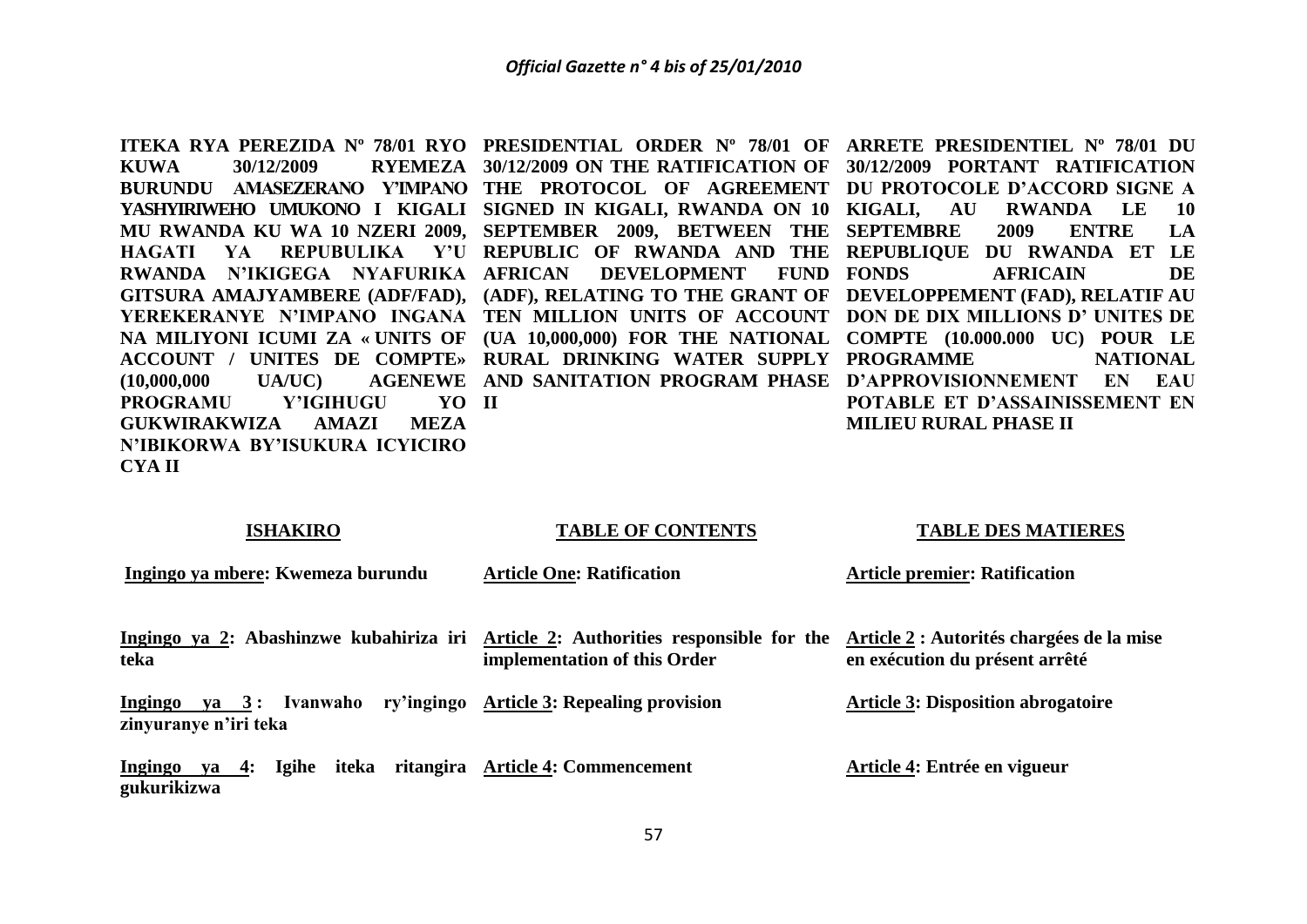**KUWA 30/12/2009r RYEMEZA 30/12/2009 ON THE RATIFICATION OF RWANDA N'IKIGEGA NYAFURIKA PROGRAMU Y'IGIHUGU GUKWIRAKWIZA AMAZI MEZA N'IBIKORWA BY'ISUKURA ICYICIRO CYA II II**

**DEVELOPMENT FUND FONDS** 

**ITEKA RYA PEREZIDA Nº 78/01 RYO PRESIDENTIAL ORDER Nº 78/01 OF ARRETE PRESIDENTIEL Nº 78/01 DU BURUNDU AMASEZERANO Y'IMPANO THE PROTOCOL OF AGREEMENT DU PROTOCOLE D'ACCORD SIGNE A YASHYIRIWEHO UMUKONO I KIGALI SIGNED IN KIGALI, RWANDA ON 10 KIGALI, AU RWANDA LE 10 MU RWANDA KU WA 10 NZERI 2009, SEPTEMBER 2009, BETWEEN THE SEPTEMBRE 2009 ENTRE LA HAGATI YA REPUBULIKA Y'U REPUBLIC OF RWANDA AND THE REPUBLIQUE DU RWANDA ET LE GITSURA AMAJYAMBERE (ADF/FAD), (ADF), RELATING TO THE GRANT OF DEVELOPPEMENT (FAD), RELATIF AU YEREKERANYE N'IMPANO INGANA TEN MILLION UNITS OF ACCOUNT DON DE DIX MILLIONS D' UNITES DE NA MILIYONI ICUMI ZA « UNITS OF (UA 10,000,000) FOR THE NATIONAL COMPTE (10.000.000 UC) POUR LE ACCOUNT / UNITES DE COMPTE» RURAL DRINKING WATER SUPPLY PROGRAMME NATIONAL (10,000,000 UA/UC) AGENEWE AND SANITATION PROGRAM PHASE D'APPROVISIONNEMENT EN EAU 30/12/2009 PORTANT RATIFICATION AFRICAIN DE POTABLE ET D'ASSAINISSEMENT EN MILIEU RURAL PHASE II**

#### **Twebwe, KAGAME Paul,**

Perezida wa Repubulika;

cyane mu ngingo zaryo, iya 89, iya 98 igika 3, 112, 121, 189, 190 and 201; cya 3, iya 121, iya 112, iya 189, iya 190 n'iya 201;

**We, KAGAME Paul,** President of the Republic;

Dushingiye ku Itegeko Nshinga rya Pursuant to the Constitution of the Republic

#### **Nous, KAGAME Paul,**

Président de la République;

Repubulika y'u Rwanda ryo kuwa 04 Kamena of Rwanda of 4 June 2003, as amended to Rwanda du 4 juin 2003 telle que révisée à ce 2003, nk'uko ryavuguruwe kugeza ubu, cyane date, especially in Articles 89, 98 paragraph jour, spécialement en ses articles 89, 98 alinéa Vu la Constitution de la République du 3, 112, 121, 189, 190 and 201;

Dushingiye ku Itegeko n° 43/2009 ryo kuwa Pursuant to Law n° 43/2009 of 30/12/2009 Vu la Loi n° 43/2009 du 30/12/2009 portant 30/12/2009 ryemerera kwemeza burundu authorising the ratification of the Protocol of ratification du Protocole d'Accord signé à amasezerano y'impano yashyiriweho Agreement signed in Kigali, Rwanda on 10 Kigali, au Rwanda le 10 septembre 2009 entre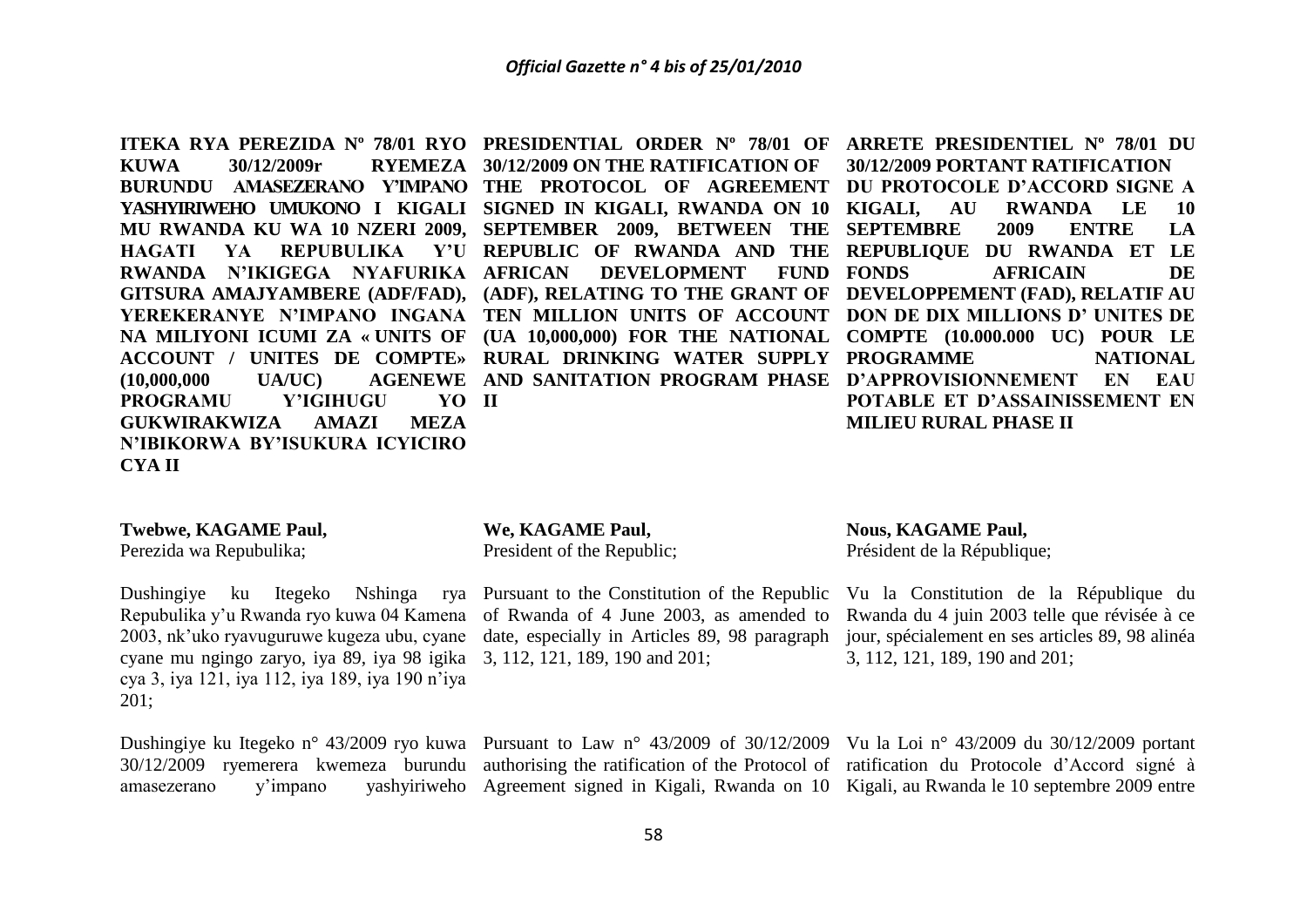(ADF/FAD), yerekeranye n'impano ingana na Units of Account (UA 10,000,000) for the de Compte » (10.000.000 UA/UC) agenewe Sanitation Program Phase II; Programu y'Igihugu yo Gukwirakwiza Amazi Meza n'Ibikorwa by'Isukura mu Cyaro Icyiciro cya II;

Tumaze kubona Amasezerano y'impano Considering of the Protocol of Agreement Considérant le Protocole d'Accord signé à n'impano ingana na miliyoni icumi za « Units Account (UA 10,000,000) for the National UA/UC) agenewe Programu y'Igihugu yo Program Phase II; Gukwirakwiza Amazi Meza n'Ibikorwa by'Isukura mu Cyaro Icyiciro cya II;

umukono i Kigali mu Rwanda ku wa 10 Nzeri September 2009, between the Republic of la République du Rwanda et le Fonds Africain 2009 hagati ya Repubulika y'u Rwanda Rwanda and the African Development Fund de Développement (FAD), relatif au don de n'Ikigega Nyafurika Gitsura Amajyambere (ADF), relating to the grant of ten million dix millions d' Unités de Compte (10.000.000 miliyoni icumi za « Units of Account / Unités National Rural Drinking Water Supply and d'Approvisionnement en Eau Potable et UC) pour le Programme National d'Assainissement en milieu rural Phase II;

yashyiriweho umukono i Kigali mu Rwanda signed in Kigali, Rwanda on 10 September Kigali, au Rwanda le 10 septembre 2009 entre ku wa 10 Nzeri 2009 hagati ya Repubulika 2009, between the Republic of Rwanda and la République du Rwanda et le Fonds Africain y'u Rwanda n'Ikigega Nyafurika Gitsura the African Development Fund (ADF), de Développement (FAD), relatif au don de Amajyambere (ADF/FAD), yerekeranye relating to the grant of ten million Units of dix millions d' Unités de Compte (10.000.000 of Account / Unités de Compte » (10.000.000 Rural Drinking Water Supply and Sanitation d'Approvisionnement en Eau Potable et le Programme National d'Assainissement en milieu rural Phase II;

Sur proposition du Ministre des Finances et de

| <b>TWATEGETSE KANDI DUTEGETSE:</b>             | <b>HAVE</b><br><b>ORDER:</b> | <b>ORDERED</b>                                                           | <b>AND</b> | <b>HEREBY AVONS ARRETE ET ARRETONS:</b>                                                                                                                                 |
|------------------------------------------------|------------------------------|--------------------------------------------------------------------------|------------|-------------------------------------------------------------------------------------------------------------------------------------------------------------------------|
| imaze kubisuzuma no kubyemeza;                 |                              | Cabinet in its session of $02/12/2009$ ;                                 |            | Inama y'Abaminisitiri yo kuwa 02/12/2009, After consideration and approval by the Après examen et adoption par le Conseil des<br>Ministres, en sa séance du 28/10/2009; |
| Minisitiri<br>Bisabwe<br>na<br>n'Igenamigambi; |                              | w'Imari On proposal by the Minister of Finance and<br>Economic Planning; |            | Sur proposition du Ministre des Finances et de<br>la Planification Economique;                                                                                          |

On proposal by the Minister of Finance and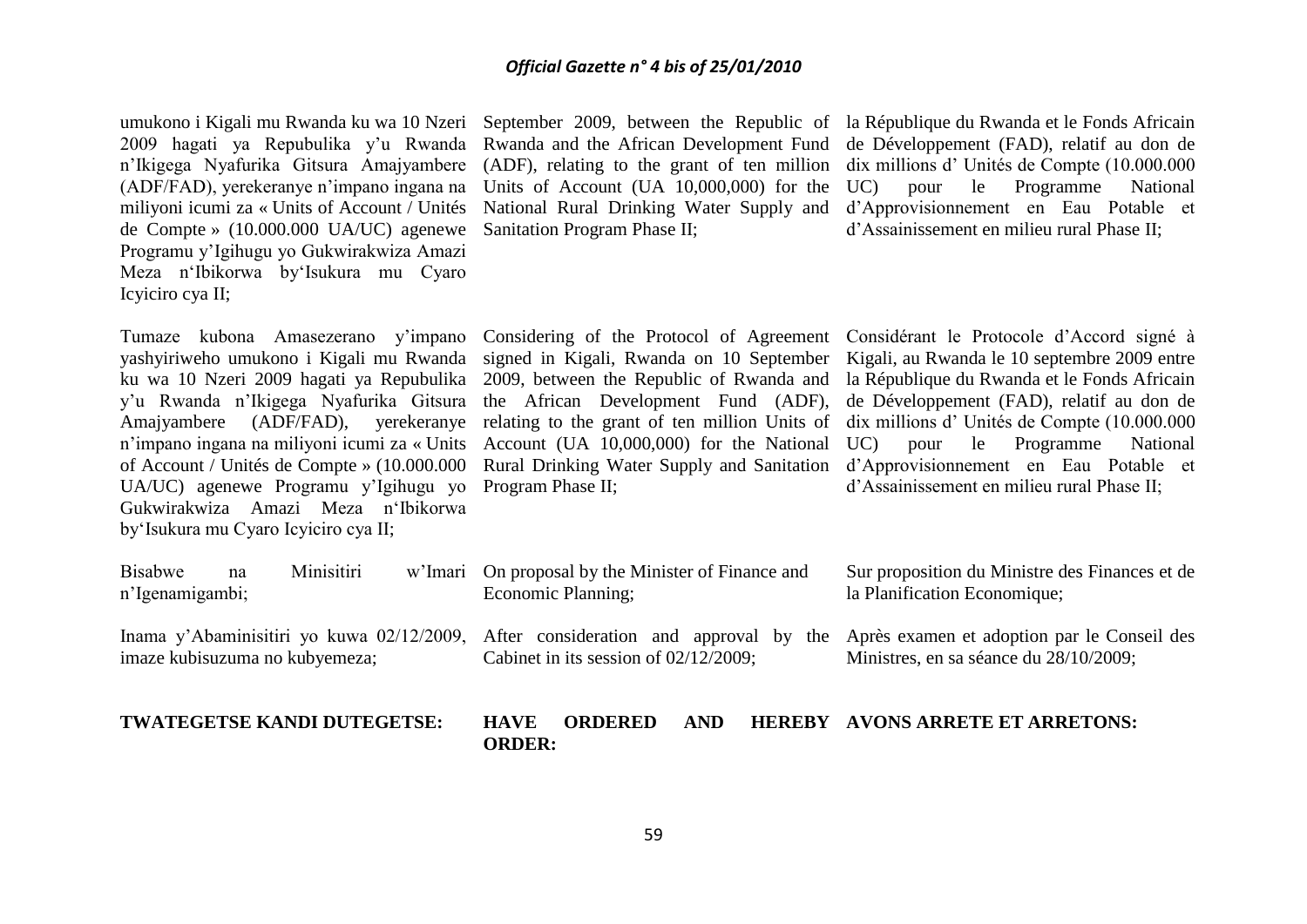#### **Ingingo ya mbere: Kwemeza burundu**

Amasezerano y'impano yashyiriweho The Protocol of Agreement signed in Kigali, Le Protocole d'Accord signé à Kigali, au Programu y'Igihugu yo Gukwirakwiza Amazi II, is hereby ratified and becomes fully Meza n'Ibikorwa by'Isukura mu Cyaro effective. Icyiciro cya II, yemejwe burundu kandi atangiye gukurikizwa mu ngingo zayo zose.

## **teka**

Minisitiri w'Intebe, Minisitiri kubahiriza iri teka.

#### **Article One: Ratification**

#### **Article premier: Ratification**

umukono i Kigali mu Rwanda kuwa 10 Nzeri Kwanda on 10 September 2009, between the Kwanda le 10 septembre 2009 entre la 2009 hagati ya Repubulika y'u Rwanda Republic of Rwanda and the African République du Rwanda et le Fonds Africain n'Ikigega Nyafurika Gitsura Amajyambere Development Fund (ADF), relating to the de Développement (FAD), relatif au don de (ADF/FAD), yerekeranye n'impano ingana na grant of ten million Units of Account (UA dix millions d' Unités de Compte (10.000.000 miliyoni icumi za « Units of Account / Unités 10,000,000) for the National Rural Drinking UC) pour le Programme National de Compte» (10.000.000 UA/UC) agenewe Water Supply and Sanitation Program Phase d'Approvisionnement en Eau Potable et d'Assainissement en milieu rural Phase II, est ratifié et sort son plein et entier effet.

#### **Ingingo ya 2: Abashinzwe kubahiriza iri Article 2: Authorities responsible for the Article 2 : Autorités chargées de la mise implementation of this Order**

with the implementation of this Order.

## **en exécution du présent arrêté**

n'Igenamigambi, Minisitiri w'Ububanyi and Economic Planning, the Minister of et de la Planification Economique, le Ministre n'Amahanga n'Ubutwererane,Minisitiri Foreign Affairs and Cooperation, the Minister des Affaires Etrangères et de la Coopération, w'Ibikorwa Remezo n'Umunyamabanga wa of Infrastructure and the Minister of State in le Ministre des Infrastructures et le Secrétaire Leta Ushinzwe Ingufu n'Amazi basabwe charge of Energy and Water are entrusted d'Etat chargé de l'Energie et de l'Eau sont The Prime Minister, the Minister of Finance Le Premier Ministre, le Ministre des Finances chargés de l'exécution du présent arrêté.

|                       |  |  | Ingingo ya 3: Ivanwaho ry'ingingo Article 3: Repealing provision                                                                       | <b>Article 3: Disposition abrogatoire</b> |
|-----------------------|--|--|----------------------------------------------------------------------------------------------------------------------------------------|-------------------------------------------|
| zinyuranye n'iri teka |  |  |                                                                                                                                        |                                           |
|                       |  |  | Ingingo zose z'amateka abanziriza iri kandi All prior provisions contrary to this Order are Toutes les dispositions antérieures contra |                                           |

zinyuranye na ryo zivanyweho. hereby repealed.

Toutes les dispositions antérieures contraires au présent arrêté sont abrogées.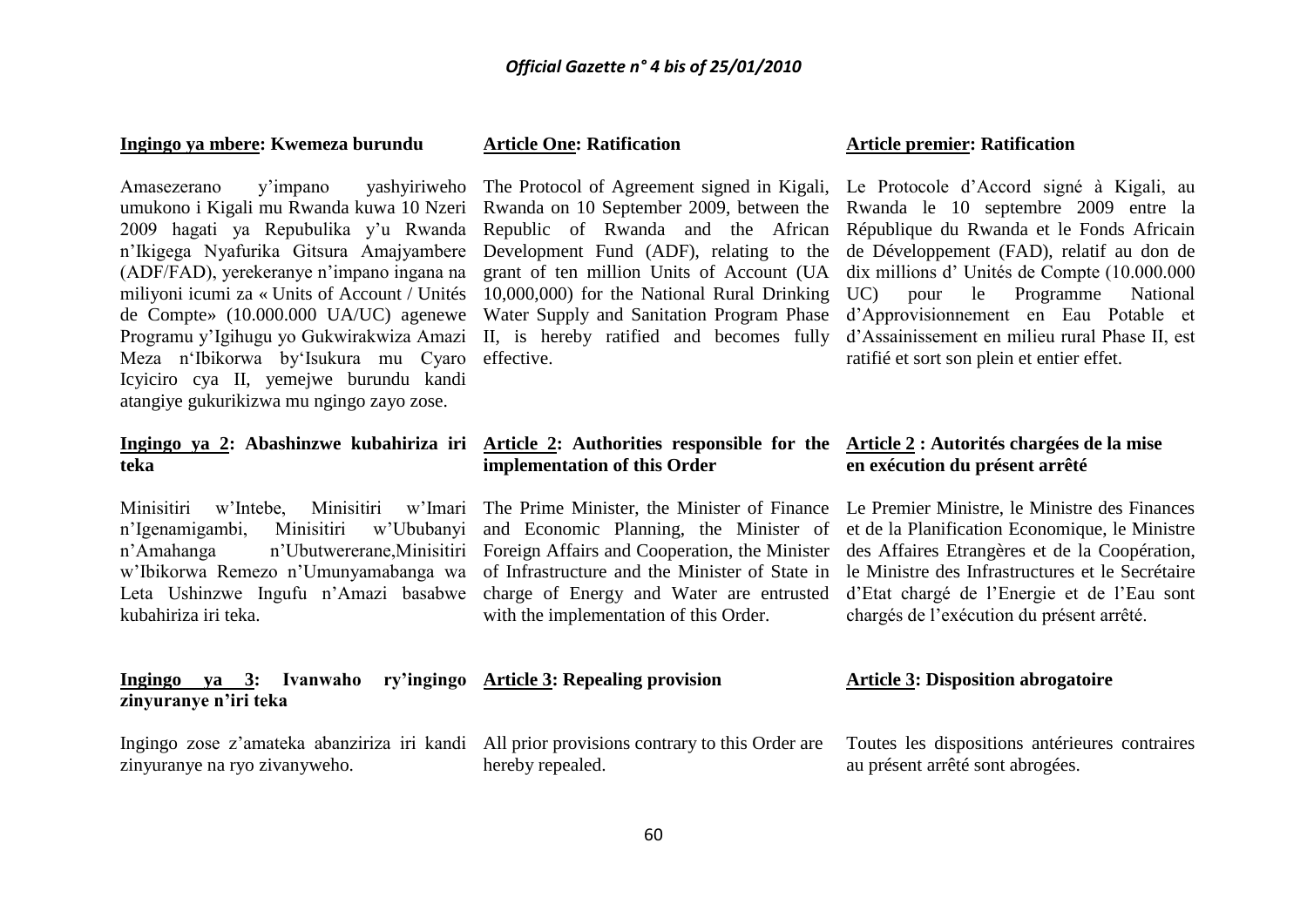**Ingingo ya 4: Igihe iteka ritangira Article 4: Commencement gukurikizwa**

Repubulika y'u Rwanda.

Kigali, kuwa 30/12/2009

ritangarijweho mu Igazeti ya Leta ya of its publication in the Official Gazette of the Republic of Rwanda.

> $(sé)$ **KAGAME Paul** The President of the Republic

> > (sé) **MAKUZA Bernard** The Prime Minister

Kigali, on 30/12/2009

 $(sé)$ **KAGAME Paul** Perezida wa Repubulika

(sé) **MAKUZA Bernard** Minisitiri w'Intebe

 $(sé)$ **RWANGOMBWA John** Minisitiri w'Imari n'Igenamigambi

(sé) **MUSHIKIWABO Louise** Minisitiri w'Ububanyi n'Amahanga n'Ubutwererane

 $(s<sub>é</sub>)$ **RWANGOMBWA John** Minister of Finance and Economic Planning **Article 4: Entrée en vigueur**

Iri teka ritangira gukurikizwa ku munsi This Order shall come into force on the date Le présent arrêté entre en vigueur le jour de sa publication au Journal Officiel de la République du Rwanda.

Kigali, le 30/12/2009

 $(sé)$ **KAGAME Paul** Président de la République

> (sé) **MAKUZA Bernard** Premier Ministre

> > $(s<sub>é</sub>)$

#### **RWANGOMBWA John**

Ministre des Finances et de la Planification Economique

 $(sé)$ **MUSHIKIWABO Louise** Minister of Foreign Affairs and Cooperation

 $(sé)$ **MUSHIKIWABO Louise** Ministre des Affaires Etrangères et de la Coopération

 $(s\acute{e})$ **KAREGA Vincent** Minisitiri w'Ibikorwa Remezo

 $(s<sub>é</sub>)$ **KAREGA Vincent** Minister of Infrastructure

 $(s\acute{e})$ **KAREGA Vincent** Ministre des Infrastructures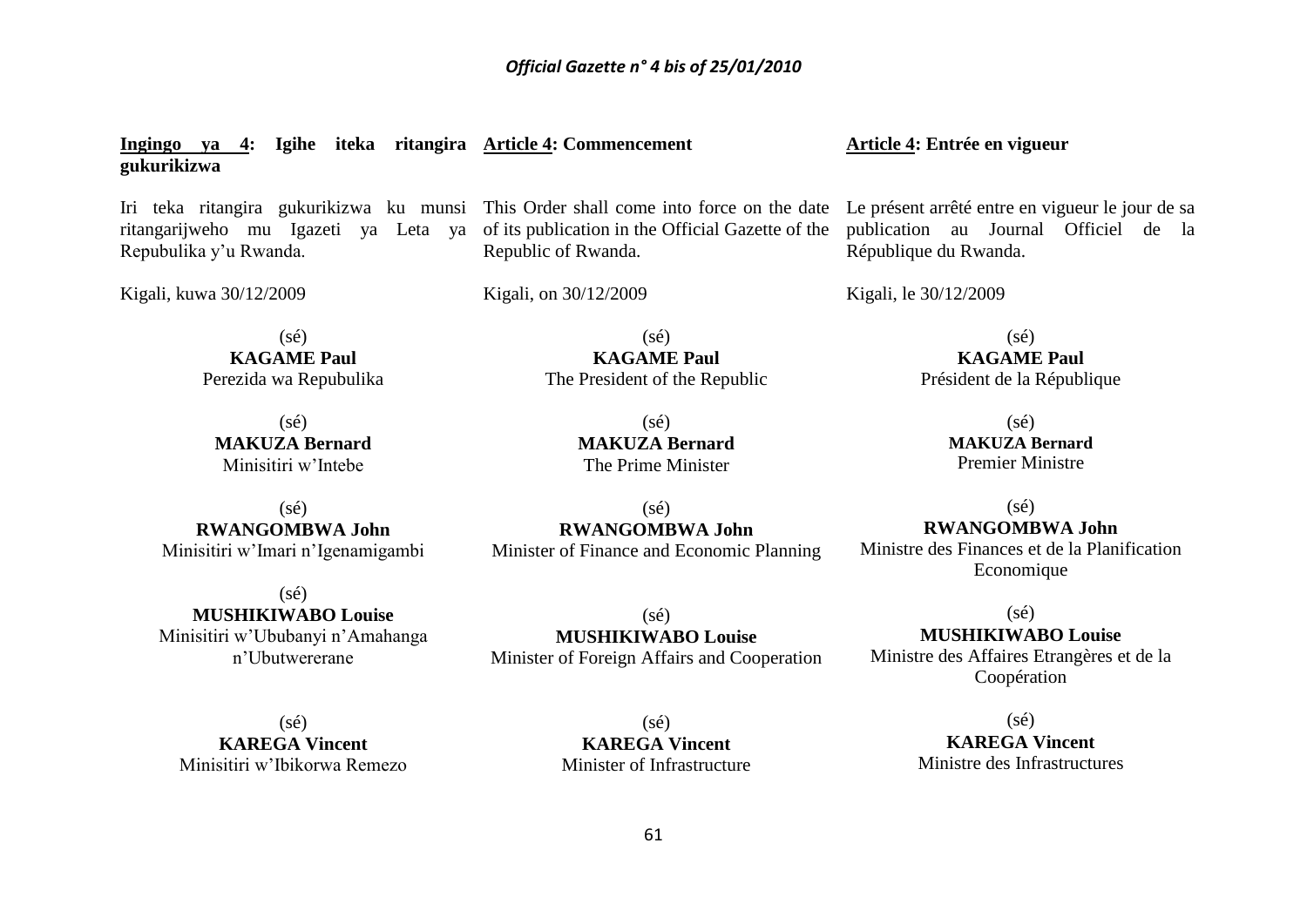$(s\acute{e})$ **UWINEZA RUHAMYA Colette** Umunyamabanga wa Leta Ushinzwe Ingufu

n'Amazi

(sé) **UWINEZA RUHAMYA Colette** Minister of State in charge of Energy and Water

 $(sé)$ **UWINEZA RUHAMYA Colette** Secrétaire d'Etat chargé de l'Energie et de l'Eau

**Bibonywe kandi bishyizweho Ikirango cya Repubulika:**

**Seen and sealed with the Seal of the Republic:**

**Vu et scellé du Sceau de la République:**

(sé) **KARUGARAMA Tharcisse** Minisitiri w'Ubutabera/Intumwa Nkuru ya Leta

(sé) **KARUGARAMA Tharcisse**

#### Minister of Justice/Attorney General

(sé) **KARUGARAMA Tharcisse**

Ministre de la Justice/Garde des Sceaux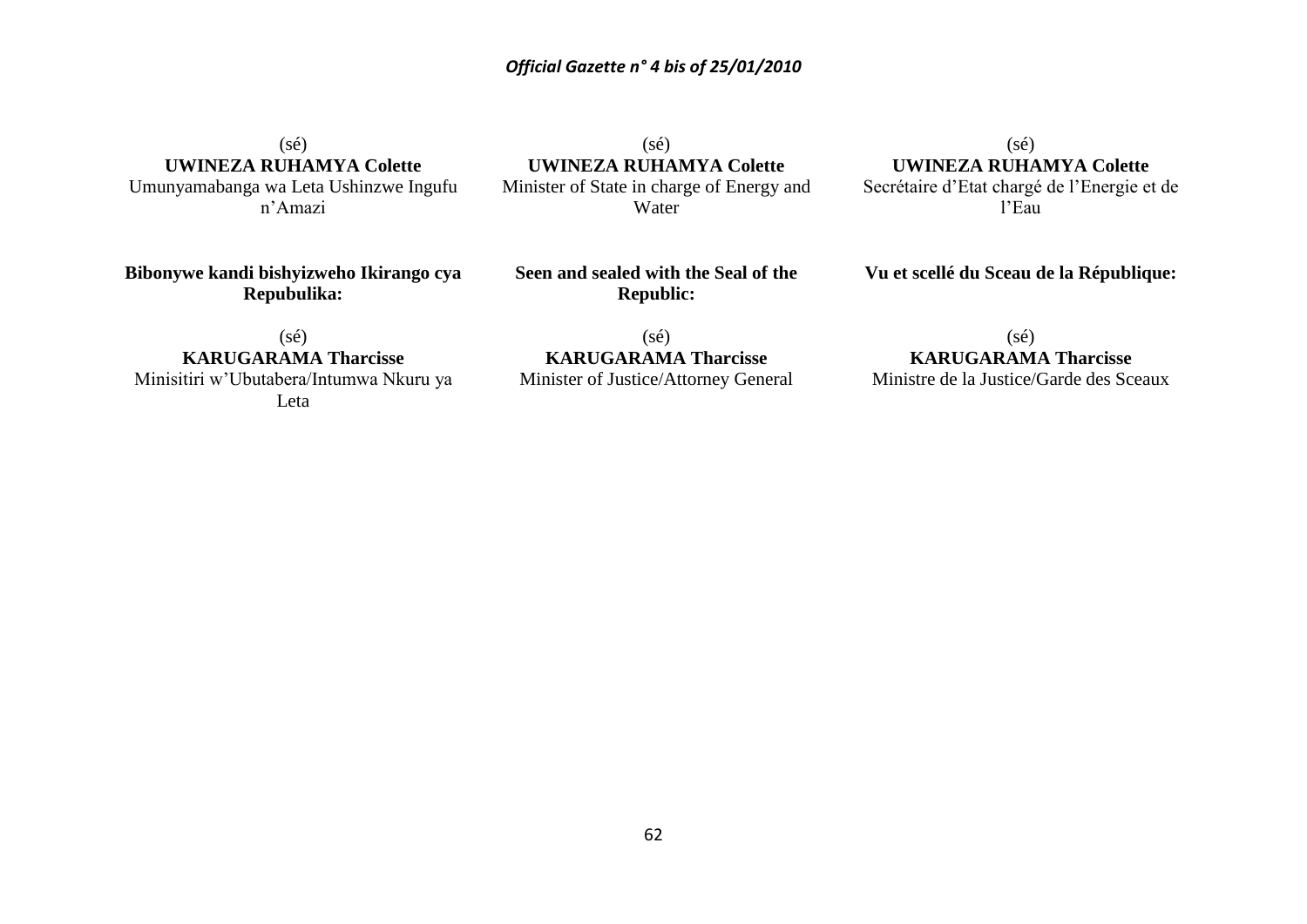**REPUBULIKA Y'U N'IKIGEGA NYAFURIKA GITSURA AFRICAN DEVELOPMENT FUND AMAJYAMBERE (FAD/ADF) NA BANKI NYAFURIKA ITSURA AMAJYAMBERE DEVELOPMENT BANK (ADB), ACCOUNT»** (6,000,000) **AGENEWE PROGRAMU Y'IGIHUGU YO SANITATION PROGRAM PHASE II GUKWIRAKWIZA AMAZI MEZA N'IBIKORWA BY'ISUKURA ICYICIRO CYA II**

**ITEKA RYA PEREZIDA Nº 80/01 RYO PRESIDENTIAL ORDER Nº 80/01 OF ARRETE PRESIDENTIEL Nº 80/01 DU KUWA 30/12/2009 RYEMEZA BURUNDU 30/12/2009 ON THE RATIFICATION OF 30/12/2009 PORTANT RATIFICATION DU AMASEZERANO Y'IMPANO YASHYIRIWEHO THE PROTOCOL OF AGREEMENT PROTOCOLE D'ACCORD SIGNE A UMUKONO I KIGALI MU RWANDA SIGNED IN KIGALI, RWANDA ON 10 KIGALI, AU RWANDA LE 10 KUWA 10 NZERI 2009, HAGATI YA SEPTEMBER 2009, BETWEEN THE SEPTEMBRE 2009 ENTRE LA**  (BAD/ADB), YEREKERANYE N'IMPANO RELATING TO THE GRANT OF SIX DEVELOPPEMENT (BAD), RELATIF AU **INGANA NA MILIYONI ESHESHATU ZA MILLION UNITS OF ACCOUNT (UA DON DE SIX MILLIONS D' UNITES DE « UNITES DE COMPTE / UNITS OF 6,000,000) FOR THE NATIONAL RURAL COMPTE (6.000.000 UC) POUR LE REPUBLIC OF RWANDA AND THE REPUBLIQUE DU RWANDA ET LE (ADF) AND THE AFRICAN DEVELOPPEMENT (FAD) ET LA DRINKING WATER SUPPLY AND PROGRAMME NATIONAL**  AFRICAIN DE **BANQUE AFRICAINE DE D'APPROVISIONNEMENT EN EAU POTABLE ET D'ASSAINISSEMENT EN MILIEU RURAL PHASE II**

#### **ISHAKIRO**

#### **TABLE OF CONTENTS**

#### **TABLE DES MATIERES**

| Ingingo ya mbere: Kwemeza burundu                                                          | <b>Article One: Ratification</b>  | <b>Article premier: Ratification</b>                                        |
|--------------------------------------------------------------------------------------------|-----------------------------------|-----------------------------------------------------------------------------|
| Ingingo ya 2: Abashinzwe kubahiriza iri Article 2: Authorities responsible for the<br>teka | implementation of this Order      | Article 2 : Autorités chargées de la mise<br>en exécution du présent arrêté |
| Ingingo ya 3: Ivanwaho ry'ingingo Article 3: Repealing provision<br>zinyuranye n'iri teka  |                                   | <b>Article 3: Disposition abrogatoire</b>                                   |
| <u>Ingingo</u><br>iteka<br>ya 4:<br><b>Igihe</b><br>gukurikizwa                            | ritangira Article 4: Commencement | Article 4: Entrée en vigueur                                                |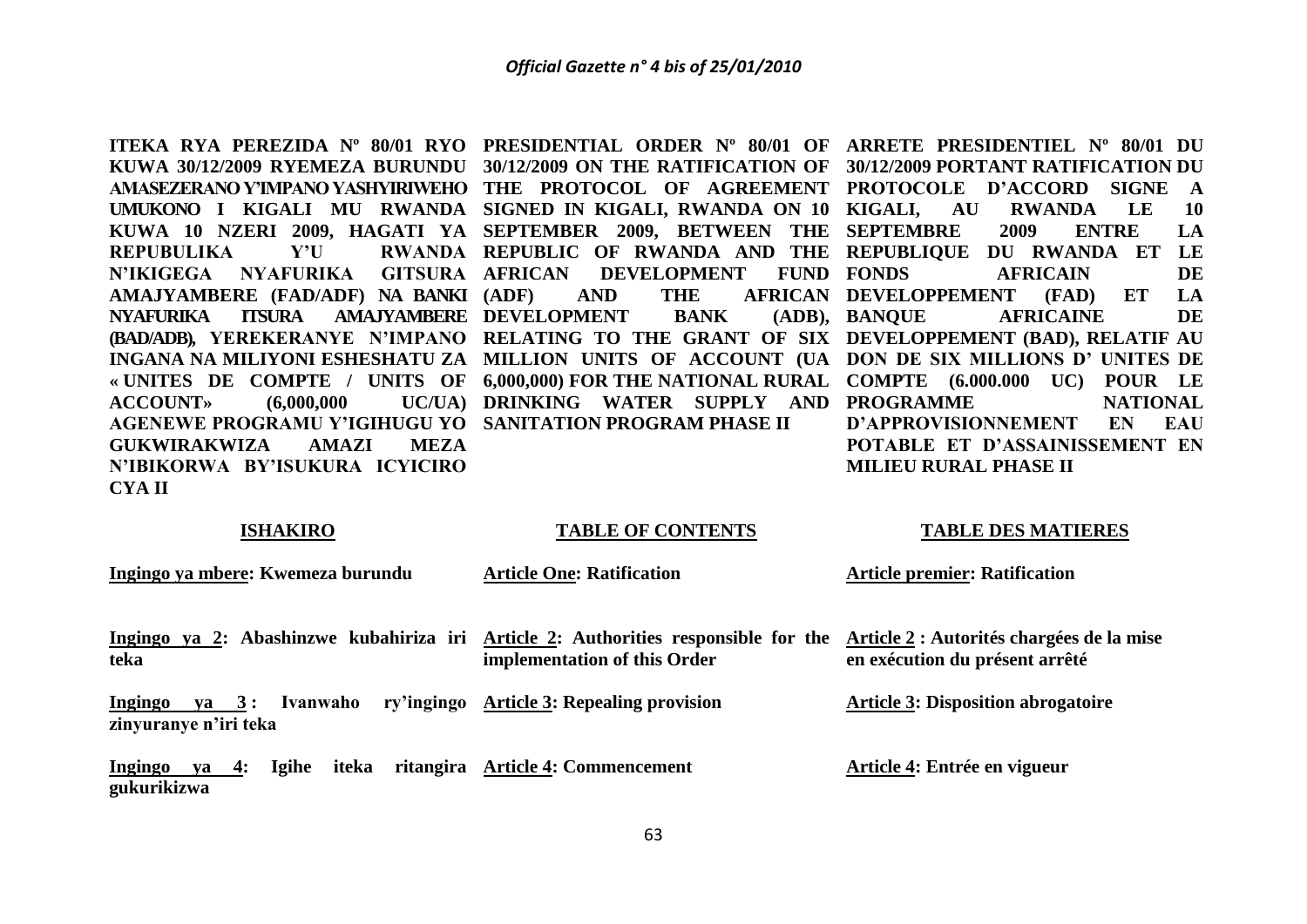**ITEKA RYA PEREZIDA Nº 80/01 RYO PRESIDENTIAL ORDER Nº80/01 OF ARRETE PRESIDENTIEL Nº80/01 DU KUWA 30/12/2009 RYEMEZA BURUNDU 30/12/2009 ON THE RATIFICATION OF 30/12/2009 PORTANT RATIFICATION DU UMUKONO I KIGALI MU RWANDA SIGNED IN KIGALI, RWANDA ON 10 REPUBULIKA Y'U N'IKIGEGA NYAFURIKA GITSURA AMAJYAMBERE (FAD/ADF) NA BANKI NYAFURIKA ITSURA AMAJYAMBERE DEVELOPMENT BANK (ADB), ACCOUNT**» (6,000,000 **AGENEWE PROGRAMU Y'IGIHUGU YO SANITATION PROGRAM PHASE II GUKWIRAKWIZA AMAZI MEZA N'IBIKORWA BY'ISUKURA ICYICIRO CYA II**

# **DEVELOPMENT FUND FONDS**

**Twebwe, KAGAME Paul,**

Perezida wa Repubulika;

Dushingiye ku Itegeko Nshinga rya Repubulika Pursuant to the Constitution of the Republic nk'uko ryavuguruwe kugeza ubu, cyane cyane date, especially in Articles 89, 98 paragraph mu ngingo zaryo, iya 89, iya 98 igika cya 3, iya 3, 112, 121, 189, 190 and 201; 121, iya 112, iya 189, iya 190 n'iya 201;

#### **We, KAGAME Paul,**

President of the Republic;

#### **AMASEZERANO Y'IMPANO YASHYIRIWEHO THE PROTOCOL OF AGREEMENT PROTOCOLE D'ACCORD SIGNE A KUWA 10 NZERI 2009, HAGATI YA SEPTEMBER 2009, BETWEEN THE SEPTEMBRE 2009 ENTRE LA**  (BAD/ADB), YEREKERANYE N'IMPANO RELATING TO THE GRANT OF SIX DEVELOPPEMENT (BAD), RELATIF AU **INGANA NA MILIYONI ESHESHATU ZA MILLION UNITS OF ACCOUNT (UA DON DE SIX MILLIONS D' UNITES DE « UNITES DE COMPTE / UNITS OF 6,000,000) FOR THE NATIONAL RURAL COMPTE (6.000.000 UC) POUR LE REPUBLIC OF RWANDA AND THE REPUBLIQUE DU RWANDA ET LE (ADF) AND THE AFRICAN DEVELOPPEMENT (FAD) ET LA DRINKING WATER SUPPLY AND PROGRAMME NATIONAL KIGALI, AU RWANDA LE 10 FOUNDE BANQUE AFRICAINE DE D'APPROVISIONNEMENT EN EAU POTABLE ET D'ASSAINISSEMENT EN MILIEU RURAL PHASE II**

#### **Nous, KAGAME Paul,**

Président de la République;

y'u Rwanda ryo kuwa 04 Kamena 2003, of Rwanda of 4 June 2003, as amended to Rwanda du 4 juin 2003 telle que révisée à ce Vu la Constitution de la République du jour, spécialement en ses articles 89, 98 alinéa 3, 112, 121, 189, 190 and 201;

Dushingiye ku Itegeko n°44/2009 ryo kuwa Pursuant to Law n° 44/2009 of 30/12/2009 Vu la Loi n°44/2009 du 30/12/2009 portant 30/12/2009 ryemerera kwemeza burundu authorising the ratification of the Protocol of ratification du Protocole d'Accord signé à amasezerano y'impano yashyiriweho umukono Agreement signed in Kigali, Rwanda on 10 Kigali, au Rwanda le 10 septembre 2009 entre i Kigali mu Rwanda kuwa 10 Nzeri 2009 hagati September 2009, between the Republic of la République du Rwanda et le Fonds Africain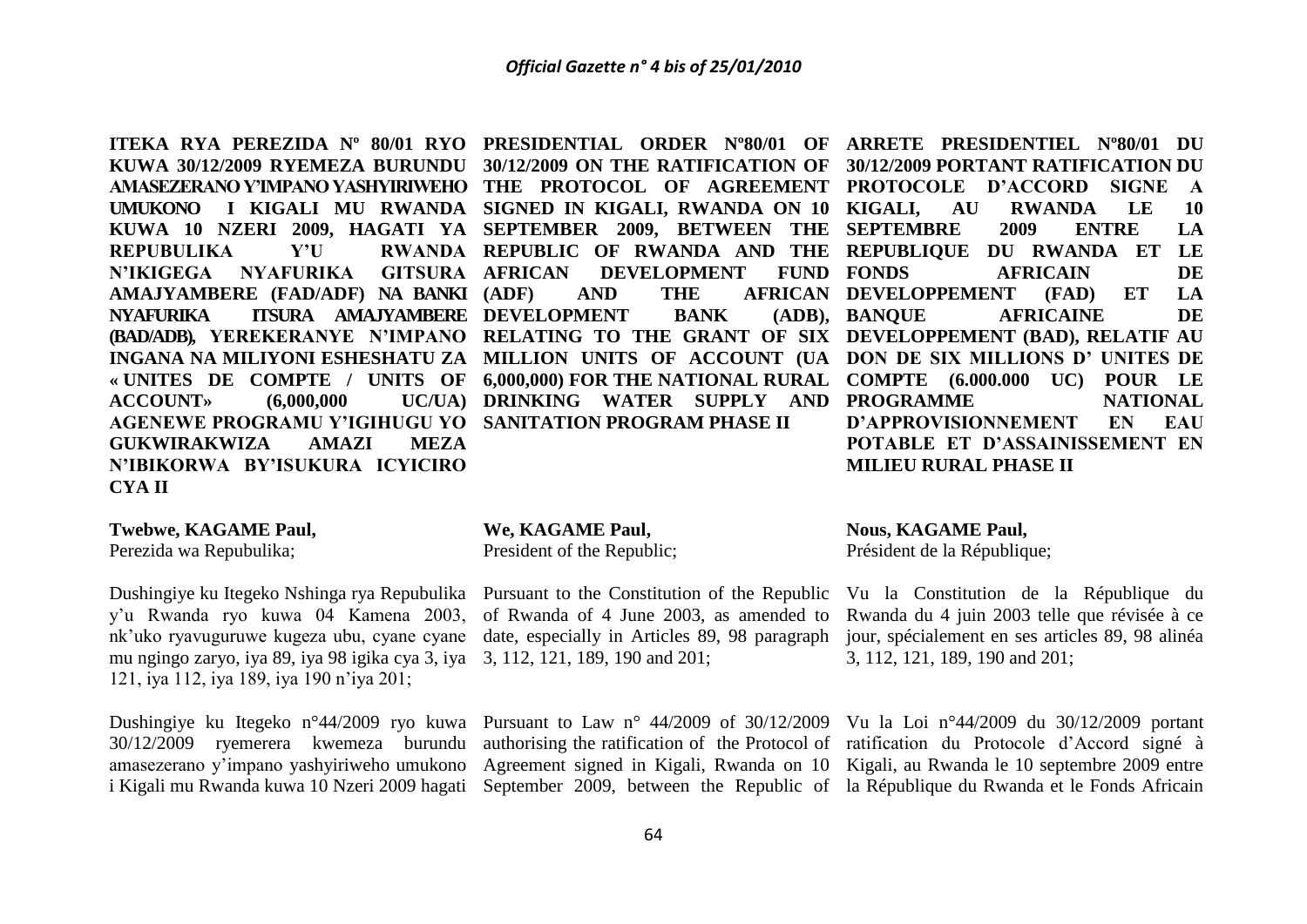ya Repubulika y'u Rwanda n'Ikigega Rwanda and the African-Development-Fund de Développement (FAD) et la Banque Nyafurika Gitsura Amajyambere (ADF/FAD) (ADF) and the African Development Bank Africaine de Développement (BAD), relatif au na Banki Nyafurika Itsura Amajyambere (ADB), relating to the grant of six million don de six millions d'Unités de Compte (ADB/BAD), yerekeranye n'impano ingana na Units of Account (UA 6,000,000) for the miliyoni esheshatu za « Unités de Compte / Units of Account» (6.000.000 UC / UA) Sanitation Program Phase II; agenewe Programu y'Igihugu yo Gukwirakwiza Amazi Meza n'Ibikorwa by'Isukura mu Cyaro Icyiciro cya II;

yashyiriweho umukono i Kigali mu Rwanda ku Kigali, Rwanda on 10 September 2009, Kigali, au Rwanda le 10 septembre 2009 entre wa 10 Nzeri 2009 hagati ya Repubulika y'u between the Republic of Rwanda and the la République du Rwanda et le Fonds Africain Rwanda n'Ikigega Nyafurika Gitsura African Development Fund (ADF) and the de Développement (FAD) et la Banque Amajyambere (ADF/FAD) na Banki Nyafurika African Development Bank (ADB), relating Africaine de Développement (BAD), relatif au Itsura Amajyambere (ADB/BAD), yerekeranye to the grant of six million Units of Account don de six millions d'Unités de Compte n'impano ingana na miliyoni esheshatu za (UA 6,000,000) for the National Rural (6.000.000 UC) pour le Programme National « Unités de Compte / Units of Account» Drinking Water Supply and Sanitation d'Approvisionnement en Eau Potable et (6.000.000 UC / UA) agenewe Programu Program Phase II; y'Igihugu yo Gukwirakwiza Amazi Meza n'Ibikorwa by'Isukura mu Cyaro Icyiciro cya II;

n'Igenamigambi;

imaze kubisuzuma no kubyemeza;

National Rural Drinking Water Supply and d'Approvisionnement en Eau Potable et (6.000.000 UC) pour le Programme National d'Assainissement en milieu rural Phase II;

Tumaze kubona amasezerano y'impano Considering the Loan Agreement signed in Considérant le Protocole d'Accord signé à d'Assainissement en milieu rural Phase II;

Bisabwe na Minisitiri w'Imari On proposal by the Minister of Finance and Economic Planning;

Cabinet in its session of 02/12/2009;

Sur proposition du Ministre des Finances et de la Planification Economique;

Inama y'Abaminisitiri yo kuwa 02/12/2009, After consideration and approval by the Après examen et adoption par le Conseil des Ministres, en sa séance du 28/10/2009;

**TWATEGETSE KANDI DUTEGETSE:**

#### **HAVE ORDERED AND AVONS ARRETE ET ARRETONS:**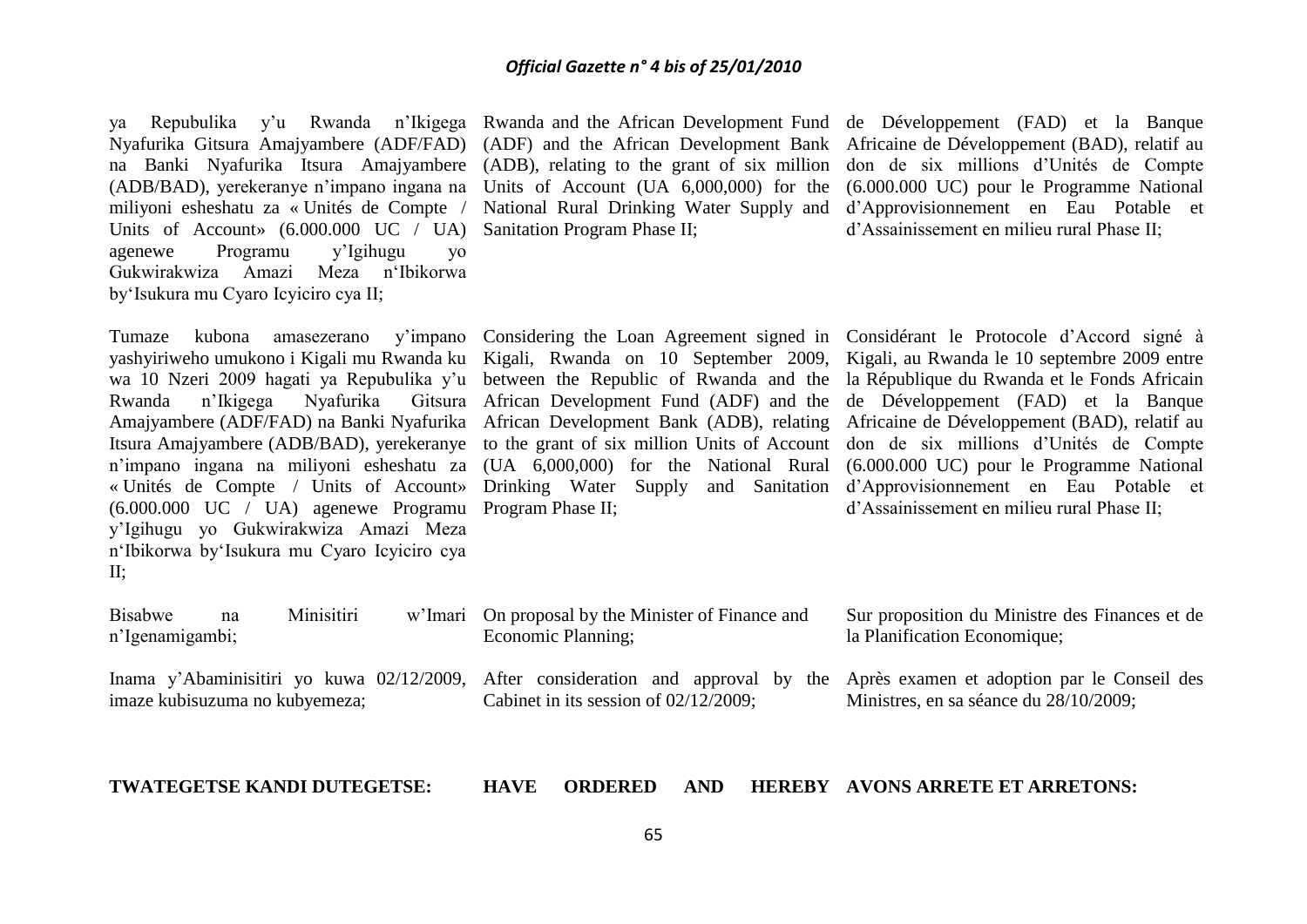#### **Ingingo ya mbere:Kwemeza burundu**

Amasezerano y'impano yashyiriweho The Protocol of Agreement signed in Kigali, Le Protocole d'Accord signé à Kigali, au umukono i Kigali mu Rwanda kuwa 10 Nzeri Rwanda on 10 September 2009, between the Rwanda le 10 septembre 2009 entre la 2009 hagati ya Repubulika y'u Rwanda Republic of Rwanda and the African République-du-Rwanda-et-le-Fonds-Africain-de n'Ikigega Nyafurika Gitsura Amajyambere Development Fund (ADF) and the African Développement (FAD) et la Banque Africaine (ADF/FAD) na Banki Nyafurika Itsura Development Bank (ADB), relating to the de Développement (BAD), relatif au don de six Amajyambere (BAD/ADB), yerekeranye grant of six million Units of Account (UA millions d'Unités de Compte (6.000.000 UC) n'impano ingana na miliyoni esheshatu za 6,000,000) for the National Rural Drinking « Unités de Compte / Units of Account» Water Supply and Sanitation Program Phase d'Approvisionnement en Eau Potable et (6.000.000 UC / UA ) agenewe Programu II, is hereby ratified and becomes fully d'Assainissement en milieu rural Phase II, est y'Igihugu yo Gukwirakwiza Amazi Meza effective. n'Ibikorwa by'Isukura mu Cyaro Icyiciro cya II, yemejwe burundu kandi atangiye gukurikizwa mu ngingo zayo zose.

#### **ORDER: Article One: Ratification**

#### **Article premier: Ratification**

le Programme National ratifié et sort son plein et entier effet.

## **teka**

Minisitiri w'Intebe, Minisitiri n'Igenamigambi, Minisitiri Leta Ushinzwe Ingufu n'Amazi basabwe charge of Energy and Water are entrusted kubahiriza iri teka.

**Ingingo va 3: Ivanwaho zinyuranye n'iri teka**

Ingingo zose z'amateka abanziriza iri kandi All prior provisions contrary to this Order are zinyuranye na ryo zivanyweho.

## **implementation of this Order**

with the implementation of this Order.

### **Article 3: Repealing provision**

hereby repealed.

#### **Ingingo ya 2: Abashinzwe kubahiriza iri Article 2: Authorities responsible for the Article 2 : Autorités chargées de la mise en exécution du présent arrêté**

n'Amahanga n'Ubutwererane,Minisitiri Foreign Affairs and Cooperation, the Minister des Affaires Etrangères et de la Coopération, le w'Ibikorwa Remezo n'Umunyamabanga wa of Infrastructure and the Minister of State in Ministre des Infrastructures et le Secrétaire The Prime Minister, the Minister of Finance Le Premier Ministre, le Ministre des Finances and Economic Planning, the Minister of et de la Planification Economique, le Ministre d'Etat chargé de l'Energie et de l'Eau sont chargés de l'exécution du présent arrêté.

#### **Article 3: Disposition abrogatoire**

Toutes les dispositions antérieures contraires au présent arrêté sont abrogées.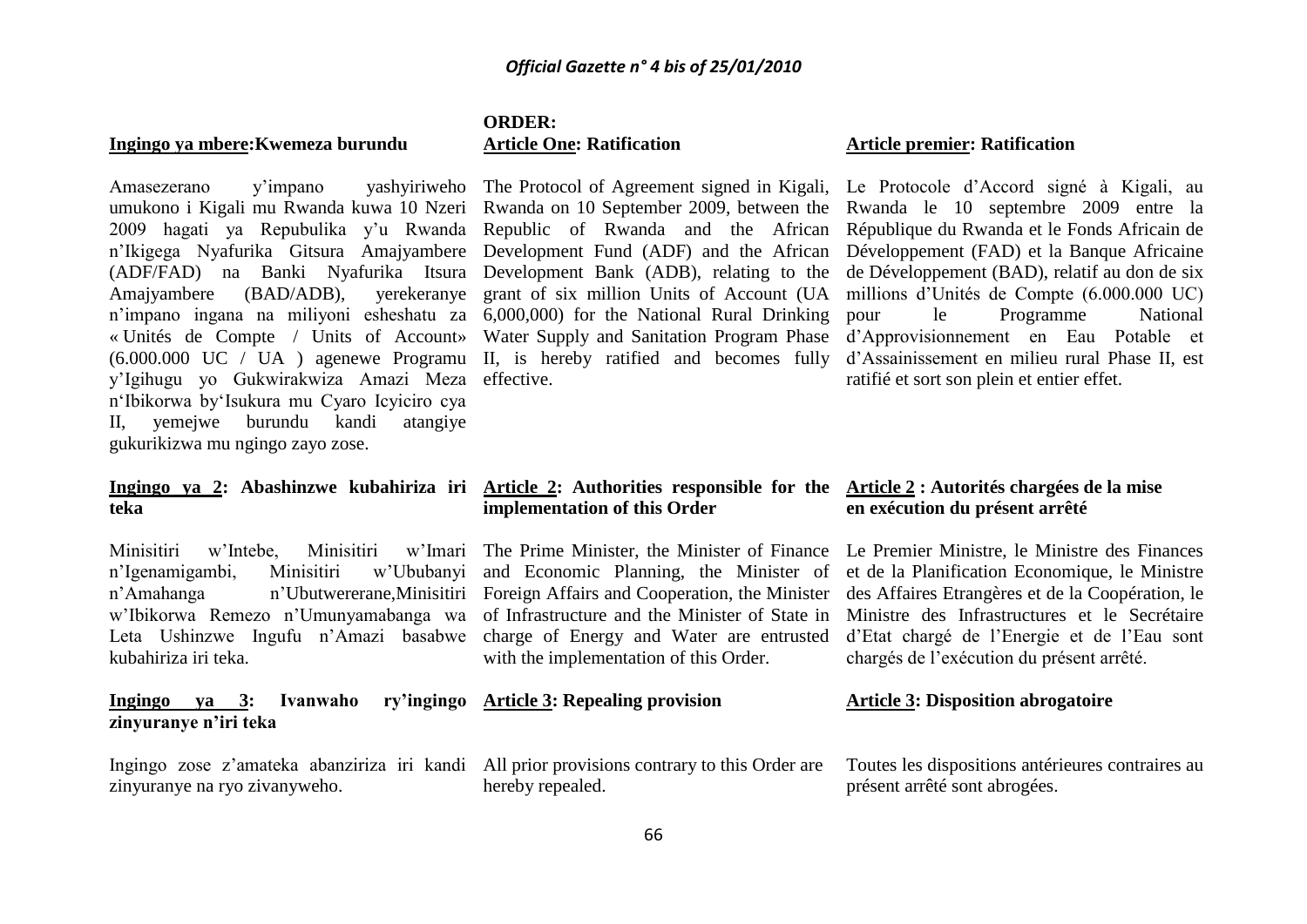**Ingingo ya 4: Igihe iteka ritangira Article 4: Commencement gukurikizwa** Iri teka ritangira gukurikizwa ku munsi This Order shall come into force on the date Le présent arrêté entre en vigueur le jour de sa ritangarijweho mu Igazeti ya Leta ya of its publication in the Official Gazette of the Repubulika y'u Rwanda. Kigali, kuwa 30/12/2009  $(sé)$ **KAGAME Paul** Perezida wa Repubulika  $(sé)$ **MAKUZA Bernard** Minisitiri w'Intebe Republic of Rwanda. Kigali, on 30/12/2009  $(sé)$ **KAGAME Paul** The President of the Republic (sé) **MAKUZA Bernard** The Prime Minister **Article 4: Entrée en vigueur** publication au Journal Officiel de la République du Rwanda. Kigali, le 30/12/2009  $(sé)$ **KAGAME Paul** Président de la République  $(sé)$ **MAKUZA Bernard** Premier Ministre

 $(sé)$ **RWANGOMBWA John** Minisitiri w'Imari n'Igenamigambi

 $(sé)$ **RWANGOMBWA John** Minister of Finance and Economic Planning

 $(s\acute{e})$ **RWANGOMBWA John** Ministre des Finances et de la Planification Economique

(sé) **MUSHIKIWABO Louise** Minisitiri w'Ububanyi n'Amahanga n'Ubutwererane

> $(s<sub>é</sub>)$ **KAREGA Vincent**

 $(sé)$ **MUSHIKIWABO Louise** Minister of Foreign Affairs and Cooperation

67

 $(sé)$ **KAREGA Vincent**

**MUSHIKIWABO Louise** Ministre des Affaires Etrangères et de la Coopération

 $(s<sub>é</sub>)$ 

 $(s\acute{e})$ **KAREGA Vincent**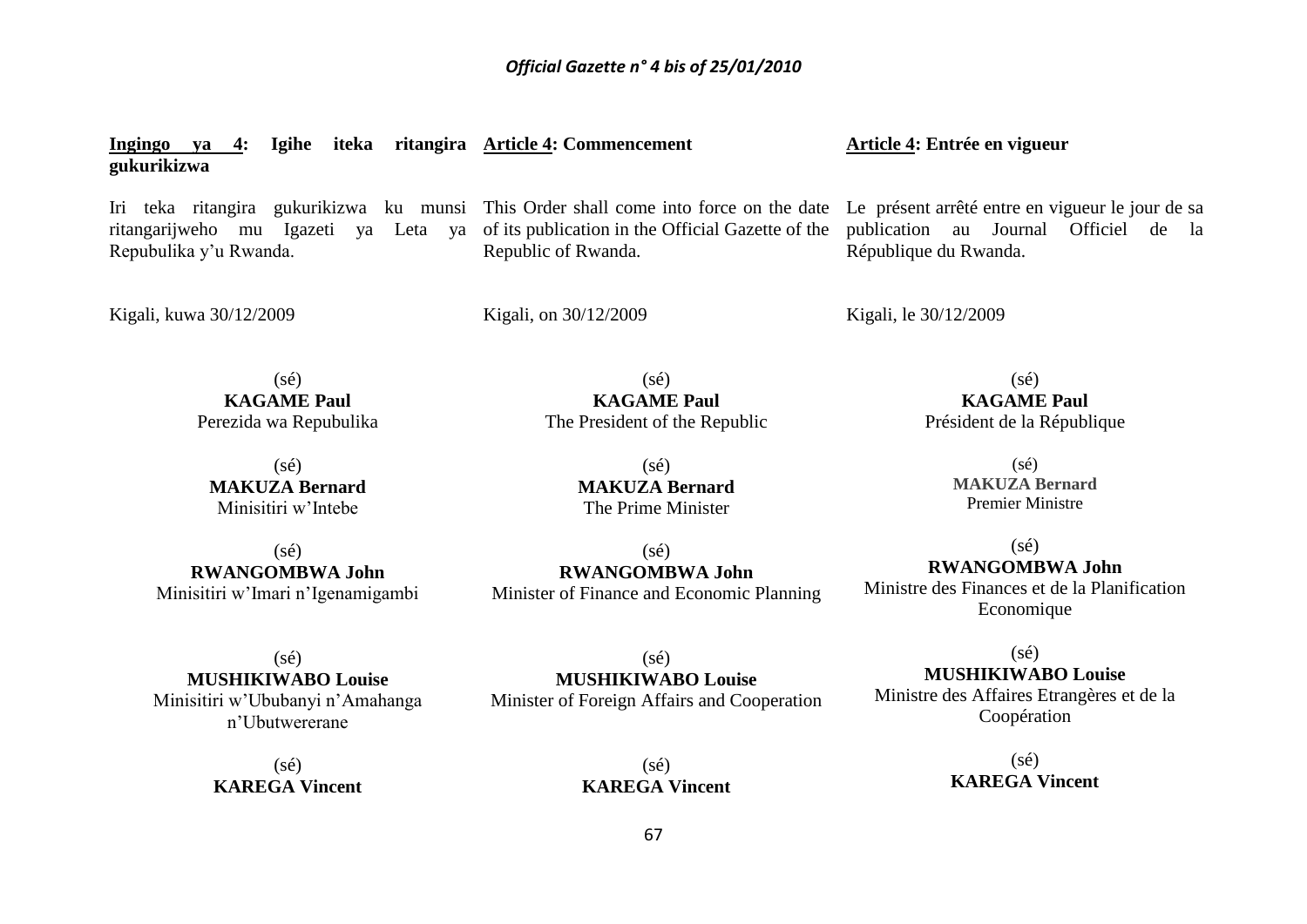Minisitiri w'Ibikorwa Remezo

Minister of Infrastructure

 $(sé)$ 

**UWINEZA RUHAMYA Colette** Umunyamabanga wa Leta Ushinzwe Ingufu

n'Amazi

**Bibonywe kandi bishyizweho Ikirango cya Repubulika:**

 $(sé)$ **UWINEZA RUHAMYA Colette** Minister of State in charge of Energy and Water

**Seen and sealed with the Seal of the Republic:**

(sé) **KARUGARAMA Tharcisse** Minisitiri w'Ubutabera/Intumwa Nkuru ya Leta

 $(sé)$ **KARUGARAMA Tharcisse** Minister of Justice/Attorney General Ministre des Infrastructures

 $(sé)$ 

**UWINEZA RUHAMYA Colette** Secrétaire d'Etat chargé de l'Energie et de l'Eau

**Vu et scellé du Sceau de la République:**

(sé) **KARUGARAMA Tharcisse**

Ministre de la Justice/Garde des Sceaux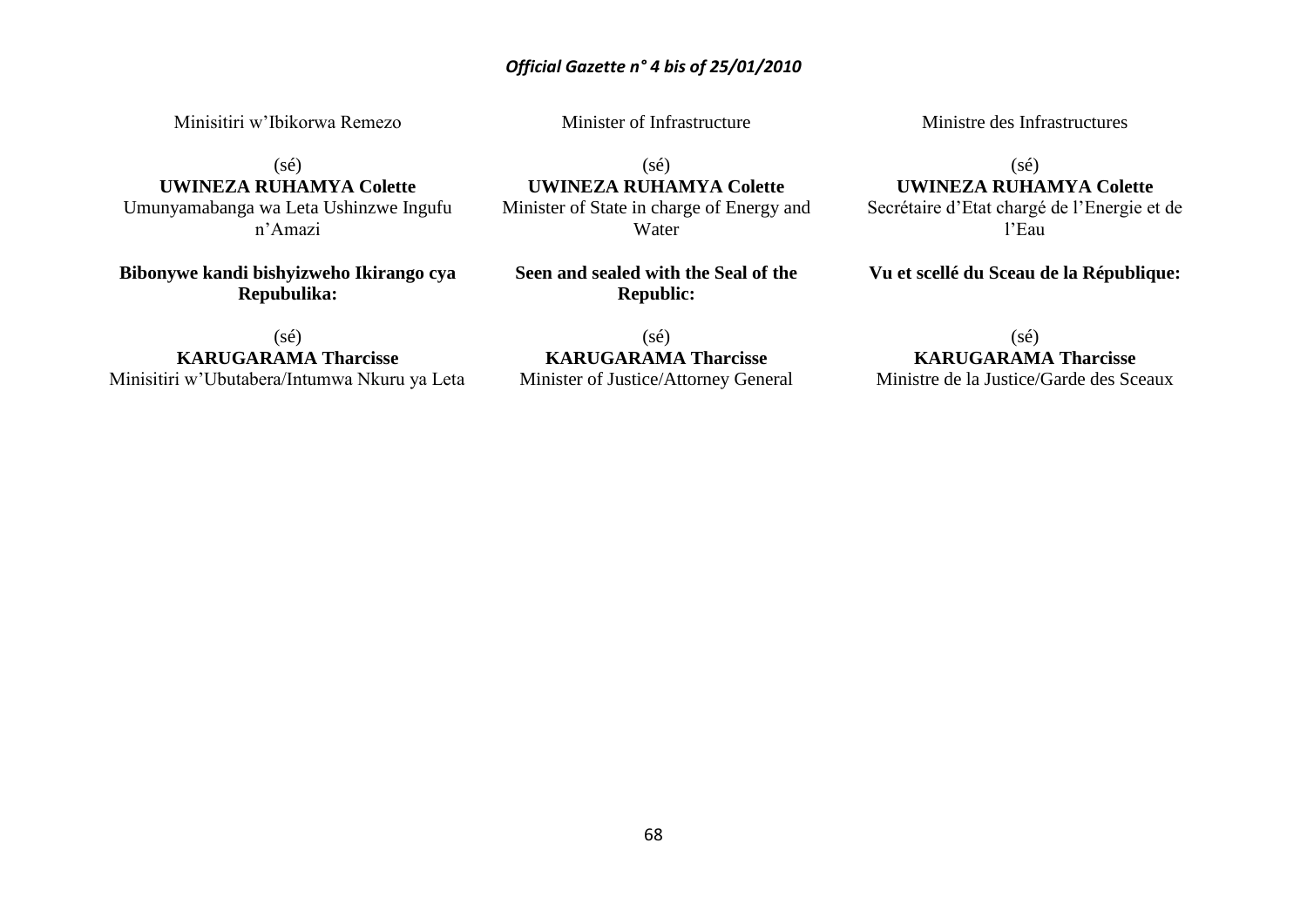**ITEKA RYA PEREZIDA Nº 81/01 RYO PRESIDENTIAL ORDER Nº 81/01 OF ARRETE PRESIDENTIEL Nº 81/01 DU KUWA 30/12/2009 RYEMEZA BURUNDU 30/12/2009 ON THE RATIFICATION OF 30/12/2009 PORTANT RATIFICATION DU AMASEZERANO Y'IMPANO YASHYIRIWEHO THE PROTOCOL OF AGREEMENT PROTOCOLE D'ACCORD SIGNE A UMUKONO I DAKAR MURI SENEGAL KU SIGNED IN DAKAR, SENEGAL ON 13 DAKAR, AU SENEGAL LE 13 MAI 2009 WA 13 GICURASI 2009, HAGATI YA MAY 2009, BETWEEN THE REPUBLIC ENTRE LA REPUBLIQUE DU RWANDA REPUBULIKA Y'U RWANDA N'IKIGEGA OF RWANDA AND THE AFRICAN ET LE FONDS AFRICAIN DE NYAFURIKA GITSURA AMAJYAMBERE DEVELOPMENT FUND (ADF), (FAD/ADF), YEREKERANYE N'IMPANO RELATING TO THE GRANT OF DON DE SEIZE MILLIONS D'UNITES DE INGANA NA MILIYONI CUMI SIXTEEN N'ESHESHATU ZA « UNITES COMPTE/UNITS OF**  $(16.000.000$  UC/UA) **UMUSHINGA W'UMUHANDA BUTARE-KITABI-NTENDEZI MILLION UNITS ACCOUNT (UA 16,000,000) FOR THE PROJET DE ROUTE BUTARE-KITABI-BUTARE-KITABI-NTENDEZI ROAD NTENDEZI AGENEWE PROJECT DEVELOPPEMENT (FAD), RELATIF AU COMPTE (16.000.000 UC) POUR LE** 

#### **ISHAKIRO**

#### **TABLE OF CONTENTS**

#### **TABLE DES MATIERES**

| Ingingo ya mbere: Kwemeza burundu                             | <b>Article One: Ratification</b>                                           | <b>Article premier: Ratification</b>                                        |
|---------------------------------------------------------------|----------------------------------------------------------------------------|-----------------------------------------------------------------------------|
| Ingingo ya 2: Abashinzwe kubahiriza iri teka                  | Article 2: Authorities responsible for the<br>implementation of this Order | Article 2 : Autorités chargées de la mise<br>en exécution du présent arrêté |
| Ivanwaho<br>$ya \quad 3:$<br>Ingingo<br>zinyuranye n'iri teka | ry'ingingo Article 3: Repealing provision                                  | <b>Article 3: Disposition abrogatoire</b>                                   |
| iteka<br><b>Igihe</b><br>ya 4:<br>Ingingo<br>gukurikizwa      | ritangira Article 4: Commencement                                          | Article 4: Entrée en vigueur                                                |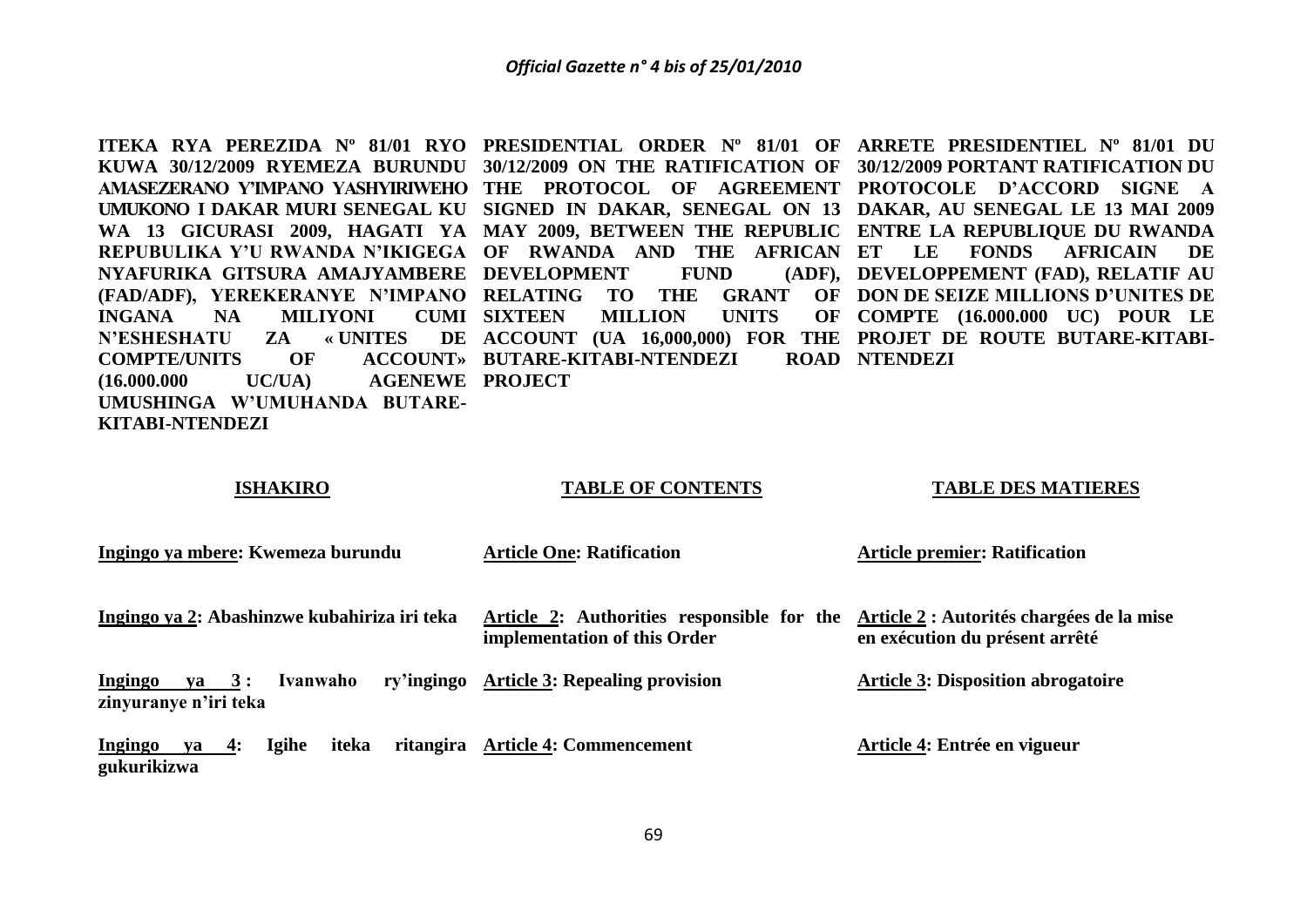**KUWA 30/12/2009 RYEMEZA BURUNDU 30/12/2009 ON THE RATIFICATION OF 30/12/2009 PORTANT RATIFICATION DU AMASEZERANO Y'IMPANO YASHYIRIWEHO THE PROTOCOL OF AGREEMENT PROTOCOLE D'ACCORD SIGNE A UMUKONO I DAKAR MURI SENEGAL SIGNED IN DAKAR, SENEGAL ON 13 DAKAR, AU SENEGAL LE 13 MAI 2009 KUWA 13 GICURASI 2009, HAGATI YA MAY 2009, BETWEEN THE REPUBLIC ENTRE LA REPUBLIQUE DU RWANDA REPUBULIKA Y'U RWANDA N'IKIGEGA OF RWANDA AND THE AFRICAN NYAFURIKA GITSURA AMAJYAMBERE DEVELOPMENT FUND (ADF), (FAD/ADF), YEREKERANYE N'IMPANO RELATING TO THE GRANT OF INGANA NA MILIYONI CUMI SIXTEEN N'ESHESHATU ZA « UNITES**  $COMPTE/UNITS$  **OF (16.000.000 UC/UA) AGENEWE PROJECT UMUSHINGA W'UMUHANDA BUTARE-KITABI-NTENDEZI**

**MILLION UNITS ACCOUNT» BUTARE-KITABI-NTENDEZI** 

**ITEKA RYA PEREZIDA Nº 81/01 RYO PRESIDENTIAL ORDER Nº 81/01 OF ARRETE PRESIDENTIEL Nº 81/01 DU ACCOUNT (UA 16,000,000) FOR THE PROJET DE ROUTE BUTARE-KITABI-ET LE FONDS AFRICAIN DE DEVELOPPEMENT (FAD), RELATIF AU DON DE SEIZE MILLIONS D'UNITES DE COMPTE (16.000.000 UC) POUR LE ROAD NTENDEZI** 

#### **Twebwe, KAGAME Paul,**

Perezida wa Repubulika;

y'u Rwanda ryo kuwa 04 Kamena 2003, nk'uko Rwanda of 4 June 2003, as amended to date, ryavuguruwe kugeza ubu, cyane cyane mu especially in Articles 89, 98 paragraph 3, 112, ngingo zaryo, iya 89, iya 98 igika cya 3, iya 121, 121, 189, 190 and 201; iya 112, iya 189, iya 190 n'iya 201;

17/12/2009 ryemerera kwemeza burundu authorising the ratification of the Protocol of ratification du Protocole d'Accord signé à Amasezerano y'impano yashyiriweho umukono i Dakar agreement signed in Dakar, Senegal on 13 may Dakar, au Sénégal le 13 mai 2009 entre la muri Senegal ku wa 13 Gicurasi 2009, hagati ya 2009, between the Republic of Rwanda and the République du Rwanda et le Fonds Africain de Repubulika y'u Rwanda n'Ikigega Nyafurika African Development Fund (ADF), relating to Développement (FAD), relatif au don de seize Gitsura Amajyambere (FAD/ADF), yerekeranye the grant of sixteen million Units of Account millions d'Unités de Compte (16.000.000 UC)

**We, KAGAME Paul,**

President of the Republic;

Dushingiye ku Itegeko n°34/2009 ryo kuwa Pursuant to Law n° 34/2009 of 17/12/2009 Vu la Loi n°34/2009 du 17/12/2009 portant

**Nous, KAGAME Paul,** Président de la République;

Dushingiye ku Itegeko Nshinga rya Repubulika Pursuant to the Constitution of the Republic of Vu la Constitution de la République du Rwanda du 4 juin 2003 telle que révisée à ce jour, spécialement en ses articles 89, 98 alinéa 3, 112, 121, 189, 190 and 201;

n'impano ingana na miliyoni cumi n'esheshatu (UA 16,000,000) for the Butare-Kitabi-pour le projet de route Butare-Kitabi-Ntendezi ;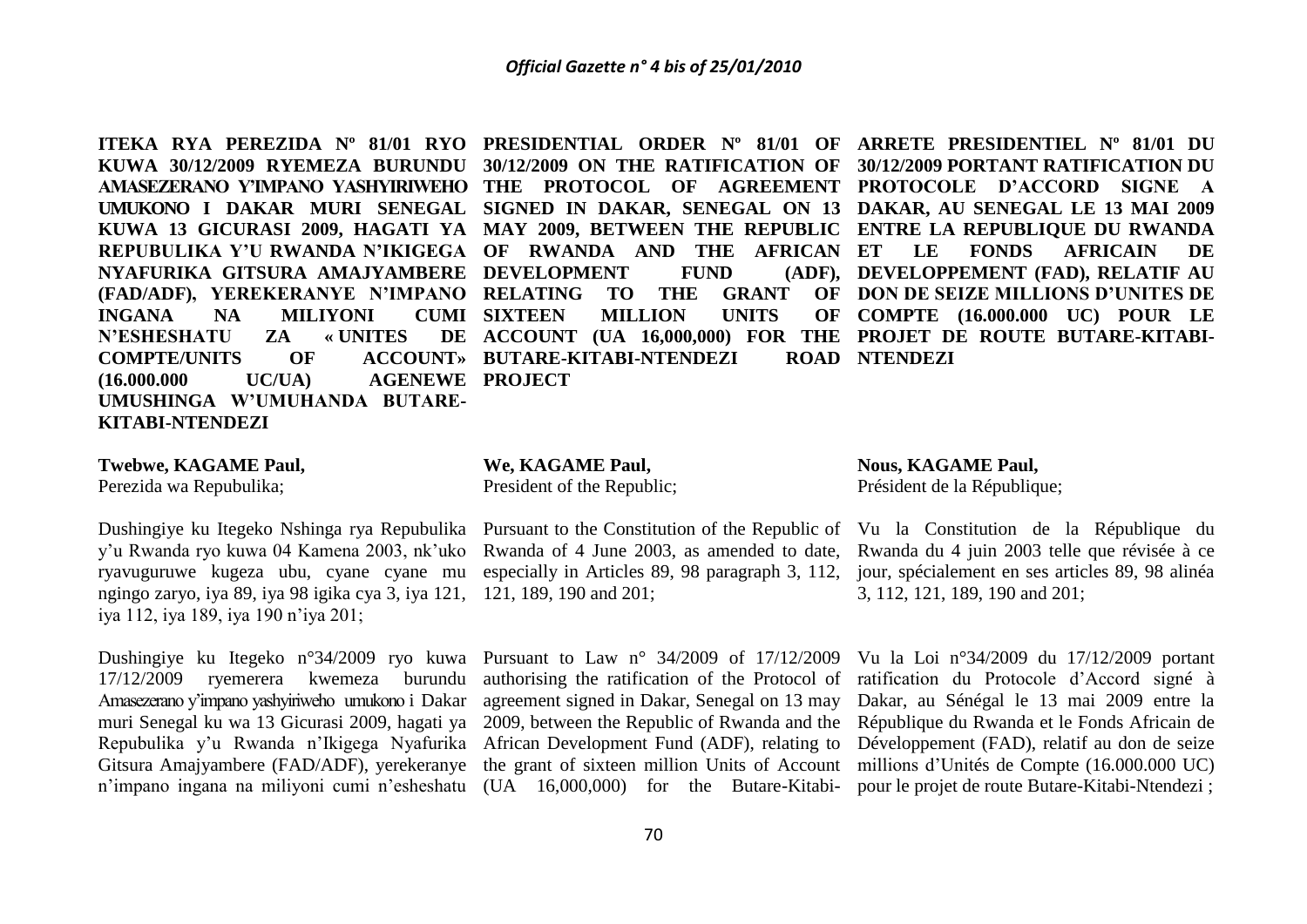za « Unités de Compte/Units of Account» Ntendezi road project; (16.000.000 UC/UA) agenewe umushinga w'umuhanda Butare-Kitabi-Ntendezi;

umukono i Dakar muri Senegal, kuwa 13 Gicurasi in Dakar, Senegal, on 13 may 2009, between Dakar, au Sénégal, le 13 mai 2009, entre la 2009, hagati ya Repubulika y'u Rwanda the Republic of Rwanda and the African République du Rwanda et le Fonds Africain de n'Ikigega Nyafurika Gitsura Amajyambere Development Fund (ADF), relating to the grant Développement (FAD), relatif au don de seize (FAD/ADF), yerekeranye n'impano ingana na of sixteen million Units of Account (UA millions d'Unités de Compte (16.000.000 UC) miliyoni cumi n'esheshatu za « Unités de 16,000,000) for the Butare-Kitabi-Ntendezi pour le projet de route Butare-Kitabi-Ntendezi ; Compte/Units of Account» (16.000.000 UC/UA) agenewe umushinga w'umuhanda Butare-Kitabi-Ntendezi;

project;

Tumaze kubona Amasezerano y'impano yashyiriweho Considering the Protocol of Agreement signed Considérant le Protocole d'Accord signé à

| Bisabwe na Minisitiri w'Imari n'Igenamigambi;                                                                                                                   | On proposal by the Minister of Finance and<br>Economic Planning;              | Sur proposition du Ministre des Finances et de<br>la Planification Economique; |  |  |
|-----------------------------------------------------------------------------------------------------------------------------------------------------------------|-------------------------------------------------------------------------------|--------------------------------------------------------------------------------|--|--|
| Inama y'Abaminisitiri yo kuwa 28/10/2009, After consideration and approval by the Après examen et adoption par le Conseil des<br>imaze kubisuzuma no kubyemeza; | Cabinet in its session of 28/10/2009;                                         | Ministres, en sa séance du 28/10/2009;                                         |  |  |
| TWATEGETSE KANDI DUTEGETSE:                                                                                                                                     | <b>ORDERED</b><br><b>HERERY</b><br><b>AND</b><br><b>HAVE</b><br><b>ORDER:</b> | <b>AVONS ARRETE ET ARRETONS:</b>                                               |  |  |
| Ingingo ya mbere: Kwemeza burundu                                                                                                                               | <b>Article One: Ratification</b>                                              | <b>Article premier: Ratification</b>                                           |  |  |
| Amasezerano yashyiriweho umukono i Dakar The Protocol of Agreement signed in Dakar, Le Protocole d'Accord signé à Dakar, au                                     |                                                                               |                                                                                |  |  |

muri Senegal, kuwa 13 Gicurasi 2009 hagati ya Senegal, on 13 May 2009, between the Sénégal, le 13 mai 2009, entre la République Repubulika y'u Rwanda n'Ikigega Nyafurika Republic of Rwanda and the African du Rwanda et le Fonds Africain de Gitsura Amajyambere (FAD/ADF), yerekeranye Development Fund (ADF), relating to the grant Développement (FAD), relatif au don de seize n'impano ingana na miliyoni cumi n'esheshatu of sixteen million Units of Account (UA millions d'Unités de Compte (16.000.000 UC) za « Unités de Compte / Units of Account» 16,000,000) for the Butare-Kitabi-Ntendezi pour le projet de route Butare-Kitabi-Ntendezi, (16.000.000 UC/UA) agenewe umushinga road project, is hereby ratified and becomes est ratifié et sort son plein et entier effet.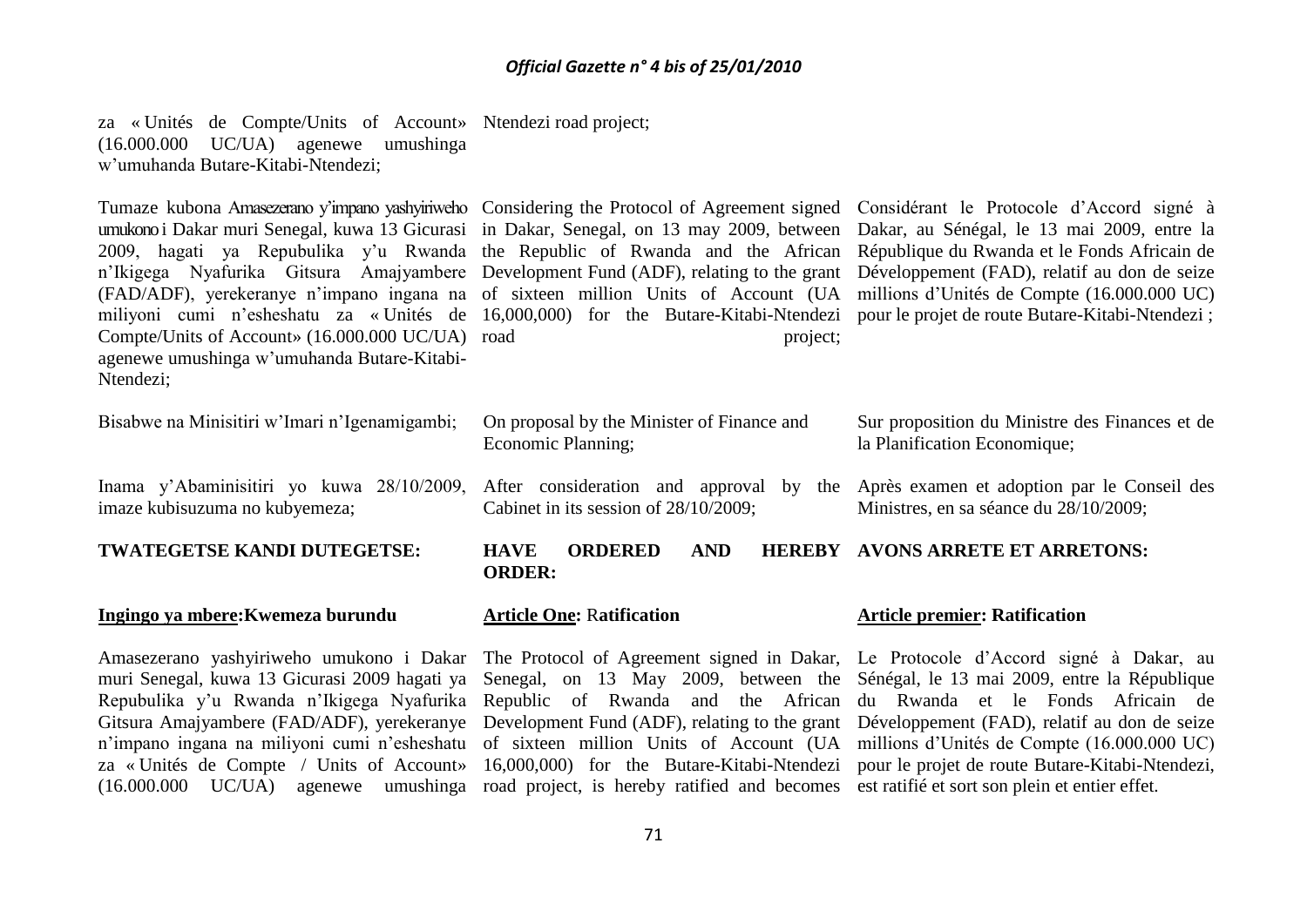w'umuhanda Butare-Kitabi-Ntendezi, yemejwe fully effective. burundu kandi atangiye gukurikizwa mu ngingo zayo zose.

| Ingingo ya 2: Abashinzwe kubahiriza iri teka                                                                                                                                                                                                        | Article 2: Authorities responsible for the Article 2: Autorités chargées de la mise<br>implementation of this Order                                                                                                                                                                                                                                                        | en exécution du présent arrêté                                                                                                                                                           |
|-----------------------------------------------------------------------------------------------------------------------------------------------------------------------------------------------------------------------------------------------------|----------------------------------------------------------------------------------------------------------------------------------------------------------------------------------------------------------------------------------------------------------------------------------------------------------------------------------------------------------------------------|------------------------------------------------------------------------------------------------------------------------------------------------------------------------------------------|
| Minisitiri<br>Minisitiri<br>w'Imari<br>w'Intebe,<br>Minisitiri<br>w'Ububanyi<br>n'Igenamigambi,<br>n'Amahanga<br>n'Ubutwererane, Minisitiri<br>w'Ibikorwa Remezo n'Umunyamabanga wa Leta<br>Ushinzwe Ingufu n'Amazi basabwe kubahiriza<br>iri teka. | The Prime Minister, the Minister of Finance Le Premier Ministre, le Ministre des Finances<br>and Economic Planning, the Minister of<br>Foreign Affairs and Cooperation, the Minister des Affaires Etrangères et de la Coopération, le<br>of Infrastructure and the Minister of State in Ministre des Infrastructures et le Secrétaire<br>the implementation of this Order. | et de la Planification Economique, le Ministre<br>charge of Energy and Water are entrusted with d'Etat chargé de l'Energie et de l'Eau sont<br>chargés de l'exécution du présent arrêté. |
| Ingingo<br>ya $3:$<br>Ivanwaho<br>zinyuranye n'iri teka                                                                                                                                                                                             | ry'ingingo Article 3: Repealing provision                                                                                                                                                                                                                                                                                                                                  | <b>Article 3: Disposition abrogatoire</b>                                                                                                                                                |
| Ingingo zose z'amateka abanziriza iri kandi All prior provisions contrary to this Order are<br>zinyuranye na ryo zivanyweho.                                                                                                                        | hereby repealed.                                                                                                                                                                                                                                                                                                                                                           | Toutes les dispositions antérieures contraires au<br>présent arrêté sont abrogées.                                                                                                       |
| Ingingo ya<br>iteka<br>Igihe<br>4:<br>gukurikizwa                                                                                                                                                                                                   | ritangira Article 4: Commencement                                                                                                                                                                                                                                                                                                                                          | Article 4: Entrée en vigueur                                                                                                                                                             |
| Iri teka ritangira gukurikizwa ku munsi This Order shall come into force on the date of Le présent arrêté entre en vigueur le jour de sa<br>ritangarijweho mu Igazeti ya Leta ya Repubulika<br>y'u Rwanda.                                          | its publication in the Official Gazette of the publication au Journal Officiel de la<br>Republic of Rwanda.                                                                                                                                                                                                                                                                | République du Rwanda.                                                                                                                                                                    |
| Kigali, kuwa 30/12/2009                                                                                                                                                                                                                             | Kigali, on 30/12/2009                                                                                                                                                                                                                                                                                                                                                      | Kigali, le 30/12/2009                                                                                                                                                                    |
| $(s\acute{e})$<br><b>KAGAME Paul</b>                                                                                                                                                                                                                | $(s\acute{e})$<br><b>KAGAME Paul</b>                                                                                                                                                                                                                                                                                                                                       | $(s\acute{e})$<br><b>KAGAME Paul</b>                                                                                                                                                     |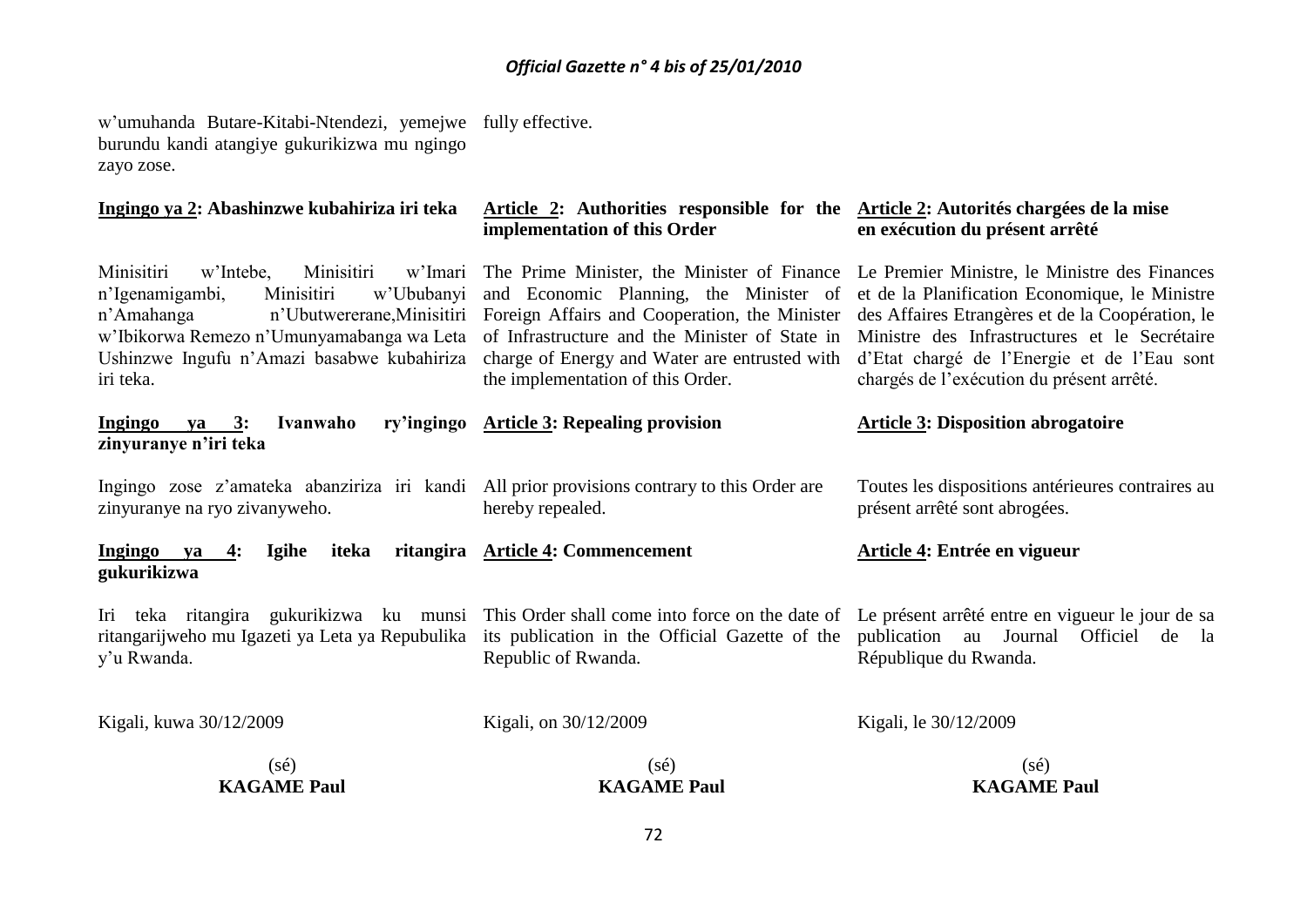## *Official Gazette n° 4 bis of 25/01/2010*

Perezida wa Repubulika

 $(sé)$ **MAKUZA Bernard** Minisitiri w'Intebe

(sé) **RWANGOMBWA John** Minisitiri w'Imari n'Igenamigambi

 $(sé)$ **MUSHIKIWABO Louise** Minisitiri w'Ububanyi n'Amahanga n'Ubutwererane

 $(sé)$ **KAREGA Vincent** Minisitiri w'Ibikorwa Remezo

(sé) **UWINEZA RUHAMYA Colette** Umunyamabanga wa Leta Ushinzwe Ingufu n'Amazi

**Bibonywe kandi bishyizweho Ikirango cya Repubulika:**

 $(sé)$ 

**KARUGARAMA Tharcisse** Minisitiri w'Ubutabera/Intumwa Nkuru ya Leta The President of the Republic

(sé) **MAKUZA Bernard** The Prime Minister

(sé) **RWANGOMBWA John** Minister of Finance and Economic Planning

(sé) **MUSHIKIWABO Louise** Minister of Foreign Affairs and Cooperation

> $(sé)$ **KAREGA Vincent** Minister of Infrastructure

(sé) **UWINEZA RUHAMYA Colette** Minister of State in charge of Energy and Water

**Seen and sealed with the Seal of the Republic:**

 $(sé)$ **KARUGARAMA Tharcisse** Minister of Justice/Attorney General Président de la République

(sé) **MAKUZA Bernard** Premier Ministre

(sé) **RWANGOMBWA John** Ministre des Finances et de la Planification Economique (sé)

**MUSHIKIWABO Louise** Ministre des Affaires Etrangères et de la Coopération

> (sé) **KAREGA Vincent** Ministre des Infrastructures

> > $(s\acute{e})$

# **UWINEZA RUHAMYA Colette**

Secrétaire d'Etat chargé de l'Energie et de l'Eau

**Vu et scellé du Sceau de la République:**

(sé)

**KARUGARAMA Tharcisse**

Ministre de la Justice/Garde des Sceaux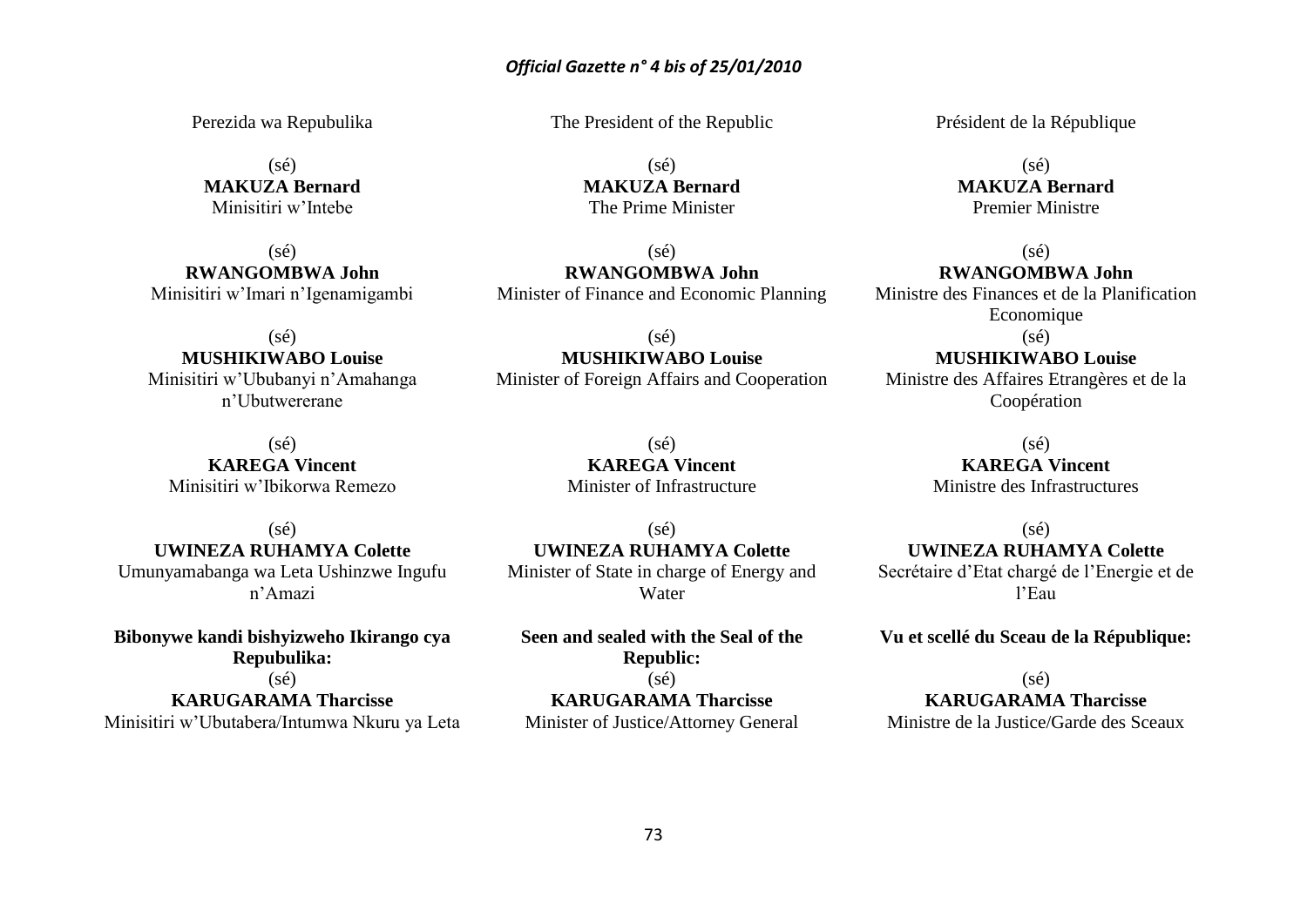#### **IKIGUZI CY'IGAZETI YA LETA YA REPUBULIKA Y'U RWANDA N'ICY'INYANDIKO ZIYITANGARIZWAMO SUBSCRIPTION AND ADVERTISING RATES TARIF DES ABONNEMENTS ET DES INSERTIONS**

Hakurikijwe Iteka rya Perezida n° 62/01 ryo kuwa By Presidential Order n° 62/01 of 05/12/2008 and Référence faite à l'Arrêté Présidentiel n° 62/01 du 05/12/2008 n'Iteka rya Minisitiri n° 01/03.04 ryo Ministerial Order n° 01/03.04 of 01/01/2009 05/12/2008 et à l'Arrêté Ministériel n° 01/03.04 du kuwa 01/01/2009 ashyiraho ikiguzi cy'Igazeti ya concerning subscription and advertising rates for the 01/01/2009 portant fixation du tarif des Leta ya Repubulika y'u Rwanda n'icy'inyandiko Official Gazette of the Republic of Rwanda; ziyitangarizwamo ;

fixed as follows:

**A. Annual subscription:**

**C. Advertising rates:**

- Rwanda 50, 000 Frw - Bordering Countries 60, 000 Frw - Other Countries in Africa 61, 000 Frw - European Countries 65, 000 Frw - American and Asian Countries 68, 000 Frw - Oceania 72, 000 Frw

**B. Retail price per copy : 1000 FRW**

gishyizweho ku buryo bukurikira :

### **A. Ikiguzi cy'umwaka wose**

-Mu Rwanda 50 000 Frs -Mu bihugu bidukikije 60 000 Frs -Mu bindi bihugu by'Afurika 61 000 Frs -Mu Burayi 65 000 Frs -Muri Amerika na Aziya 68 000 Frs -Muri Oseyaniya 72 000 Frs

#### **B. Ikiguzi cya buri numero: 1000 FRW C***.***Ikiguzi cy'inyandiko ziyitangarizwamo**

kuri buri rupapuro rwandikishije imashini cyangwa page typed, whether by computer or typewriter. orudinateri.

Ku nyandiko ituzuye urupapuro hakoreshwa uburyo bwo kubara imirongo: five-hundred-twenty-five (525) Rwanda-Francs-for-prix est de cinq cent vingt-cinq (525) francs umurongo umwe ni amafaranga y'u Rwanda one line. magana atanu na makumyabiri n'atanu (525).

abonnements et d'insertions au Journal Officiel de la République du Rwanda ;

Ikiguzi cy'Igazeti ya Leta ya Repubulika y'u The Subscription and advertising rates for the Le tarif des abonnements et insertions au Journal Rwanda n'icy'inyandiko ziyitangarizwamo Official Gazette of the Republic of Rwanda shall be Officiel de la République du Rwanda est fixé comme suit :

#### **A. Abonnement annuel :**

| -Rwanda                | 50 000 Frw |
|------------------------|------------|
| -Pays limitrophes      | 60 000 Frw |
| -Autres pays d'Afrique | 61 000 Frw |
| -Europe                | 65 000 Frw |
| -Amérique et Asie      | 68 000 Frw |
| -Océanie               | 72 000 Frw |

#### **B. Prix de détail au numéro : 1000 FRW C. Prix des insertions :**

Amafaranga ibihumbi cumi na bine (14.000 Frw) Fourteen Thousand (14,000) Rwandan Francs per Quatorze mille (14 000) Francs chaque page de texte dactylographié ou écrit à l'ordinateur.

> For inserts of less than one page, the price shall be Pour l'insertion d'un texte de moins d'une page, le rwandais par ligne.